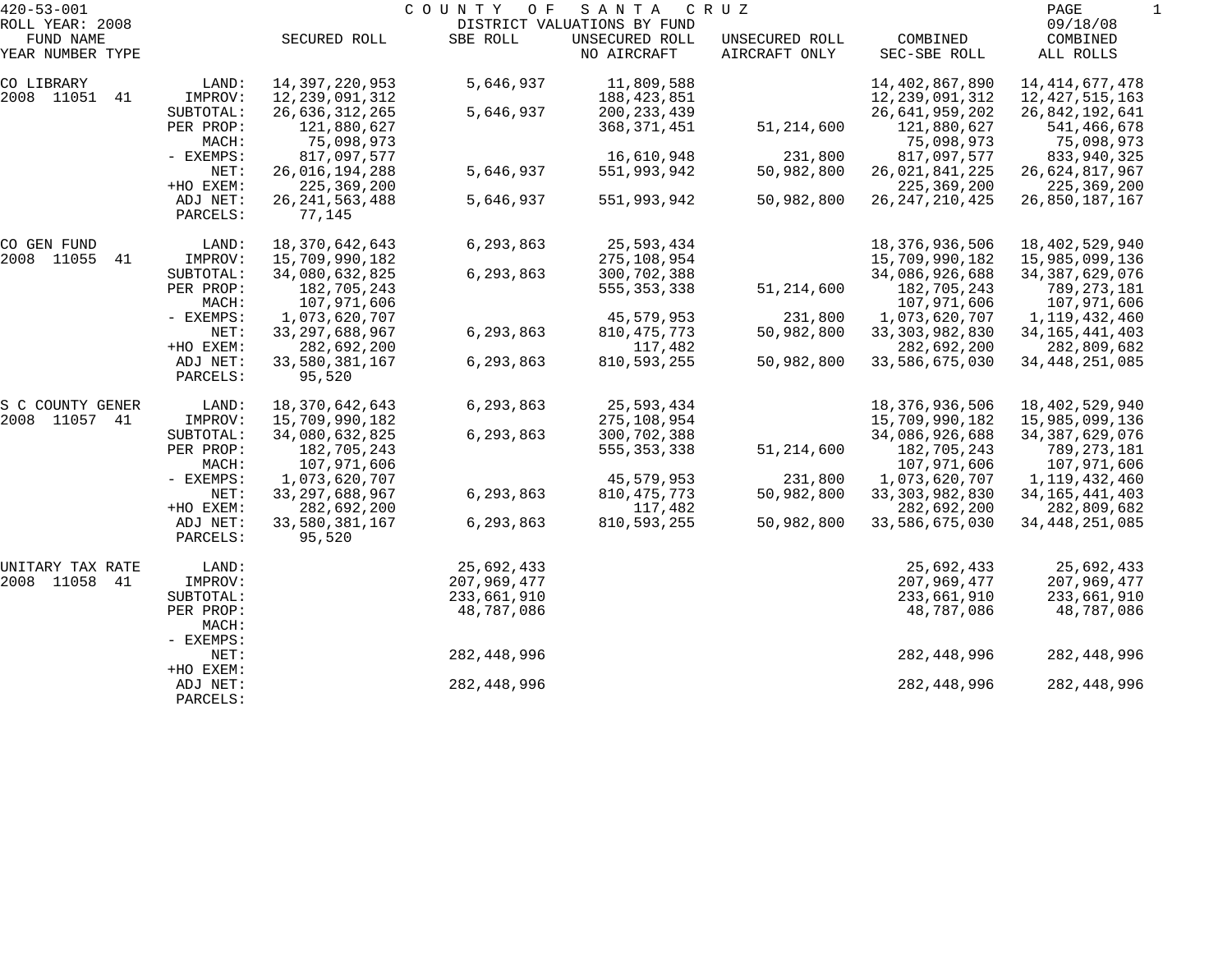| $420 - 53 - 001$<br>ROLL YEAR: 2008 |                      | COUNTY<br>C R U Z<br>O F<br>SANTA<br>DISTRICT VALUATIONS BY FUND |               |                               |                                 |                          | PAGE<br>09/18/08      |  |
|-------------------------------------|----------------------|------------------------------------------------------------------|---------------|-------------------------------|---------------------------------|--------------------------|-----------------------|--|
| FUND NAME<br>YEAR NUMBER TYPE       |                      | SECURED ROLL                                                     | SBE ROLL      | UNSECURED ROLL<br>NO AIRCRAFT | UNSECURED ROLL<br>AIRCRAFT ONLY | COMBINED<br>SEC-SBE ROLL | COMBINED<br>ALL ROLLS |  |
| UNITARY DEBT SER                    | LAND:                |                                                                  | 26,965,680    |                               |                                 | 26,965,680               | 26,965,680            |  |
| 2008 11059<br>41                    | IMPROV:              |                                                                  | 208,845,403   |                               |                                 | 208,845,403              | 208,845,403           |  |
|                                     | SUBTOTAL:            |                                                                  | 235,811,083   |                               |                                 | 235,811,083              | 235,811,083           |  |
|                                     | PER PROP:            |                                                                  | 49,388,025    |                               |                                 | 49,388,025               | 49,388,025            |  |
|                                     | MACH:                |                                                                  |               |                               |                                 |                          |                       |  |
|                                     | - EXEMPS:            |                                                                  |               |                               |                                 |                          |                       |  |
|                                     | NET:                 |                                                                  | 285, 199, 108 |                               |                                 | 285, 199, 108            | 285,199,108           |  |
|                                     | +HO EXEM:            |                                                                  |               |                               |                                 |                          |                       |  |
|                                     | ADJ NET:<br>PARCELS: |                                                                  | 285,199,108   |                               |                                 | 285, 199, 108            | 285,199,108           |  |
| RAILROAD UNITARY                    | LAND:                |                                                                  | 1,273,247     |                               |                                 | 1,273,247                | 1,273,247             |  |
| 2008 11060<br>41                    | IMPROV:              |                                                                  | 875,926       |                               |                                 | 875,926                  | 875,926               |  |
|                                     | SUBTOTAL:            |                                                                  | 2,149,173     |                               |                                 | 2,149,173                | 2,149,173             |  |
|                                     | PER PROP:            |                                                                  | 600,939       |                               |                                 | 600,939                  | 600,939               |  |
|                                     | MACH:                |                                                                  |               |                               |                                 |                          |                       |  |
|                                     | - EXEMPS:            |                                                                  |               |                               |                                 |                          |                       |  |
|                                     | NET:                 |                                                                  | 2,750,112     |                               |                                 | 2,750,112                | 2,750,112             |  |
|                                     | +HO EXEM:            |                                                                  |               |                               |                                 |                          |                       |  |
|                                     | ADJ NET:<br>PARCELS: |                                                                  | 2,750,112     |                               |                                 | 2,750,112                | 2,750,112             |  |
| CO FIRE                             | LAND:                | 1,597,583,689                                                    | 214,040       | 1,384,267                     |                                 | 1,597,797,729            | 1,599,181,996         |  |
| 2008<br>23600<br>41                 | IMPROV:              | 1,380,313,261                                                    |               | 23,935,006                    |                                 | 1,380,313,261            | 1,404,248,267         |  |
|                                     | SUBTOTAL:            | 2,977,896,950                                                    | 214,040       | 25, 319, 273                  |                                 | 2,978,110,990            | 3,003,430,263         |  |
|                                     | PER PROP:            | 15,461,516                                                       |               | 24, 191, 961                  | 5,800                           | 15,461,516               | 39,659,277            |  |
|                                     | MACH:                | 64,884,960                                                       |               |                               |                                 | 64,884,960               | 64,884,960            |  |
|                                     | - EXEMPS:            | 87,226,444                                                       |               | 5,066                         |                                 | 87, 226, 444             | 87,231,510            |  |
|                                     | NET:                 | 2,971,016,982                                                    | 214,040       | 49,506,168                    | 5,800                           | 2,971,231,022            | 3,020,742,990         |  |
|                                     | +HO EXEM:            | 26, 114, 200                                                     |               |                               | 5,800                           | 26, 114, 200             | 26, 114, 200          |  |
|                                     | ADJ NET:<br>PARCELS: | 2,997,131,182<br>9,309                                           | 214,040       | 49,506,168                    |                                 | 2,997,345,222            | 3,046,857,190         |  |
| SALSIPUEDES SNTA                    | LAND:                | 74,178,652                                                       |               | 40,756                        |                                 | 74,178,652               | 74,219,408            |  |
| 76000<br>2008<br>44                 | IMPROV:              | 75,108,821                                                       |               | 240,251                       |                                 | 75,108,821               | 75,349,072            |  |
|                                     | SUBTOTAL:            | 149,287,473                                                      |               | 281,007                       |                                 | 149,287,473              | 149,568,480           |  |
|                                     | PER PROP:            | 544,160                                                          |               | 1,044,798                     |                                 | 544,160                  | 1,588,958             |  |
|                                     | MACH:                | 42,751                                                           |               |                               |                                 | 42,751                   | 42,751                |  |
|                                     | - EXEMPS:            | 14,958,882                                                       |               |                               |                                 | 14,958,882               | 14,958,882            |  |
|                                     | NET:                 | 134,915,502                                                      |               | 1,325,805                     |                                 | 134,915,502              | 136,241,307           |  |
|                                     | +HO EXEM:            | 2,009,000                                                        |               |                               |                                 | 2,009,000                | 2,009,000             |  |
|                                     | ADJ NET:<br>PARCELS: | 136,924,502<br>488                                               |               | 1,325,805                     |                                 | 136,924,502              | 138,250,307           |  |
|                                     |                      |                                                                  |               |                               |                                 |                          |                       |  |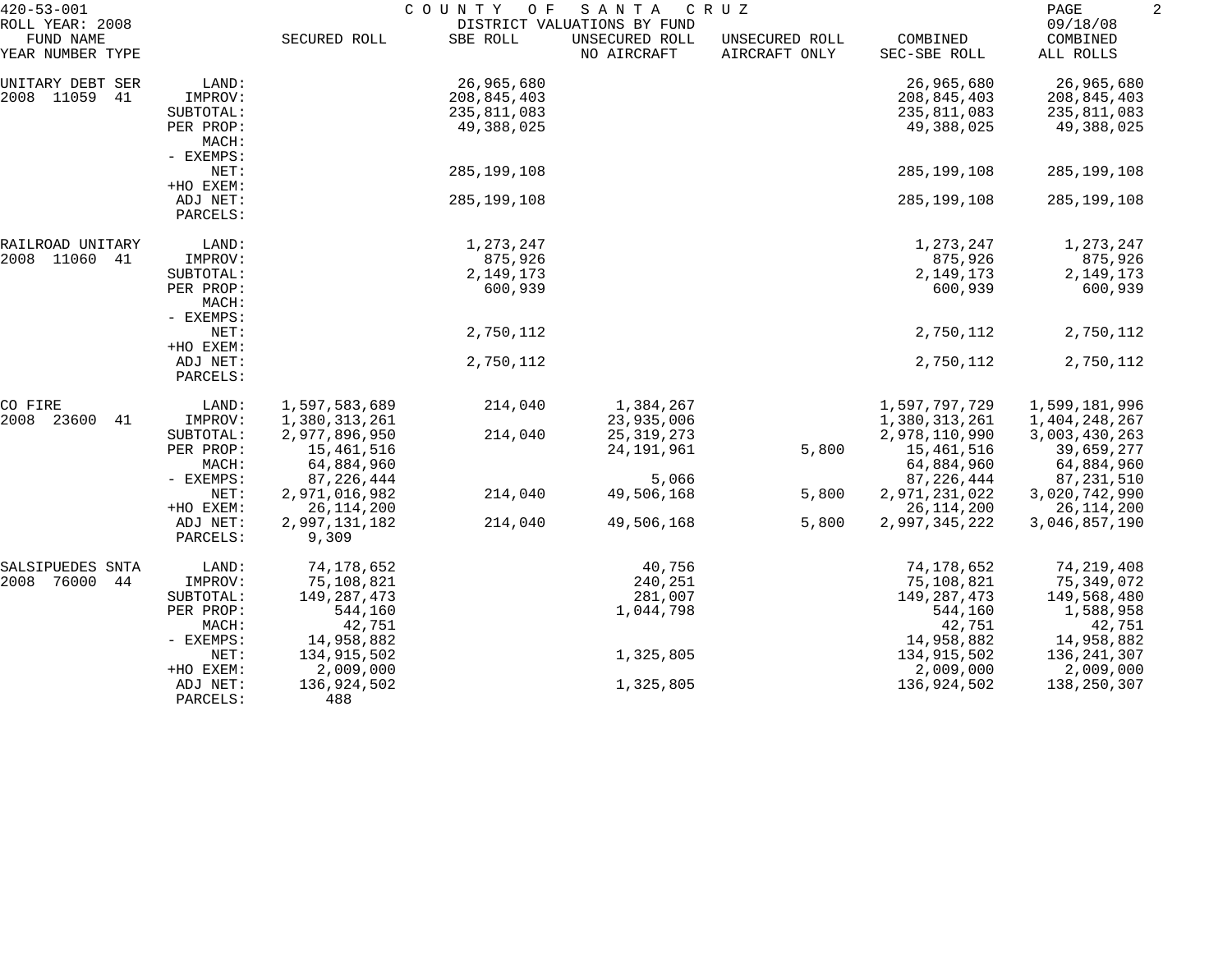| $420 - 53 - 001$                                 |                      | COUNTY<br>SANTA<br>CRUZ<br>O F<br>DISTRICT VALUATIONS BY FUND |          |                               |                                 |                          | PAGE                              |  |
|--------------------------------------------------|----------------------|---------------------------------------------------------------|----------|-------------------------------|---------------------------------|--------------------------|-----------------------------------|--|
| ROLL YEAR: 2008<br>FUND NAME<br>YEAR NUMBER TYPE |                      | SECURED ROLL                                                  | SBE ROLL | UNSECURED ROLL<br>NO AIRCRAFT | UNSECURED ROLL<br>AIRCRAFT ONLY | COMBINED<br>SEC-SBE ROLL | 09/18/08<br>COMBINED<br>ALL ROLLS |  |
| AROMAS 2002 A                                    | LAND:                | 8,052,778                                                     |          |                               |                                 | 8,052,778                | 8,052,778                         |  |
| 2008<br>77120 43                                 | IMPROV:              | 4,326,314                                                     |          | 81,894                        |                                 | 4,326,314                | 4,408,208                         |  |
|                                                  | SUBTOTAL:            | 12,379,092                                                    |          | 81,894                        |                                 | 12,379,092               | 12,460,986                        |  |
|                                                  | PER PROP:<br>MACH:   | 91,475                                                        |          | 223,626                       |                                 | 91,475                   | 315,101                           |  |
|                                                  | - EXEMPS:            | 87,005                                                        |          |                               |                                 | 87,005                   | 87,005                            |  |
|                                                  | NET:                 | 12,383,562                                                    |          | 305,520                       |                                 | 12,383,562               | 12,689,082                        |  |
|                                                  | +HO EXEM:            | 84,000                                                        |          |                               |                                 | 84,000                   | 84,000                            |  |
|                                                  | ADJ NET:<br>PARCELS: | 12,467,562<br>67                                              |          | 305,520                       |                                 | 12,467,562               | 12,773,082                        |  |
| BONNY DOON 1999R                                 | LAND:                | 249,074,482                                                   |          | 84,284                        |                                 | 249,074,482              | 249,158,766                       |  |
| 2008<br>77128 43                                 | IMPROV:              | 235,504,253                                                   |          | 7,018,358                     |                                 | 235,504,253              | 242,522,611                       |  |
|                                                  | SUBTOTAL:            | 484,578,735                                                   |          | 7,102,642                     |                                 | 484,578,735              | 491,681,377                       |  |
|                                                  | PER PROP:            | 2,477,506                                                     |          | 3,030,758                     | 5,800                           | 2,477,506                | 5,514,064                         |  |
|                                                  | MACH:                | 5,673,171                                                     |          |                               |                                 | 5,673,171                | 5,673,171                         |  |
|                                                  | - EXEMPS:            | 11,135,091                                                    |          |                               |                                 | 11, 135, 091             | 11,135,091                        |  |
|                                                  | NET:                 | 481,594,321                                                   |          | 10,133,400                    | 5,800                           | 481,594,321              | 491,733,521                       |  |
|                                                  | +HO EXEM:            | 4,816,000                                                     |          |                               |                                 | 4,816,000                | 4,816,000                         |  |
|                                                  | ADJ NET:<br>PARCELS: | 486,410,321<br>1,291                                          |          | 10,133,400                    | 5,800                           | 486,410,321              | 496,549,521                       |  |
| LIVE OAK DS 92 S                                 | LAND:                | 1,642,285,259                                                 | 396,581  | 4,783,039                     |                                 | 1,642,681,840            | 1,647,464,879                     |  |
| 2008<br>77259 43                                 | IMPROV:              | 1,176,910,297                                                 |          | 31,750,459                    |                                 | 1,176,910,297            | 1,208,660,756                     |  |
|                                                  | SUBTOTAL:            | 2,819,195,556                                                 | 396,581  | 36,533,498                    |                                 | 2,819,592,137            | 2,856,125,635                     |  |
|                                                  | PER PROP:            | 9,091,099                                                     |          | 40, 462, 274                  |                                 | 9,091,099                | 49,553,373                        |  |
|                                                  | MACH:                | 184,583                                                       |          |                               |                                 | 184,583                  | 184,583                           |  |
|                                                  | - EXEMPS:            | 48, 111, 612                                                  |          | 3,782,536                     |                                 | 48, 111, 612             | 51,894,148                        |  |
|                                                  | NET:                 | 2,780,359,626                                                 | 396,581  | 73, 213, 236                  |                                 | 2,780,756,207            | 2,853,969,443                     |  |
|                                                  | +HO EXEM:            | 21,672,000                                                    |          | 33,866                        |                                 | 21,672,000               | 21,705,866                        |  |
|                                                  | ADJ NET:<br>PARCELS: | 2,802,031,626<br>7,229                                        | 396,581  | 73, 247, 102                  |                                 | 2,802,428,207            | 2,875,675,309                     |  |
| LVE OAK 92B REFO                                 | LAND:                | 1,642,285,259                                                 | 396,581  | 4,783,039                     |                                 | 1,642,681,840            | 1,647,464,879                     |  |
| 2008<br>77260 43                                 | IMPROV:              | 1,176,910,297                                                 |          | 31,750,459                    |                                 | 1,176,910,297            | 1,208,660,756                     |  |
|                                                  | SUBTOTAL:            | 2,819,195,556                                                 | 396,581  | 36,533,498                    |                                 | 2,819,592,137            | 2,856,125,635                     |  |
|                                                  | PER PROP:            | 9,091,099                                                     |          | 40, 462, 274                  |                                 | 9,091,099                | 49,553,373                        |  |
|                                                  | MACH:                | 184,583                                                       |          |                               |                                 | 184,583                  | 184,583                           |  |
|                                                  | - EXEMPS:            | 48,111,612                                                    |          | 3,782,536                     |                                 | 48, 111, 612             | 51,894,148                        |  |
|                                                  | NET:                 | 2,780,359,626                                                 | 396,581  | 73, 213, 236                  |                                 | 2,780,756,207            | 2,853,969,443                     |  |
|                                                  | +HO EXEM:            | 21,672,000                                                    |          | 33,866                        |                                 | 21,672,000               | 21,705,866                        |  |
|                                                  | ADJ NET:<br>PARCELS: | 2,802,031,626<br>7,229                                        | 396,581  | 73, 247, 102                  |                                 | 2,802,428,207            | 2,875,675,309                     |  |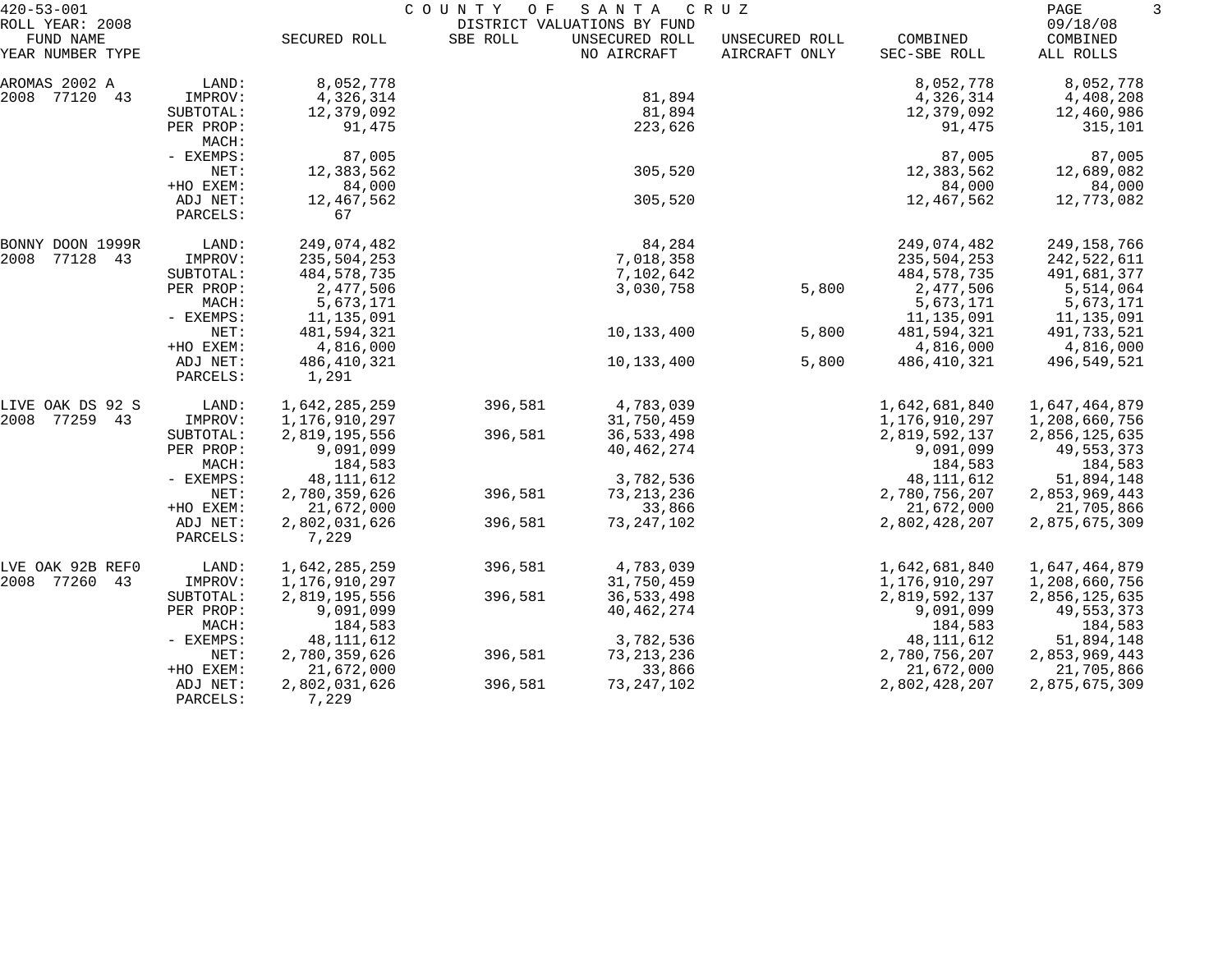| $420 - 53 - 001$             |                      | COUNTY OF<br>SANTA<br>C R U Z |          |                                               |                |                         |                       |  |
|------------------------------|----------------------|-------------------------------|----------|-----------------------------------------------|----------------|-------------------------|-----------------------|--|
| ROLL YEAR: 2008<br>FUND NAME |                      | SECURED ROLL                  | SBE ROLL | DISTRICT VALUATIONS BY FUND<br>UNSECURED ROLL | UNSECURED ROLL | COMBINED                | 09/18/08<br>COMBINED  |  |
| YEAR NUMBER TYPE             |                      |                               |          | NO AIRCRAFT                                   | AIRCRAFT ONLY  | SEC-SBE ROLL            | ALL ROLLS             |  |
| LIVE OAK SCH 200             | LAND:                | 1,642,285,259                 | 396,581  | 4,783,039                                     |                | 1,642,681,840           | 1,647,464,879         |  |
| 2008 77261<br>43             | IMPROV:              | 1,176,910,297                 |          | 31,750,459                                    |                | 1,176,910,297           | 1,208,660,756         |  |
|                              | SUBTOTAL:            | 2,819,195,556                 | 396,581  | 36,533,498                                    |                | 2,819,592,137           | 2,856,125,635         |  |
|                              | PER PROP:            | 9,091,099                     |          | 40, 462, 274                                  |                | 9,091,099               | 49,553,373            |  |
|                              | MACH:                | 184,583                       |          |                                               |                | 184,583                 | 184,583               |  |
|                              | - EXEMPS:            | 48, 111, 612                  |          | 3,782,536                                     |                | 48, 111, 612            | 51,894,148            |  |
|                              | NET:                 | 2,780,359,626                 | 396,581  | 73, 213, 236                                  |                | 2,780,756,207           | 2,853,969,443         |  |
|                              | +HO EXEM:            | 21,672,000                    |          | 33,866                                        |                | 21,672,000              | 21,705,866            |  |
|                              | ADJ NET:<br>PARCELS: | 2,802,031,626<br>7,229        | 396,581  | 73, 247, 102                                  |                | 2,802,428,207           | 2,875,675,309         |  |
|                              |                      |                               |          |                                               |                |                         |                       |  |
| LIVE OAK 2004B               | LAND:                | 1,642,285,259                 | 396,581  | 4,783,039                                     |                | 1,642,681,840           | 1,647,464,879         |  |
| 2008<br>77262 43             | IMPROV:              | 1,176,910,297                 |          | 31,750,459                                    |                | 1,176,910,297           | 1,208,660,756         |  |
|                              | SUBTOTAL:            | 2,819,195,556                 | 396,581  | 36,533,498                                    |                | 2,819,592,137           | 2,856,125,635         |  |
|                              | PER PROP:            | 9,091,099                     |          | 40, 462, 274                                  |                | 9,091,099               | 49,553,373            |  |
|                              | MACH:<br>- EXEMPS:   | 184,583<br>48, 111, 612       |          | 3,782,536                                     |                | 184,583<br>48, 111, 612 | 184,583<br>51,894,148 |  |
|                              | NET:                 | 2,780,359,626                 | 396,581  | 73, 213, 236                                  |                | 2,780,756,207           | 2,853,969,443         |  |
|                              | +HO EXEM:            | 21,672,000                    |          | 33,866                                        |                | 21,672,000              | 21,705,866            |  |
|                              | ADJ NET:             | 2,802,031,626                 | 396,581  | 73, 247, 102                                  |                | 2,802,428,207           | 2,875,675,309         |  |
|                              | PARCELS:             | 7,229                         |          |                                               |                |                         |                       |  |
| SC ELEM 98A&B RF             | LAND:                | 3,857,113,842                 | 546,598  | 10,384,285                                    |                | 3,857,660,440           | 3,868,044,725         |  |
| 2008<br>77325 43             | IMPROV:              | 3, 302, 322, 793              |          | 72,618,677                                    |                | 3, 302, 322, 793        | 3, 374, 941, 470      |  |
|                              | SUBTOTAL:            | 7,159,436,635                 | 546,598  | 83,002,962                                    |                | 7,159,983,233           | 7,242,986,195         |  |
|                              | PER PROP:            | 28,622,596                    |          | 150,598,410                                   |                | 28,622,596              | 179,221,006           |  |
|                              | MACH:                | 16,608,121                    |          |                                               |                | 16,608,121              | 16,608,121            |  |
|                              | - EXEMPS:            | 214,736,954                   |          | 27, 243, 607                                  |                | 214,736,954             | 241,980,561           |  |
|                              | NET:                 | 6,989,930,398                 | 546,598  | 206, 357, 765                                 |                | 6,990,476,996           | 7,196,834,761         |  |
|                              | +HO EXEM:            | 56,336,000                    |          | 83,616                                        |                | 56,336,000              | 56,419,616            |  |
|                              | ADJ NET:<br>PARCELS: | 7,046,266,398<br>17,803       | 546,598  | 206, 441, 381                                 |                | 7,046,812,996           | 7, 253, 254, 377      |  |
| SC ELEM 98A&B RF             | LAND:                | 3,857,113,842                 | 546,598  | 10,384,285                                    |                | 3,857,660,440           | 3,868,044,725         |  |
| 2008 77328<br>43             | IMPROV:              | 3, 302, 322, 793              |          | 72,618,677                                    |                | 3, 302, 322, 793        | 3, 374, 941, 470      |  |
|                              | SUBTOTAL:            | 7,159,436,635                 | 546,598  | 83,002,962                                    |                | 7,159,983,233           | 7,242,986,195         |  |
|                              | PER PROP:            | 28,622,596                    |          | 150,598,410                                   |                | 28,622,596              | 179,221,006           |  |
|                              | MACH:                | 16,608,121                    |          |                                               |                | 16,608,121              | 16,608,121            |  |
|                              | - EXEMPS:            | 214,736,954                   |          | 27, 243, 607                                  |                | 214,736,954             | 241,980,561           |  |
|                              | NET:                 | 6,989,930,398                 | 546,598  | 206, 357, 765                                 |                | 6,990,476,996           | 7,196,834,761         |  |
|                              | +HO EXEM:            | 56,336,000                    |          | 83,616                                        |                | 56,336,000              | 56,419,616            |  |
|                              | ADJ NET:<br>PARCELS: | 7,046,266,398<br>17,803       | 546,598  | 206, 441, 381                                 |                | 7,046,812,996           | 7, 253, 254, 377      |  |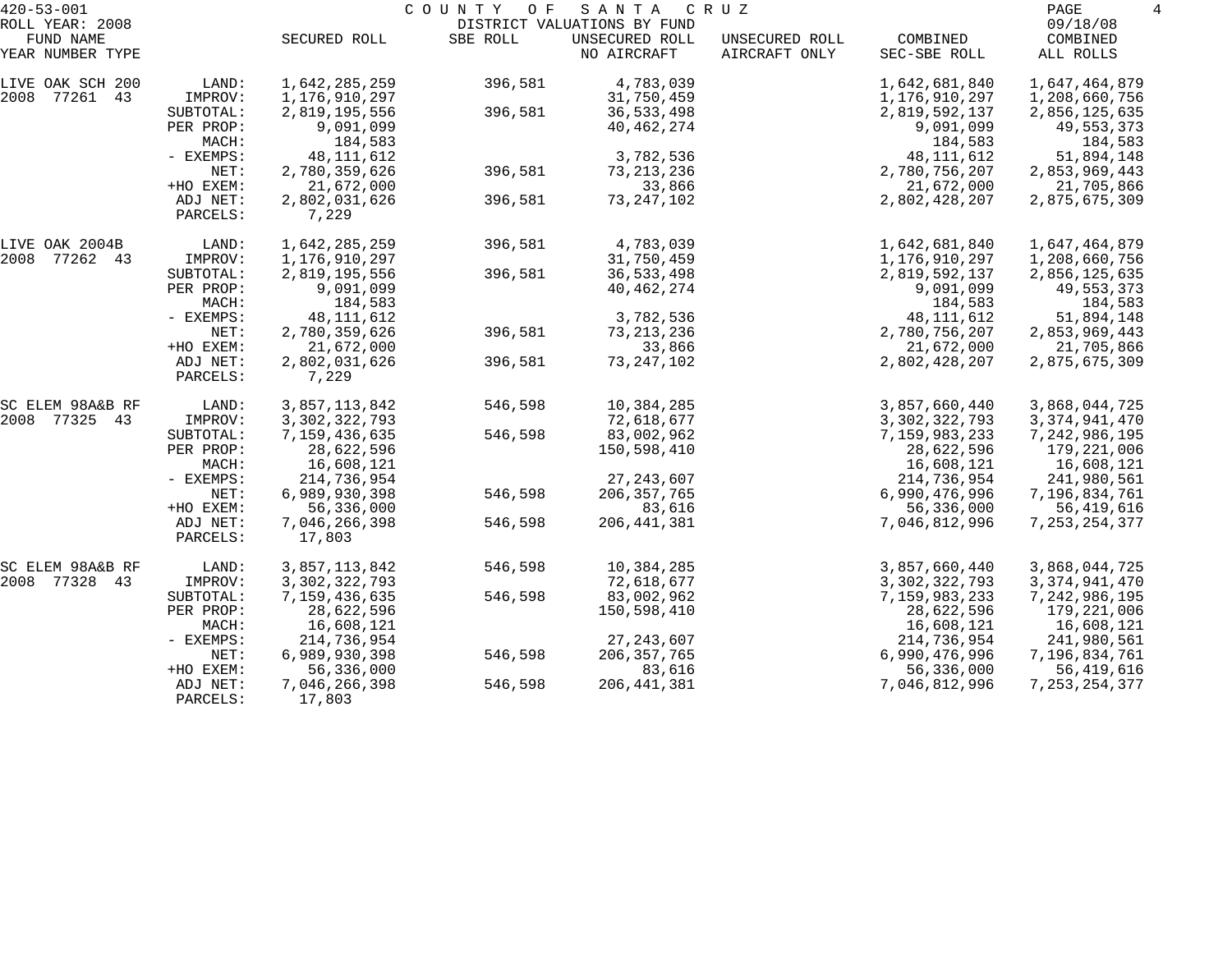| $420 - 53 - 001$              |                      |                           | COUNTY<br>O F | SANTA                         | C R U Z                         |                          | PAGE                  |  |
|-------------------------------|----------------------|---------------------------|---------------|-------------------------------|---------------------------------|--------------------------|-----------------------|--|
| ROLL YEAR: 2008               |                      |                           |               | DISTRICT VALUATIONS BY FUND   |                                 |                          | 09/18/08              |  |
| FUND NAME<br>YEAR NUMBER TYPE |                      | SECURED ROLL              | SBE ROLL      | UNSECURED ROLL<br>NO AIRCRAFT | UNSECURED ROLL<br>AIRCRAFT ONLY | COMBINED<br>SEC-SBE ROLL | COMBINED<br>ALL ROLLS |  |
| SC ELEM DS 1998               | LAND:                | 3,857,113,842             | 546,598       | 10,384,285                    |                                 | 3,857,660,440            | 3,868,044,725         |  |
| 2008 77329 43                 | IMPROV:              | 3, 302, 322, 793          |               | 72,618,677                    |                                 | 3, 302, 322, 793         | 3, 374, 941, 470      |  |
|                               | SUBTOTAL:            | 7,159,436,635             | 546,598       | 83,002,962                    |                                 | 7,159,983,233            | 7,242,986,195         |  |
|                               | PER PROP:            | 28,622,596                |               | 150,598,410                   |                                 | 28,622,596               | 179,221,006           |  |
|                               | MACH:                | 16,608,121                |               |                               |                                 | 16,608,121               | 16,608,121            |  |
|                               | - EXEMPS:            | 214,736,954               |               | 27, 243, 607                  |                                 | 214,736,954              | 241,980,561           |  |
|                               | NET:                 | 6,989,930,398             | 546,598       | 206, 357, 765                 |                                 | 6,990,476,996            | 7,196,834,761         |  |
|                               | +HO EXEM:            | 56,336,000                |               | 83,616                        |                                 | 56,336,000               | 56,419,616            |  |
|                               | ADJ NET:<br>PARCELS: | 7,046,266,398<br>17,803   | 546,598       | 206, 441, 381                 |                                 | 7,046,812,996            | 7, 253, 254, 377      |  |
| SVUSD GO DS 1994              | LAND:                | 1,582,236,147             | 50,000        | 628,641                       |                                 | 1,582,286,147            | 1,582,914,788         |  |
| 2008 77344 43                 | IMPROV:              | 1,645,253,254             |               | 23, 467, 129                  |                                 | 1,645,253,254            | 1,668,720,383         |  |
|                               | SUBTOTAL:            | 3, 227, 489, 401          | 50,000        | 24,095,770                    |                                 | 3, 227, 539, 401         | 3, 251, 635, 171      |  |
|                               | PER PROP:            | 10,623,771                |               | 82,501,286                    | 62,600                          | 10,623,771               | 93,187,657            |  |
|                               | MACH:                | 2,149,057                 |               |                               |                                 | 2,149,057                | 2,149,057             |  |
|                               | - EXEMPS:            | 70,787,893                |               | 641,380                       |                                 | 70,787,893               | 71,429,273            |  |
|                               | NET:                 | 3, 169, 474, 336          | 50,000        | 105,955,676                   | 62,600                          | 3, 169, 524, 336         | 3, 275, 542, 612      |  |
|                               | +HO EXEM:            | 26,040,000                |               |                               |                                 | 26,040,000               | 26,040,000            |  |
|                               | ADJ NET:<br>PARCELS: | 3, 195, 514, 336<br>7,348 | 50,000        | 105,955,676                   | 62,600                          | 3, 195, 564, 336         | 3,301,582,612         |  |
| SVUSD 1997 SER B              | LAND:                | 1,582,236,147             | 50,000        | 628,641                       |                                 | 1,582,286,147            | 1,582,914,788         |  |
| 2008 77345 43                 | IMPROV:              | 1,645,253,254             |               | 23, 467, 129                  |                                 | 1,645,253,254            | 1,668,720,383         |  |
|                               | SUBTOTAL:            | 3, 227, 489, 401          | 50,000        | 24,095,770                    |                                 | 3, 227, 539, 401         | 3, 251, 635, 171      |  |
|                               | PER PROP:            | 10,623,771                |               | 82,501,286                    | 62,600                          | 10,623,771               | 93,187,657            |  |
|                               | MACH:                | 2,149,057                 |               |                               |                                 | 2,149,057                | 2,149,057             |  |
|                               | - EXEMPS:            | 70,787,893                |               | 641,380                       |                                 | 70,787,893               | 71,429,273            |  |
|                               | NET:                 | 3, 169, 474, 336          | 50,000        | 105,955,676                   | 62,600                          | 3, 169, 524, 336         | 3, 275, 542, 612      |  |
|                               | +HO EXEM:            | 26,040,000                |               |                               |                                 | 26,040,000               | 26,040,000            |  |
|                               | ADJ NET:<br>PARCELS: | 3, 195, 514, 336<br>7,348 | 50,000        | 105,955,676                   | 62,600                          | 3, 195, 564, 336         | 3,301,582,612         |  |
| SOQUEL GO DS 200              | LAND:                | 2, 313, 225, 865          | 4, 285, 415   | 1,437,434                     |                                 | 2,317,511,280            | 2,318,948,714         |  |
| 2008 77362 43                 | IMPROV:              | 1,921,879,229             |               | 34, 316, 213                  |                                 | 1,921,879,229            | 1,956,195,442         |  |
|                               | SUBTOTAL:            | 4, 235, 105, 094          | 4, 285, 415   | 35,753,647                    |                                 | 4,239,390,509            | 4, 275, 144, 156      |  |
|                               | PER PROP:            | 38,587,759                |               | 70,907,621                    |                                 | 38,587,759               | 109,495,380           |  |
|                               | MACH:                | 1,757,451                 |               |                               |                                 | 1,757,451                | 1,757,451             |  |
|                               | $-$ EXEMPS:          | 223,888,916               |               | 7,319,308                     |                                 | 223,888,916              | 231,208,224           |  |
|                               | NET:                 | 4,051,561,388             | 4, 285, 415   | 99,341,960                    |                                 | 4,055,846,803            | 4, 155, 188, 763      |  |
|                               | +HO EXEM:            | 32,810,400                |               |                               |                                 | 32,810,400               | 32,810,400            |  |
|                               | ADJ NET:<br>PARCELS: | 4,084,371,788<br>10,584   | 4,285,415     | 99, 341, 960                  |                                 | 4,088,657,203            | 4, 187, 999, 163      |  |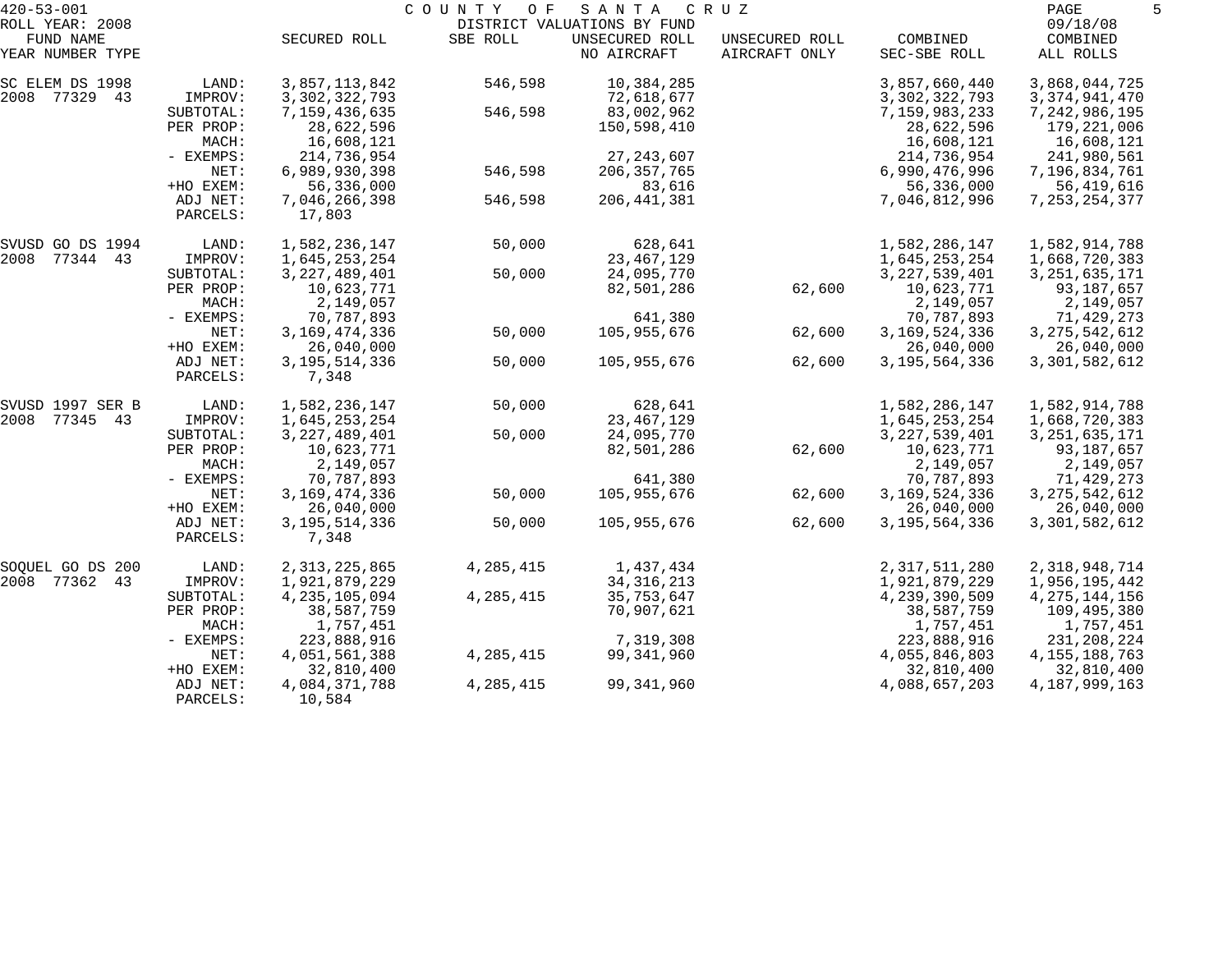| $420 - 53 - 001$              |                      |                         | COUNTY<br>O F | SANTA                         | C R U Z                         |                          | PAGE                  | 6 |
|-------------------------------|----------------------|-------------------------|---------------|-------------------------------|---------------------------------|--------------------------|-----------------------|---|
| ROLL YEAR: 2008               |                      |                         |               | DISTRICT VALUATIONS BY FUND   |                                 |                          | 09/18/08              |   |
| FUND NAME<br>YEAR NUMBER TYPE |                      | SECURED ROLL            | SBE ROLL      | UNSECURED ROLL<br>NO AIRCRAFT | UNSECURED ROLL<br>AIRCRAFT ONLY | COMBINED<br>SEC-SBE ROLL | COMBINED<br>ALL ROLLS |   |
| SOQUEL GO DS 200              | LAND:                | 2, 313, 225, 865        | 4,285,415     | 1,437,434                     |                                 | 2,317,511,280            | 2,318,948,714         |   |
| 2008 77363 43                 | IMPROV:              | 1,921,879,229           |               | 34, 316, 213                  |                                 | 1,921,879,229            | 1,956,195,442         |   |
|                               | SUBTOTAL:            | 4, 235, 105, 094        | 4, 285, 415   | 35,753,647                    |                                 | 4,239,390,509            | 4, 275, 144, 156      |   |
|                               | PER PROP:            | 38,587,759              |               | 70,907,621                    |                                 | 38,587,759               | 109,495,380           |   |
|                               | MACH:                | 1,757,451               |               |                               |                                 | 1,757,451                | 1,757,451             |   |
|                               | - EXEMPS:            | 223,888,916             |               | 7,319,308                     |                                 | 223,888,916              | 231,208,224           |   |
|                               | NET:                 | 4,051,561,388           | 4,285,415     | 99,341,960                    |                                 | 4,055,846,803            | 4, 155, 188, 763      |   |
|                               | +HO EXEM:            | 32,810,400              |               |                               |                                 | 32,810,400               | 32,810,400            |   |
|                               | ADJ NET:<br>PARCELS: | 4,084,371,788<br>10,584 | 4,285,415     | 99,341,960                    |                                 | 4,088,657,203            | 4, 187, 999, 163      |   |
| SOQUEL GO DS 200              | LAND:                | 2, 313, 225, 865        | 4,285,415     | 1,437,434                     |                                 | 2,317,511,280            | 2,318,948,714         |   |
| 2008 77364 43                 | IMPROV:              | 1,921,879,229           |               | 34, 316, 213                  |                                 | 1,921,879,229            | 1,956,195,442         |   |
|                               | SUBTOTAL:            | 4, 235, 105, 094        | 4,285,415     | 35,753,647                    |                                 | 4,239,390,509            | 4, 275, 144, 156      |   |
|                               | PER PROP:            | 38,587,759              |               | 70,907,621                    |                                 | 38,587,759               | 109,495,380           |   |
|                               | MACH:                | 1,757,451               |               |                               |                                 | 1,757,451                | 1,757,451             |   |
|                               | - EXEMPS:            | 223,888,916             |               | 7,319,308                     |                                 | 223,888,916              | 231,208,224           |   |
|                               | NET:                 | 4,051,561,388           | 4,285,415     | 99,341,960                    |                                 | 4,055,846,803            | 4, 155, 188, 763      |   |
|                               | +HO EXEM:            | 32,810,400              |               |                               |                                 | 32,810,400               | 32,810,400            |   |
|                               | ADJ NET:<br>PARCELS: | 4,084,371,788<br>10,584 | 4,285,415     | 99,341,960                    |                                 | 4,088,657,203            | 4, 187, 999, 163      |   |
|                               |                      |                         |               |                               |                                 |                          |                       |   |
| SC HI SCH 2005 R              | LAND:                | 8, 355, 592, 968        | 5,310,344     | 16,730,104                    |                                 | 8,360,903,312            | 8, 377, 633, 416      |   |
| 2008 77400 43                 | IMPROV:              | 6,889,263,097           |               | 154,461,319                   |                                 | 6,889,263,097            | 7,043,724,416         |   |
|                               | SUBTOTAL:            | 15,244,856,065          | 5,310,344     | 171,191,423                   |                                 | 15, 250, 166, 409        | 15, 421, 357, 832     |   |
|                               | PER PROP:            | 84,693,572              |               | 270,307,777                   | 5,800                           | 84,693,572               | 355,007,149           |   |
|                               | MACH:                | 81,543,343              |               |                               |                                 | 81, 543, 343             | 81,543,343            |   |
|                               | - EXEMPS:            | 510,550,255             |               | 38, 345, 451                  |                                 | 510,550,255              | 548,895,706           |   |
|                               | NET:                 | 14,900,542,725          | 5,310,344     | 403,153,749                   | 5,800                           | 14,905,853,069           | 15,309,012,618        |   |
|                               | +HO EXEM:            | 120,569,400             |               | 117,482                       |                                 | 120,569,400              | 120,686,882           |   |
|                               | ADJ NET:             | 15,021,112,125          | 5,310,344     | 403, 271, 231                 | 5,800                           | 15,026,422,469           | 15,429,699,500        |   |
|                               | PARCELS:             | 38,473                  |               |                               |                                 |                          |                       |   |
| SC HI SCH 1998 B              | LAND:                | 8, 355, 592, 968        | 5,310,344     | 16,730,104                    |                                 | 8,360,903,312            | 8, 377, 633, 416      |   |
| 2008<br>77405 43              | IMPROV:              | 6,889,263,097           |               | 154,461,319                   |                                 | 6,889,263,097            | 7,043,724,416         |   |
|                               | SUBTOTAL:            | 15,244,856,065          | 5,310,344     | 171,191,423                   |                                 | 15, 250, 166, 409        | 15, 421, 357, 832     |   |
|                               | PER PROP:            | 84,693,572              |               | 270, 307, 777                 | 5,800                           | 84,693,572               | 355,007,149           |   |
|                               | MACH:                | 81,543,343              |               |                               |                                 | 81,543,343               | 81,543,343            |   |
|                               | $-$ EXEMPS:          | 510,550,255             |               | 38, 345, 451                  |                                 | 510,550,255              | 548,895,706           |   |
|                               | NET:                 | 14,900,542,725          | 5,310,344     | 403,153,749                   | 5,800                           | 14,905,853,069           | 15,309,012,618        |   |
|                               | +HO EXEM:            | 120,569,400             |               | 117,482                       |                                 | 120,569,400              | 120,686,882           |   |
|                               | ADJ NET:             | 15,021,112,125          | 5,310,344     | 403, 271, 231                 | 5,800                           | 15,026,422,469           | 15,429,699,500        |   |
|                               | PARCELS:             | 38,473                  |               |                               |                                 |                          |                       |   |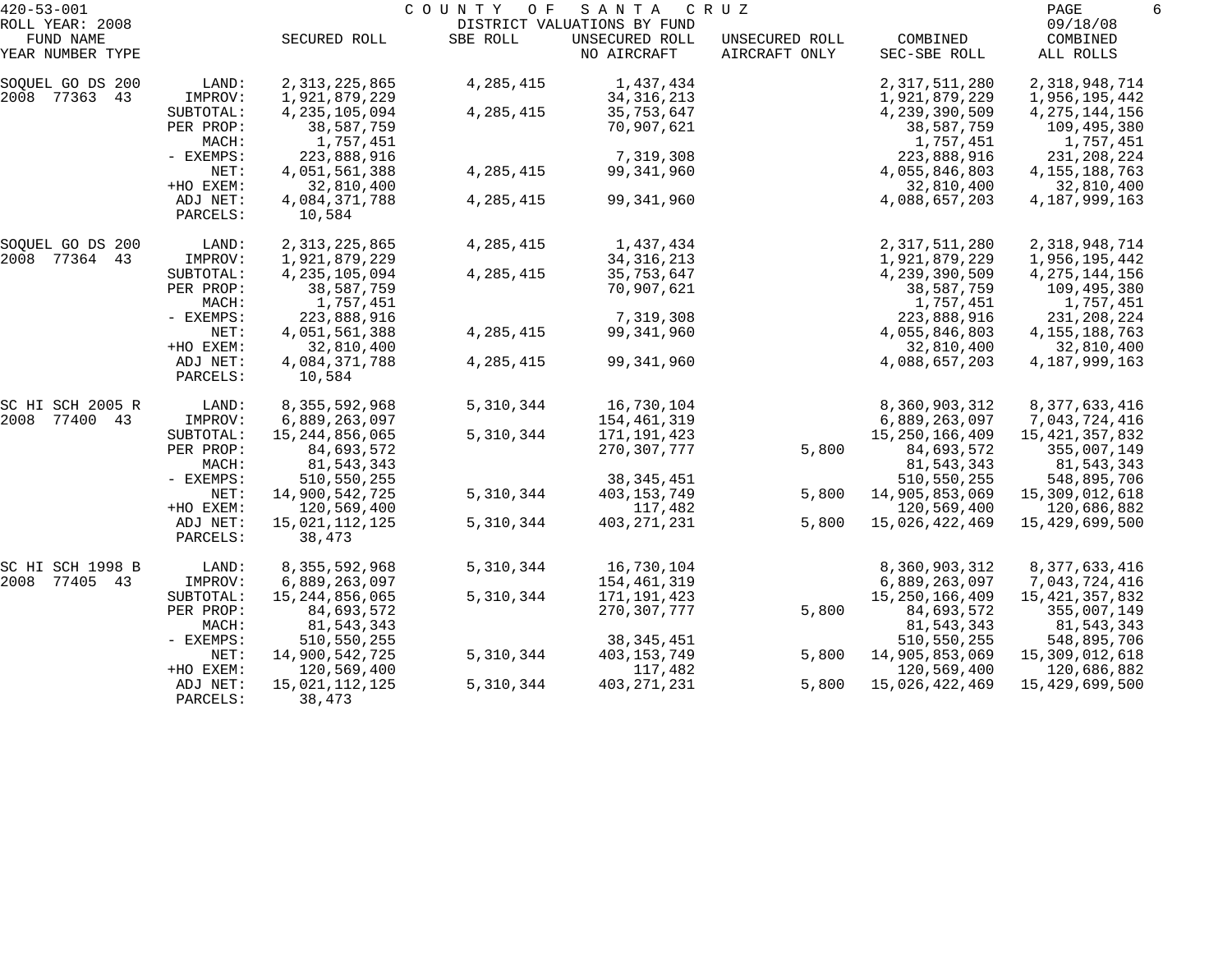| $420 - 53 - 001$             |                      |                           | COUNTY<br>O F | SANTA                                         | C R U Z        |                           | PAGE                      | 7 |
|------------------------------|----------------------|---------------------------|---------------|-----------------------------------------------|----------------|---------------------------|---------------------------|---|
| ROLL YEAR: 2008<br>FUND NAME |                      | SECURED ROLL              | SBE ROLL      | DISTRICT VALUATIONS BY FUND<br>UNSECURED ROLL | UNSECURED ROLL | COMBINED                  | 09/18/08<br>COMBINED      |   |
| YEAR NUMBER TYPE             |                      |                           |               | NO AIRCRAFT                                   | AIRCRAFT ONLY  | SEC-SBE ROLL              | ALL ROLLS                 |   |
| SC HI SCH 1998 C             | LAND:                | 8,355,592,968             | 5,310,344     | 16,730,104                                    |                | 8,360,903,312             | 8, 377, 633, 416          |   |
| 2008 77408 43                | IMPROV:              | 6,889,263,097             |               | 154,461,319                                   |                | 6,889,263,097             | 7,043,724,416             |   |
|                              | SUBTOTAL:            | 15,244,856,065            | 5,310,344     | 171,191,423                                   |                | 15, 250, 166, 409         | 15, 421, 357, 832         |   |
|                              | PER PROP:            | 84,693,572                |               | 270,307,777                                   | 5,800          | 84,693,572                | 355,007,149               |   |
|                              | MACH:<br>- EXEMPS:   | 81,543,343<br>510,550,255 |               |                                               |                | 81,543,343<br>510,550,255 | 81,543,343<br>548,895,706 |   |
|                              | NET:                 | 14,900,542,725            | 5,310,344     | 38, 345, 451<br>403, 153, 749                 | 5,800          | 14,905,853,069            | 15,309,012,618            |   |
|                              | +HO EXEM:            | 120,569,400               |               | 117,482                                       |                | 120,569,400               | 120,686,882               |   |
|                              | ADJ NET:             | 15,021,112,125            | 5,310,344     | 403, 271, 231                                 | 5,800          | 15,026,422,469            | 15,429,699,500            |   |
|                              | PARCELS:             | 38,473                    |               |                                               |                |                           |                           |   |
| SLV USD 2000 SER             | LAND:                | 1,654,398,820             | 100,000       | 1,114,895                                     |                | 1,654,498,820             | 1,655,613,715             |   |
| 2008 77592<br>43             | IMPROV:              | 1,404,108,644             |               | 12,102,736                                    |                | 1,404,108,644             | 1,416,211,380             |   |
|                              | SUBTOTAL:            | 3,058,507,464             | 100,000       | 13, 217, 631                                  |                | 3,058,607,464             | 3,071,825,095             |   |
|                              | PER PROP:            | 9,872,794                 |               | 14,651,907                                    |                | 9,872,794                 | 24,524,701                |   |
|                              | MACH:                | 2,859,749                 |               |                                               |                | 2,859,749                 | 2,859,749                 |   |
|                              | - EXEMPS:            | 114,968,279               |               | 61,877                                        |                | 114,968,279               | 115,030,156               |   |
|                              | NET:                 | 2,956,271,728             | 100,000       | 27,807,661                                    |                | 2,956,371,728             | 2,984,179,389             |   |
|                              | +HO EXEM:            | 36, 293, 600              |               |                                               |                | 36, 293, 600              | 36,293,600                |   |
|                              | ADJ NET:<br>PARCELS: | 2,992,565,328<br>17,239   | 100,000       | 27,807,661                                    |                | 2,992,665,328             | 3,020,472,989             |   |
| SLV USD 2000 SER             | LAND:                | 1,654,398,820             | 100,000       | 1,114,895                                     |                | 1,654,498,820             | 1,655,613,715             |   |
| 2008 77593<br>43             | IMPROV:              | 1,404,108,644             |               | 12,102,736                                    |                | 1,404,108,644             | 1,416,211,380             |   |
|                              | SUBTOTAL:            | 3,058,507,464             | 100,000       | 13, 217, 631                                  |                | 3,058,607,464             | 3,071,825,095             |   |
|                              | PER PROP:            | 9,872,794                 |               | 14,651,907                                    |                | 9,872,794                 | 24,524,701                |   |
|                              | MACH:                | 2,859,749                 |               |                                               |                | 2,859,749                 | 2,859,749                 |   |
|                              | - EXEMPS:            | 114,968,279               |               | 61,877                                        |                | 114,968,279               | 115,030,156               |   |
|                              | NET:                 | 2,956,271,728             | 100,000       | 27,807,661                                    |                | 2,956,371,728             | 2,984,179,389             |   |
|                              | +HO EXEM:            | 36, 293, 600              |               |                                               |                | 36, 293, 600              | 36,293,600                |   |
|                              | ADJ NET:<br>PARCELS: | 2,992,565,328<br>17,239   | 100,000       | 27,807,661                                    |                | 2,992,665,328             | 3,020,472,989             |   |
| SLV USD 2000 SER             | LAND:                | 1,654,398,820             | 100,000       | 1,114,895                                     |                | 1,654,498,820             | 1,655,613,715             |   |
| 2008 77594<br>43             | IMPROV:              | 1,404,108,644             |               | 12,102,736                                    |                | 1,404,108,644             | 1,416,211,380             |   |
|                              | SUBTOTAL:            | 3,058,507,464             | 100,000       | 13, 217, 631                                  |                | 3,058,607,464             | 3,071,825,095             |   |
|                              | PER PROP:            | 9,872,794                 |               | 14,651,907                                    |                | 9,872,794                 | 24,524,701                |   |
|                              | MACH:                | 2,859,749                 |               |                                               |                | 2,859,749                 | 2,859,749                 |   |
|                              | $-$ EXEMPS:          | 114,968,279               |               | 61,877                                        |                | 114,968,279               | 115,030,156               |   |
|                              | NET:                 | 2,956,271,728             | 100,000       | 27,807,661                                    |                | 2,956,371,728             | 2,984,179,389             |   |
|                              | +HO EXEM:            | 36, 293, 600              |               |                                               |                | 36, 293, 600              | 36,293,600                |   |
|                              | ADJ NET:<br>PARCELS: | 2,992,565,328<br>17,239   | 100,000       | 27,807,661                                    |                | 2,992,665,328             | 3,020,472,989             |   |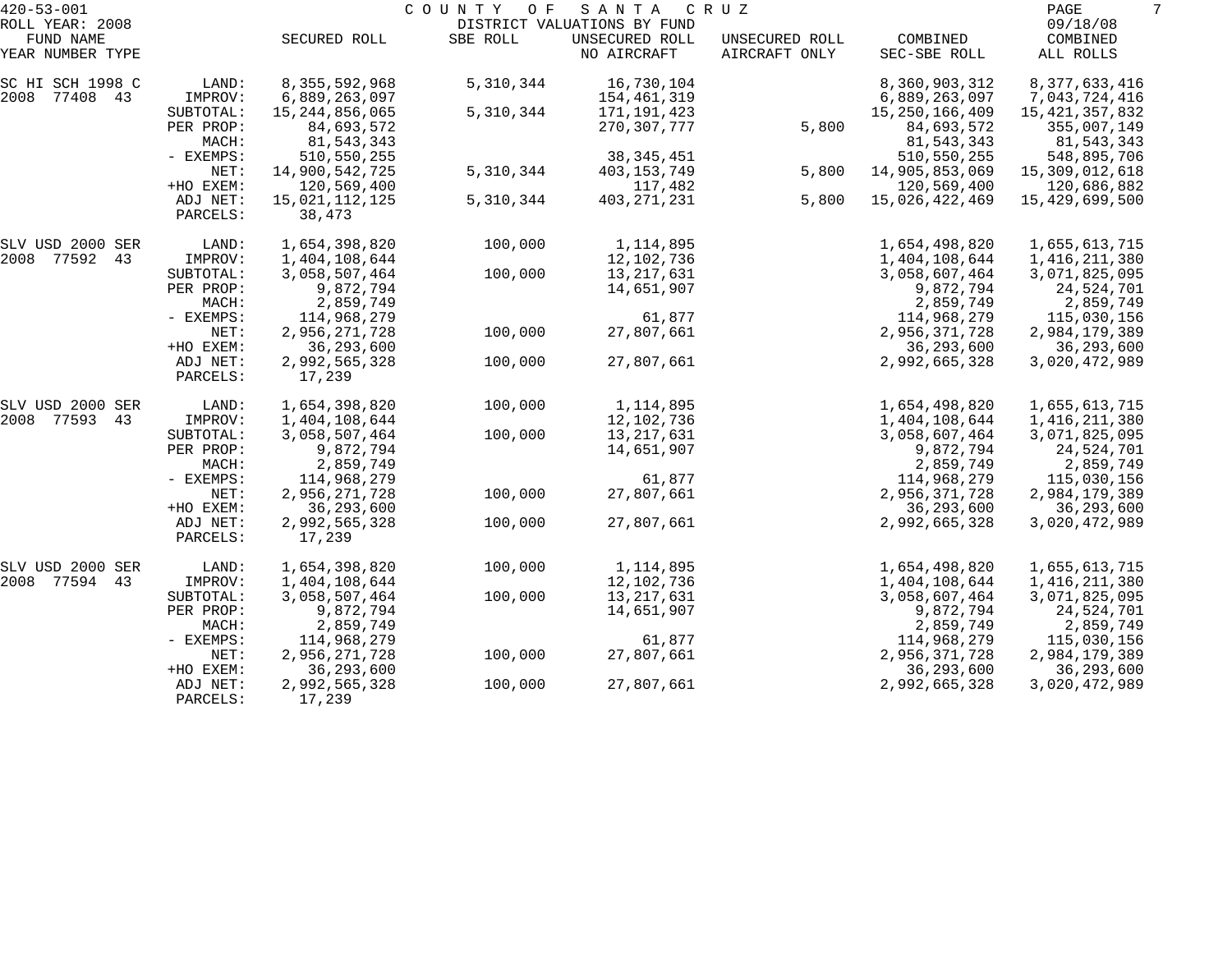| $420 - 53 - 001$    |                      |                          | COUNTY<br>O F | SANTA                       | C R U Z               |                   | PAGE                            | 8 |
|---------------------|----------------------|--------------------------|---------------|-----------------------------|-----------------------|-------------------|---------------------------------|---|
| ROLL YEAR: 2008     |                      |                          |               | DISTRICT VALUATIONS BY FUND |                       |                   | 09/18/08                        |   |
| FUND NAME           |                      | SECURED ROLL             | SBE ROLL      | UNSECURED ROLL              | UNSECURED ROLL        | COMBINED          | COMBINED                        |   |
| YEAR NUMBER TYPE    |                      |                          |               | NO AIRCRAFT                 | AIRCRAFT ONLY         | SEC-SBE ROLL      | ALL ROLLS                       |   |
| SLVUSD 2008A GO     | LAND:                | 1,654,398,820            | 100,000       | 1,114,895                   |                       | 1,654,498,820     | 1,655,613,715                   |   |
| 2008 77595 43       | IMPROV:              | 1,404,108,644            |               | 12,102,736                  |                       | 1,404,108,644     | 1,416,211,380                   |   |
|                     | SUBTOTAL:            | 3,058,507,464            | 100,000       | 13, 217, 631                |                       | 3,058,607,464     | 3,071,825,095                   |   |
|                     | PER PROP:            | 9,872,794                |               | 14,651,907                  |                       | 9,872,794         | 24,524,701                      |   |
|                     | MACH:                | 2,859,749                |               |                             |                       | 2,859,749         | 2,859,749                       |   |
|                     | - EXEMPS:            | 114,968,279              |               | 61,877                      |                       | 114,968,279       | 115,030,156                     |   |
|                     | NET:                 | 2,956,271,728            | 100,000       | 27,807,661                  |                       | 2,956,371,728     | 2,984,179,389                   |   |
|                     | +HO EXEM:            | 36, 293, 600             |               |                             |                       | 36, 293, 600      | 36,293,600                      |   |
|                     | ADJ NET:<br>PARCELS: | 2,992,565,328<br>17,239  | 100,000       | 27,807,661                  |                       | 2,992,665,328     | 3,020,472,989                   |   |
| CAB COL GODS 199    | LAND:                | 17,854,706,220           | 6,293,863     | 25,537,465                  |                       | 17,861,000,083    | 17,886,537,548                  |   |
| 2008 77641<br>43    | IMPROV:              | 15, 241, 025, 415        |               | 274,538,014                 |                       | 15, 241, 025, 415 | 15,515,563,429                  |   |
|                     | SUBTOTAL:            | 33,095,731,635           | 6,293,863     | 300,075,479                 |                       | 33, 102, 025, 498 | 33, 402, 100, 977               |   |
|                     | PER PROP:            | 181,021,304              |               | 553, 290, 048               | 51, 214, 600          | 181,021,304       | 785,525,952                     |   |
|                     | MACH:                | 107,971,606              |               |                             |                       | 107,971,606       | 107,971,606                     |   |
|                     | - EXEMPS:            | 1,063,095,864            |               | 45,579,953                  | 231,800               | 1,063,095,864     | 1,108,907,617                   |   |
|                     | NET:                 | 32, 321, 628, 681        | 6,293,863     | 807,785,574                 | 50,982,800            | 32, 327, 922, 544 | 33, 186, 690, 918               |   |
|                     | +HO EXEM:            | 274,657,600              |               | 117,482                     |                       | 274,657,600       | 274,775,082                     |   |
|                     | ADJ NET:             | 32,596,286,281           | 6,293,863     | 807,903,056                 | 50,982,800            | 32,602,580,144    | 33, 461, 466, 000               |   |
|                     | PARCELS:             | 93,181                   |               |                             |                       |                   |                                 |   |
| CAB COL GODS 199    | LAND:                | 17,854,706,220           | 6,293,863     | 25,537,465                  |                       | 17,861,000,083    | 17,886,537,548                  |   |
| 2008 77645<br>43    | IMPROV:              | 15, 241, 025, 415        |               | 274,538,014                 |                       | 15, 241, 025, 415 | 15,515,563,429                  |   |
|                     | SUBTOTAL:            | 33,095,731,635           | 6,293,863     | 300,075,479                 |                       | 33, 102, 025, 498 | 33, 402, 100, 977               |   |
|                     | PER PROP:            | 181,021,304              |               | 553, 290, 048               | 51, 214, 600          | 181,021,304       | 785,525,952                     |   |
|                     | MACH:                | 107,971,606              |               |                             |                       | 107,971,606       | 107,971,606                     |   |
|                     | - EXEMPS:            | 1,063,095,864            |               | 45,579,953                  | 231,800               | 1,063,095,864     | 1,108,907,617                   |   |
|                     | NET:                 | 32, 321, 628, 681        | 6,293,863     | 807,785,574                 | 50,982,800            | 32, 327, 922, 544 | 33, 186, 690, 918               |   |
|                     | +HO EXEM:            | 274,657,600              |               | 117,482                     |                       | 274,657,600       | 274,775,082                     |   |
|                     | ADJ NET:<br>PARCELS: | 32,596,286,281<br>93,181 | 6,293,863     | 807,903,056                 | 50,982,800            | 32,602,580,144    | 33, 461, 466, 000               |   |
| CAB COL GODS 199    | LAND:                | 17,854,706,220           | 6,293,863     | 25,537,465                  |                       | 17,861,000,083    | 17,886,537,548                  |   |
| 2008<br>77650<br>43 | IMPROV:              | 15, 241, 025, 415        |               | 274,538,014                 |                       | 15,241,025,415    | 15,515,563,429                  |   |
|                     | SUBTOTAL:            | 33,095,731,635           | 6,293,863     | 300,075,479                 |                       | 33,102,025,498    | 33, 402, 100, 977               |   |
|                     | PER PROP:            | 181,021,304              |               | 553, 290, 048               | 51, 214, 600          | 181,021,304       | 785,525,952                     |   |
|                     | MACH:                | 107,971,606              |               |                             |                       | 107,971,606       | 107,971,606                     |   |
|                     |                      | 1,063,095,864            |               | 45,579,953                  |                       | 1,063,095,864     |                                 |   |
|                     | $-$ EXEMPS:<br>NET:  | 32, 321, 628, 681        | 6,293,863     | 807,785,574                 | 231,800<br>50,982,800 | 32, 327, 922, 544 | 1,108,907,617<br>33,186,690,918 |   |
|                     | +HO EXEM:            | 274,657,600              |               | 117,482                     |                       | 274,657,600       | 274,775,082                     |   |
|                     | ADJ NET:             | 32,596,286,281           | 6,293,863     | 807,903,056                 | 50,982,800            | 32,602,580,144    | 33, 461, 466, 000               |   |
|                     | PARCELS:             | 93,181                   |               |                             |                       |                   |                                 |   |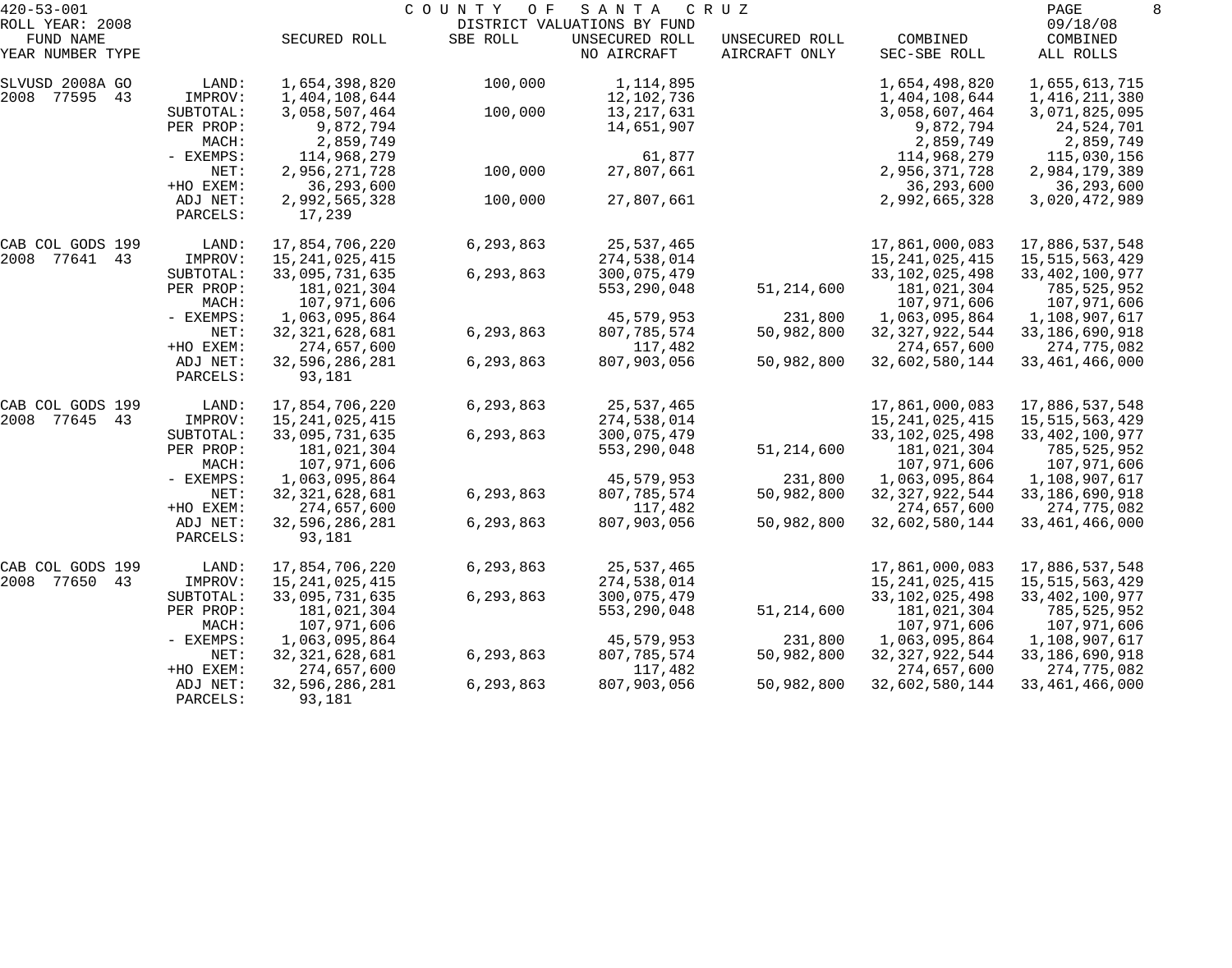| $420 - 53 - 001$ |           |                   | COUNTY<br>O F | SANTA                       | C R U Z        |                   | PAGE              |  |
|------------------|-----------|-------------------|---------------|-----------------------------|----------------|-------------------|-------------------|--|
| ROLL YEAR: 2008  |           |                   |               | DISTRICT VALUATIONS BY FUND |                |                   | 09/18/08          |  |
| FUND NAME        |           | SECURED ROLL      | SBE ROLL      | UNSECURED ROLL              | UNSECURED ROLL | COMBINED          | COMBINED          |  |
| YEAR NUMBER TYPE |           |                   |               | NO AIRCRAFT                 | AIRCRAFT ONLY  | SEC-SBE ROLL      | ALL ROLLS         |  |
| CAB COL GODS 199 | LAND:     | 17,854,706,220    | 6,293,863     | 25,537,465                  |                | 17,861,000,083    | 17,886,537,548    |  |
| 2008 77655 43    | IMPROV:   | 15, 241, 025, 415 |               | 274,538,014                 |                | 15, 241, 025, 415 | 15, 515, 563, 429 |  |
|                  | SUBTOTAL: | 33,095,731,635    | 6,293,863     | 300,075,479                 |                | 33, 102, 025, 498 | 33, 402, 100, 977 |  |
|                  | PER PROP: | 181,021,304       |               | 553, 290, 048               | 51,214,600     | 181,021,304       | 785,525,952       |  |
|                  | MACH:     | 107,971,606       |               |                             |                | 107,971,606       | 107,971,606       |  |
|                  | - EXEMPS: | 1,063,095,864     |               | 45,579,953                  | 231,800        | 1,063,095,864     | 1,108,907,617     |  |
|                  | NET:      | 32, 321, 628, 681 | 6,293,863     | 807,785,574                 | 50,982,800     | 32, 327, 922, 544 | 33,186,690,918    |  |
|                  | +HO EXEM: | 274,657,600       |               | 117,482                     |                | 274,657,600       | 274,775,082       |  |
|                  | ADJ NET:  | 32,596,286,281    | 6,293,863     | 807,903,056                 | 50,982,800     | 32,602,580,144    | 33, 461, 466, 000 |  |
|                  | PARCELS:  | 93,181            |               |                             |                |                   |                   |  |
| CAB COL GODS 200 | LAND:     | 17,854,706,220    | 6,293,863     | 25,537,465                  |                | 17,861,000,083    | 17,886,537,548    |  |
| 2008 77660<br>43 | IMPROV:   | 15, 241, 025, 415 |               | 274,538,014                 |                | 15, 241, 025, 415 | 15,515,563,429    |  |
|                  | SUBTOTAL: | 33,095,731,635    | 6,293,863     | 300,075,479                 |                | 33, 102, 025, 498 | 33, 402, 100, 977 |  |
|                  | PER PROP: | 181,021,304       |               | 553, 290, 048               | 51, 214, 600   | 181,021,304       | 785,525,952       |  |
|                  | MACH:     | 107,971,606       |               |                             |                | 107,971,606       | 107,971,606       |  |
|                  | - EXEMPS: | 1,063,095,864     |               | 45,579,953                  | 231,800        | 1,063,095,864     | 1,108,907,617     |  |
|                  | NET:      | 32, 321, 628, 681 | 6,293,863     | 807,785,574                 | 50,982,800     | 32, 327, 922, 544 | 33,186,690,918    |  |
|                  | +HO EXEM: | 274,657,600       |               | 117,482                     |                | 274,657,600       | 274,775,082       |  |
|                  | ADJ NET:  | 32,596,286,281    | 6,293,863     | 807,903,056                 | 50,982,800     | 32,602,580,144    | 33, 461, 466, 000 |  |
|                  | PARCELS:  | 93,181            |               |                             |                |                   |                   |  |
| CABRILLO GODS 04 | LAND:     | 17,854,706,220    | 6,293,863     | 25,537,465                  |                | 17,861,000,083    | 17,886,537,548    |  |
| 2008 77661 43    | IMPROV:   | 15, 241, 025, 415 |               | 274,538,014                 |                | 15, 241, 025, 415 | 15,515,563,429    |  |
|                  | SUBTOTAL: | 33,095,731,635    | 6,293,863     | 300,075,479                 |                | 33, 102, 025, 498 | 33, 402, 100, 977 |  |
|                  | PER PROP: | 181,021,304       |               | 553, 290, 048               | 51, 214, 600   | 181,021,304       | 785,525,952       |  |
|                  | MACH:     | 107,971,606       |               |                             |                | 107,971,606       | 107,971,606       |  |
|                  | - EXEMPS: | 1,063,095,864     |               | 45,579,953                  | 231,800        | 1,063,095,864     | 1,108,907,617     |  |
|                  | NET:      | 32, 321, 628, 681 | 6,293,863     | 807,785,574                 | 50,982,800     | 32, 327, 922, 544 | 33, 186, 690, 918 |  |
|                  | +HO EXEM: | 274,657,600       |               | 117,482                     |                | 274,657,600       | 274,775,082       |  |
|                  | ADJ NET:  | 32,596,286,281    | 6,293,863     | 807,903,056                 | 50,982,800     | 32,602,580,144    | 33, 461, 466, 000 |  |
|                  | PARCELS:  | 93,181            |               |                             |                |                   |                   |  |
| CAB COL 98A REF  | LAND:     | 17,854,706,220    | 6,293,863     | 25,537,465                  |                | 17,861,000,083    | 17,886,537,548    |  |
| 2008 77665<br>43 | IMPROV:   | 15, 241, 025, 415 |               | 274,538,014                 |                | 15,241,025,415    | 15,515,563,429    |  |
|                  | SUBTOTAL: | 33,095,731,635    | 6,293,863     | 300,075,479                 |                | 33,102,025,498    | 33, 402, 100, 977 |  |
|                  | PER PROP: | 181,021,304       |               | 553, 290, 048               | 51, 214, 600   | 181,021,304       | 785,525,952       |  |
|                  | MACH:     | 107,971,606       |               |                             |                | 107,971,606       | 107,971,606       |  |
|                  | - EXEMPS: | 1,063,095,864     |               | 45,579,953                  | 231,800        | 1,063,095,864     | 1,108,907,617     |  |
|                  | NET:      | 32, 321, 628, 681 | 6,293,863     | 807,785,574                 | 50,982,800     | 32, 327, 922, 544 | 33,186,690,918    |  |
|                  | +HO EXEM: | 274,657,600       |               | 117,482                     |                | 274,657,600       | 274,775,082       |  |
|                  | ADJ NET:  | 32,596,286,281    | 6,293,863     | 807,903,056                 | 50,982,800     | 32,602,580,144    | 33, 461, 466, 000 |  |
|                  | PARCELS:  | 93,181            |               |                             |                |                   |                   |  |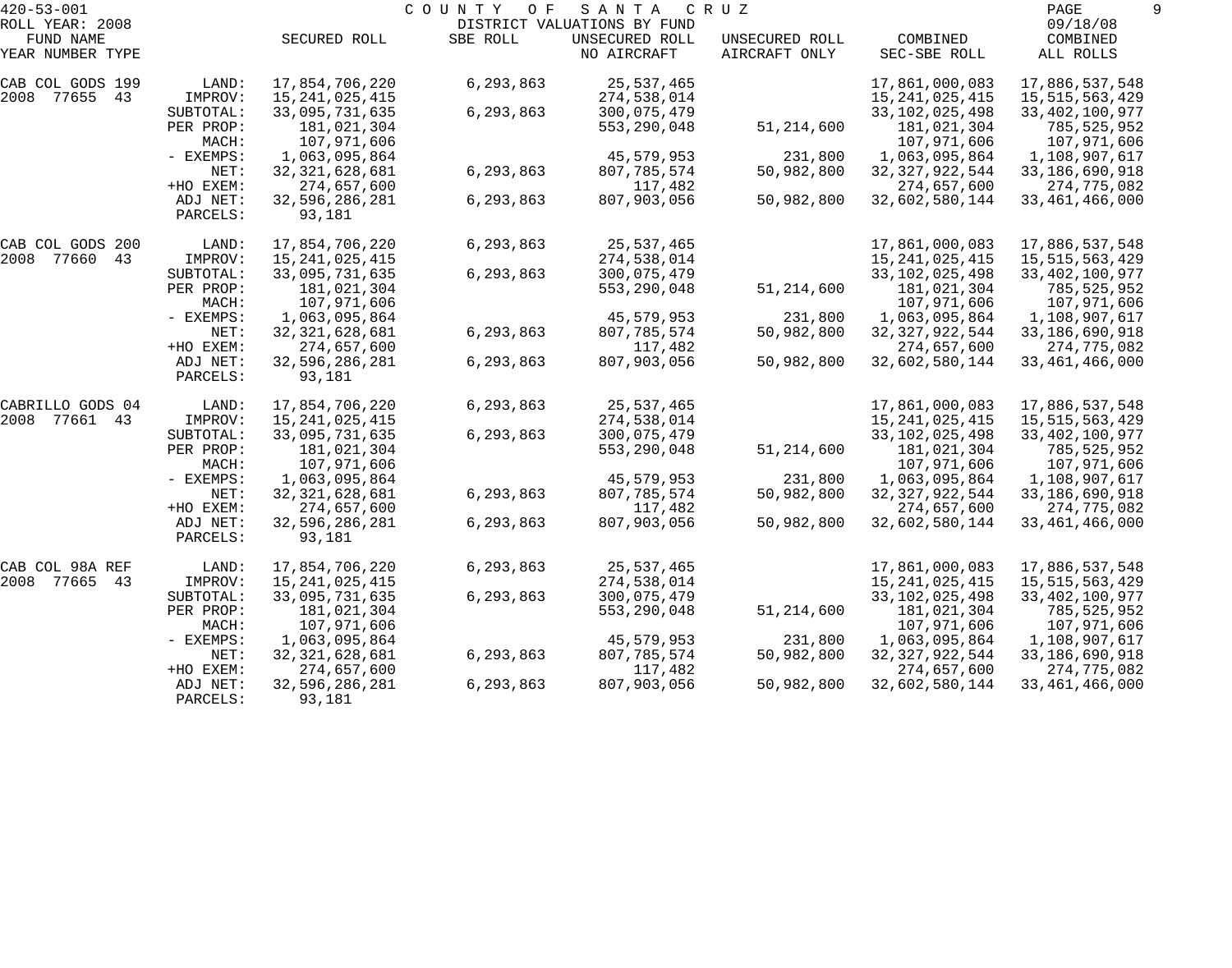| $420 - 53 - 001$              |                      | COUNTY<br>SANTA<br>C R U Z<br>O F |          |                               |                                 |                          |                       |  |
|-------------------------------|----------------------|-----------------------------------|----------|-------------------------------|---------------------------------|--------------------------|-----------------------|--|
| ROLL YEAR: 2008               |                      |                                   |          | DISTRICT VALUATIONS BY FUND   |                                 |                          | 09/18/08              |  |
| FUND NAME<br>YEAR NUMBER TYPE |                      | SECURED ROLL                      | SBE ROLL | UNSECURED ROLL<br>NO AIRCRAFT | UNSECURED ROLL<br>AIRCRAFT ONLY | COMBINED<br>SEC-SBE ROLL | COMBINED<br>ALL ROLLS |  |
| LMPCO CO WTR DT               | LAND:                | 67,687,588                        |          |                               |                                 | 67,687,588               | 67,687,588            |  |
| 2008<br>77812<br>44           | IMPROV:              | 47, 314, 704                      |          | 4,068                         |                                 | 47, 314, 704             | 47,318,772            |  |
|                               | SUBTOTAL:            | 115,002,292                       |          | 4,068                         |                                 | 115,002,292              | 115,006,360           |  |
|                               | PER PROP:            |                                   |          | 229,532                       |                                 |                          | 229,532               |  |
|                               | MACH:                |                                   |          |                               |                                 |                          |                       |  |
|                               | - EXEMPS:            | 2,995,663                         |          |                               |                                 | 2,995,663                | 2,995,663             |  |
|                               | NET:                 | 112,006,629                       |          | 233,600                       |                                 | 112,006,629              | 112,240,229           |  |
|                               | +HO EXEM:            | 1,740,200                         |          |                               |                                 | 1,740,200                | 1,740,200             |  |
|                               | ADJ NET:             | 113,746,829                       |          | 233,600                       |                                 | 113,746,829              | 113,980,429           |  |
|                               | PARCELS:             | 1,616                             |          |                               |                                 |                          |                       |  |
| SALSIPUEDES SAN               | LAND:                | 234,767,049                       |          | 94,547                        |                                 | 234,767,049              | 234,861,596           |  |
| 2008 77878<br>44              | IMPROV:              | 217,710,004                       |          | 240,251                       |                                 | 217,710,004              | 217,950,255           |  |
|                               | SUBTOTAL:            | 452, 477, 053                     |          | 334,798                       |                                 | 452, 477, 053            | 452,811,851           |  |
|                               | PER PROP:            | 812,208                           |          | 1,186,333                     |                                 | 812,208                  | 1,998,541             |  |
|                               | MACH:                | 42,751                            |          |                               |                                 | 42,751                   | 42,751                |  |
|                               | - EXEMPS:            | 41,052,512                        |          |                               |                                 | 41,052,512               | 41,052,512            |  |
|                               | NET:                 | 412, 279, 500                     |          | 1,521,131                     |                                 | 412, 279, 500            | 413,800,631           |  |
|                               | +HO EXEM:            | 6,104,000                         |          |                               |                                 | 6,104,000                | 6,104,000             |  |
|                               | ADJ NET:<br>PARCELS: | 418,383,500<br>1,689              |          | 1,521,131                     |                                 | 418,383,500              | 419,904,631           |  |
| ZAYANTE FPD DT S              | LAND:                | 232, 137, 410                     | 100,000  | 14,983                        |                                 | 232, 237, 410            | 232, 252, 393         |  |
| 2008 77985<br>44              | IMPROV:              | 188,609,907                       |          | 27,681                        |                                 | 188,609,907              | 188,637,588           |  |
|                               | SUBTOTAL:            | 420,747,317                       | 100,000  | 42,664                        |                                 | 420,847,317              | 420,889,981           |  |
|                               | PER PROP:            | 554,418                           |          | 686,839                       |                                 | 554,418                  | 1,241,257             |  |
|                               | MACH:                | 1,208,276                         |          |                               |                                 | 1,208,276                | 1,208,276             |  |
|                               | - EXEMPS:            | 10,169,327                        |          |                               |                                 | 10,169,327               | 10,169,327            |  |
|                               | NET:                 | 412,340,684                       | 100,000  | 729,503                       |                                 | 412,440,684              | 413,170,187           |  |
|                               | +HO EXEM:            | 5,411,000                         |          |                               |                                 | 5,411,000                | 5,411,000             |  |
|                               | ADJ NET:             | 417,751,684                       | 100,000  | 729,503                       |                                 | 417,851,684              | 418,581,187           |  |
|                               | PARCELS:             | 3,915                             |          |                               |                                 |                          |                       |  |
| AROMAS/S JUAN US              | LAND:                | 8,052,778                         |          |                               |                                 | 8,052,778                | 8,052,778             |  |
| 2008 79845<br>43              | IMPROV:              | 4,326,314                         |          | 81,894                        |                                 | 4,326,314                | 4,408,208             |  |
|                               | SUBTOTAL:            | 12,379,092                        |          | 81,894                        |                                 | 12,379,092               | 12,460,986            |  |
|                               | PER PROP:<br>MACH:   | 91,475                            |          | 223,626                       |                                 | 91,475                   | 315,101               |  |
|                               | - EXEMPS:            | 87,005                            |          |                               |                                 | 87,005                   | 87,005                |  |
|                               | NET:                 | 12,383,562                        |          | 305,520                       |                                 | 12,383,562               | 12,689,082            |  |
|                               | +HO EXEM:            | 84,000                            |          |                               |                                 | 84,000                   | 84,000                |  |
|                               | ADJ NET:             | 12,467,562                        |          | 305,520                       |                                 | 12,467,562               | 12,773,082            |  |
|                               | PARCELS:             | 67                                |          |                               |                                 |                          |                       |  |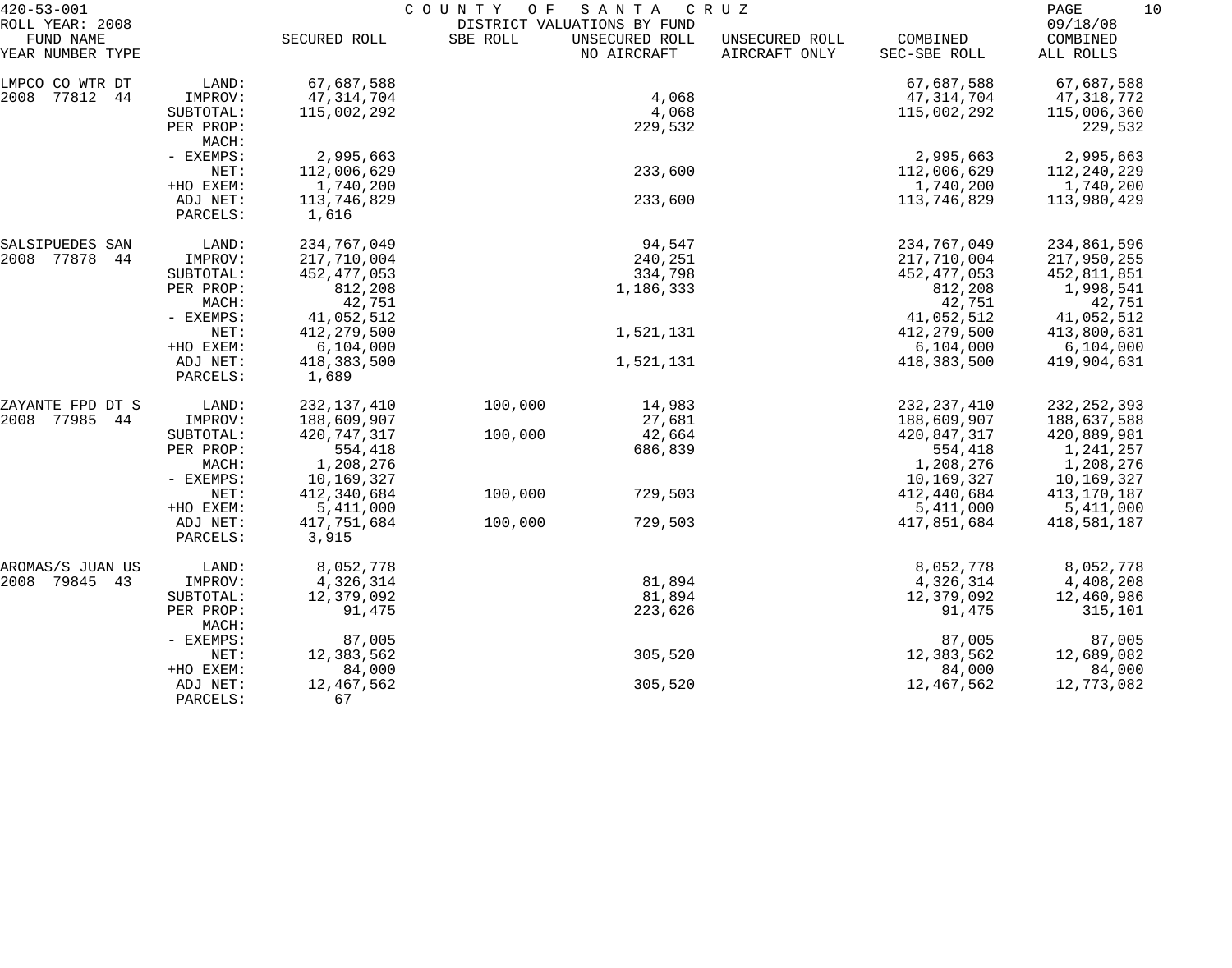| $420 - 53 - 001$              |             |               | COUNTY<br>O F               | SANTA                         | C R U Z                         |                          | 11<br>PAGE            |
|-------------------------------|-------------|---------------|-----------------------------|-------------------------------|---------------------------------|--------------------------|-----------------------|
| ROLL YEAR: 2008               |             |               | DISTRICT VALUATIONS BY FUND |                               |                                 |                          | 09/18/08              |
| FUND NAME<br>YEAR NUMBER TYPE |             | SECURED ROLL  | SBE ROLL                    | UNSECURED ROLL<br>NO AIRCRAFT | UNSECURED ROLL<br>AIRCRAFT ONLY | COMBINED<br>SEC-SBE ROLL | COMBINED<br>ALL ROLLS |
| BNY DOON SCH                  | LAND:       | 249,074,482   |                             | 84,284                        |                                 | 249,074,482              | 249,158,766           |
| 2008 79902 43                 | IMPROV:     | 235,504,253   |                             | 7,018,358                     |                                 | 235,504,253              | 242,522,611           |
|                               | SUBTOTAL:   | 484,578,735   |                             | 7,102,642                     |                                 | 484,578,735              | 491,681,377           |
|                               | PER PROP:   | 2,477,506     |                             | 3,030,758                     | 5,800                           | 2,477,506                | 5,514,064             |
|                               | MACH:       | 5,673,171     |                             |                               |                                 | 5,673,171                | 5,673,171             |
|                               | - EXEMPS:   | 11,135,091    |                             |                               |                                 | 11,135,091               | 11,135,091            |
|                               | NET:        | 481,594,321   |                             | 10,133,400                    | 5,800                           | 481,594,321              | 491,733,521           |
|                               | +HO EXEM:   | 4,816,000     |                             |                               |                                 | 4,816,000                | 4,816,000             |
|                               | ADJ NET:    | 486,410,321   |                             | 10,133,400                    | 5,800                           | 486,410,321              | 496,549,521           |
|                               | PARCELS:    | 1,291         |                             |                               |                                 |                          |                       |
| HPY VLY SCH                   | LAND:       | 128,409,589   |                             |                               |                                 | 128,409,589              | 128,409,589           |
| 2008<br>79911<br>43           | IMPROV:     | 119,490,092   |                             | 11,391                        |                                 | 119,490,092              | 119,501,483           |
|                               | SUBTOTAL:   | 247,899,681   |                             | 11,391                        |                                 | 247,899,681              | 247,911,072           |
|                               | PER PROP:   | 466,376       |                             | 1,044,151                     |                                 | 466,376                  | 1,510,527             |
|                               | MACH:       | 62,342        |                             |                               |                                 | 62,342                   | 62,342                |
|                               | - EXEMPS:   | 3,830,275     |                             |                               |                                 | 3,830,275                | 3,830,275             |
|                               | NET:        | 244,598,124   |                             | 1,055,542                     |                                 | 244,598,124              | 245,653,666           |
|                               | +HO EXEM:   | 2,118,200     |                             |                               |                                 | 2,118,200                | 2,118,200             |
|                               | ADJ NET:    | 246,716,324   |                             | 1,055,542                     |                                 | 246,716,324              | 247,771,866           |
|                               | PARCELS:    | 575           |                             |                               |                                 |                          |                       |
| HPY VLY SCH-ST S              | LAND:       | 128,409,589   |                             |                               |                                 | 128,409,589              | 128,409,589           |
| 2008<br>79912 43              | IMPROV:     | 119,490,092   |                             | 11,391                        |                                 | 119,490,092              | 119,501,483           |
|                               | SUBTOTAL:   | 247,899,681   |                             | 11,391                        |                                 | 247,899,681              | 247,911,072           |
|                               | PER PROP:   | 466,376       |                             | 1,044,151                     |                                 | 466,376                  | 1,510,527             |
|                               | MACH:       | 62,342        |                             |                               |                                 | 62,342                   | 62,342                |
|                               | - EXEMPS:   | 3,830,275     |                             |                               |                                 | 3,830,275                | 3,830,275             |
|                               | NET:        | 244,598,124   |                             | 1,055,542                     |                                 | 244,598,124              | 245,653,666           |
|                               | +HO EXEM:   | 2,118,200     |                             |                               |                                 | 2,118,200                | 2,118,200             |
|                               | ADJ NET:    | 246,716,324   |                             | 1,055,542                     |                                 | 246,716,324              | 247,771,866           |
|                               | PARCELS:    | 575           |                             |                               |                                 |                          |                       |
| LIVE OAK SCH                  | LAND:       | 1,642,285,259 | 396,581                     | 4,783,039                     |                                 | 1,642,681,840            | 1,647,464,879         |
| 2008<br>79915<br>43           | IMPROV:     | 1,176,910,297 |                             | 31,750,459                    |                                 | 1,176,910,297            | 1,208,660,756         |
|                               | SUBTOTAL:   | 2,819,195,556 | 396,581                     | 36, 533, 498                  |                                 | 2,819,592,137            | 2,856,125,635         |
|                               | PER PROP:   | 9,091,099     |                             | 40, 462, 274                  |                                 | 9,091,099                | 49,553,373            |
|                               | MACH:       | 184,583       |                             |                               |                                 | 184,583                  | 184,583               |
|                               | $-$ EXEMPS: | 48, 111, 612  |                             | 3,782,536                     |                                 | 48, 111, 612             | 51,894,148            |
|                               | NET:        | 2,780,359,626 | 396,581                     | 73, 213, 236                  |                                 | 2,780,756,207            | 2,853,969,443         |
|                               | +HO EXEM:   | 21,672,000    |                             | 33,866                        |                                 | 21,672,000               | 21,705,866            |
|                               | ADJ NET:    | 2,802,031,626 | 396,581                     | 73, 247, 102                  |                                 | 2,802,428,207            | 2,875,675,309         |
|                               | PARCELS:    | 7,229         |                             |                               |                                 |                          |                       |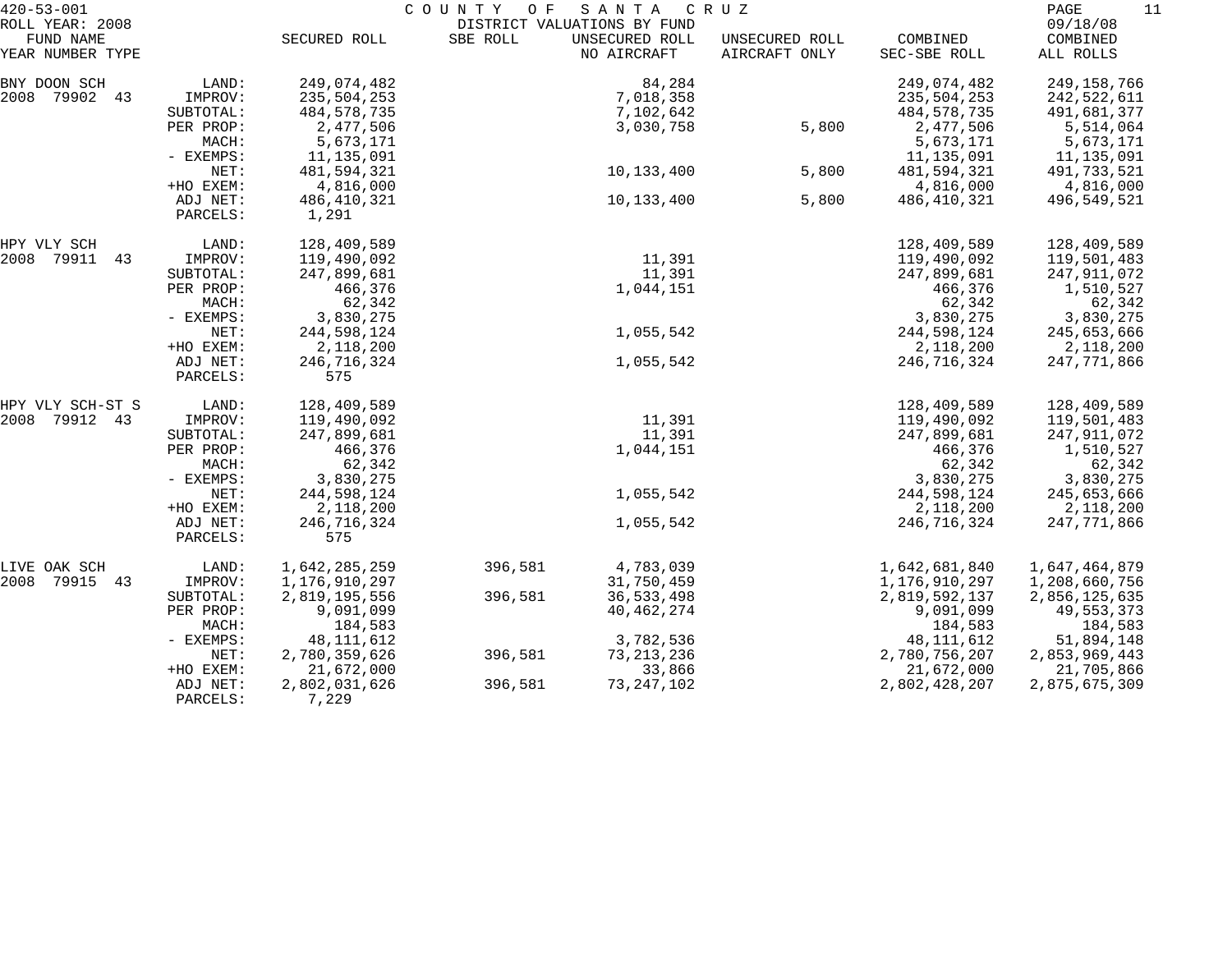| $420 - 53 - 001$                                 |                      | COUNTY OF<br>S A N T A<br>C R U Z<br>DISTRICT VALUATIONS BY FUND |          |                               |                                 |                          |                                   |  |  |
|--------------------------------------------------|----------------------|------------------------------------------------------------------|----------|-------------------------------|---------------------------------|--------------------------|-----------------------------------|--|--|
| ROLL YEAR: 2008<br>FUND NAME<br>YEAR NUMBER TYPE |                      | SECURED ROLL                                                     | SBE ROLL | UNSECURED ROLL<br>NO AIRCRAFT | UNSECURED ROLL<br>AIRCRAFT ONLY | COMBINED<br>SEC-SBE ROLL | 09/18/08<br>COMBINED<br>ALL ROLLS |  |  |
| LIVE OAK ST SCH                                  | LAND:                | 1,642,285,259                                                    | 396,581  | 4,783,039                     |                                 | 1,642,681,840            | 1,647,464,879                     |  |  |
| 79917<br>43<br>2008                              | IMPROV:              | 1,176,910,297                                                    |          | 31,750,459                    |                                 | 1,176,910,297            | 1,208,660,756                     |  |  |
|                                                  | SUBTOTAL:            | 2,819,195,556                                                    | 396,581  | 36,533,498                    |                                 | 2,819,592,137            | 2,856,125,635                     |  |  |
|                                                  | PER PROP:            | 9,091,099                                                        |          | 40, 462, 274                  |                                 | 9,091,099                | 49,553,373                        |  |  |
|                                                  | MACH:                | 184,583                                                          |          |                               |                                 | 184,583                  | 184,583                           |  |  |
|                                                  | - EXEMPS:            | 48, 111, 612                                                     |          | 3,782,536                     |                                 | 48, 111, 612             | 51,894,148                        |  |  |
|                                                  | NET:                 | 2,780,359,626                                                    | 396,581  | 73, 213, 236                  |                                 | 2,780,756,207            | 2,853,969,443                     |  |  |
|                                                  | +HO EXEM:            | 21,672,000                                                       |          | 33,866                        |                                 | 21,672,000               | 21,705,866                        |  |  |
|                                                  | ADJ NET:             | 2,802,031,626                                                    | 396,581  | 73, 247, 102                  |                                 | 2,802,428,207            | 2,875,675,309                     |  |  |
|                                                  | PARCELS:             | 7,229                                                            |          |                               |                                 |                          |                                   |  |  |
| MTN SCH DIST                                     | LAND:                | 113,632,239                                                      |          |                               |                                 | 113,632,239              | 113,632,239                       |  |  |
| 2008<br>79921<br>43                              | IMPROV:              | 98,760,483                                                       |          | 3, 256, 532                   |                                 | 98,760,483               | 102,017,015                       |  |  |
|                                                  | SUBTOTAL:            | 212,392,722                                                      |          | 3, 256, 532                   |                                 | 212,392,722              | 215,649,254                       |  |  |
|                                                  | PER PROP:<br>MACH:   | 160,225                                                          |          | 1,538,835                     |                                 | 160,225                  | 1,699,060                         |  |  |
|                                                  | - EXEMPS:            | 3,677,570                                                        |          |                               |                                 | 3,677,570                | 3,677,570                         |  |  |
|                                                  | NET:                 | 208,875,377                                                      |          | 4,795,367                     |                                 | 208,875,377              | 213,670,744                       |  |  |
|                                                  | +HO EXEM:            | 2,018,800                                                        |          |                               |                                 | 2,018,800                | 2,018,800                         |  |  |
|                                                  | ADJ NET:<br>PARCELS: | 210,894,177<br>551                                               |          | 4,795,367                     |                                 | 210,894,177              | 215,689,544                       |  |  |
| MOUNTN SCH-ST SC                                 | LAND:                | 113,632,239                                                      |          |                               |                                 | 113,632,239              | 113,632,239                       |  |  |
| 79922 43<br>2008                                 | IMPROV:              | 98,760,483                                                       |          | 3, 256, 532                   |                                 | 98,760,483               | 102,017,015                       |  |  |
|                                                  | SUBTOTAL:            | 212,392,722                                                      |          | 3, 256, 532                   |                                 | 212,392,722              | 215,649,254                       |  |  |
|                                                  | PER PROP:<br>MACH:   | 160,225                                                          |          | 1,538,835                     |                                 | 160,225                  | 1,699,060                         |  |  |
|                                                  | - EXEMPS:            | 3,677,570                                                        |          |                               |                                 | 3,677,570                | 3,677,570                         |  |  |
|                                                  | NET:                 | 208,875,377                                                      |          | 4,795,367                     |                                 | 208,875,377              | 213,670,744                       |  |  |
|                                                  | +HO EXEM:            | 2,018,800                                                        |          |                               |                                 | 2,018,800                | 2,018,800                         |  |  |
|                                                  | ADJ NET:             | 210,894,177                                                      |          | 4,795,367                     |                                 | 210,894,177              | 215,689,544                       |  |  |
|                                                  | PARCELS:             | 551                                                              |          |                               |                                 |                          |                                   |  |  |
| PFC SCH DIST                                     | LAND:                | 51,851,692                                                       | 81,750   | 41,062                        |                                 | 51,933,442               | 51,974,504                        |  |  |
| 2008<br>79925<br>43                              | IMPROV:              | 34, 395, 950                                                     |          | 5,489,689                     |                                 | 34, 395, 950             | 39,885,639                        |  |  |
|                                                  | SUBTOTAL:            | 86, 247, 642                                                     | 81,750   | 5,530,751                     |                                 | 86, 329, 392             | 91,860,143                        |  |  |
|                                                  | PER PROP:            | 5,288,011                                                        |          | 2,725,728                     |                                 | 5,288,011                | 8,013,739                         |  |  |
|                                                  | MACH:                | 57, 257, 675                                                     |          |                               |                                 | 57, 257, 675             | 57, 257, 675                      |  |  |
|                                                  | - EXEMPS:            | 5,169,837                                                        |          |                               |                                 | 5,169,837                | 5,169,837                         |  |  |
|                                                  | NET:                 | 143,623,491                                                      | 81,750   | 8,256,479                     |                                 | 143,705,241              | 151,961,720                       |  |  |
|                                                  | +HO EXEM:            | 798,000                                                          |          |                               |                                 | 798,000                  | 798,000                           |  |  |
|                                                  | ADJ NET:<br>PARCELS: | 144, 421, 491<br>440                                             | 81,750   | 8,256,479                     |                                 | 144,503,241              | 152,759,720                       |  |  |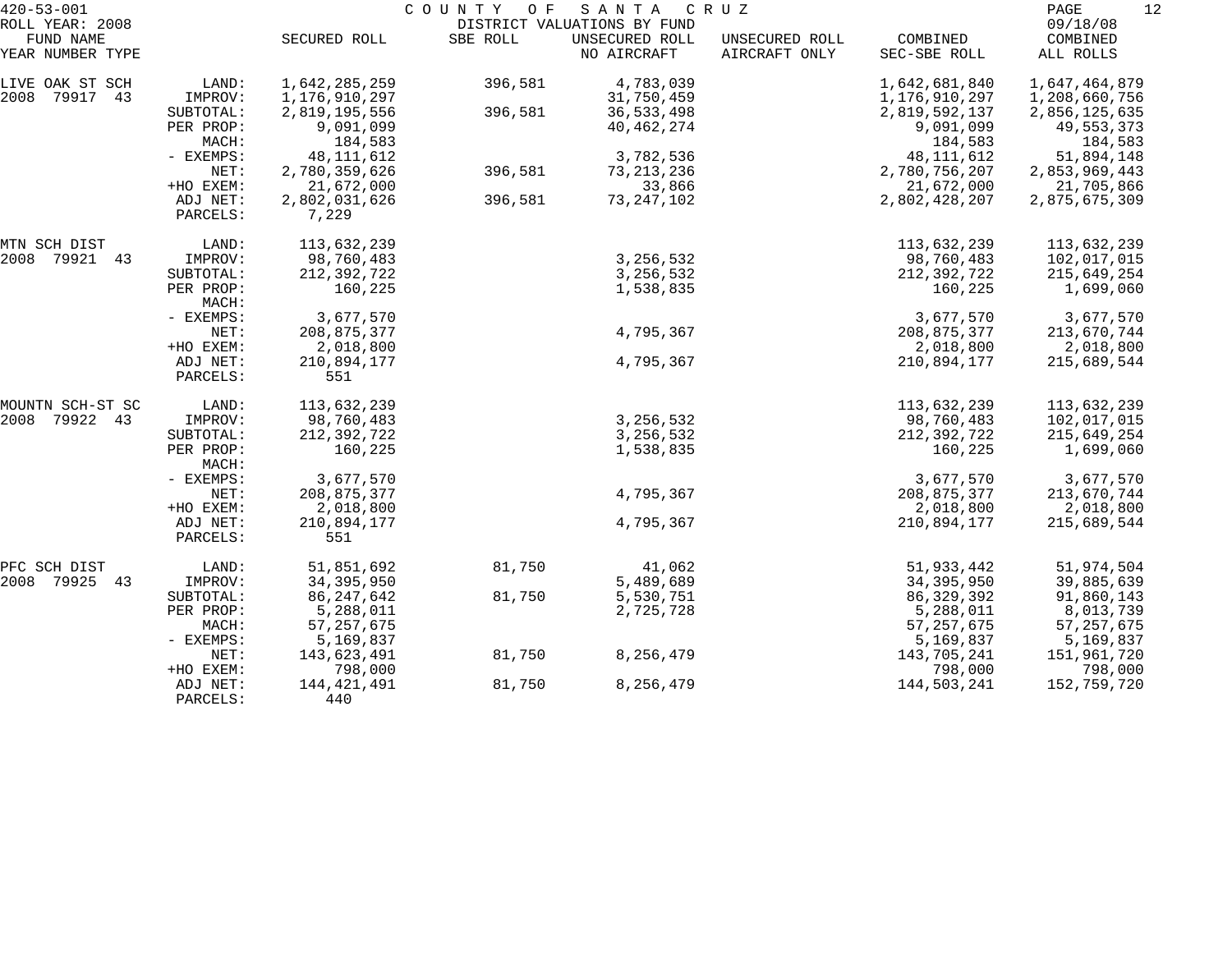| $420 - 53 - 001$              |                      |                            | COUNTY OF   | SANTA                         | CRUZ                            |                          | PAGE<br>13            |
|-------------------------------|----------------------|----------------------------|-------------|-------------------------------|---------------------------------|--------------------------|-----------------------|
| ROLL YEAR: 2008               |                      |                            |             | DISTRICT VALUATIONS BY FUND   |                                 |                          | 09/18/08              |
| FUND NAME<br>YEAR NUMBER TYPE |                      | SECURED ROLL               | SBE ROLL    | UNSECURED ROLL<br>NO AIRCRAFT | UNSECURED ROLL<br>AIRCRAFT ONLY | COMBINED<br>SEC-SBE ROLL | COMBINED<br>ALL ROLLS |
| S C ELEM SCH                  | LAND:                | 3,857,113,842              | 546,598     | 10,384,285                    |                                 | 3,857,660,440            | 3,868,044,725         |
| 2008 79933 43                 | IMPROV:              | 3, 302, 322, 793           |             | 72,618,677                    |                                 | 3, 302, 322, 793         | 3, 374, 941, 470      |
|                               | SUBTOTAL:            | 7,159,436,635              | 546,598     | 83,002,962                    |                                 | 7,159,983,233            | 7,242,986,195         |
|                               | PER PROP:            | 28,622,596                 |             | 150,598,410                   |                                 | 28,622,596               | 179,221,006           |
|                               | MACH:                | 16,608,121                 |             |                               |                                 | 16,608,121               | 16,608,121            |
|                               | - EXEMPS:            | 214,736,954                |             | 27, 243, 607                  |                                 | 214,736,954              | 241,980,561           |
|                               | NET:                 | 6,989,930,398              | 546,598     | 206, 357, 765                 |                                 | 6,990,476,996            | 7,196,834,761         |
|                               | +HO EXEM:            | 56,336,000                 |             | 83,616                        |                                 | 56,336,000               | 56,419,616            |
|                               | ADJ NET:             | 7,046,266,398              | 546,598     | 206, 441, 381                 |                                 | 7,046,812,996            | 7, 253, 254, 377      |
|                               | PARCELS:             | 17,803                     |             |                               |                                 |                          |                       |
| S V SCH DIST                  | LAND:                | 1,582,236,147              | 50,000      | 628,641                       |                                 | 1,582,286,147            | 1,582,914,788         |
| 2008 79947 43                 | IMPROV:              | 1,645,253,254              |             | 23, 467, 129                  |                                 | 1,645,253,254            | 1,668,720,383         |
|                               | SUBTOTAL:            | 3, 227, 489, 401           | 50,000      | 24,095,770                    |                                 | 3, 227, 539, 401         | 3, 251, 635, 171      |
|                               | PER PROP:            | 10,623,771                 |             | 82,501,286                    | 62,600                          | 10,623,771               | 93,187,657            |
|                               | MACH:                | 2,149,057                  |             |                               |                                 | 2,149,057                | 2,149,057             |
|                               | - EXEMPS:            | 70,787,893                 |             | 641,380                       |                                 | 70,787,893               | 71,429,273            |
|                               | NET:                 | 3, 169, 474, 336           | 50,000      | 105,955,676                   | 62,600                          | 3, 169, 524, 336         | 3, 275, 542, 612      |
|                               | +HO EXEM:            | 26,040,000                 |             |                               |                                 | 26,040,000               | 26,040,000            |
|                               | ADJ NET:<br>PARCELS: | 3, 195, 514, 336<br>7,348  | 50,000      | 105,955,676                   | 62,600                          | 3, 195, 564, 336         | 3,301,582,612         |
| SOQ SCH DIST                  | LAND:                | 2,497,777,341              | 4, 285, 415 | 1,437,434                     |                                 | 2,502,062,756            | 2,503,500,190         |
| 2008<br>79952<br>43           | IMPROV:              | 2,066,555,738              |             | 35,836,442                    |                                 | 2,066,555,738            | 2,102,392,180         |
|                               | SUBTOTAL:            | 4,564,333,079              | 4, 285, 415 | 37, 273, 876                  |                                 | 4,568,618,494            | 4,605,892,370         |
|                               | PER PROP:            | 41,831,818                 |             | 75, 223, 341                  |                                 | 41,831,818               | 117,055,159           |
|                               | MACH:                | 1,849,531                  |             |                               |                                 | 1,849,531                | 1,849,531             |
|                               | - EXEMPS:            | 232,999,019                |             | 7,319,308                     |                                 | 232,999,019              | 240, 318, 327         |
|                               | NET:                 | 4,375,015,409              | 4, 285, 415 | 105,177,909                   |                                 | 4,379,300,824            | 4, 484, 478, 733      |
|                               | +HO EXEM:            | 36,783,600                 |             |                               |                                 | 36,783,600               | 36,783,600            |
|                               | ADJ NET:<br>PARCELS: | 4, 411, 799, 009<br>11,802 | 4, 285, 415 | 105,177,909                   |                                 | 4, 416, 084, 424         | 4,521,262,333         |
| S C HI SCH                    | LAND:                | 8, 355, 592, 968           | 5,310,344   | 16,730,104                    |                                 | 8,360,903,312            | 8,377,633,416         |
| 43<br>2008 79958              | IMPROV:              | 6,889,263,097              |             | 154,461,319                   |                                 | 6,889,263,097            | 7,043,724,416         |
|                               | SUBTOTAL:            | 15, 244, 856, 065          | 5,310,344   | 171,191,423                   |                                 | 15, 250, 166, 409        | 15, 421, 357, 832     |
|                               | PER PROP:            | 84,693,572                 |             | 270, 307, 777                 | 5,800                           | 84,693,572               | 355,007,149           |
|                               | MACH:                | 81, 543, 343               |             |                               |                                 | 81, 543, 343             | 81,543,343            |
|                               | - EXEMPS:            | 510,550,255                |             | 38, 345, 451                  |                                 | 510,550,255              | 548,895,706           |
|                               | NET:                 | 14,900,542,725             | 5,310,344   | 403, 153, 749                 | 5,800                           | 14,905,853,069           | 15,309,012,618        |
|                               | +HO EXEM:            | 120,569,400                |             | 117,482                       |                                 | 120,569,400              | 120,686,882           |
|                               | ADJ NET:             | 15,021,112,125             | 5,310,344   | 403, 271, 231                 | 5,800                           | 15,026,422,469           | 15,429,699,500        |
|                               | PARCELS:             | 38,473                     |             |                               |                                 |                          |                       |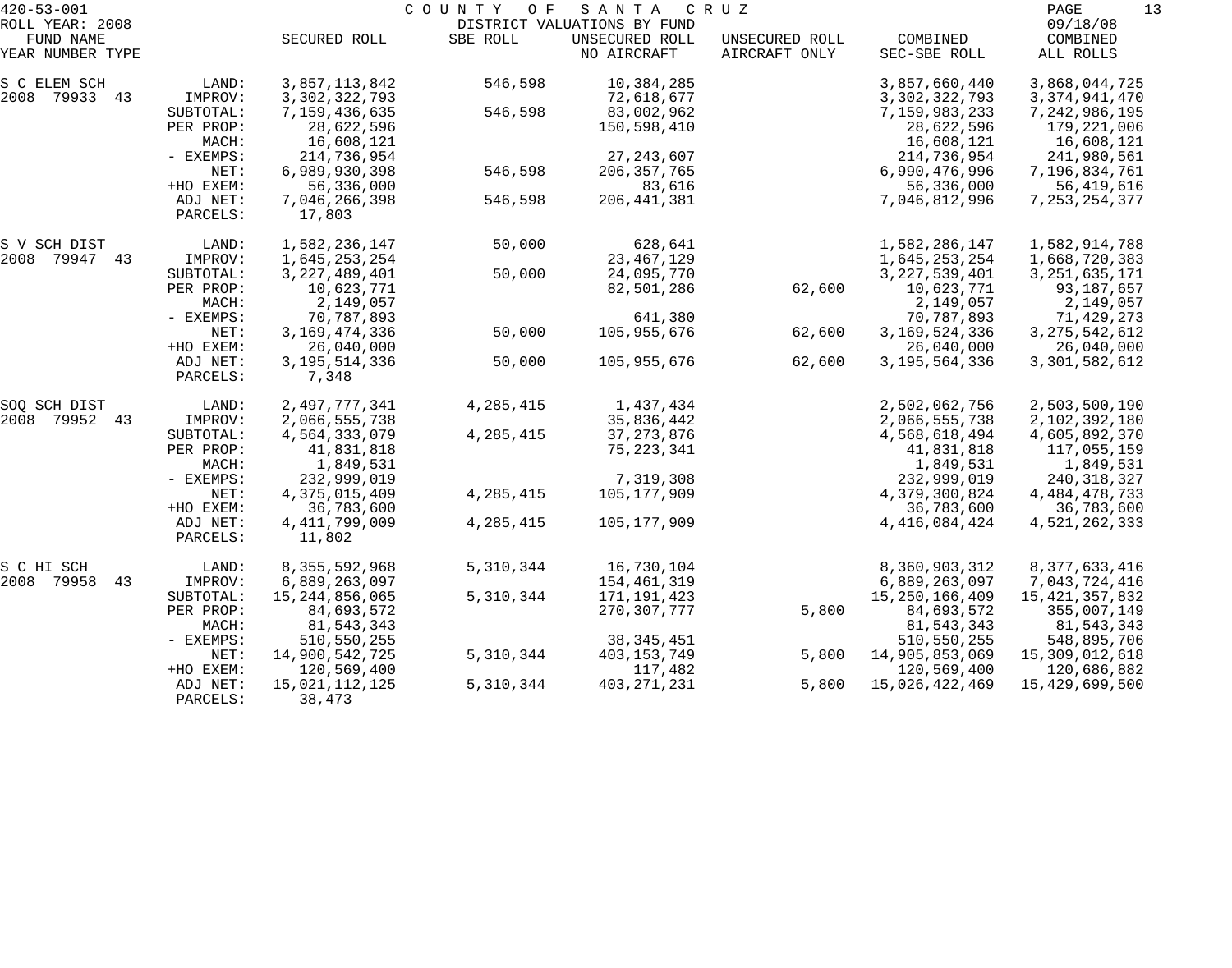| $420 - 53 - 001$    |           |                   | COUNTY<br>O F | SANTA                       | C R U Z        |                   | PAGE<br>14       |
|---------------------|-----------|-------------------|---------------|-----------------------------|----------------|-------------------|------------------|
| ROLL YEAR: 2008     |           |                   |               | DISTRICT VALUATIONS BY FUND |                |                   | 09/18/08         |
| FUND NAME           |           | SECURED ROLL      | SBE ROLL      | UNSECURED ROLL              | UNSECURED ROLL | COMBINED          | COMBINED         |
| YEAR NUMBER TYPE    |           |                   |               | NO AIRCRAFT                 | AIRCRAFT ONLY  | SEC-SBE ROLL      | ALL ROLLS        |
| PAJ VAL GODS 05R    | LAND:     | 6, 244, 844, 887  | 833,519       | 7,063,825                   |                | 6,245,678,406     | 6, 252, 742, 231 |
| 2008<br>79966<br>43 | IMPROV:   | 5,290,688,820     |               | 84,424,936                  |                | 5,290,688,820     | 5, 375, 113, 756 |
|                     | SUBTOTAL: | 11,535,533,707    | 833,519       | 91,488,761                  |                | 11,536,367,226    | 11,627,855,987   |
|                     | PER PROP: | 75,739,692        |               | 185,589,549                 | 51,146,200     | 75,739,692        | 312,475,441      |
|                     | MACH:     | 21, 419, 457      |               |                             |                | 21, 419, 457      | 21,419,457       |
|                     | - EXEMPS: | 366, 553, 288     |               | 6,531,245                   | 231,800        | 366, 553, 288     | 373, 316, 333    |
|                     | NET:      | 11,266,139,568    | 833,519       | 270,547,065                 | 50,914,400     | 11,266,973,087    | 11,588,434,552   |
|                     | +HO EXEM: | 91,523,600        |               |                             |                | 91,523,600        | 91,523,600       |
|                     | ADJ NET:  | 11,357,663,168    | 833,519       | 270,547,065                 | 50,914,400     | 11,358,496,687    | 11,679,958,152   |
|                     | PARCELS:  | 30,008            |               |                             |                |                   |                  |
| PAJ VAL GODS 200    | LAND:     | 6, 244, 844, 887  | 833,519       | 7,063,825                   |                | 6, 245, 678, 406  | 6, 252, 742, 231 |
| 2008<br>79968<br>43 | IMPROV:   | 5,290,688,820     |               | 84, 424, 936                |                | 5,290,688,820     | 5, 375, 113, 756 |
|                     | SUBTOTAL: | 11,535,533,707    | 833,519       | 91,488,761                  |                | 11,536,367,226    | 11,627,855,987   |
|                     | PER PROP: | 75,739,692        |               | 185,589,549                 | 51,146,200     | 75,739,692        | 312, 475, 441    |
|                     | MACH:     | 21,419,457        |               |                             |                | 21, 419, 457      | 21,419,457       |
|                     | - EXEMPS: | 366, 553, 288     |               | 6,531,245                   | 231,800        | 366, 553, 288     | 373, 316, 333    |
|                     | NET:      | 11, 266, 139, 568 | 833,519       | 270,547,065                 | 50,914,400     | 11,266,973,087    | 11,588,434,552   |
|                     | +HO EXEM: | 91,523,600        |               |                             |                | 91,523,600        | 91,523,600       |
|                     | ADJ NET:  | 11,357,663,168    | 833,519       | 270,547,065                 | 50,914,400     | 11,358,496,687    | 11,679,958,152   |
|                     | PARCELS:  | 30,008            |               |                             |                |                   |                  |
| PAJ VLY U S D       | LAND:     | 6, 244, 844, 887  | 833,519       | 7,063,825                   |                | 6,245,678,406     | 6, 252, 742, 231 |
| 2008 79971 43       | IMPROV:   | 5,290,688,820     |               | 84, 424, 936                |                | 5,290,688,820     | 5, 375, 113, 756 |
|                     | SUBTOTAL: | 11,535,533,707    | 833,519       | 91,488,761                  |                | 11,536,367,226    | 11,627,855,987   |
|                     | PER PROP: | 75,739,692        |               | 185,589,549                 | 51,146,200     | 75,739,692        | 312,475,441      |
|                     | MACH:     | 21,419,457        |               |                             |                | 21, 419, 457      | 21,419,457       |
|                     | - EXEMPS: | 366, 553, 288     |               | 6,531,245                   | 231,800        | 366, 553, 288     | 373, 316, 333    |
|                     | NET:      | 11,266,139,568    | 833,519       | 270,547,065                 | 50,914,400     | 11,266,973,087    | 11,588,434,552   |
|                     | +HO EXEM: | 91,523,600        |               |                             |                | 91,523,600        | 91,523,600       |
|                     | ADJ NET:  | 11, 357, 663, 168 | 833,519       | 270,547,065                 | 50,914,400     | 11,358,496,687    | 11,679,958,152   |
|                     | PARCELS:  | 30,008            |               |                             |                |                   |                  |
| PAJ VAL SCH PROP    | LAND:     | 6, 244, 806, 428  | 833,519       | 7,063,825                   |                | 6, 245, 639, 947  | 6, 252, 703, 772 |
| 2008 79972<br>43    | IMPROV:   | 5,290,684,105     |               | 84, 424, 936                |                | 5, 290, 684, 105  | 5, 375, 109, 041 |
|                     | SUBTOTAL: | 11,535,490,533    | 833,519       | 91,488,761                  |                | 11,536,324,052    | 11,627,812,813   |
|                     | PER PROP: | 75,739,692        |               | 185,589,549                 | 51,146,200     | 75,739,692        | 312,475,441      |
|                     | MACH:     | 21,419,457        |               |                             |                | 21, 419, 457      | 21,419,457       |
|                     | - EXEMPS: | 366, 553, 288     |               | 6,531,245                   | 231,800        | 366, 553, 288     | 373, 316, 333    |
|                     | NET:      | 11,266,096,394    | 833,519       | 270,547,065                 | 50,914,400     | 11,266,929,913    | 11,588,391,378   |
|                     | +HO EXEM: | 91,523,600        |               |                             |                | 91,523,600        | 91,523,600       |
|                     | ADJ NET:  | 11,357,619,994    | 833,519       | 270,547,065                 | 50,914,400     | 11, 358, 453, 513 | 11,679,914,978   |
|                     | PARCELS:  | 30,006            |               |                             |                |                   |                  |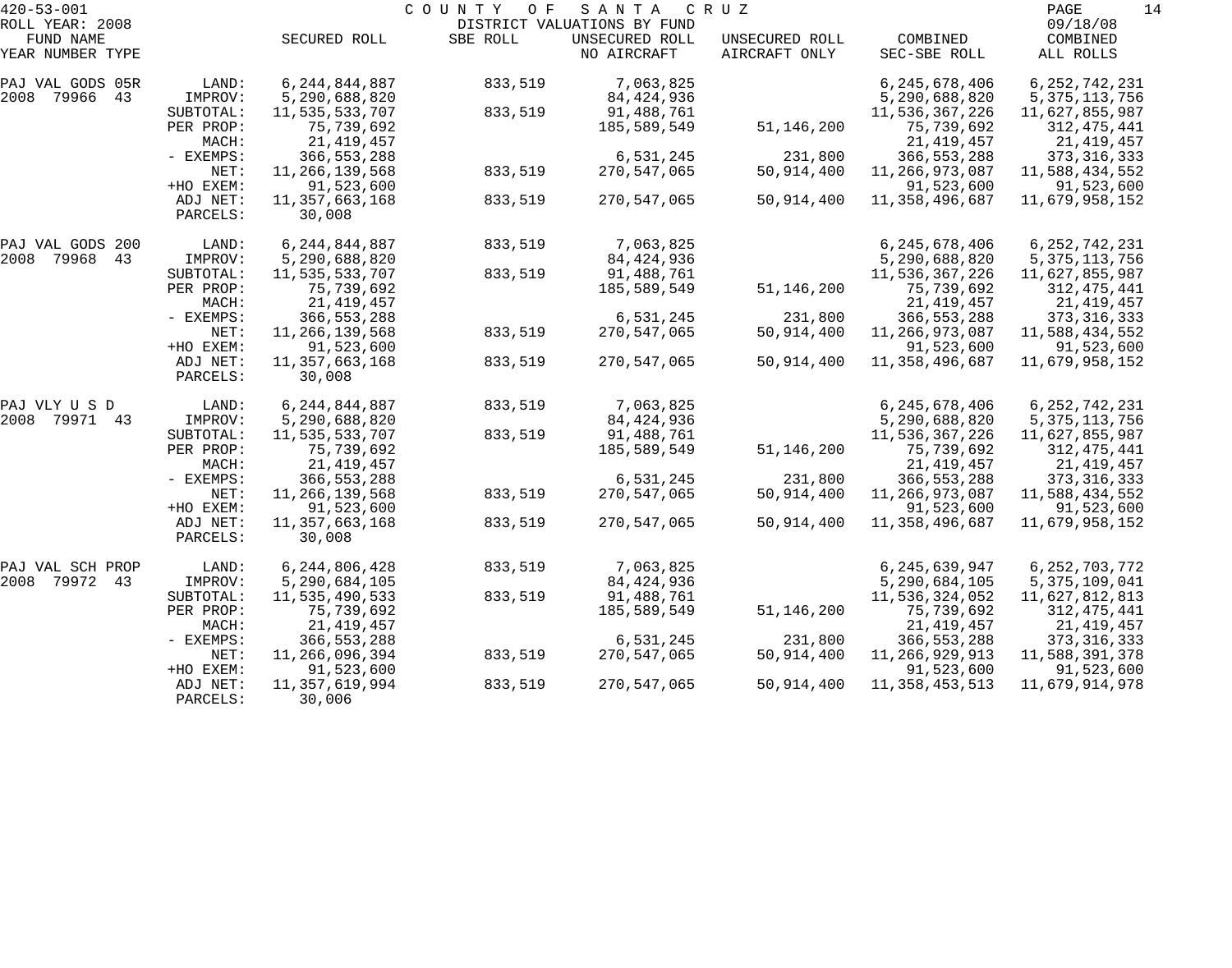| $420 - 53 - 001$              |                        |                               | COUNTY<br>O F | SANTA                         | C R U Z                         |                               | 15<br>PAGE                       |
|-------------------------------|------------------------|-------------------------------|---------------|-------------------------------|---------------------------------|-------------------------------|----------------------------------|
| ROLL YEAR: 2008               |                        |                               |               | DISTRICT VALUATIONS BY FUND   |                                 |                               | 09/18/08                         |
| FUND NAME<br>YEAR NUMBER TYPE |                        | SECURED ROLL                  | SBE ROLL      | UNSECURED ROLL<br>NO AIRCRAFT | UNSECURED ROLL<br>AIRCRAFT ONLY | COMBINED<br>SEC-SBE ROLL      | COMBINED<br>ALL ROLLS            |
| PAJ VAL SCH-ST S              | LAND:                  | 6, 244, 806, 428              | 833,519       | 7,063,825                     |                                 | 6,245,639,947                 | 6, 252, 703, 772                 |
| 2008 79976 43                 | IMPROV:                | 5,290,684,105                 |               | 84,424,936                    |                                 | 5,290,684,105                 | 5, 375, 109, 041                 |
|                               | SUBTOTAL:              | 11,535,490,533                | 833,519       | 91,488,761                    |                                 | 11,536,324,052                | 11,627,812,813                   |
|                               | PER PROP:              | 75,739,692                    |               | 185,589,549                   | 51, 146, 200                    | 75,739,692                    | 312,475,441                      |
|                               | MACH:                  | 21, 419, 457                  |               |                               |                                 | 21, 419, 457                  | 21,419,457                       |
|                               | - EXEMPS:              | 366, 553, 288                 |               | 6,531,245                     | 231,800                         | 366, 553, 288                 | 373, 316, 333                    |
|                               | NET:                   | 11,266,096,394                | 833,519       | 270,547,065                   | 50,914,400                      | 11,266,929,913                | 11,588,391,378                   |
|                               | +HO EXEM:              | 91,523,600                    |               |                               |                                 | 91,523,600                    | 91,523,600                       |
|                               | ADJ NET:               | 11,357,619,994                | 833,519       | 270,547,065                   | 50,914,400                      | 11, 358, 453, 513             | 11,679,914,978                   |
|                               | PARCELS:               | 30,006                        |               |                               |                                 |                               |                                  |
| SLV U S D                     | LAND:                  | 1,654,398,820                 | 100,000       | 1,114,895                     |                                 | 1,654,498,820                 | 1,655,613,715                    |
| 2008 79978<br>43              | IMPROV:                | 1,404,108,644                 |               | 12,102,736                    |                                 | 1,404,108,644                 | 1,416,211,380                    |
|                               | SUBTOTAL:              | 3,058,507,464                 | 100,000       | 13,217,631                    |                                 | 3,058,607,464                 | 3,071,825,095                    |
|                               | PER PROP:              | 9,872,794                     |               | 14,651,907                    |                                 | 9,872,794                     | 24,524,701                       |
|                               | MACH:                  | 2,859,749                     |               |                               |                                 | 2,859,749                     | 2,859,749                        |
|                               | - EXEMPS:              | 114,968,279                   |               | 61,877                        |                                 | 114,968,279                   | 115,030,156                      |
|                               | NET:                   | 2,956,271,728                 | 100,000       | 27,807,661                    |                                 | 2,956,371,728                 | 2,984,179,389                    |
|                               | +HO EXEM:              | 36, 293, 600                  |               |                               |                                 | 36,293,600                    | 36, 293, 600                     |
|                               | ADJ NET:               | 2,992,565,328                 | 100,000       | 27,807,661                    |                                 | 2,992,665,328                 | 3,020,472,989                    |
|                               | PARCELS:               | 17,239                        |               |                               |                                 |                               |                                  |
| CAB COMM COLL                 | LAND:                  | 17,854,706,220                | 6,293,863     | 25,537,465                    |                                 | 17,861,000,083                | 17,886,537,548                   |
| 2008<br>79981 43              | IMPROV:                | 15, 241, 025, 415             |               | 274,538,014                   |                                 | 15, 241, 025, 415             | 15,515,563,429                   |
|                               | SUBTOTAL:              | 33,095,731,635                | 6,293,863     | 300,075,479                   |                                 | 33, 102, 025, 498             | 33, 402, 100, 977                |
|                               | PER PROP:              | 181,021,304                   |               | 553,290,048                   | 51, 214, 600                    | 181,021,304                   | 785,525,952                      |
|                               | MACH:                  | 107,971,606                   |               |                               |                                 | 107,971,606                   | 107,971,606                      |
|                               | - EXEMPS:              | 1,063,095,864                 |               | 45,579,953                    | 231,800                         | 1,063,095,864                 | 1,108,907,617                    |
|                               | NET:                   | 32, 321, 628, 681             | 6,293,863     | 807,785,574                   | 50,982,800                      | 32, 327, 922, 544             | 33, 186, 690, 918                |
|                               | +HO EXEM:              | 274,657,600                   |               | 117,482                       |                                 | 274,657,600                   | 274,775,082                      |
|                               | ADJ NET:<br>PARCELS:   | 32,596,286,281<br>93,181      | 6,293,863     | 807,903,056                   | 50,982,800                      | 32,602,580,144                | 33, 461, 466, 000                |
|                               |                        |                               |               |                               |                                 |                               |                                  |
| CO SCH SVC<br>2008 79988      | LAND:                  | 17,845,125,600                | 6,293,863     | 25,537,465                    |                                 | 17,851,419,463                | 17,876,956,928                   |
| 43                            | IMPROV:                | 15, 233, 640, 129             |               | 274,538,014<br>300,075,479    |                                 | 15, 233, 640, 129             | 15,508,178,143                   |
|                               | SUBTOTAL:<br>PER PROP: | 33,078,765,729<br>181,021,304 | 6,293,863     | 553, 274, 145                 | 51, 214, 600                    | 33,085,059,592<br>181,021,304 | 33, 385, 135, 071<br>785,510,049 |
|                               | MACH:                  | 107,971,606                   |               |                               |                                 | 107,971,606                   | 107,971,606                      |
|                               | - EXEMPS:              | 1,062,946,720                 |               | 45,579,953                    |                                 | 1,062,946,720                 | 1,108,758,473                    |
|                               | NET:                   | 32, 304, 811, 919             | 6,293,863     | 807,769,671                   | 231,800<br>50,982,800           | 32, 311, 105, 782             | 33, 169, 858, 253                |
|                               | +HO EXEM:              | 274,510,600                   |               | 117,482                       |                                 | 274,510,600                   | 274,628,082                      |
|                               | ADJ NET:               | 32, 579, 322, 519             | 6,293,863     | 807,887,153                   | 50,982,800                      | 32,585,616,382                | 33, 444, 486, 335                |
|                               | PARCELS:               | 93,135                        |               |                               |                                 |                               |                                  |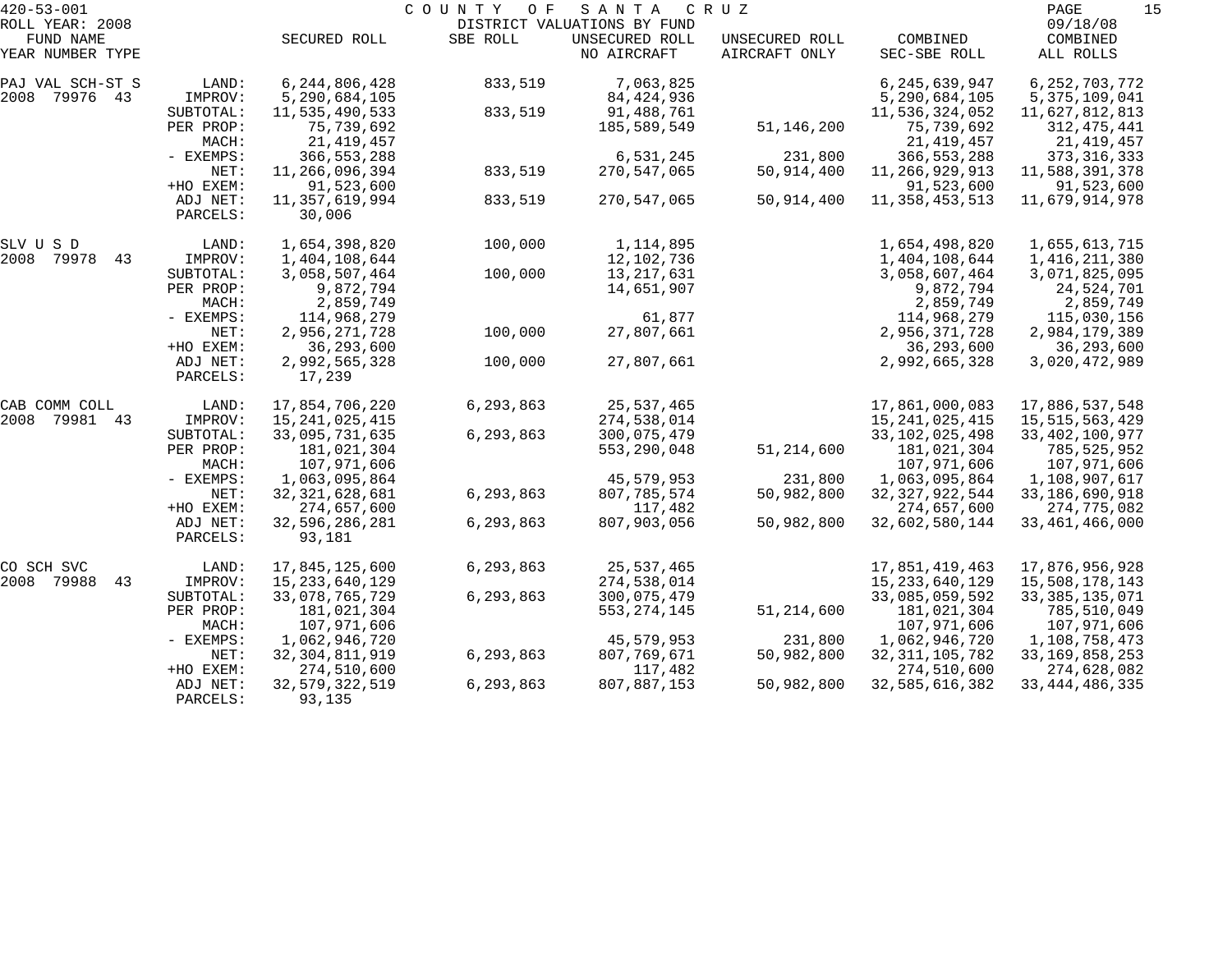| $420 - 53 - 001$              |                      |                             | COUNTY OF | SANTA                         | C R U Z                         |                            | PAGE                       | 16 |
|-------------------------------|----------------------|-----------------------------|-----------|-------------------------------|---------------------------------|----------------------------|----------------------------|----|
| ROLL YEAR: 2008               |                      |                             |           | DISTRICT VALUATIONS BY FUND   |                                 |                            | 09/18/08                   |    |
| FUND NAME<br>YEAR NUMBER TYPE |                      | SECURED ROLL                | SBE ROLL  | UNSECURED ROLL<br>NO AIRCRAFT | UNSECURED ROLL<br>AIRCRAFT ONLY | COMBINED<br>SEC-SBE ROLL   | COMBINED<br>ALL ROLLS      |    |
| CO SCH BLD AID                | LAND:                | 17,845,087,141              | 6,293,863 | 25,537,465                    |                                 | 17,851,381,004             | 17,876,918,469             |    |
| 2008 79996                    | IMPROV:              | 15, 233, 635, 414           |           | 274,538,014                   |                                 | 15, 233, 635, 414          | 15,508,173,428             |    |
|                               | SUBTOTAL:            | 33,078,722,555              | 6,293,863 | 300,075,479                   |                                 | 33,085,016,418             | 33, 385, 091, 897          |    |
|                               | PER PROP:<br>MACH:   | 181,021,304<br>107,971,606  |           | 553, 274, 145                 | 51,214,600                      | 181,021,304<br>107,971,606 | 785,510,049<br>107,971,606 |    |
|                               | - EXEMPS:            | 1,062,946,720               |           | 45,579,953                    | 231,800                         | 1,062,946,720              | 1,108,758,473              |    |
|                               | NET:                 | 32, 304, 768, 745           | 6,293,863 | 807,769,671                   | 50,982,800                      | 32, 311, 062, 608          | 33, 169, 815, 079          |    |
|                               | +HO EXEM:            | 274,510,600                 |           | 117,482                       |                                 | 274,510,600                | 274,628,082                |    |
|                               | ADJ NET:<br>PARCELS: | 32, 579, 279, 345<br>93,133 | 6,293,863 | 807,887,153                   | 50,982,800                      | 32,585,573,208             | 33, 444, 443, 161          |    |
|                               |                      |                             |           |                               |                                 |                            |                            |    |
| APTOS SEASCPE CS              | LAND:                | 494,605,728                 |           | 468,817                       |                                 | 494,605,728                | 495,074,545                |    |
| 2008<br>80017 44              | IMPROV:              | 336,168,267                 |           | 414,671                       |                                 | 336, 168, 267              | 336,582,938                |    |
|                               | SUBTOTAL:            | 830, 773, 995               |           | 883,488                       |                                 | 830, 773, 995              | 831,657,483                |    |
|                               | PER PROP:            | 3,290,495                   |           | 1,356,444                     |                                 | 3,290,495                  | 4,646,939                  |    |
|                               | MACH:                | 113,027                     |           |                               |                                 | 113,027                    | 113,027                    |    |
|                               | - EXEMPS:            | 8,549,899                   |           |                               |                                 | 8,549,899                  | 8,549,899                  |    |
|                               | NET:                 | 825,627,618                 |           | 2,239,932                     |                                 | 825,627,618                | 827,867,550                |    |
|                               | +HO EXEM:            | 3,584,000                   |           |                               |                                 | 3,584,000                  | 3,584,000                  |    |
|                               | ADJ NET:<br>PARCELS: | 829, 211, 618<br>1,629      |           | 2,239,932                     |                                 | 829, 211, 618              | 831,451,550                |    |
| BOULDER CREEK CS              | LAND:                | 53,927,902                  |           |                               |                                 | 53,927,902                 | 53,927,902                 |    |
| 2008 81104<br>44              | IMPROV:              | 47,599,908                  |           |                               |                                 | 47,599,908                 | 47,599,908                 |    |
|                               | SUBTOTAL:            | 101,527,810                 |           |                               |                                 | 101,527,810                | 101,527,810                |    |
|                               | PER PROP:<br>MACH:   |                             |           | 545,042                       |                                 |                            | 545,042                    |    |
|                               | - EXEMPS:            | 1,204,580                   |           |                               |                                 | 1,204,580                  | 1,204,580                  |    |
|                               | NET:                 | 100, 323, 230               |           | 545,042                       |                                 | 100, 323, 230              | 100,868,272                |    |
|                               | +HO EXEM:            | 970,200                     |           |                               |                                 | 970,200                    | 970,200                    |    |
|                               | ADJ NET:             | 101,293,430                 |           | 545,042                       |                                 | 101,293,430                | 101,838,472                |    |
|                               | PARCELS:             | 337                         |           |                               |                                 |                            |                            |    |
| BRAEMOOR DR CSA               | LAND:                | 11,657,387                  |           |                               |                                 | 11,657,387                 | 11,657,387                 |    |
| 2008 81115<br>44              | IMPROV:              | 12,193,901                  |           |                               |                                 | 12,193,901                 | 12,193,901                 |    |
|                               | SUBTOTAL:            | 23,851,288                  |           |                               |                                 | 23,851,288                 | 23,851,288                 |    |
|                               | PER PROP:<br>MACH:   |                             |           | 27,075                        |                                 |                            | 27,075                     |    |
|                               | - EXEMPS:            | 231,000                     |           |                               |                                 | 231,000                    | 231,000                    |    |
|                               | NET:                 | 23,620,288                  |           | 27,075                        |                                 | 23,620,288                 | 23,647,363                 |    |
|                               | +HO EXEM:            | 231,000                     |           |                               |                                 | 231,000                    | 231,000                    |    |
|                               | ADJ NET:             | 23,851,288                  |           | 27,075                        |                                 | 23,851,288                 | 23,878,363                 |    |
|                               | PARCELS:             | 54                          |           |                               |                                 |                            |                            |    |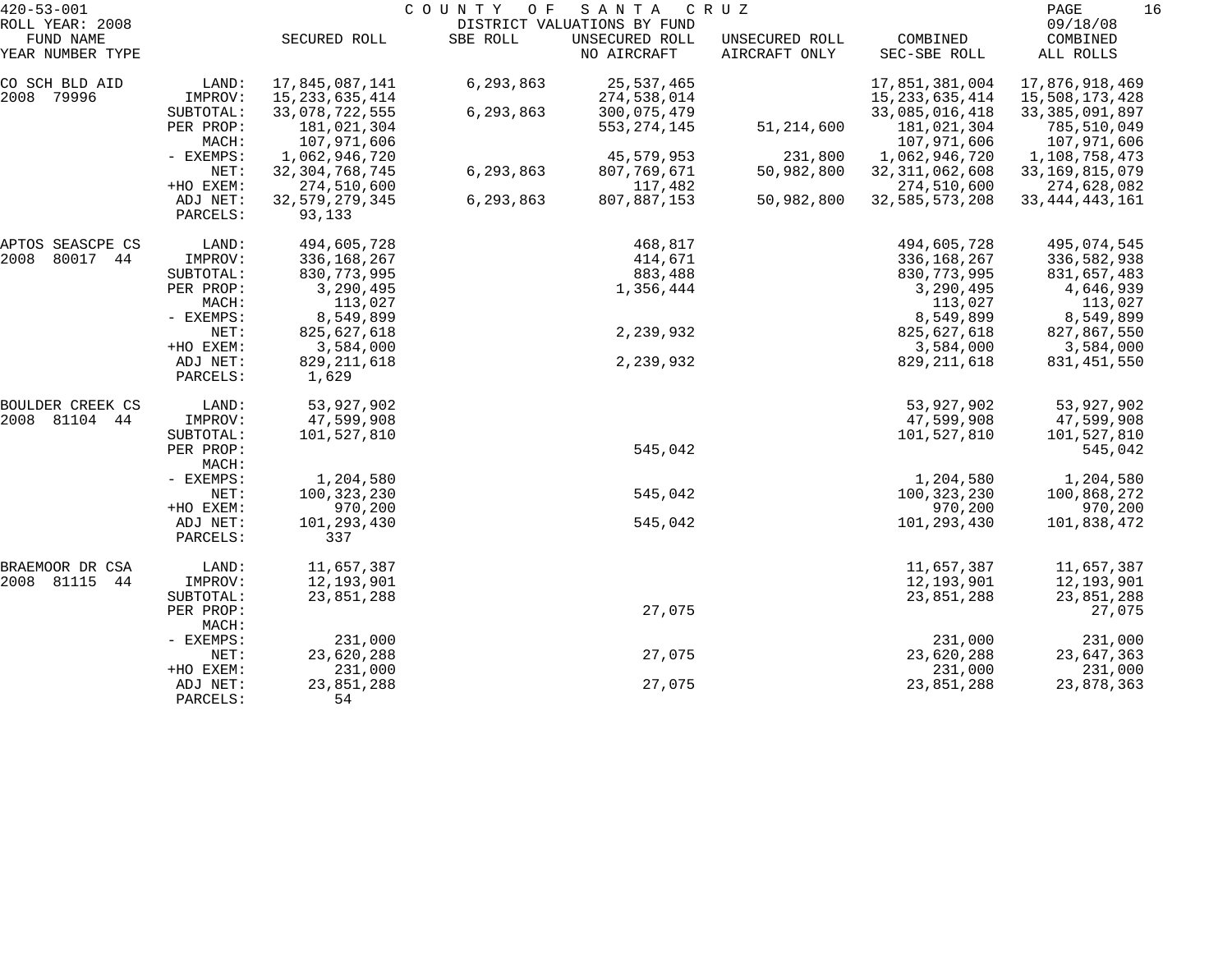| $420 - 53 - 001$    |             |                  | COUNTY<br>O F | SANTA                       | C R U Z        |                | 17<br>PAGE        |
|---------------------|-------------|------------------|---------------|-----------------------------|----------------|----------------|-------------------|
| ROLL YEAR: 2008     |             |                  |               | DISTRICT VALUATIONS BY FUND |                |                | 09/18/08          |
| FUND NAME           |             | SECURED ROLL     | SBE ROLL      | UNSECURED ROLL              | UNSECURED ROLL | COMBINED       | COMBINED          |
| YEAR NUMBER TYPE    |             |                  |               | NO AIRCRAFT                 | AIRCRAFT ONLY  | SEC-SBE ROLL   | ALL ROLLS         |
| COUNTY FPD CSA 4    | LAND:       | 1,597,583,689    | 214,040       | 1,384,267                   |                | 1,597,797,729  | 1,599,181,996     |
| 2008 81120 44       | IMPROV:     | 1,380,313,261    |               | 23,935,006                  |                | 1,380,313,261  | 1,404,248,267     |
|                     | SUBTOTAL:   | 2,977,896,950    | 214,040       | 25, 319, 273                |                | 2,978,110,990  | 3,003,430,263     |
|                     | PER PROP:   | 15,461,516       |               | 24, 191, 961                | 5,800          | 15,461,516     | 39,659,277        |
|                     | MACH:       | 64,884,960       |               |                             |                | 64,884,960     | 64,884,960        |
|                     | - EXEMPS:   | 87, 226, 444     |               | 5,066                       |                | 87, 226, 444   | 87,231,510        |
|                     | NET:        | 2,971,016,982    | 214,040       | 49,506,168                  | 5,800          | 2,971,231,022  | 3,020,742,990     |
|                     | +HO EXEM:   | 26, 114, 200     |               |                             |                | 26, 114, 200   | 26,114,200        |
|                     | ADJ NET:    | 2,997,131,182    | 214,040       | 49,506,168                  | 5,800          | 2,997,345,222  | 3,046,857,190     |
|                     | PARCELS:    | 9,309            |               |                             |                |                |                   |
| CO HWY CSA #9       | LAND:       | 11,083,732,374   | 4,524,253     | 5,285,361                   |                | 11,088,256,627 | 11,093,541,988    |
| 2008 81128<br>44    | IMPROV:     | 8,934,094,952    |               | 80,818,995                  |                | 8,934,094,952  | 9,014,913,947     |
|                     | SUBTOTAL:   | 20,017,827,326   | 4,524,253     | 86,104,356                  |                | 20,022,351,579 | 20, 108, 455, 935 |
|                     | PER PROP:   | 82,661,342       |               | 151,224,630                 | 5,800          | 82,661,342     | 233,891,772       |
|                     | MACH:       | 67,916,181       |               |                             |                | 67,916,181     | 67,916,181        |
|                     | - EXEMPS:   | 624,467,336      |               | 13,680,782                  |                | 624, 467, 336  | 638,148,118       |
|                     | NET:        | 19,543,937,513   | 4,524,253     | 223,648,204                 | 5,800          | 19,548,461,766 | 19,772,115,770    |
|                     | +HO EXEM:   | 174,150,200      |               |                             |                | 174,150,200    | 174,150,200       |
|                     | ADJ NET:    | 19,718,087,713   | 4,524,253     | 223,648,204                 | 5,800          | 19,722,611,966 | 19,946,265,970    |
|                     | PARCELS:    | 60,422           |               |                             |                |                |                   |
| CSA #9 ZN A         | LAND:       | 4, 464, 585, 621 | 3,934,365     | 3,086,443                   |                | 4,468,519,986  | 4, 471, 606, 429  |
| 2008<br>81129<br>44 | IMPROV:     | 3,530,191,330    |               | 28, 262, 241                |                | 3,530,191,330  | 3,558,453,571     |
|                     | SUBTOTAL:   | 7,994,776,951    | 3,934,365     | 31, 348, 684                |                | 7,998,711,316  | 8,030,060,000     |
|                     | PER PROP:   | 45,733,815       |               | 78,015,014                  |                | 45,733,815     | 123,748,829       |
|                     | MACH:       | 58,082,695       |               |                             |                | 58,082,695     | 58,082,695        |
|                     | - EXEMPS:   | 336,567,114      |               | 9,162,811                   |                | 336,567,114    | 345,729,925       |
|                     | NET:        | 7,762,026,347    | 3,934,365     | 100,200,887                 |                | 7,765,960,712  | 7,866,161,599     |
|                     | +HO EXEM:   | 72,917,600       |               |                             |                | 72,917,600     | 72,917,600        |
|                     | ADJ NET:    | 7,834,943,947    | 3,934,365     | 100,200,887                 |                | 7,838,878,312  | 7,939,079,199     |
|                     | PARCELS:    | 22,900           |               |                             |                |                |                   |
| CSA #9 ZN B         | LAND:       | 1,567,367,487    | 327,600       | 959,102                     |                | 1,567,695,087  | 1,568,654,189     |
| 2008 81130<br>44    | IMPROV:     | 1,077,731,865    |               | 6,690,037                   |                | 1,077,731,865  | 1,084,421,902     |
|                     | SUBTOTAL:   | 2,645,099,352    | 327,600       | 7,649,139                   |                | 2,645,426,952  | 2,653,076,091     |
|                     | PER PROP:   | 3,799,725        |               | 19,799,984                  |                | 3,799,725      | 23,599,709        |
|                     | MACH:       | 184,583          |               |                             |                | 184,583        | 184,583           |
|                     | $-$ EXEMPS: | 44, 143, 917     |               | 2,102,214                   |                | 44, 143, 917   | 46, 246, 131      |
|                     | NET:        | 2,604,939,743    | 327,600       | 25,346,909                  |                | 2,605,267,343  | 2,630,614,252     |
|                     | +HO EXEM:   | 21,427,000       |               |                             |                | 21, 427, 000   | 21,427,000        |
|                     | ADJ NET:    | 2,626,366,743    | 327,600       | 25, 346, 909                |                | 2,626,694,343  | 2,652,041,252     |
|                     | PARCELS:    | 7,106            |               |                             |                |                |                   |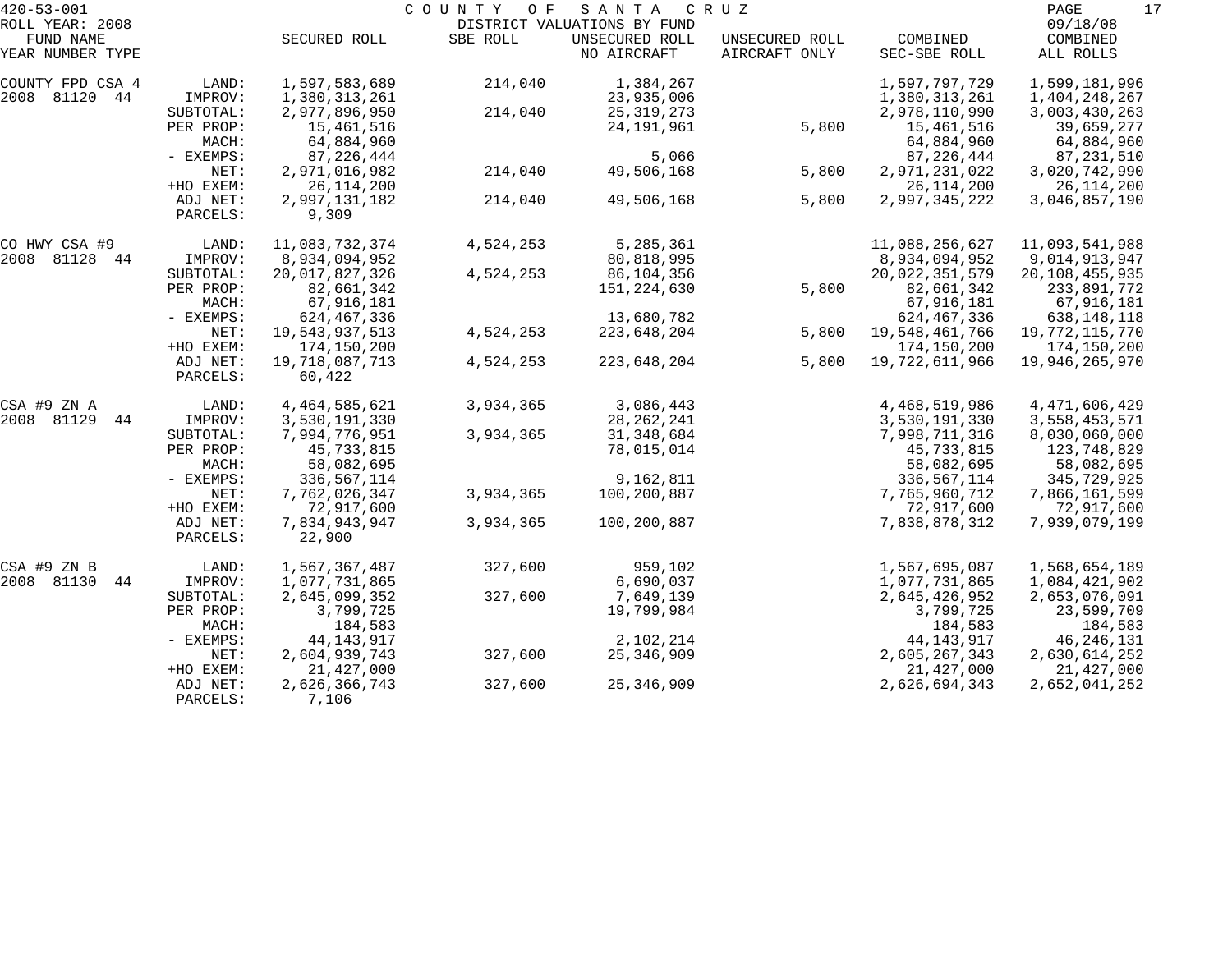| $420 - 53 - 001$              |                      |                               | COUNTY<br>O F | SANTA                         | C R U Z                         |                               | PAGE<br>18                    |
|-------------------------------|----------------------|-------------------------------|---------------|-------------------------------|---------------------------------|-------------------------------|-------------------------------|
| ROLL YEAR: 2008               |                      |                               |               | DISTRICT VALUATIONS BY FUND   |                                 |                               | 09/18/08                      |
| FUND NAME<br>YEAR NUMBER TYPE |                      | SECURED ROLL                  | SBE ROLL      | UNSECURED ROLL<br>NO AIRCRAFT | UNSECURED ROLL<br>AIRCRAFT ONLY | COMBINED<br>SEC-SBE ROLL      | COMBINED<br>ALL ROLLS         |
| CSA #9 ZN C                   | LAND:                | 12,082,818,530                | 4,524,253     | 5,914,002                     |                                 | 12,087,342,783                | 12,093,256,785                |
| 2008 81131<br>44              | IMPROV:              | 10,044,026,595                |               | 103,595,429                   |                                 | 10,044,026,595                | 10, 147, 622, 024             |
|                               | SUBTOTAL:            | 22, 126, 845, 125             | 4,524,253     | 109,509,431                   |                                 | 22, 131, 369, 378             | 22, 240, 878, 809             |
|                               | PER PROP:            | 91,399,129                    |               | 231,774,975                   | 68,400                          | 91,399,129                    | 323, 242, 504                 |
|                               | MACH:                | 69,880,313                    |               |                               |                                 | 69,880,313                    | 69,880,313                    |
|                               | - EXEMPS:            | 673,882,150                   |               | 14, 317, 224                  |                                 | 673,882,150                   | 688,199,374                   |
|                               | NET:                 | 21,614,242,417                | 4,524,253     | 326,967,182                   | 68,400                          | 21,618,766,670                | 21,945,802,252                |
|                               | +HO EXEM:            | 189,851,200                   |               |                               |                                 | 189,851,200                   | 189,851,200                   |
|                               | ADJ NET:<br>PARCELS: | 21,804,093,617<br>64,633      | 4,524,253     | 326,967,182                   | 68,400                          | 21,808,617,870                | 22, 135, 653, 452             |
|                               |                      |                               |               |                               |                                 |                               |                               |
| CSA #9D1                      | LAND:                | 3,625,843,212                 | 345,910       | 2,059,779                     |                                 | 3,626,189,122                 | 3,628,248,901                 |
| 2008 81132<br>44              | IMPROV:              | 3, 218, 748, 358              |               | 29,520,277                    |                                 | 3, 218, 748, 358              | 3, 248, 268, 635              |
|                               | SUBTOTAL:            | 6,844,591,570                 | 345,910       | 31,580,056                    |                                 | 6,844,937,480                 | 6,876,517,536                 |
|                               | PER PROP:            | 22, 152, 159                  |               | 33, 133, 136                  | 5,800                           | 22, 152, 159                  | 55,291,095                    |
|                               | MACH:                | 66,068,240                    |               |                               |                                 | 66,068,240                    | 66,068,240                    |
|                               | - EXEMPS:            | 198,629,521                   |               | 370,815                       |                                 | 198,629,521                   | 199,000,336                   |
|                               | NET:                 | 6,734,182,448                 | 345,910       | 64, 342, 377                  | 5,800                           | 6,734,528,358                 | 6,798,876,535                 |
|                               | +HO EXEM:            | 71,605,800                    |               |                               |                                 | 71,605,800                    | 71,605,800                    |
|                               | ADJ NET:<br>PARCELS: | 6,805,788,248<br>27,756       | 345,910       | 64, 342, 377                  | 5,800                           | 6,806,134,158                 | 6,870,482,335                 |
|                               |                      |                               |               |                               |                                 |                               |                               |
| CSA #9D2                      | LAND:                | 8,909,011,563                 | 4,328,923     | 4, 423, 197                   |                                 | 8,913,340,486                 | 8,917,763,683                 |
| 2008 81133<br>44              | IMPROV:              | 7,064,744,384                 |               | 61,358,386                    |                                 | 7,064,744,384                 | 7,126,102,770                 |
|                               | SUBTOTAL:            | 15,973,755,947                | 4,328,923     | 65,781,583                    |                                 | 15,978,084,870                | 16,043,866,453                |
|                               | PER PROP:            | 65,510,377                    |               | 133,077,996                   |                                 | 65,510,377                    | 198,588,373                   |
|                               | MACH:                | 1,964,634                     |               | 13, 245, 307                  |                                 | 1,964,634                     | 1,964,634                     |
|                               | - EXEMPS:<br>NET:    | 494,610,572<br>15,546,620,386 | 4,328,923     | 185,614,272                   |                                 | 494,610,572<br>15,550,949,309 | 507,855,879                   |
|                               | +HO EXEM:            | 131,657,400                   |               |                               |                                 | 131,657,400                   | 15,736,563,581<br>131,657,400 |
|                               | ADJ NET:             | 15,678,277,786                | 4,328,923     | 185,614,272                   |                                 | 15,682,606,709                | 15,868,220,981                |
|                               | PARCELS:             | 41,494                        |               |                               |                                 |                               |                               |
| CSA #9D3                      | LAND:                | 4, 319, 166, 126              | 172,630       | 1,387,415                     |                                 | 4, 319, 338, 756              | 4,320,726,171                 |
| 2008 81134<br>44              | IMPROV:              | 3, 324, 624, 958              |               | 27,013,123                    |                                 | 3, 324, 624, 958              | 3,351,638,081                 |
|                               | SUBTOTAL:            | 7,643,791,084                 | 172,630       | 28,400,538                    |                                 | 7,643,963,714                 | 7,672,364,252                 |
|                               | PER PROP:            | 18,199,295                    |               | 62,772,840                    |                                 | 18, 199, 295                  | 80,972,135                    |
|                               | MACH:                | 1,186,911                     |               |                               |                                 | 1,186,911                     | 1,186,911                     |
|                               | - EXEMPS:            | 227,530,888                   |               | 4,644,459                     |                                 | 227,530,888                   | 232, 175, 347                 |
|                               | NET:                 | 7,435,646,402                 | 172,630       | 86,528,919                    |                                 | 7,435,819,032                 | 7,522,347,951                 |
|                               | +HO EXEM:            | 60,741,800                    |               |                               |                                 | 60,741,800                    | 60,741,800                    |
|                               | ADJ NET:             | 7,496,388,202                 | 172,630       | 86,528,919                    |                                 | 7,496,560,832                 | 7,583,089,751                 |
|                               | PARCELS:             | 19,306                        |               |                               |                                 |                               |                               |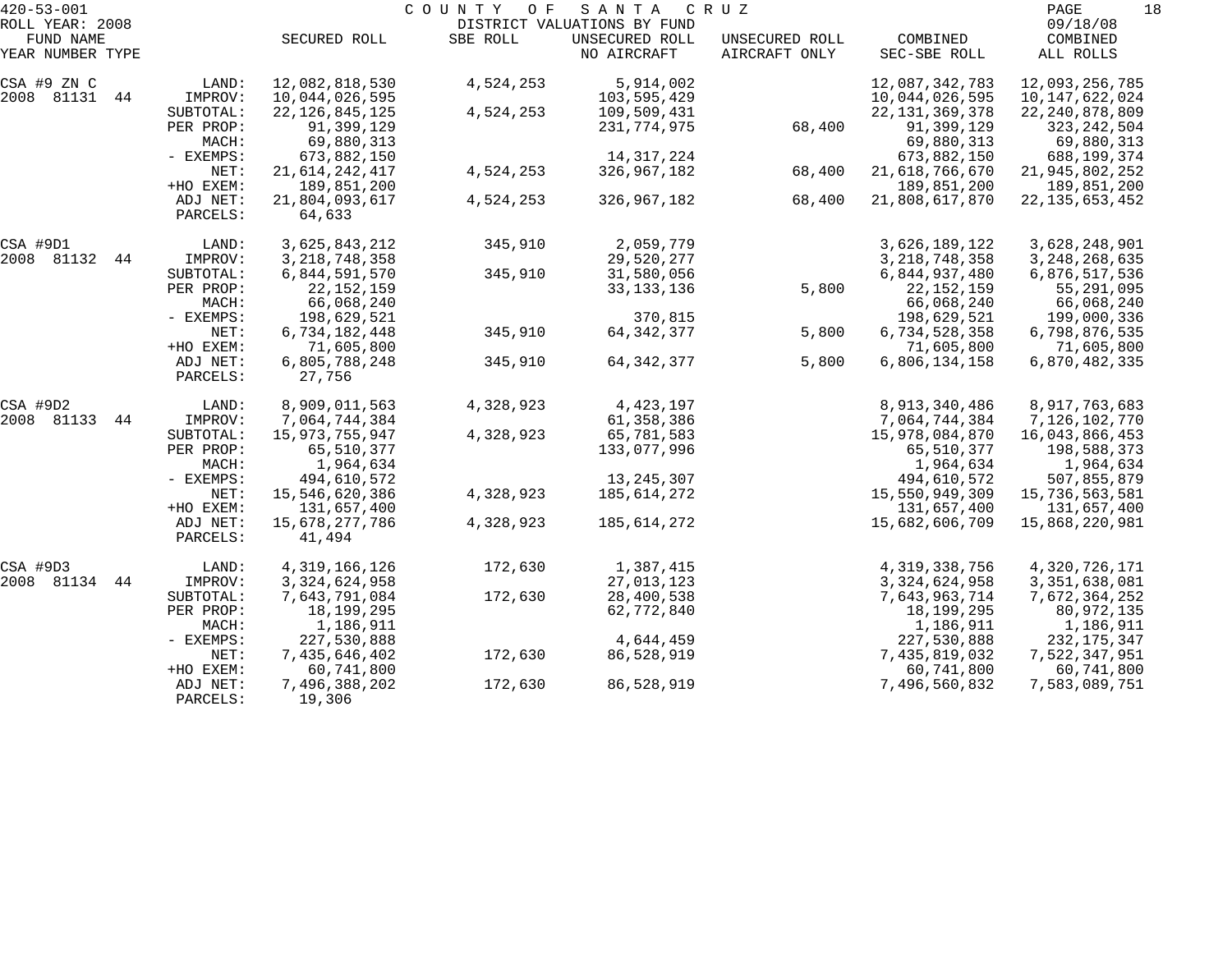| $420 - 53 - 001$                                 |                      |                          | COUNTY<br>O F | SANTA                                                        | CRUZ                            |                          | 19<br>PAGE                        |
|--------------------------------------------------|----------------------|--------------------------|---------------|--------------------------------------------------------------|---------------------------------|--------------------------|-----------------------------------|
| ROLL YEAR: 2008<br>FUND NAME<br>YEAR NUMBER TYPE |                      | SECURED ROLL             | SBE ROLL      | DISTRICT VALUATIONS BY FUND<br>UNSECURED ROLL<br>NO AIRCRAFT | UNSECURED ROLL<br>AIRCRAFT ONLY | COMBINED<br>SEC-SBE ROLL | 09/18/08<br>COMBINED<br>ALL ROLLS |
| COUNTRY ESTS CSA                                 | LAND:                | 5,817,711                |               |                                                              |                                 | 5,817,711                | 5,817,711                         |
| 2008 81140<br>44                                 | IMPROV:              | 6,774,458                |               |                                                              |                                 | 6,774,458                | 6,774,458                         |
|                                                  | SUBTOTAL:            | 12,592,169               |               |                                                              |                                 | 12,592,169               | 12,592,169                        |
|                                                  | PER PROP:            |                          |               | 30,137                                                       |                                 |                          | 30,137                            |
|                                                  | MACH:                |                          |               |                                                              |                                 |                          |                                   |
|                                                  | - EXEMPS:            | 128,863                  |               |                                                              |                                 | 128,863                  | 128,863                           |
|                                                  | NET:                 | 12,463,306               |               | 30,137                                                       |                                 | 12,463,306               | 12,493,443                        |
|                                                  | +HO EXEM:            | 126,000                  |               |                                                              |                                 | 126,000                  | 126,000                           |
|                                                  | ADJ NET:             | 12,589,306               |               | 30,137                                                       |                                 | 12,589,306               | 12,619,443                        |
|                                                  | PARCELS:             | 34                       |               |                                                              |                                 |                          |                                   |
| DAVENPORT SANITA                                 | LAND:                | 15,904,896               |               |                                                              |                                 | 15,904,896               | 15,904,896                        |
| 2008<br>82202<br>44                              | IMPROV:              | 11,678,290               |               | 281,398                                                      |                                 | 11,678,290               | 11,959,688                        |
|                                                  | SUBTOTAL:            | 27,583,186               |               | 281,398                                                      |                                 | 27,583,186               | 27,864,584                        |
|                                                  | PER PROP:            | 2,000                    |               | 689,857                                                      |                                 | 2,000                    | 691,857                           |
|                                                  | MACH:<br>- EXEMPS:   | 609,924                  |               |                                                              |                                 | 609,924                  | 609,924                           |
|                                                  | NET:                 | 26, 975, 262             |               | 971,255                                                      |                                 | 26,975,262               | 27,946,517                        |
|                                                  | +HO EXEM:            | 371,000                  |               |                                                              |                                 | 371,000                  | 371,000                           |
|                                                  | ADJ NET:             | 27, 346, 262             |               | 971,255                                                      |                                 | 27, 346, 262             | 28, 317, 517                      |
|                                                  | PARCELS:             | 122                      |               |                                                              |                                 |                          |                                   |
| EMPIRE ACRES CSA                                 | LAND:                | 9,589,634                |               |                                                              |                                 | 9,589,634                | 9,589,634                         |
| 82247<br>2008<br>44                              | IMPROV:              | 9,374,048                |               |                                                              |                                 | 9,374,048                | 9,374,048                         |
|                                                  | SUBTOTAL:            | 18,963,682               |               |                                                              |                                 | 18,963,682               | 18,963,682                        |
|                                                  | PER PROP:            |                          |               | 28,528                                                       |                                 |                          | 28,528                            |
|                                                  | MACH:                |                          |               |                                                              |                                 |                          |                                   |
|                                                  | - EXEMPS:            | 231,419                  |               |                                                              |                                 | 231,419                  | 231,419                           |
|                                                  | NET:                 | 18,732,263               |               | 28,528                                                       |                                 | 18,732,263               | 18,760,791                        |
|                                                  | +HO EXEM:            | 231,000                  |               |                                                              |                                 | 231,000                  | 231,000                           |
|                                                  | ADJ NET:             | 18,963,263               |               | 28,528                                                       |                                 | 18,963,263               | 18,991,791                        |
|                                                  | PARCELS:             | 53                       |               |                                                              |                                 |                          |                                   |
| EXT POL PRO CSA                                  | LAND:                | 11,080,291,197           | 4,524,253     | 5,285,361                                                    |                                 | 11,084,815,450           | 11,090,100,811                    |
| 2008 82250<br>44                                 | IMPROV:              | 8,931,799,531            |               | 80,818,995                                                   |                                 | 8,931,799,531            | 9,012,618,526                     |
|                                                  | SUBTOTAL:            | 20,012,090,728           | 4,524,253     | 86,104,356                                                   |                                 | 20,016,614,981           | 20, 102, 719, 337                 |
|                                                  | PER PROP:            | 82,661,342               |               | 151,224,630                                                  | 5,800                           | 82,661,342               | 233,891,772                       |
|                                                  | MACH:                | 67,916,181               |               |                                                              |                                 | 67,916,181               | 67,916,181                        |
|                                                  | - EXEMPS:            | 624, 383, 336            |               | 13,680,782                                                   |                                 | 624, 383, 336            | 638,064,118                       |
|                                                  | NET:                 | 19,538,284,915           | 4,524,253     | 223,648,204                                                  | 5,800                           | 19,542,809,168           | 19,766,463,172                    |
|                                                  | +HO EXEM:            | 174,066,200              |               |                                                              |                                 | 174,066,200              | 174,066,200                       |
|                                                  | ADJ NET:<br>PARCELS: | 19,712,351,115<br>60,404 | 4,524,253     | 223,648,204                                                  | 5,800                           | 19,716,875,368           | 19,940,529,372                    |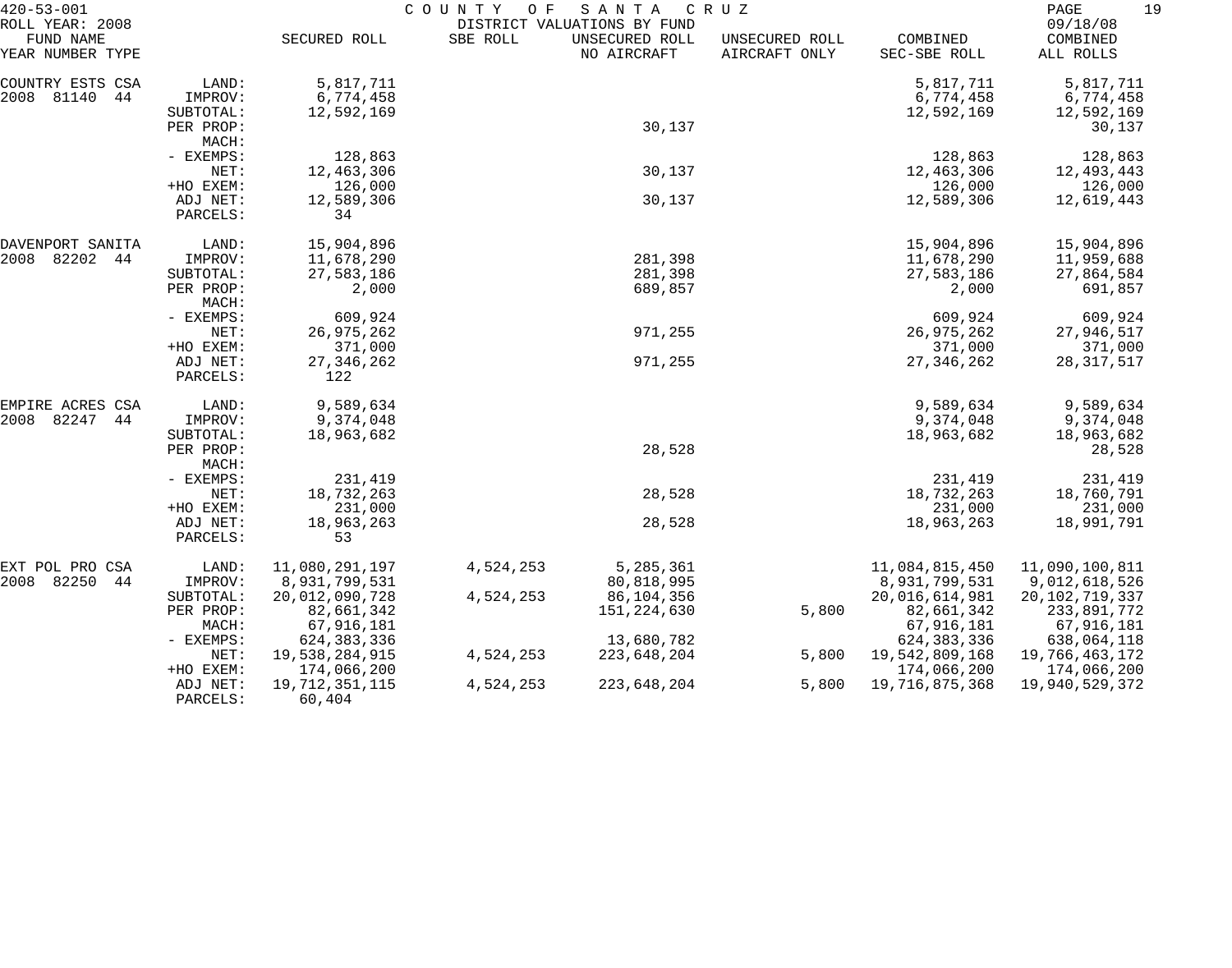| $420 - 53 - 001$                                 |                       | COUNTY<br>SANTA<br>CRUZ<br>O F |                                                                          |                                 |                          |                                   |  |  |
|--------------------------------------------------|-----------------------|--------------------------------|--------------------------------------------------------------------------|---------------------------------|--------------------------|-----------------------------------|--|--|
| ROLL YEAR: 2008<br>FUND NAME<br>YEAR NUMBER TYPE |                       | SECURED ROLL                   | DISTRICT VALUATIONS BY FUND<br>SBE ROLL<br>UNSECURED ROLL<br>NO AIRCRAFT | UNSECURED ROLL<br>AIRCRAFT ONLY | COMBINED<br>SEC-SBE ROLL | 09/18/08<br>COMBINED<br>ALL ROLLS |  |  |
| BONITAENCINO CSA                                 | LAND:                 | 15, 132, 492                   |                                                                          |                                 | 15, 132, 492             | 15,132,492                        |  |  |
| 2008 83334 44                                    | IMPROV:               | 10,146,136                     |                                                                          |                                 | 10,146,136               | 10,146,136                        |  |  |
|                                                  | SUBTOTAL:             | 25, 278, 628                   |                                                                          |                                 | 25, 278, 628             | 25, 278, 628                      |  |  |
|                                                  | PER PROP:             |                                | 37,143                                                                   |                                 |                          | 37,143                            |  |  |
|                                                  | MACH:                 |                                |                                                                          |                                 |                          |                                   |  |  |
|                                                  | - EXEMPS:<br>NET:     | 239,488<br>25,039,140          | 37,143                                                                   |                                 | 239,488<br>25,039,140    | 239,488<br>25,076,283             |  |  |
|                                                  | +HO EXEM:             | 238,000                        |                                                                          |                                 | 238,000                  | 238,000                           |  |  |
|                                                  | ADJ NET:              | 25, 277, 140                   | 37,143                                                                   |                                 | 25, 277, 140             | 25, 314, 283                      |  |  |
|                                                  | PARCELS:              | 82                             |                                                                          |                                 |                          |                                   |  |  |
| FOREST GLEN CSA                                  | LAND:                 | 14,068,330                     |                                                                          |                                 | 14,068,330               | 14,068,330                        |  |  |
| 2008<br>83335<br>44                              | IMPROV:               | 12,712,169                     |                                                                          |                                 | 12,712,169               | 12,712,169                        |  |  |
|                                                  | SUBTOTAL:             | 26,780,499                     |                                                                          |                                 | 26,780,499               | 26,780,499                        |  |  |
|                                                  | PER PROP:             |                                | 33,272                                                                   |                                 |                          | 33,272                            |  |  |
|                                                  | MACH:                 |                                |                                                                          |                                 |                          |                                   |  |  |
|                                                  | - EXEMPS:             | 236,508                        |                                                                          |                                 | 236,508                  | 236,508                           |  |  |
|                                                  | NET:                  | 26,543,991                     | 33,272                                                                   |                                 | 26,543,991               | 26,577,263                        |  |  |
|                                                  | +HO EXEM:<br>ADJ NET: | 231,000                        |                                                                          |                                 | 231,000<br>26,774,991    | 231,000<br>26,808,263             |  |  |
|                                                  | PARCELS:              | 26,774,991<br>80               | 33,272                                                                   |                                 |                          |                                   |  |  |
| FELTON GROVE CSA                                 | LAND:                 | 9,639,410                      |                                                                          |                                 | 9,639,410                | 9,639,410                         |  |  |
| 2008<br>83340<br>44                              | IMPROV:               | 6,318,109                      |                                                                          |                                 | 6,318,109                | 6,318,109                         |  |  |
|                                                  | SUBTOTAL:             | 15,957,519                     |                                                                          |                                 | 15,957,519               | 15,957,519                        |  |  |
|                                                  | PER PROP:<br>MACH:    | 2,000                          | 25,690                                                                   |                                 | 2,000                    | 27,690                            |  |  |
|                                                  | - EXEMPS:             | 282,944                        |                                                                          |                                 | 282,944                  | 282,944                           |  |  |
|                                                  | NET:                  | 15,676,575                     | 25,690                                                                   |                                 | 15,676,575               | 15,702,265                        |  |  |
|                                                  | +HO EXEM:             | 168,000                        |                                                                          |                                 | 168,000                  | 168,000                           |  |  |
|                                                  | ADJ NET:<br>PARCELS:  | 15,844,575<br>54               | 25,690                                                                   |                                 | 15,844,575               | 15,870,265                        |  |  |
| FREEDOM CO SAN D                                 | LAND:                 | 200, 115, 462                  | 121,925                                                                  |                                 | 200, 115, 462            | 200, 237, 387                     |  |  |
| 2008 83344 70                                    | IMPROV:               | 177,817,072                    | 152,805                                                                  |                                 | 177,817,072              | 177,969,877                       |  |  |
|                                                  | SUBTOTAL:             | 377,932,534                    | 274,730                                                                  |                                 | 377,932,534              | 378, 207, 264                     |  |  |
|                                                  | PER PROP:<br>MACH:    | 157,404                        | 1,106,175                                                                |                                 | 157,404                  | 1,263,579                         |  |  |
|                                                  | - EXEMPS:             | 23, 194, 197                   |                                                                          |                                 | 23, 194, 197             | 23, 194, 197                      |  |  |
|                                                  | NET:                  | 354,895,741                    | 1,380,905                                                                |                                 | 354,895,741              | 356,276,646                       |  |  |
|                                                  | +HO EXEM:             | 6,454,000                      |                                                                          |                                 | 6,454,000                | 6,454,000                         |  |  |
|                                                  | ADJ NET:<br>PARCELS:  | 361, 349, 741<br>1,533         | 1,380,905                                                                |                                 | 361, 349, 741            | 362,730,646                       |  |  |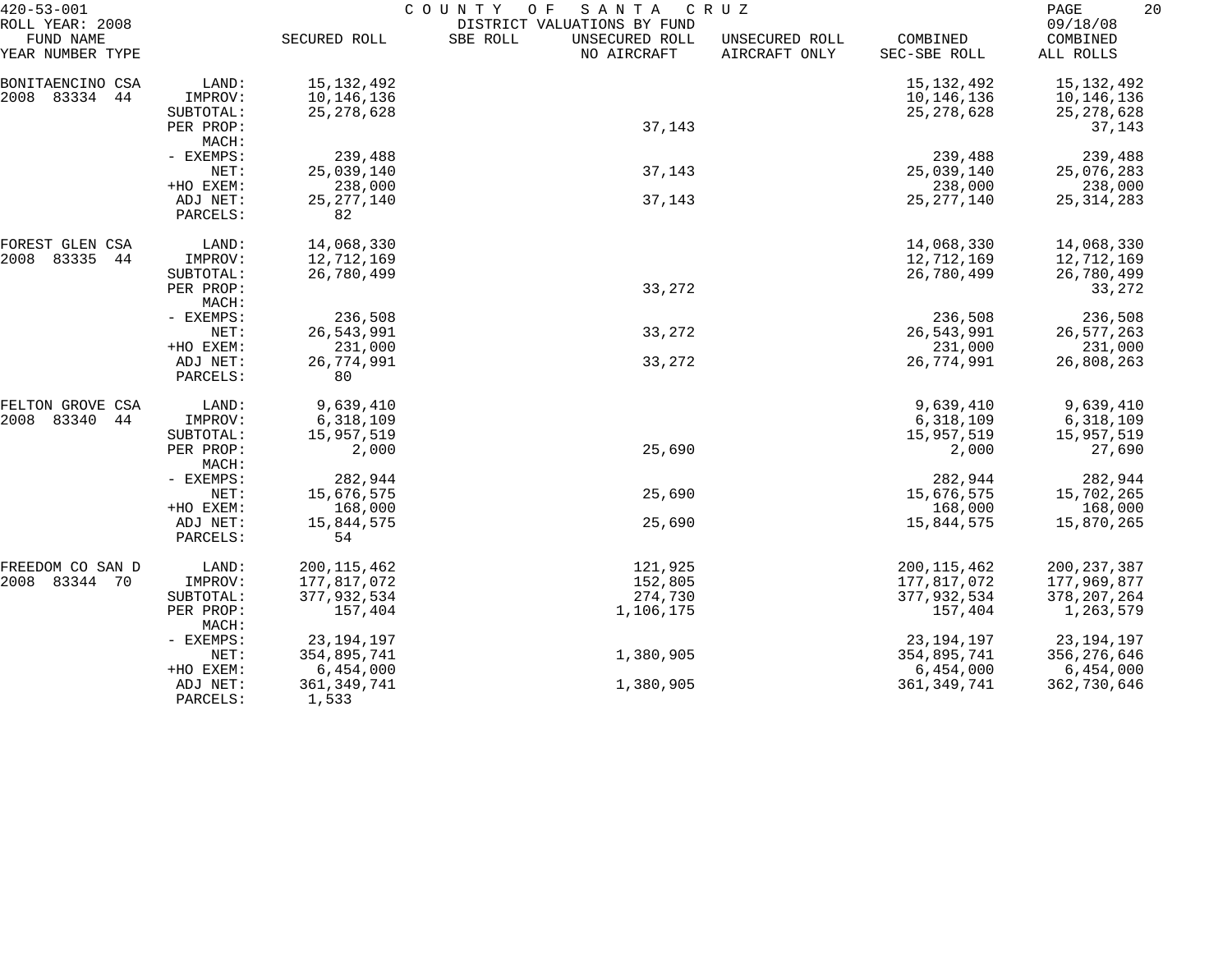| $420 - 53 - 001$                                 |                      | COUNTY OF<br>SANTA<br>C R U Z |                                                                          |                                 |                          |                                   |  |  |  |
|--------------------------------------------------|----------------------|-------------------------------|--------------------------------------------------------------------------|---------------------------------|--------------------------|-----------------------------------|--|--|--|
| ROLL YEAR: 2008<br>FUND NAME<br>YEAR NUMBER TYPE |                      | SECURED ROLL                  | DISTRICT VALUATIONS BY FUND<br>SBE ROLL<br>UNSECURED ROLL<br>NO AIRCRAFT | UNSECURED ROLL<br>AIRCRAFT ONLY | COMBINED<br>SEC-SBE ROLL | 09/18/08<br>COMBINED<br>ALL ROLLS |  |  |  |
|                                                  |                      |                               |                                                                          |                                 |                          |                                   |  |  |  |
| FREEDOM CO SAN E                                 | LAND:                | 199,990,778                   | 121,925                                                                  |                                 | 199,990,778              | 200, 112, 703                     |  |  |  |
| 2008 83347 44                                    | IMPROV:              | 177,681,648                   | 152,805                                                                  |                                 | 177,681,648              | 177,834,453                       |  |  |  |
|                                                  | SUBTOTAL:            | 377,672,426                   | 274,730                                                                  |                                 | 377,672,426              | 377,947,156                       |  |  |  |
|                                                  | PER PROP:<br>MACH:   | 157,404                       | 1,106,175                                                                |                                 | 157,404                  | 1,263,579                         |  |  |  |
|                                                  | - EXEMPS:            | 23, 194, 197                  |                                                                          |                                 | 23,194,197               | 23, 194, 197                      |  |  |  |
|                                                  | NET:                 | 354,635,633                   | 1,380,905                                                                |                                 | 354,635,633              | 356,016,538                       |  |  |  |
|                                                  | +HO EXEM:            | 6,454,000                     |                                                                          |                                 | 6,454,000                | 6,454,000                         |  |  |  |
|                                                  | ADJ NET:<br>PARCELS: | 361,089,633<br>1,532          | 1,380,905                                                                |                                 | 361,089,633              | 362, 470, 538                     |  |  |  |
|                                                  |                      |                               |                                                                          |                                 |                          |                                   |  |  |  |
| GLENWD ACRES CSA                                 | LAND:                | 3,170,338                     |                                                                          |                                 | 3,170,338                | 3,170,338                         |  |  |  |
| 2008<br>83380<br>44                              | IMPROV:              | 4,056,040                     |                                                                          |                                 | 4,056,040                | 4,056,040                         |  |  |  |
|                                                  | SUBTOTAL:            | 7,226,378                     |                                                                          |                                 | 7,226,378                | 7,226,378                         |  |  |  |
|                                                  | PER PROP:            |                               |                                                                          |                                 |                          |                                   |  |  |  |
|                                                  | MACH:                |                               |                                                                          |                                 |                          |                                   |  |  |  |
|                                                  | - EXEMPS:            | 56,000                        |                                                                          |                                 | 56,000                   | 56,000                            |  |  |  |
|                                                  | NET:                 | 7,170,378                     |                                                                          |                                 | 7,170,378                | 7,170,378                         |  |  |  |
|                                                  | +HO EXEM:            | 56,000                        |                                                                          |                                 | 56,000                   | 56,000                            |  |  |  |
|                                                  | ADJ NET:             | 7,226,378                     |                                                                          |                                 | 7,226,378                | 7,226,378                         |  |  |  |
|                                                  | PARCELS:             | 22                            |                                                                          |                                 |                          |                                   |  |  |  |
| HDDN VALLEY CSA                                  | LAND:                | 25, 577, 288                  |                                                                          |                                 | 25, 577, 288             | 25,577,288                        |  |  |  |
| 2008<br>84420<br>44                              | IMPROV:              | 27,646,094                    | 7,696                                                                    |                                 | 27,646,094               | 27,653,790                        |  |  |  |
|                                                  | SUBTOTAL:            | 53, 223, 382                  | 7,696                                                                    |                                 | 53, 223, 382             | 53, 231, 078                      |  |  |  |
|                                                  | PER PROP:            |                               | 19,683                                                                   |                                 |                          | 19,683                            |  |  |  |
|                                                  | MACH:                |                               |                                                                          |                                 |                          |                                   |  |  |  |
|                                                  | - EXEMPS:            | 469,464                       |                                                                          |                                 | 469,464                  | 469,464                           |  |  |  |
|                                                  | NET:                 | 52,753,918                    | 27,379                                                                   |                                 | 52,753,918               | 52,781,297                        |  |  |  |
|                                                  | +HO EXEM:            | 357,000                       |                                                                          |                                 | 357,000                  | 357,000                           |  |  |  |
|                                                  | ADJ NET:             | 53,110,918                    | 27,379                                                                   |                                 | 53, 110, 918             | 53, 138, 297                      |  |  |  |
|                                                  | PARCELS:             | 87                            |                                                                          |                                 |                          |                                   |  |  |  |
| HOPKINS GLCH CSA                                 | LAND:                | 11,733,340                    |                                                                          |                                 | 11,733,340               | 11,733,340                        |  |  |  |
| 2008 84430<br>44                                 | IMPROV:              | 8,823,369                     |                                                                          |                                 | 8,823,369                | 8,823,369                         |  |  |  |
|                                                  | SUBTOTAL:            | 20,556,709                    |                                                                          |                                 | 20,556,709               | 20,556,709                        |  |  |  |
|                                                  | PER PROP:<br>MACH:   | 26,691                        | 65,334                                                                   |                                 | 26,691                   | 92,025                            |  |  |  |
|                                                  | - EXEMPS:            | 182,129                       |                                                                          |                                 | 182,129                  | 182,129                           |  |  |  |
|                                                  | NET:                 | 20, 401, 271                  | 65,334                                                                   |                                 | 20,401,271               | 20,466,605                        |  |  |  |
|                                                  | +HO EXEM:            | 182,000                       |                                                                          |                                 | 182,000                  | 182,000                           |  |  |  |
|                                                  | ADJ NET:             | 20,583,271                    | 65,334                                                                   |                                 | 20,583,271               | 20,648,605                        |  |  |  |
|                                                  | PARCELS:             | 68                            |                                                                          |                                 |                          |                                   |  |  |  |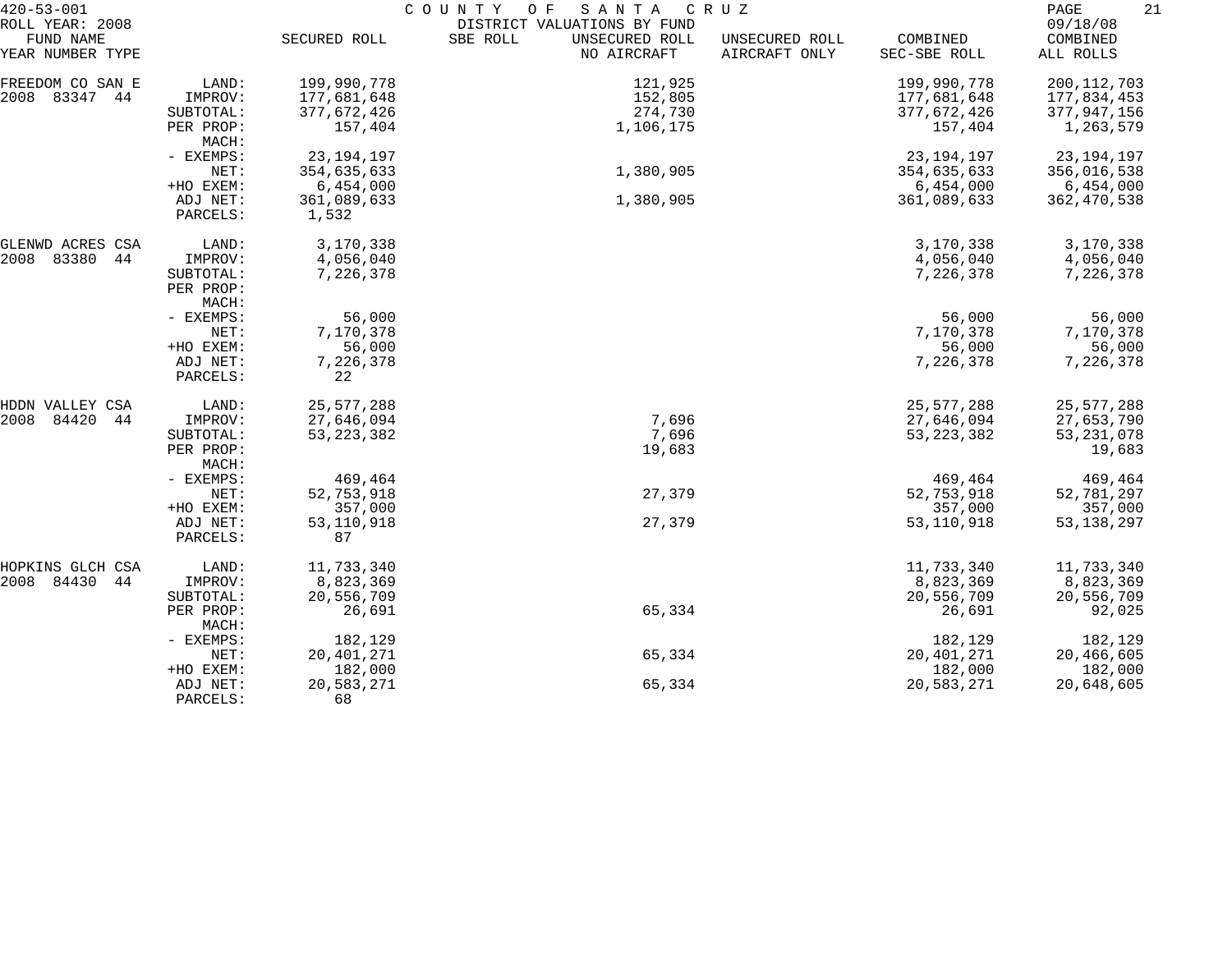| $420 - 53 - 001$              |                      | COUNTY<br>O F<br>SANTA<br>C R U Z |          |                               |                                 |                          |                        |  |  |
|-------------------------------|----------------------|-----------------------------------|----------|-------------------------------|---------------------------------|--------------------------|------------------------|--|--|
| ROLL YEAR: 2008               |                      |                                   |          | DISTRICT VALUATIONS BY FUND   |                                 |                          | 09/18/08               |  |  |
| FUND NAME<br>YEAR NUMBER TYPE |                      | SECURED ROLL                      | SBE ROLL | UNSECURED ROLL<br>NO AIRCRAFT | UNSECURED ROLL<br>AIRCRAFT ONLY | COMBINED<br>SEC-SBE ROLL | COMBINED<br>ALL ROLLS  |  |  |
| HCKLBRRY WDS CSA              | LAND:                | 9,006,028                         |          |                               |                                 | 9,006,028                | 9,006,028              |  |  |
| 84434<br>2008<br>44           | IMPROV:              | 9,524,799                         |          |                               |                                 | 9,524,799                | 9,524,799              |  |  |
|                               | SUBTOTAL:            | 18,530,827                        |          |                               |                                 | 18,530,827               | 18,530,827             |  |  |
|                               | PER PROP:            |                                   |          |                               |                                 |                          |                        |  |  |
|                               | MACH:                |                                   |          |                               |                                 |                          |                        |  |  |
|                               | - EXEMPS:            | 386,874                           |          |                               |                                 | 386,874                  | 386,874                |  |  |
|                               | NET:                 | 18, 143, 953                      |          |                               |                                 | 18, 143, 953             | 18, 143, 953           |  |  |
|                               | +HO EXEM:            | 263,200                           |          |                               |                                 | 263,200                  | 263,200                |  |  |
|                               | ADJ NET:             | 18,407,153                        |          |                               |                                 | 18,407,153               | 18,407,153             |  |  |
|                               | PARCELS:             | 83                                |          |                               |                                 |                          |                        |  |  |
| HTCHNSON RD CSA               | LAND:                | 45, 388, 385                      |          |                               |                                 | 45, 388, 385             | 45, 388, 385           |  |  |
| 2008<br>84435<br>44           | IMPROV:              | 46, 126, 524                      |          |                               |                                 | 46,126,524               | 46, 126, 524           |  |  |
|                               | SUBTOTAL:            | 91,514,909                        |          |                               |                                 | 91,514,909               | 91,514,909             |  |  |
|                               | PER PROP:            |                                   |          | 62,861                        |                                 |                          | 62,861                 |  |  |
|                               | MACH:                |                                   |          |                               |                                 |                          |                        |  |  |
|                               | - EXEMPS:            | 848,474                           |          |                               |                                 | 848,474                  | 848,474                |  |  |
|                               | NET:                 | 90,666,435                        |          | 62,861                        |                                 | 90,666,435               | 90,729,296             |  |  |
|                               | +HO EXEM:            | 847,000                           |          |                               |                                 | 847,000                  | 847,000                |  |  |
|                               | ADJ NET:<br>PARCELS: | 91, 513, 435<br>190               |          | 62,861                        |                                 | 91,513,435               | 91,576,296             |  |  |
| KELLY HILL CSA 2              |                      | 1,093,018                         |          |                               |                                 | 1,093,018                |                        |  |  |
| 84475<br>2008<br>44           | LAND:<br>IMPROV:     | 1,626,109                         |          |                               |                                 | 1,626,109                | 1,093,018<br>1,626,109 |  |  |
|                               | SUBTOTAL:            | 2,719,127                         |          |                               |                                 | 2,719,127                | 2,719,127              |  |  |
|                               | PER PROP:            |                                   |          |                               |                                 |                          |                        |  |  |
|                               | MACH:                |                                   |          |                               |                                 |                          |                        |  |  |
|                               | - EXEMPS:            | 30,570                            |          |                               |                                 | 30,570                   | 30,570                 |  |  |
|                               | NET:                 | 2,688,557                         |          |                               |                                 | 2,688,557                | 2,688,557              |  |  |
|                               | +HO EXEM:            | 28,000                            |          |                               |                                 | 28,000                   | 28,000                 |  |  |
|                               | ADJ NET:<br>PARCELS: | 2,716,557<br>18                   |          |                               |                                 | 2,716,557                | 2,716,557              |  |  |
| LARSEN RD CSA 34              | LAND:                | 7,526,470                         |          |                               |                                 | 7,526,470                | 7,526,470              |  |  |
| 85505<br>2008<br>44           | IMPROV:              | 8,202,316                         |          |                               |                                 | 8,202,316                | 8,202,316              |  |  |
|                               | SUBTOTAL:            | 15,728,786                        |          |                               |                                 | 15,728,786               | 15,728,786             |  |  |
|                               | PER PROP:<br>MACH:   |                                   |          | 25,993                        |                                 |                          | 25,993                 |  |  |
|                               | - EXEMPS:            | 169,408                           |          |                               |                                 | 169,408                  | 169,408                |  |  |
|                               | NET:                 | 15,559,378                        |          | 25,993                        |                                 | 15,559,378               | 15,585,371             |  |  |
|                               | +HO EXEM:            | 168,000                           |          |                               |                                 | 168,000                  | 168,000                |  |  |
|                               | ADJ NET:             | 15,727,378                        |          | 25,993                        |                                 | 15,727,378               | 15,753,371             |  |  |
|                               | PARCELS:             | 54                                |          |                               |                                 |                          |                        |  |  |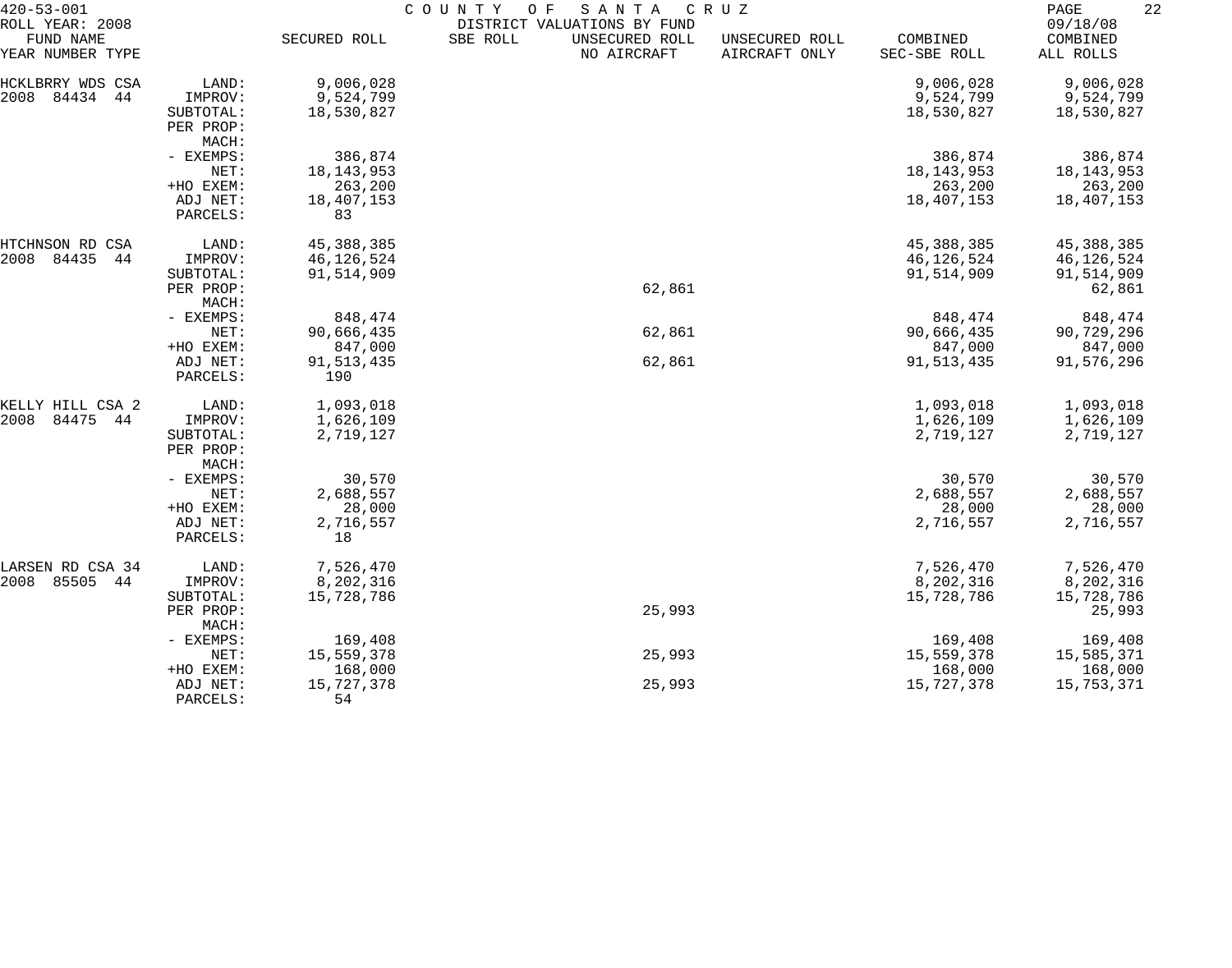| $420 - 53 - 001$                                 |                      |                   | COUNTY<br>O F | SANTA                                                        | C R U Z                         |                          | 23<br>PAGE                        |
|--------------------------------------------------|----------------------|-------------------|---------------|--------------------------------------------------------------|---------------------------------|--------------------------|-----------------------------------|
| ROLL YEAR: 2008<br>FUND NAME<br>YEAR NUMBER TYPE |                      | SECURED ROLL      | SBE ROLL      | DISTRICT VALUATIONS BY FUND<br>UNSECURED ROLL<br>NO AIRCRAFT | UNSECURED ROLL<br>AIRCRAFT ONLY | COMBINED<br>SEC-SBE ROLL | 09/18/08<br>COMBINED<br>ALL ROLLS |
| LOMA PRIETA CSA                                  | LAND:                | 15, 192, 502      |               |                                                              |                                 | 15,192,502               | 15,192,502                        |
| 85506<br>2008<br>44                              | IMPROV:              | 11,727,364        |               |                                                              |                                 | 11,727,364               | 11,727,364                        |
|                                                  | SUBTOTAL:            | 26,919,866        |               |                                                              |                                 | 26,919,866               | 26,919,866                        |
|                                                  | PER PROP:            |                   |               | 15,800                                                       |                                 |                          | 15,800                            |
|                                                  | MACH:                |                   |               |                                                              |                                 |                          |                                   |
|                                                  | - EXEMPS:            | 259,950           |               |                                                              |                                 | 259,950                  | 259,950                           |
|                                                  | NET:                 | 26,659,916        |               | 15,800                                                       |                                 | 26,659,916               | 26,675,716                        |
|                                                  | +HO EXEM:            | 259,000           |               |                                                              |                                 | 259,000                  | 259,000                           |
|                                                  | ADJ NET:             | 26,918,916        |               | 15,800                                                       |                                 | 26,918,916               | 26,934,716                        |
|                                                  | PARCELS:             | 102               |               |                                                              |                                 |                          |                                   |
| LOMOND TERR CSA                                  | LAND:                | 13,931,592        |               |                                                              |                                 | 13,931,592               | 13,931,592                        |
| 85515<br>2008<br>44                              | IMPROV:              | 13,790,490        |               |                                                              |                                 | 13,790,490               | 13,790,490                        |
|                                                  | SUBTOTAL:            | 27,722,082        |               |                                                              |                                 | 27,722,082               | 27,722,082                        |
|                                                  | PER PROP:            |                   |               | 66,440                                                       |                                 |                          | 66,440                            |
|                                                  | MACH:                |                   |               |                                                              |                                 |                          |                                   |
|                                                  | - EXEMPS:            | 400,021           |               |                                                              |                                 | 400,021                  | 400,021                           |
|                                                  | NET:                 | 27, 322, 061      |               | 66,440                                                       |                                 | 27, 322, 061             | 27,388,501                        |
|                                                  | +HO EXEM:            | 397,600           |               |                                                              |                                 | 397,600                  | 397,600                           |
|                                                  | ADJ NET:<br>PARCELS: | 27,719,661<br>93  |               | 66,440                                                       |                                 | 27,719,661               | 27,786,101                        |
| MCGAFFIN ROADCSA                                 | LAND:                | 1,415,868         |               |                                                              |                                 | 1,415,868                | 1,415,868                         |
| 85520<br>2008<br>44                              | IMPROV:              | 1,718,075         |               |                                                              |                                 | 1,718,075                | 1,718,075                         |
|                                                  | SUBTOTAL:            | 3, 133, 943       |               |                                                              |                                 | 3, 133, 943              | 3, 133, 943                       |
|                                                  | PER PROP:            |                   |               |                                                              |                                 |                          |                                   |
|                                                  | MACH:                |                   |               |                                                              |                                 |                          |                                   |
|                                                  | - EXEMPS:            | 77,813            |               |                                                              |                                 | 77,813                   | 77,813                            |
|                                                  | NET:                 | 3,056,130         |               |                                                              |                                 | 3,056,130                | 3,056,130                         |
|                                                  | +HO EXEM:            | 56,000            |               |                                                              |                                 | 56,000                   | 56,000                            |
|                                                  | ADJ NET:             | 3, 112, 130       |               |                                                              |                                 | 3, 112, 130              | 3, 112, 130                       |
|                                                  | PARCELS:             | 69                |               |                                                              |                                 |                          |                                   |
| MOSQUITO CSA #53                                 | LAND:                | 12,725,781,145    | 5, 113, 794   | 10,893,084                                                   |                                 | 12,730,894,939           | 12,741,788,023                    |
| 2008 86540<br>44                                 | IMPROV:              | 10,740,616,829    |               | 139,469,614                                                  |                                 | 10,740,616,829           | 10,880,086,443                    |
|                                                  | SUBTOTAL:            | 23, 466, 397, 974 | 5, 113, 794   | 150,362,698                                                  |                                 | 23, 471, 511, 768        | 23,621,874,466                    |
|                                                  | PER PROP:            | 137,145,820       |               | 279,553,103                                                  | 51,152,000                      | 137,145,820              | 467,850,923                       |
|                                                  | MACH:                | 88, 128, 420      |               |                                                              |                                 | 88,128,420               | 88,128,420                        |
|                                                  | $-$ EXEMPS:          | 778,758,423       |               | 15,866,568                                                   | 231,800                         | 778,758,423              | 794,856,791                       |
|                                                  | NET:                 | 22, 912, 913, 791 | 5, 113, 794   | 414,049,233                                                  | 50,920,200                      | 22,918,027,585           | 23, 382, 997, 018                 |
|                                                  | +HO EXEM:            | 203, 410, 200     |               |                                                              |                                 | 203, 410, 200            | 203, 410, 200                     |
|                                                  | ADJ NET:             | 23, 116, 323, 991 | 5, 113, 794   | 414,049,233                                                  | 50,920,200                      | 23, 121, 437, 785        | 23,586,407,218                    |
|                                                  | PARCELS:             | 70,360            |               |                                                              |                                 |                          |                                   |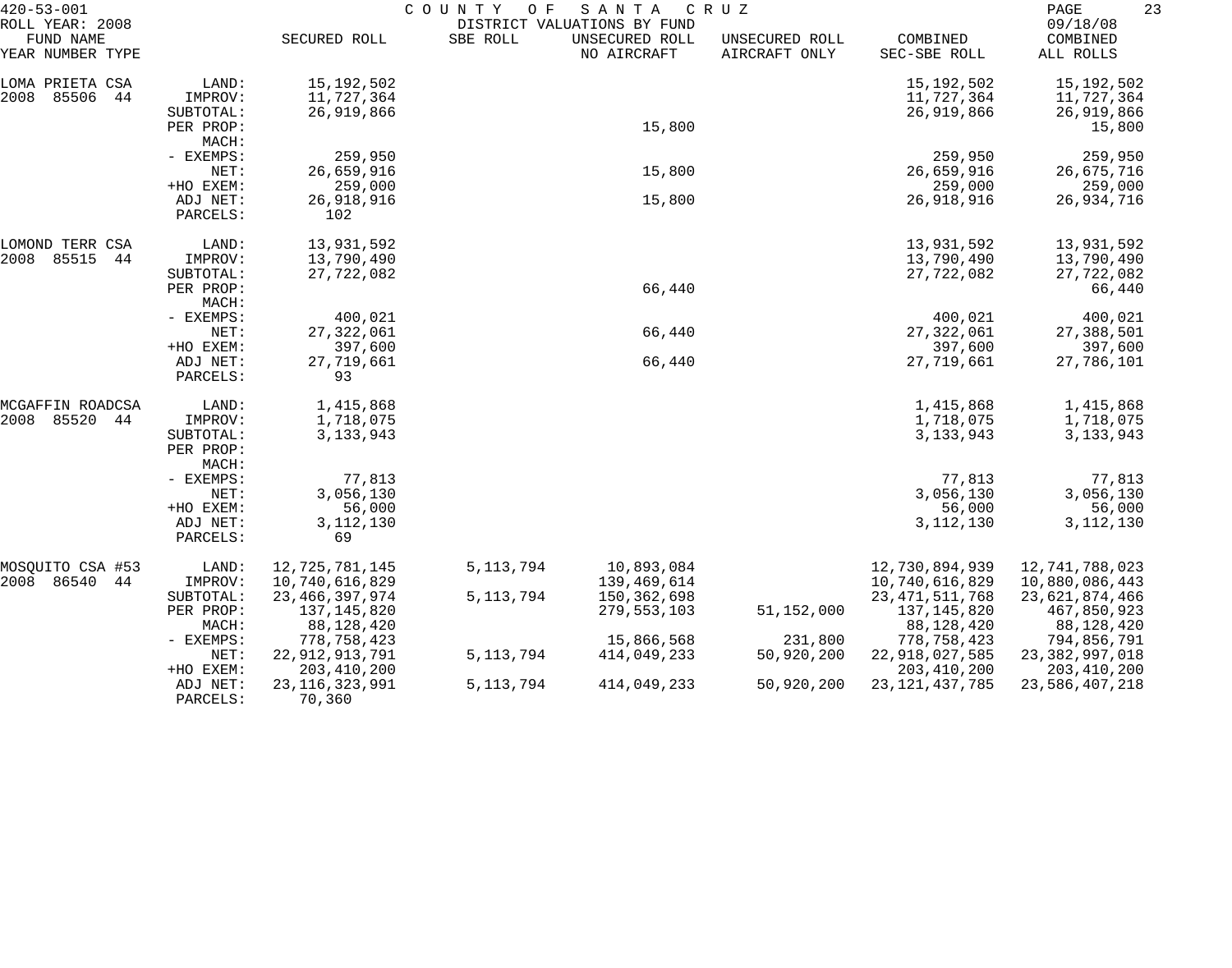| $420 - 53 - 001$                                 |                                                        | COUNTY OF<br>SANTA<br>C R U Z<br>DISTRICT VALUATIONS BY FUND |          |                               |                                 |                                                |                                                |  |
|--------------------------------------------------|--------------------------------------------------------|--------------------------------------------------------------|----------|-------------------------------|---------------------------------|------------------------------------------------|------------------------------------------------|--|
| ROLL YEAR: 2008<br>FUND NAME<br>YEAR NUMBER TYPE |                                                        | SECURED ROLL                                                 | SBE ROLL | UNSECURED ROLL<br>NO AIRCRAFT | UNSECURED ROLL<br>AIRCRAFT ONLY | COMBINED<br>SEC-SBE ROLL                       | 09/18/08<br>COMBINED<br>ALL ROLLS              |  |
| OLD RANCH RD CSA<br>2008 86570<br>44             | LAND:<br>IMPROV:<br>SUBTOTAL:<br>PER PROP:<br>MACH:    | 10,237,500<br>9,394,522<br>19,632,022                        |          |                               |                                 | 10,237,500<br>9,394,522<br>19,632,022          | 10,237,500<br>9,394,522<br>19,632,022          |  |
|                                                  | - EXEMPS:<br>NET:<br>+HO EXEM:                         | 149,352<br>19,482,670<br>145,600                             |          |                               |                                 | 149,352<br>19,482,670<br>145,600               | 149,352<br>19,482,670<br>145,600               |  |
|                                                  | ADJ NET:<br>PARCELS:                                   | 19,628,270<br>44                                             |          |                               |                                 | 19,628,270                                     | 19,628,270                                     |  |
| PAJARO STORM DRA<br>86685<br>2008<br>44          | LAND:<br>IMPROV:                                       | 2,876,648,405<br>2,767,939,119                               | 589,541  | 5,842,885<br>68,653,192       |                                 | 2,877,237,946<br>2,767,939,119                 | 2,883,080,831<br>2,836,592,311                 |  |
|                                                  | SUBTOTAL:<br>PER PROP:<br>MACH:                        | 5,644,587,524<br>66, 914, 972<br>20,675,417                  | 589,541  | 74,496,077<br>156,432,104     | 51,146,200                      | 5,645,177,065<br>66,914,972<br>20,675,417      | 5,719,673,142<br>274,493,276<br>20,675,417     |  |
|                                                  | - EXEMPS:<br>NET:<br>+HO EXEM:                         | 267, 331, 428<br>5,464,846,485<br>49, 471, 800               | 589,541  | 2,693,031<br>228, 235, 150    | 231,800<br>50,914,400           | 267, 331, 428<br>5,465,436,026<br>49, 471, 800 | 270, 256, 259<br>5,744,585,576<br>49,471,800   |  |
|                                                  | ADJ NET:<br>PARCELS:                                   | 5, 514, 318, 285<br>16,557                                   | 589,541  | 228, 235, 150                 | 50,914,400                      | 5,514,907,826                                  | 5,794,057,376                                  |  |
| PAJARO DUNES CSA<br>86687<br>2008<br>44          | LAND:<br>IMPROV:                                       | 192,465,800<br>114,897,783                                   |          | 433,695                       |                                 | 192,465,800<br>114,897,783                     | 192,465,800<br>115, 331, 478                   |  |
|                                                  | SUBTOTAL:<br>PER PROP:<br>MACH:<br>- EXEMPS:           | 307, 363, 583<br>169,610<br>9,390<br>183,721                 |          | 433,695<br>98,721             |                                 | 307, 363, 583<br>169,610<br>9,390<br>183,721   | 307, 797, 278<br>268,331<br>9,390<br>183,721   |  |
|                                                  | NET:<br>+HO EXEM:                                      | 307, 358, 862<br>182,000                                     |          | 532,416                       |                                 | 307, 358, 862<br>182,000                       | 307,891,278<br>182,000                         |  |
|                                                  | ADJ NET:<br>PARCELS:                                   | 307,540,862<br>625                                           |          | 532,416                       |                                 | 307,540,862                                    | 308,073,278                                    |  |
| PINECREST DR CSA<br>2008 86691<br>44             | LAND:<br>IMPROV:<br>SUBTOTAL:<br>PER PROP:<br>MACH:    | 5,666,220<br>5,624,584<br>11,290,804                         |          |                               |                                 | 5,666,220<br>5,624,584<br>11,290,804           | 5,666,220<br>5,624,584<br>11,290,804           |  |
|                                                  | - EXEMPS:<br>NET:<br>+HO EXEM:<br>ADJ NET:<br>PARCELS: | 242,311<br>11,048,493<br>119,000<br>11,167,493<br>61         |          |                               |                                 | 242,311<br>11,048,493<br>119,000<br>11,167,493 | 242,311<br>11,048,493<br>119,000<br>11,167,493 |  |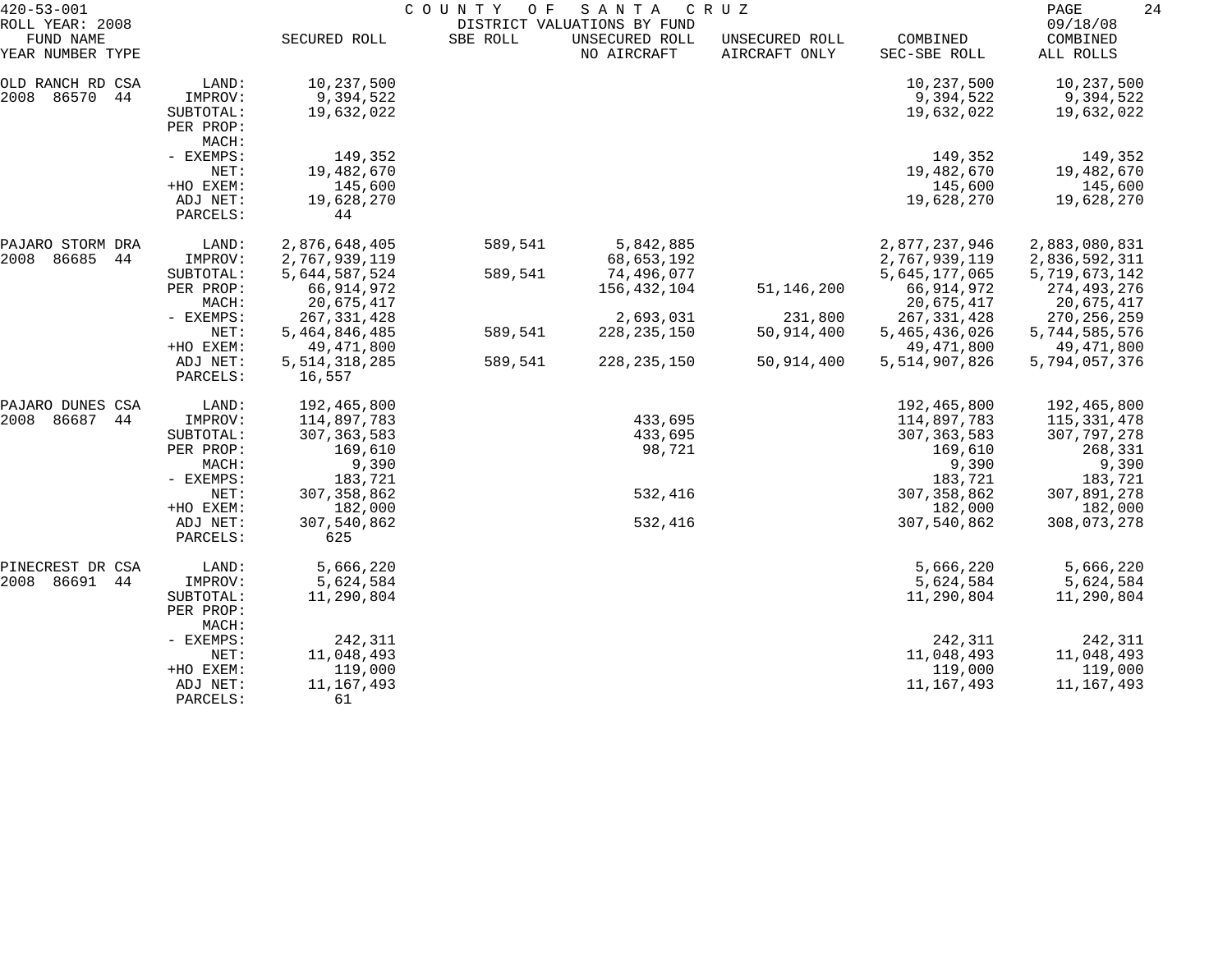| $420 - 53 - 001$                                 |                                 | COUNTY<br>SANTA<br>O F<br>C R U Z<br>DISTRICT VALUATIONS BY FUND |           |                               |                                 |                          |                                   |
|--------------------------------------------------|---------------------------------|------------------------------------------------------------------|-----------|-------------------------------|---------------------------------|--------------------------|-----------------------------------|
| ROLL YEAR: 2008<br>FUND NAME<br>YEAR NUMBER TYPE |                                 | SECURED ROLL                                                     | SBE ROLL  | UNSECURED ROLL<br>NO AIRCRAFT | UNSECURED ROLL<br>AIRCRAFT ONLY | COMBINED<br>SEC-SBE ROLL | 09/18/08<br>COMBINED<br>ALL ROLLS |
| PINE RIDGE CSA 2                                 | LAND:                           | 17,834,768                                                       |           |                               |                                 | 17,834,768               | 17,834,768                        |
| 2008<br>86697 44                                 | IMPROV:                         | 19,938,802                                                       |           |                               |                                 | 19,938,802               | 19,938,802                        |
|                                                  | SUBTOTAL:                       | 37, 773, 570                                                     |           |                               |                                 | 37, 773, 570             | 37, 773, 570                      |
|                                                  | PER PROP:                       |                                                                  |           | 86,925                        |                                 |                          | 86,925                            |
|                                                  | MACH:<br>- EXEMPS:              | 490,194                                                          |           |                               |                                 | 490,194                  | 490,194                           |
|                                                  | NET:                            | 37, 283, 376                                                     |           | 86,925                        |                                 | 37, 283, 376             | 37, 370, 301                      |
|                                                  | +HO EXEM:                       | 490,000                                                          |           |                               |                                 | 490,000                  | 490,000                           |
|                                                  | ADJ NET:                        | 37, 773, 376                                                     |           | 86,925                        |                                 | 37, 773, 376             | 37,860,301                        |
|                                                  | PARCELS:                        | 97                                                               |           |                               |                                 |                          |                                   |
| PLACE DE MER CSA                                 | LAND:                           | 34,926,810                                                       |           |                               |                                 | 34,926,810               | 34,926,810                        |
| 2008<br>86698<br>44                              | IMPROV:                         | 17,269,447                                                       |           |                               |                                 | 17,269,447               | 17,269,447                        |
|                                                  | SUBTOTAL:<br>PER PROP:          | 52, 196, 257                                                     |           | 11,836                        |                                 | 52,196,257               | 52, 196, 257<br>11,836            |
|                                                  | MACH:                           |                                                                  |           |                               |                                 |                          |                                   |
|                                                  | - EXEMPS:<br>NET:               | 152,010                                                          |           |                               |                                 | 152,010                  | 152,010                           |
|                                                  |                                 | 52,044,247                                                       |           | 11,836                        |                                 | 52,044,247               | 52,056,083                        |
|                                                  | +HO EXEM:                       | 147,000                                                          |           |                               |                                 | 147,000                  | 147,000                           |
|                                                  | ADJ NET:<br>PARCELS:            | 52, 191, 247<br>109                                              |           | 11,836                        |                                 | 52, 191, 247             | 52, 203, 083                      |
| RALSTON WAY CSA                                  | LAND:                           | 3,970,441                                                        |           |                               |                                 | 3,970,441                | 3,970,441                         |
| 2008<br>86699<br>44                              | IMPROV:                         | 3,478,100                                                        |           |                               |                                 | 3,478,100                | 3,478,100                         |
|                                                  | SUBTOTAL:<br>PER PROP:<br>MACH: | 7,448,541                                                        |           |                               |                                 | 7,448,541                | 7,448,541                         |
|                                                  | - EXEMPS:                       | 64,061                                                           |           |                               |                                 | 64,061                   | 64,061                            |
|                                                  | NET:                            | 7,384,480                                                        |           |                               |                                 | 7,384,480                | 7,384,480                         |
|                                                  | +HO EXEM:                       | 63,000                                                           |           |                               |                                 | 63,000                   | 63,000                            |
|                                                  | ADJ NET:<br>PARCELS:            | 7,447,480<br>17                                                  |           |                               |                                 | 7,447,480                | 7,447,480                         |
| SOQ VLG BUSN IMP                                 | LAND:                           | 812,788,300                                                      | 3,606,765 | 835,817                       |                                 | 816, 395, 065            | 817,230,882                       |
| 2008 87101<br>41                                 | IMPROV:                         | 785,572,126                                                      |           | 16, 312, 903                  |                                 | 785,572,126              | 801,885,029                       |
|                                                  | SUBTOTAL:                       | 1,598,360,426                                                    | 3,606,765 | 17,148,720                    |                                 | 1,601,967,191            | 1,619,115,911                     |
|                                                  | PER PROP:                       | 30,079,693<br>486,518                                            |           | 41,659,181                    |                                 | 30,079,693<br>486,518    | 71,738,874<br>486,518             |
|                                                  | MACH:<br>- EXEMPS:              | 169,492,403                                                      |           | 6,968,454                     |                                 | 169, 492, 403            | 176,460,857                       |
|                                                  | NET:                            | 1,459,434,234                                                    | 3,606,765 | 51,839,447                    |                                 | 1,463,040,999            | 1,514,880,446                     |
|                                                  | +HO EXEM:                       | 13,150,200                                                       |           |                               |                                 | 13,150,200               | 13,150,200                        |
|                                                  | ADJ NET:<br>PARCELS:            | 1,472,584,434<br>4,106                                           | 3,606,765 | 51,839,447                    |                                 | 1, 476, 191, 199         | 1,528,030,646                     |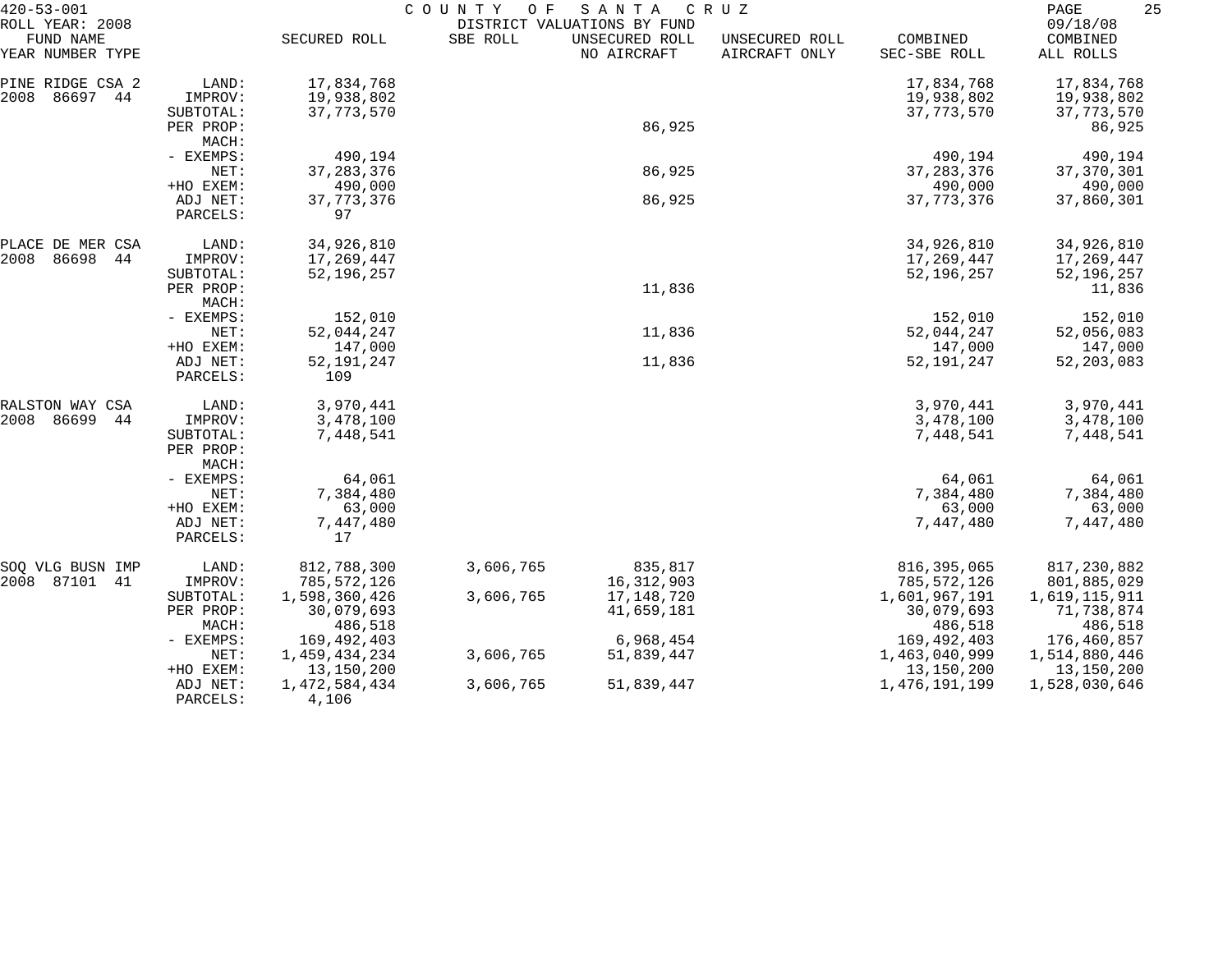| $420 - 53 - 001$              |                      | COUNTY<br>O F<br>SANTA<br>C R U Z |           |                               |                                 |                          |                       |
|-------------------------------|----------------------|-----------------------------------|-----------|-------------------------------|---------------------------------|--------------------------|-----------------------|
| ROLL YEAR: 2008               |                      |                                   |           | DISTRICT VALUATIONS BY FUND   |                                 |                          | 09/18/08              |
| FUND NAME<br>YEAR NUMBER TYPE |                      | SECURED ROLL                      | SBE ROLL  | UNSECURED ROLL<br>NO AIRCRAFT | UNSECURED ROLL<br>AIRCRAFT ONLY | COMBINED<br>SEC-SBE ROLL | COMBINED<br>ALL ROLLS |
| SOQ VLG PKG IMP               | LAND:                | 812,788,300                       | 3,606,765 | 835,817                       |                                 | 816, 395, 065            | 817,230,882           |
| 2008 87102 41                 | IMPROV:              | 785,572,126                       |           | 16,312,903                    |                                 | 785,572,126              | 801,885,029           |
|                               | SUBTOTAL:            | 1,598,360,426                     | 3,606,765 | 17,148,720                    |                                 | 1,601,967,191            | 1,619,115,911         |
|                               | PER PROP:            | 30,079,693                        |           | 41,659,181                    |                                 | 30,079,693               | 71,738,874            |
|                               | MACH:                | 486,518                           |           |                               |                                 | 486,518                  | 486,518               |
|                               | - EXEMPS:            | 169,492,403                       |           | 6,968,454                     |                                 | 169,492,403              | 176,460,857           |
|                               | NET:                 | 1,459,434,234                     | 3,606,765 | 51,839,447                    |                                 | 1,463,040,999            | 1,514,880,446         |
|                               | +HO EXEM:            | 13,150,200                        |           |                               |                                 | 13,150,200               | 13,150,200            |
|                               | ADJ NET:<br>PARCELS: | 1,472,584,434<br>4,106            | 3,606,765 | 51,839,447                    |                                 | 1,476,191,199            | 1,528,030,646         |
| PARKS & REC CSA               | LAND:                | 10,125,607,862                    | 4,524,253 | 5,285,361                     |                                 | 10, 130, 132, 115        | 10, 135, 417, 476     |
| 2008 87704 44                 | IMPROV:              | 8,189,103,289                     |           | 78,645,698                    |                                 | 8,189,103,289            | 8, 267, 748, 987      |
|                               | SUBTOTAL:            | 18, 314, 711, 151                 | 4,524,253 | 83,931,059                    |                                 | 18, 319, 235, 404        | 18, 403, 166, 463     |
|                               | PER PROP:            | 81,704,511                        |           | 145,316,641                   | 5,800                           | 81,704,511               | 227,026,952           |
|                               | MACH:                | 67,916,181                        |           |                               |                                 | 67,916,181               | 67,916,181            |
|                               | - EXEMPS:            | 590,862,929                       |           | 13,680,782                    |                                 | 590,862,929              | 604,543,711           |
|                               | NET:                 | 17,873,468,914                    | 4,524,253 | 215,566,918                   | 5,800                           | 17,877,993,167           | 18,093,565,885        |
|                               | +HO EXEM:            | 155,692,600                       |           |                               |                                 | 155,692,600              | 155,692,600           |
|                               | ADJ NET:<br>PARCELS: | 18,029,161,514<br>52,591          | 4,524,253 | 215,566,918                   | 5,800                           | 18,033,685,767           | 18, 249, 258, 485     |
| STREETSCAPE CSA               | LAND:                | 2,596,143,013                     | 3,934,365 | 1,794,919                     |                                 | 2,600,077,378            | 2,601,872,297         |
| 2008 87705<br>44              | IMPROV:              | 2,007,011,294                     |           | 23,922,524                    |                                 | 2,007,011,294            | 2,030,933,818         |
|                               | SUBTOTAL:            | 4,603,154,307                     | 3,934,365 | 25,717,443                    |                                 | 4,607,088,672            | 4,632,806,115         |
|                               | PER PROP:            | 33,910,716                        |           | 62,675,604                    |                                 | 33,910,716               | 96,586,320            |
|                               | MACH:                | 671,101                           |           |                               |                                 | 671,101                  | 671,101               |
|                               | - EXEMPS:            | 218,096,460                       |           | 9,070,668                     |                                 | 218,096,460              | 227, 167, 128         |
|                               | NET:                 | 4, 419, 639, 664                  | 3,934,365 | 79,322,379                    |                                 | 4, 423, 574, 029         | 4,502,896,408         |
|                               | +HO EXEM:            | 38,536,400                        |           |                               |                                 | 38,536,400               | 38,536,400            |
|                               | ADJ NET:<br>PARCELS: | 4, 458, 176, 064<br>12,104        | 3,934,365 | 79, 322, 379                  |                                 | 4, 462, 110, 429         | 4,541,432,808         |
| REDWOOD DR CSA 3              | LAND:                | 26, 387, 838                      |           |                               |                                 | 26, 387, 838             | 26, 387, 838          |
| 2008 87710 44                 | IMPROV:              | 22,934,463                        |           |                               |                                 | 22,934,463               | 22,934,463            |
|                               | SUBTOTAL:            | 49, 322, 301                      |           |                               |                                 | 49, 322, 301             | 49, 322, 301          |
|                               | PER PROP:<br>MACH:   | 45,326                            |           | 91,567                        |                                 | 45,326                   | 136,893               |
|                               | - EXEMPS:            | 1,661,949                         |           |                               |                                 | 1,661,949                | 1,661,949             |
|                               | NET:                 | 47,705,678                        |           | 91,567                        |                                 | 47,705,678               | 47,797,245            |
|                               | +HO EXEM:            | 560,000                           |           |                               |                                 | 560,000                  | 560,000               |
|                               | ADJ NET:<br>PARCELS: | 48, 265, 678<br>298               |           | 91,567                        |                                 | 48, 265, 678             | 48, 357, 245          |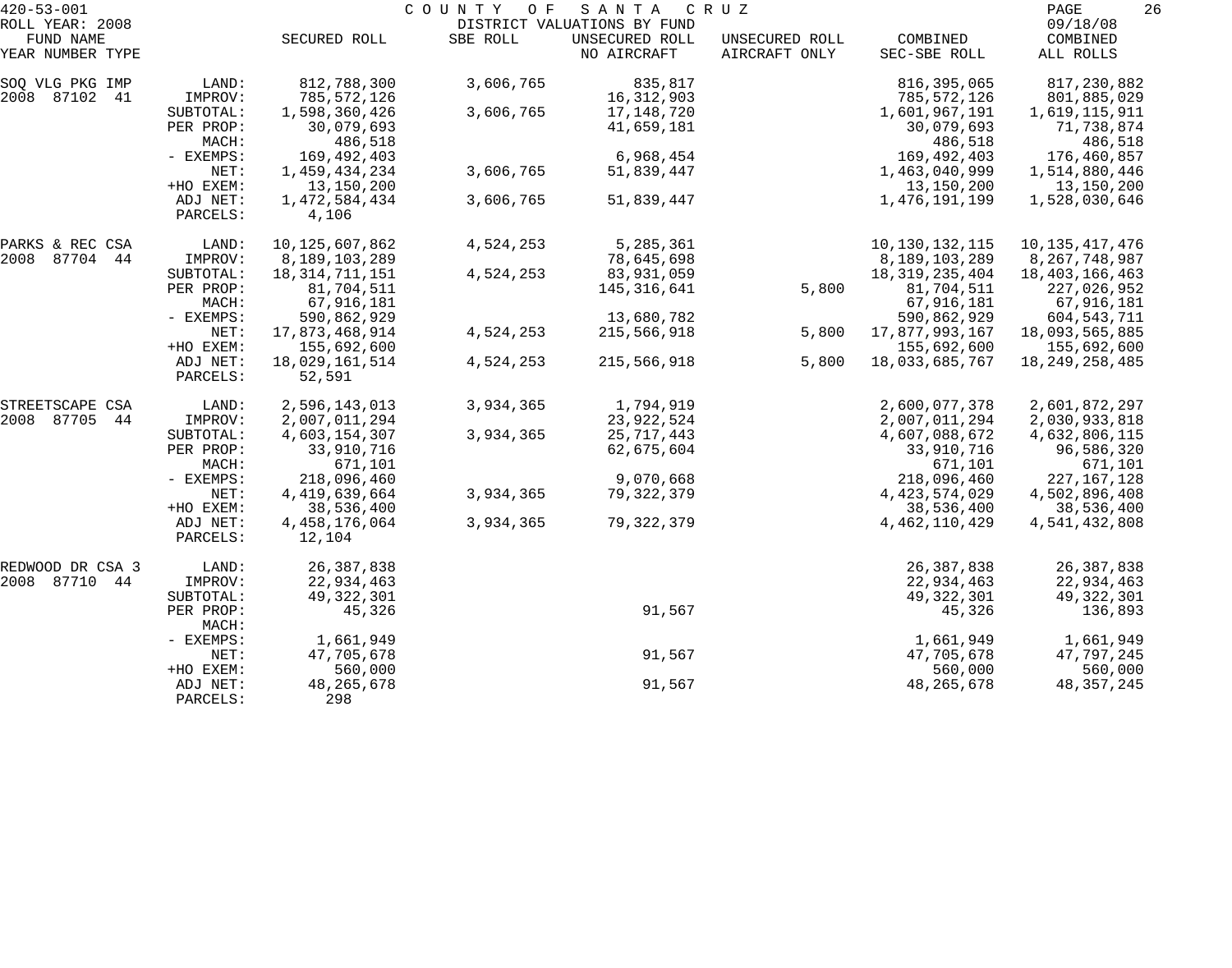| $420 - 53 - 001$              |                    | COUNTY<br>O F<br>SANTA<br>C R U Z |          |                               |                                 |                          |                       |  |
|-------------------------------|--------------------|-----------------------------------|----------|-------------------------------|---------------------------------|--------------------------|-----------------------|--|
| ROLL YEAR: 2008               |                    |                                   |          | DISTRICT VALUATIONS BY FUND   |                                 |                          | 09/18/08              |  |
| FUND NAME<br>YEAR NUMBER TYPE |                    | SECURED ROLL                      | SBE ROLL | UNSECURED ROLL<br>NO AIRCRAFT | UNSECURED ROLL<br>AIRCRAFT ONLY | COMBINED<br>SEC-SBE ROLL | COMBINED<br>ALL ROLLS |  |
| REED ST CSA 39                | LAND:              | 2,645,075                         |          |                               |                                 | 2,645,075                | 2,645,075             |  |
| 87711<br>2008<br>44           | IMPROV:            | 1,929,135                         |          |                               |                                 | 1,929,135                | 1,929,135             |  |
|                               | SUBTOTAL:          | 4,574,210                         |          |                               |                                 | 4,574,210                | 4,574,210             |  |
|                               | PER PROP:          |                                   |          |                               |                                 |                          |                       |  |
|                               | MACH:              |                                   |          |                               |                                 |                          |                       |  |
|                               | - EXEMPS:          | 22,942                            |          |                               |                                 | 22,942                   | 22,942                |  |
|                               | NET:               | 4,551,268                         |          |                               |                                 | 4,551,268                | 4,551,268             |  |
|                               | +HO EXEM:          | 21,000                            |          |                               |                                 | 21,000                   | 21,000                |  |
|                               | ADJ NET:           | 4,572,268                         |          |                               |                                 | 4,572,268                | 4,572,268             |  |
|                               | PARCELS:           | 14                                |          |                               |                                 |                          |                       |  |
| ROBERTS RD CSA 3              | LAND:              | 9,506,264                         |          |                               |                                 | 9,506,264                | 9,506,264             |  |
| 2008<br>87712<br>44           | IMPROV:            | 8,720,725                         |          |                               |                                 | 8,720,725                | 8,720,725             |  |
|                               | SUBTOTAL:          | 18,226,989                        |          |                               |                                 | 18,226,989               | 18,226,989            |  |
|                               | PER PROP:          |                                   |          | 10,833                        |                                 |                          | 10,833                |  |
| MACH:<br>- EXEMPS:<br>NET:    | 222,075            |                                   |          |                               | 222,075                         | 222,075                  |                       |  |
|                               | 18,004,914         |                                   | 10,833   |                               | 18,004,914                      | 18,015,747               |                       |  |
|                               | +HO EXEM:          | 196,000                           |          |                               |                                 | 196,000                  | 196,000               |  |
|                               | ADJ NET:           | 18,200,914                        |          | 10,833                        |                                 | 18,200,914               | 18,211,747            |  |
|                               | PARCELS:           | 96                                |          |                               |                                 |                          |                       |  |
| RIDGE DRIVE CSA               | LAND:              | 3,489,778                         |          |                               |                                 | 3,489,778                | 3,489,778             |  |
| 87730<br>2008<br>44           | IMPROV:            | 1,971,820                         |          |                               |                                 | 1,971,820                | 1,971,820             |  |
|                               | SUBTOTAL:          | 5,461,598                         |          |                               |                                 | 5,461,598                | 5,461,598             |  |
|                               | PER PROP:          |                                   |          |                               |                                 |                          |                       |  |
|                               | MACH:              |                                   |          |                               |                                 |                          |                       |  |
|                               | - EXEMPS:          | 43,509                            |          |                               |                                 | 43,509                   | 43,509                |  |
|                               | NET:               | 5,418,089                         |          |                               |                                 | 5,418,089                | 5,418,089             |  |
|                               | +HO EXEM:          | 42,000                            |          |                               |                                 | 42,000                   | 42,000                |  |
|                               | ADJ NET:           | 5,460,089<br>23                   |          |                               |                                 | 5,460,089                | 5,460,089             |  |
|                               | PARCELS:           |                                   |          |                               |                                 |                          |                       |  |
| ROBAK DR CSA 16               | LAND:              | 14,469,982                        |          |                               |                                 | 14,469,982               | 14,469,982            |  |
| 87737<br>2008<br>44           | IMPROV:            | 12,327,412                        |          |                               |                                 | 12,327,412               | 12,327,412            |  |
|                               | SUBTOTAL:          | 26,797,394                        |          |                               |                                 | 26,797,394               | 26,797,394            |  |
|                               | PER PROP:<br>MACH: |                                   |          | 69,082                        |                                 |                          | 69,082                |  |
|                               | - EXEMPS:          | 338,315                           |          |                               |                                 | 338,315                  | 338,315               |  |
|                               | NET:               | 26,459,079                        |          | 69,082                        |                                 | 26,459,079               | 26,528,161            |  |
|                               | +HO EXEM:          | 336,000                           |          |                               |                                 | 336,000                  | 336,000               |  |
|                               | ADJ NET:           | 26,795,079                        |          | 69,082                        |                                 | 26,795,079               | 26,864,161            |  |
|                               | PARCELS:           | 77                                |          |                               |                                 |                          |                       |  |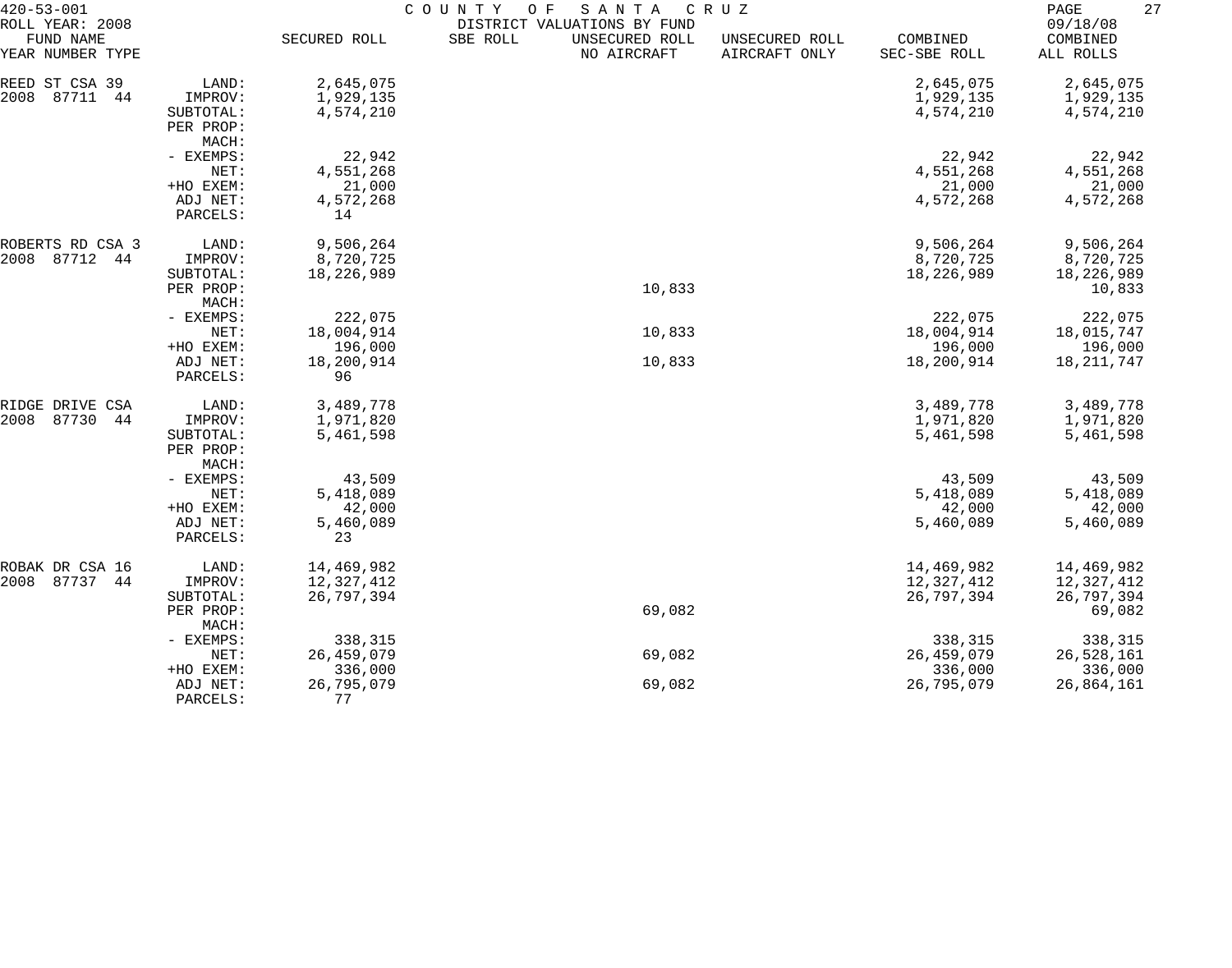| $420 - 53 - 001$                                 |                       | COUNTY<br>O F<br>SANTA<br>C R U Z |           |                                                              |                                 |                              | 28<br>PAGE                           |  |
|--------------------------------------------------|-----------------------|-----------------------------------|-----------|--------------------------------------------------------------|---------------------------------|------------------------------|--------------------------------------|--|
| ROLL YEAR: 2008<br>FUND NAME<br>YEAR NUMBER TYPE |                       | SECURED ROLL                      | SBE ROLL  | DISTRICT VALUATIONS BY FUND<br>UNSECURED ROLL<br>NO AIRCRAFT | UNSECURED ROLL<br>AIRCRAFT ONLY | COMBINED<br>SEC-SBE ROLL     | 09/18/08<br>COMBINED<br>ALL ROLLS    |  |
|                                                  | LAND:                 | 7,941,016                         |           |                                                              |                                 | 7,941,016                    |                                      |  |
| ROLLING WDS CSA<br>2008 87738<br>44              | IMPROV:<br>SUBTOTAL:  | 7,373,553<br>15,314,569           |           |                                                              |                                 | 7,373,553<br>15,314,569      | 7,941,016<br>7,373,553<br>15,314,569 |  |
|                                                  | PER PROP:<br>MACH:    |                                   |           | 8,213                                                        |                                 |                              | 8,213                                |  |
|                                                  | - EXEMPS:             | 169,171                           |           |                                                              |                                 | 169,171                      | 169,171                              |  |
|                                                  | NET:                  | 15, 145, 398                      |           | 8,213                                                        |                                 | 15, 145, 398                 | 15, 153, 611                         |  |
|                                                  | +HO EXEM:<br>ADJ NET: | 168,000<br>15, 313, 398           |           | 8,213                                                        |                                 | 168,000<br>15, 313, 398      | 168,000<br>15,321,611                |  |
|                                                  | PARCELS:              | 38                                |           |                                                              |                                 |                              |                                      |  |
| SND DLLR BCH CSA                                 | LAND:                 | 54,712,686                        |           | 19,855                                                       |                                 | 54,712,686                   | 54,732,541                           |  |
| 2008 88832<br>44                                 | IMPROV:               | 39,927,374                        |           | 19,855                                                       |                                 | 39,927,374                   | 39,947,229                           |  |
| SUBTOTAL:                                        | PER PROP:<br>MACH:    | 94,640,060                        |           | 39,710                                                       |                                 | 94,640,060                   | 94,679,770                           |  |
|                                                  | - EXEMPS:             | 343,000                           |           |                                                              |                                 | 343,000                      | 343,000                              |  |
|                                                  | NET:                  | 94,297,060                        |           | 39,710                                                       |                                 | 94, 297, 060                 | 94,336,770                           |  |
|                                                  | +HO EXEM:             | 343,000                           |           |                                                              |                                 | 343,000                      | 343,000                              |  |
|                                                  | ADJ NET:<br>PARCELS:  | 94,640,060<br>190                 |           | 39,710                                                       |                                 | 94,640,060                   | 94,679,770                           |  |
| SC FLD CT & WC Z                                 | LAND:                 | 18, 369, 948, 745                 | 6,293,863 | 25,593,434                                                   |                                 | 18, 376, 242, 608            | 18,401,836,042                       |  |
| 2008<br>88836 70                                 | IMPROV:               | 15,709,145,629                    |           | 275,108,954                                                  |                                 | 15,709,145,629               | 15,984,254,583                       |  |
|                                                  | SUBTOTAL:             | 34,079,094,374                    | 6,293,863 | 300,702,388                                                  |                                 | 34,085,388,237               | 34, 386, 090, 625                    |  |
|                                                  | PER PROP:<br>MACH:    | 182,705,243<br>107,971,606        |           | 555, 346, 213                                                | 51, 214, 600                    | 182,705,243<br>107,971,606   | 789,266,056<br>107,971,606           |  |
|                                                  | - EXEMPS:             | 1,073,606,707                     |           | 45,579,953                                                   | 231,800                         | 1,073,606,707                | 1,119,418,460                        |  |
|                                                  | NET:                  | 33, 296, 164, 516                 | 6,293,863 | 810, 468, 648                                                | 50,982,800                      | 33, 302, 458, 379            | 34, 163, 909, 827                    |  |
|                                                  | +HO EXEM:             | 282,678,200                       |           | 117,482                                                      |                                 | 282,678,200                  | 282,795,682                          |  |
|                                                  | ADJ NET:<br>PARCELS:  | 33, 578, 842, 716<br>95,516       | 6,293,863 | 810,586,130                                                  | 50,982,800                      | 33, 585, 136, 579            | 34, 446, 705, 509                    |  |
| SC FLD CT & WC Z                                 | LAND:                 | 3,687,511,258                     | 4,681,996 | 2,321,310                                                    |                                 | 3,692,193,254                | 3,694,514,564                        |  |
| 2008 88837 70                                    | IMPROV:               | 2,858,844,098                     |           | 61,229,447                                                   |                                 | 2,858,844,098                | 2,920,073,545                        |  |
|                                                  | SUBTOTAL:             | 6,546,355,356                     | 4,681,996 | 63,550,757                                                   |                                 | 6,551,037,352                | 6,614,588,109                        |  |
|                                                  | PER PROP:             | 47,417,940                        |           | 100,994,915                                                  |                                 | 47, 417, 940                 | 148,412,855                          |  |
|                                                  | MACH:                 | 1,942,034                         |           |                                                              |                                 | 1,942,034                    | 1,942,034                            |  |
|                                                  | - EXEMPS:<br>NET:     | 261,737,884<br>6, 333, 977, 446   | 4,681,996 | 10,317,453<br>154,228,219                                    |                                 | 261,737,884<br>6,338,659,442 | 272,055,337<br>6,492,887,661         |  |
|                                                  | +HO EXEM:             | 50, 352, 400                      |           |                                                              |                                 | 50, 352, 400                 | 50, 352, 400                         |  |
|                                                  | ADJ NET:<br>PARCELS:  | 6,384,329,846<br>16,726           | 4,681,996 | 154, 228, 219                                                |                                 | 6,389,011,842                | 6,543,240,061                        |  |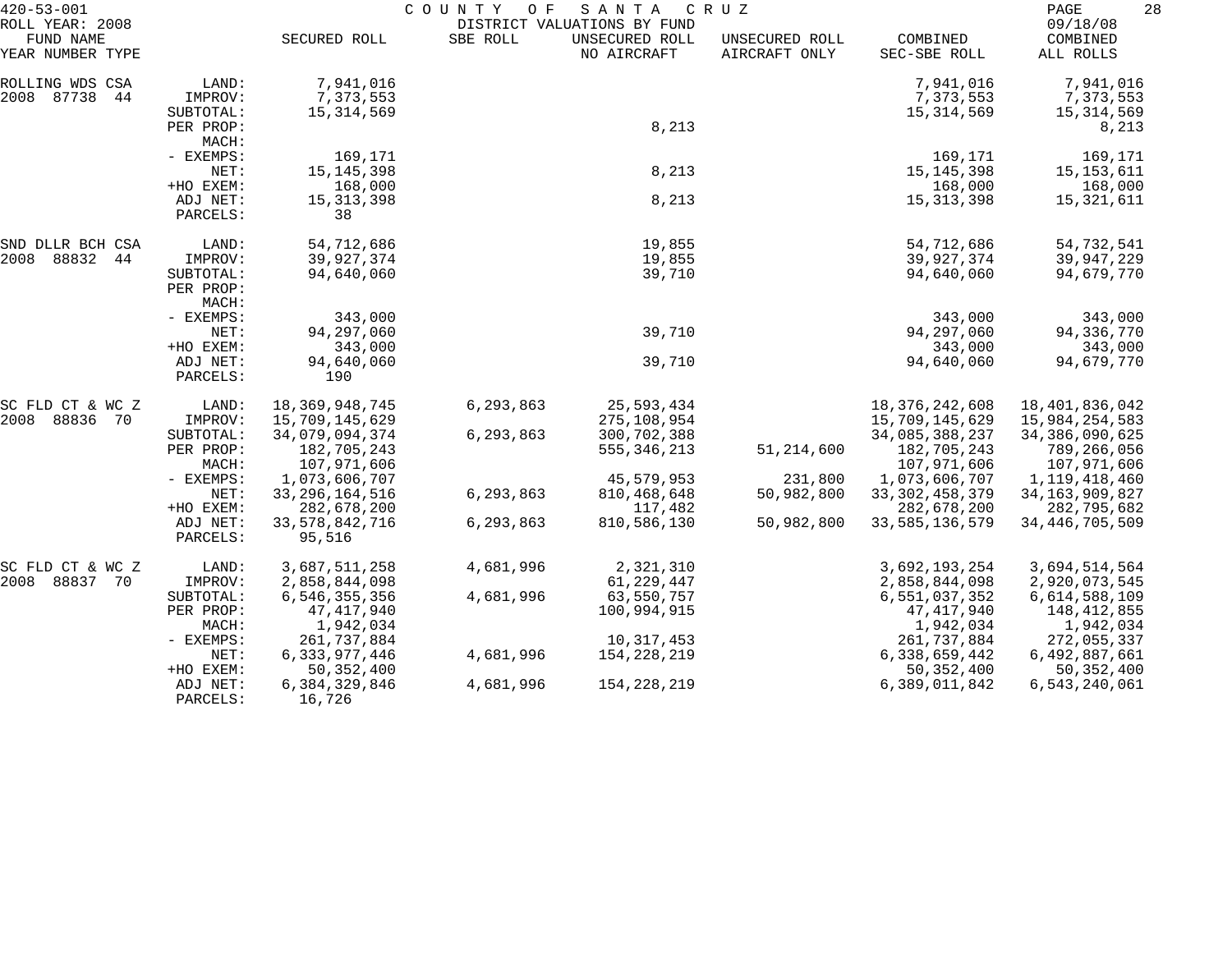| $420 - 53 - 001$              |                      |                            | COUNTY<br>O F | SANTA                         | C R U Z                         |                          | 29<br>PAGE            |
|-------------------------------|----------------------|----------------------------|---------------|-------------------------------|---------------------------------|--------------------------|-----------------------|
| ROLL YEAR: 2008               |                      |                            |               | DISTRICT VALUATIONS BY FUND   |                                 |                          | 09/18/08              |
| FUND NAME<br>YEAR NUMBER TYPE |                      | SECURED ROLL               | SBE ROLL      | UNSECURED ROLL<br>NO AIRCRAFT | UNSECURED ROLL<br>AIRCRAFT ONLY | COMBINED<br>SEC-SBE ROLL | COMBINED<br>ALL ROLLS |
| SC FLD CT & WC G              | LAND:                | 18,370,642,643             | 6,293,863     | 25,593,434                    |                                 | 18, 376, 936, 506        | 18,402,529,940        |
| 2008 88838 70                 | IMPROV:              | 15,709,990,182             |               | 275,108,954                   |                                 | 15,709,990,182           | 15,985,099,136        |
|                               | SUBTOTAL:            | 34,080,632,825             | 6,293,863     | 300,702,388                   |                                 | 34,086,926,688           | 34, 387, 629, 076     |
|                               | PER PROP:            | 182,705,243                |               | 555, 353, 338                 | 51,214,600                      | 182,705,243              | 789,273,181           |
|                               | MACH:                | 107,971,606                |               |                               |                                 | 107,971,606              | 107,971,606           |
|                               | - EXEMPS:            | 1,073,620,707              |               | 45,579,953                    | 231,800                         | 1,073,620,707            | 1,119,432,460         |
|                               | NET:                 | 33, 297, 688, 967          | 6,293,863     | 810, 475, 773                 | 50,982,800                      | 33, 303, 982, 830        | 34, 165, 441, 403     |
|                               | +HO EXEM:            | 282,692,200                |               | 117,482                       |                                 | 282,692,200              | 282,809,682           |
|                               | ADJ NET:<br>PARCELS: | 33,580,381,167<br>95,520   | 6,293,863     | 810,593,255                   | 50,982,800                      | 33,586,675,030           | 34, 448, 251, 085     |
| SC FLD CT & WC Z              | LAND:                | 1,670,145,717              | 100,000       | 652,894                       |                                 | 1,670,245,717            | 1,670,898,611         |
| 2008 88839 44                 | IMPROV:              | 1,418,931,658              |               | 8,090,354                     |                                 | 1,418,931,658            | 1,427,022,012         |
|                               | SUBTOTAL:            | 3,089,077,375              | 100,000       | 8,743,248                     |                                 | 3,089,177,375            | 3,097,920,623         |
|                               | PER PROP:            | 7,286,371                  |               | 14,506,632                    |                                 | 7,286,371                | 21,793,003            |
|                               | MACH:                | 1,319,444                  |               |                               |                                 | 1,319,444                | 1,319,444             |
|                               | - EXEMPS:            | 111,507,621                |               | 61,877                        |                                 | 111,507,621              | 111,569,498           |
|                               | NET:                 | 2,986,175,569              | 100,000       | 23, 188, 003                  |                                 | 2,986,275,569            | 3,009,463,572         |
|                               | +HO EXEM:            | 36,740,200                 |               |                               |                                 | 36,740,200               | 36,740,200            |
|                               | ADJ NET:<br>PARCELS: | 3,022,915,769<br>17,293    | 100,000       | 23, 188, 003                  |                                 | 3,023,015,769            | 3,046,203,772         |
| SC FLD CT & WC Z              | LAND:                | 2, 215, 641, 498           | 154,500       | 1,118,091                     |                                 | 2, 215, 795, 998         | 2, 216, 914, 089      |
| 2008 88843<br>70              | IMPROV:              | 1,532,808,043              |               | 12,599,752                    |                                 | 1,532,808,043            | 1,545,407,795         |
|                               | SUBTOTAL:            | 3,748,449,541              | 154,500       | 13,717,843                    |                                 | 3,748,604,041            | 3,762,321,884         |
|                               | PER PROP:            | 5,829,883                  |               | 21,834,145                    |                                 | 5,829,883                | 27,664,028            |
|                               | MACH:                | 514,671                    |               |                               |                                 | 514,671                  | 514,671               |
|                               | - EXEMPS:            | 55,875,767                 |               | 3,833,148                     |                                 | 55,875,767               | 59,708,915            |
|                               | NET:                 | 3,698,918,328              | 154,500       | 31,718,840                    |                                 | 3,699,072,828            | 3,730,791,668         |
|                               | +HO EXEM:            | 25, 256, 000               |               |                               |                                 | 25, 256, 000             | 25, 256, 000          |
|                               | ADJ NET:             | 3,724,174,328              | 154,500       | 31,718,840                    |                                 | 3,724,328,828            | 3,756,047,668         |
|                               | PARCELS:             | 8,361                      |               |                               |                                 |                          |                       |
| SC FLD CT & WC Z              | LAND:                | 2,876,648,405              | 589,541       | 5,842,885                     |                                 | 2,877,237,946            | 2,883,080,831         |
| 2008 88844<br>44              | IMPROV:              | 2,767,939,119              |               | 68,653,192                    |                                 | 2,767,939,119            | 2,836,592,311         |
|                               | SUBTOTAL:            | 5,644,587,524              | 589,541       | 74,496,077                    |                                 | 5,645,177,065            | 5,719,673,142         |
|                               | PER PROP:            | 66, 914, 972               |               | 156,432,104                   | 51, 146, 200                    | 66, 914, 972             | 274,493,276           |
|                               | MACH:                | 20,675,417                 |               |                               |                                 | 20,675,417               | 20,675,417            |
|                               | $-$ EXEMPS:          | 267, 331, 428              |               | 2,693,031                     | 231,800                         | 267, 331, 428            | 270, 256, 259         |
|                               | NET:                 | 5,464,846,485              | 589,541       | 228, 235, 150                 | 50,914,400                      | 5,465,436,026            | 5,744,585,576         |
|                               | +HO EXEM:            | 49,471,800                 |               |                               |                                 | 49,471,800               | 49,471,800            |
|                               | ADJ NET:<br>PARCELS: | 5, 514, 318, 285<br>16,557 | 589,541       | 228, 235, 150                 | 50,914,400                      | 5,514,907,826            | 5,794,057,376         |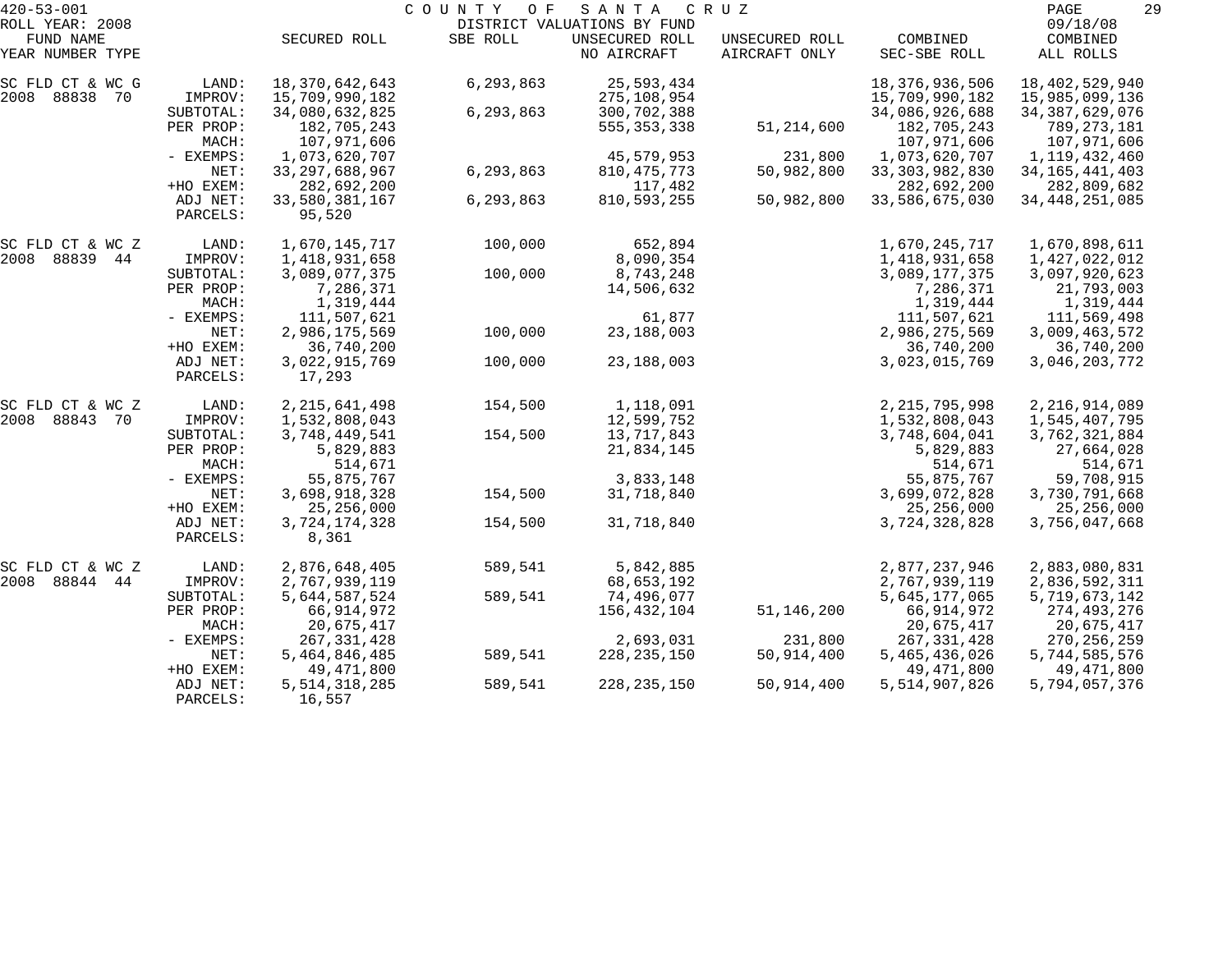| $420 - 53 - 001$               |                       |                              | COUNTY<br>O F | SANTA                         | C R U Z                         |                              | 30<br>PAGE                   |  |
|--------------------------------|-----------------------|------------------------------|---------------|-------------------------------|---------------------------------|------------------------------|------------------------------|--|
| ROLL YEAR: 2008                |                       |                              |               | DISTRICT VALUATIONS BY FUND   |                                 |                              | 09/18/08                     |  |
| FUND NAME<br>YEAR NUMBER TYPE  |                       | SECURED ROLL                 | SBE ROLL      | UNSECURED ROLL<br>NO AIRCRAFT | UNSECURED ROLL<br>AIRCRAFT ONLY | COMBINED<br>SEC-SBE ROLL     | COMBINED<br>ALL ROLLS        |  |
| SUMMIT WEST CSA                | LAND:                 | 54, 113, 199                 |               |                               |                                 | 54, 113, 199                 | 54, 113, 199                 |  |
| 2008<br>88845<br>44            | IMPROV:               | 53,798,091                   |               |                               |                                 | 53,798,091                   | 53,798,091                   |  |
|                                | SUBTOTAL:             | 107,911,290                  |               |                               |                                 | 107,911,290                  | 107,911,290                  |  |
|                                | PER PROP:             |                              |               | 65,309                        |                                 |                              | 65,309                       |  |
|                                | MACH:                 |                              |               |                               |                                 |                              |                              |  |
|                                | - EXEMPS:<br>NET:     | 950,700<br>106,960,590       |               | 65,309                        |                                 | 950,700<br>106,960,590       | 950,700<br>107,025,899       |  |
|                                | +HO EXEM:             | 945,000                      |               |                               |                                 | 945,000                      | 945,000                      |  |
|                                | ADJ NET:              | 107,905,590                  |               | 65,309                        |                                 | 107,905,590                  | 107,970,899                  |  |
|                                | PARCELS:              | 222                          |               |                               |                                 |                              |                              |  |
| SEPTNK MGMT CSA1               | LAND:                 | 3, 218, 930, 329             | 186,960       | 1,853,387                     |                                 | 3, 219, 117, 289             | 3, 220, 970, 676             |  |
| 2008<br>88877<br>41            | IMPROV:               | 2,862,667,222                |               | 22,052,604                    |                                 | 2,862,667,222                | 2,884,719,826                |  |
|                                | SUBTOTAL:             | 6,081,597,551                | 186,960       | 23,905,991                    |                                 | 6,081,784,511                | 6,105,690,502                |  |
|                                | PER PROP:             | 16,592,817                   |               | 23,776,136                    |                                 | 16,592,817                   | 40,368,953                   |  |
|                                | MACH:                 | 8,780,187                    |               |                               |                                 | 8,780,187                    | 8,780,187                    |  |
| - EXEMPS:<br>NET:<br>+HO EXEM: |                       | 169,698,725                  |               | 234,389                       |                                 | 169,698,725                  | 169,933,114                  |  |
|                                |                       | 5,937,271,830<br>63,000,000  | 186,960       | 47, 447, 738                  |                                 | 5,937,458,790<br>63,000,000  | 5,984,906,528<br>63,000,000  |  |
|                                | ADJ NET:              | 6,000,271,830                | 186,960       | 47, 447, 738                  |                                 | 6,000,458,790                | 6,047,906,528                |  |
|                                | PARCELS:              | 25,152                       |               |                               |                                 |                              |                              |  |
| SEP TNK MNT CSA                | LAND:                 | 5,502,288,536                | 435,388       | 2, 224, 152                   |                                 | 5,502,723,924                | 5,504,948,076                |  |
| 2008<br>88878<br>41            | IMPROV:               | 4,787,430,331                |               | 43, 131, 409                  |                                 | 4,787,430,331                | 4,830,561,740                |  |
|                                | SUBTOTAL:             | 10,289,718,867               | 435,388       | 45, 355, 561                  |                                 | 10, 290, 154, 255            | 10,335,509,816               |  |
|                                | PER PROP:             | 36,782,131                   |               | 61,838,069                    | 5,800                           | 36,782,131                   | 98,626,000                   |  |
|                                | MACH:                 | 66,678,268                   |               |                               |                                 | 66,678,268                   | 66,678,268                   |  |
|                                | - EXEMPS:             | 302,089,673                  |               | 746,700                       |                                 | 302,089,673                  | 302,836,373                  |  |
|                                | NET:                  | 10,091,089,593               | 435,388       | 106,446,930                   | 5,800                           | 10,091,524,981               | 10,197,977,711               |  |
|                                | +HO EXEM:<br>ADJ NET: | 98,621,600<br>10,189,711,193 | 435,388       | 106,446,930                   | 5,800                           | 98,621,600<br>10,190,146,581 | 98,621,600<br>10,296,599,311 |  |
|                                | PARCELS:              | 36,198                       |               |                               |                                 |                              |                              |  |
| SUNLIT LANE CSA                | LAND:                 | 10,790,187                   |               |                               |                                 | 10,790,187                   | 10,790,187                   |  |
| 2008<br>88880<br>44            | IMPROV:               | 11,688,707                   |               |                               |                                 | 11,688,707                   | 11,688,707                   |  |
|                                | SUBTOTAL:             | 22, 478, 894                 |               |                               |                                 | 22, 478, 894                 | 22, 478, 894                 |  |
|                                | PER PROP:<br>MACH:    |                              |               | 72,320                        | 5,800                           |                              | 78,120                       |  |
|                                | - EXEMPS:             | 203,000                      |               |                               |                                 | 203,000                      | 203,000                      |  |
|                                | NET:                  | 22, 275, 894                 |               | 72,320                        | 5,800                           | 22, 275, 894                 | 22,354,014                   |  |
|                                | +HO EXEM:             | 203,000                      |               |                               |                                 | 203,000                      | 203,000                      |  |
|                                | ADJ NET:              | 22, 478, 894                 |               | 72,320                        | 5,800                           | 22, 478, 894                 | 22,557,014                   |  |
|                                | PARCELS:              | 44                           |               |                               |                                 |                              |                              |  |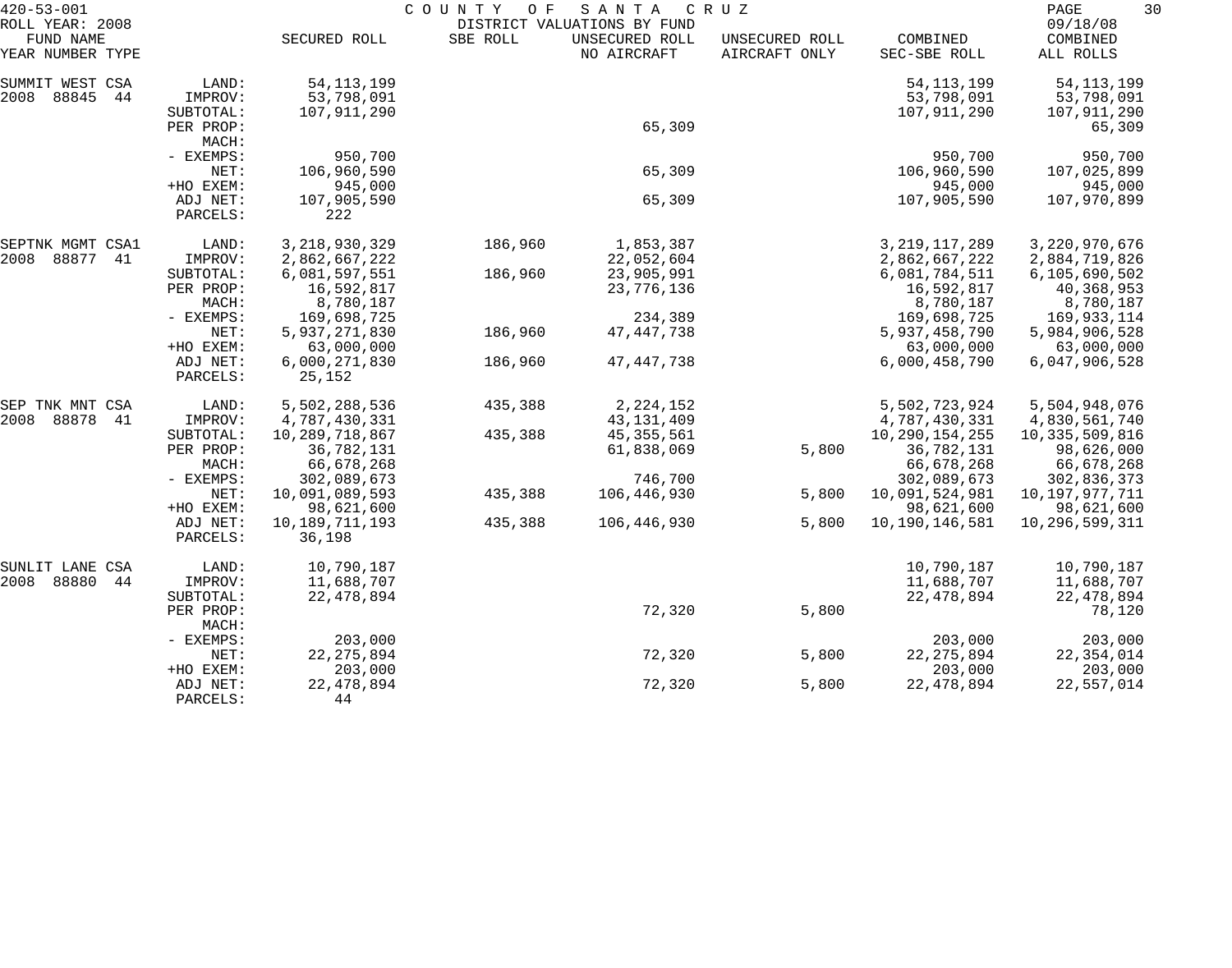| $420 - 53 - 001$                                 |                                 | COUNTY<br>O F<br>SANTA<br>C R U Z<br>DISTRICT VALUATIONS BY FUND |          |                               |                                 |                          |                                   |  |
|--------------------------------------------------|---------------------------------|------------------------------------------------------------------|----------|-------------------------------|---------------------------------|--------------------------|-----------------------------------|--|
| ROLL YEAR: 2008<br>FUND NAME<br>YEAR NUMBER TYPE |                                 | SECURED ROLL                                                     | SBE ROLL | UNSECURED ROLL<br>NO AIRCRAFT | UNSECURED ROLL<br>AIRCRAFT ONLY | COMBINED<br>SEC-SBE ROLL | 09/18/08<br>COMBINED<br>ALL ROLLS |  |
| SUNBEAM WDS CSA                                  | LAND:                           | 5,514,384                                                        |          |                               |                                 | 5,514,384                | 5,514,384                         |  |
| 88881<br>2008<br>44                              | IMPROV:                         | 4,674,282                                                        |          |                               |                                 | 4,674,282                | 4,674,282                         |  |
|                                                  | SUBTOTAL:                       | 10,188,666                                                       |          |                               |                                 | 10,188,666               | 10,188,666                        |  |
|                                                  | PER PROP:                       |                                                                  |          |                               |                                 |                          |                                   |  |
|                                                  | MACH:                           |                                                                  |          |                               |                                 |                          |                                   |  |
|                                                  | - EXEMPS:                       | 199,737                                                          |          |                               |                                 | 199,737                  | 199,737                           |  |
|                                                  | NET:                            | 9,988,929                                                        |          |                               |                                 | 9,988,929                | 9,988,929                         |  |
|                                                  | +HO EXEM:                       | 196,000                                                          |          |                               |                                 | 196,000                  | 196,000                           |  |
|                                                  | ADJ NET:                        | 10,184,929                                                       |          |                               |                                 | 10,184,929               | 10,184,929                        |  |
|                                                  | PARCELS:                        | 65                                                               |          |                               |                                 |                          |                                   |  |
| VINEYARD CSA 50                                  | LAND:                           | 8,915,521                                                        |          |                               |                                 | 8,915,521                | 8,915,521                         |  |
| 88883<br>2008<br>44                              | IMPROV:                         | 11,876,141                                                       |          |                               |                                 | 11,876,141               | 11,876,141                        |  |
|                                                  | SUBTOTAL:                       | 20,791,662                                                       |          |                               |                                 | 20,791,662               | 20,791,662                        |  |
|                                                  | PER PROP:                       |                                                                  |          | 15,794                        |                                 |                          | 15,794                            |  |
|                                                  | MACH:                           |                                                                  |          |                               |                                 |                          |                                   |  |
|                                                  | - EXEMPS:                       | 274,755                                                          |          |                               |                                 | 274,755                  | 274,755                           |  |
|                                                  | NET:                            | 20,516,907                                                       |          | 15,794                        |                                 | 20,516,907               | 20,532,701                        |  |
|                                                  | +HO EXEM:                       | 273,000                                                          |          |                               |                                 | 273,000                  | 273,000                           |  |
|                                                  | ADJ NET:<br>PARCELS:            | 20,789,907<br>57                                                 |          | 15,794                        |                                 | 20,789,907               | 20,805,701                        |  |
| TRESTLE BCH CSA                                  | LAND:                           | 7,793,397                                                        |          |                               |                                 | 7,793,397                | 7,793,397                         |  |
| 2008<br>88885<br>44                              | IMPROV:                         | 3,763,092                                                        |          |                               |                                 | 3,763,092                | 3,763,092                         |  |
|                                                  | SUBTOTAL:<br>PER PROP:<br>MACH: | 11,556,489                                                       |          |                               |                                 | 11,556,489               | 11,556,489                        |  |
|                                                  | - EXEMPS:                       | 35,000                                                           |          |                               |                                 | 35,000                   | 35,000                            |  |
|                                                  | NET:                            | 11,521,489                                                       |          |                               |                                 | 11,521,489               | 11,521,489                        |  |
|                                                  | +HO EXEM:                       | 35,000                                                           |          |                               |                                 | 35,000                   | 35,000                            |  |
|                                                  | ADJ NET:                        | 11,556,489                                                       |          |                               |                                 | 11,556,489               | 11,556,489                        |  |
|                                                  | PARCELS:                        | 24                                                               |          |                               |                                 |                          |                                   |  |
| VIEW CIRCLE CSA                                  | LAND:                           | 1,699,699                                                        |          |                               |                                 | 1,699,699                | 1,699,699                         |  |
| 89960<br>2008<br>44                              | IMPROV:                         | 1,922,906                                                        |          |                               |                                 | 1,922,906                | 1,922,906                         |  |
|                                                  | SUBTOTAL:<br>PER PROP:<br>MACH: | 3,622,605                                                        |          |                               |                                 | 3,622,605                | 3,622,605                         |  |
|                                                  | - EXEMPS:                       | 49,000                                                           |          |                               |                                 | 49,000                   | 49,000                            |  |
|                                                  | NET:                            | 3,573,605                                                        |          |                               |                                 | 3,573,605                | 3,573,605                         |  |
|                                                  | +HO EXEM:                       | 49,000                                                           |          |                               |                                 | 49,000                   | 49,000                            |  |
|                                                  | ADJ NET:                        | 3,622,605                                                        |          |                               |                                 | 3,622,605                | 3,622,605                         |  |
|                                                  | PARCELS:                        | 11                                                               |          |                               |                                 |                          |                                   |  |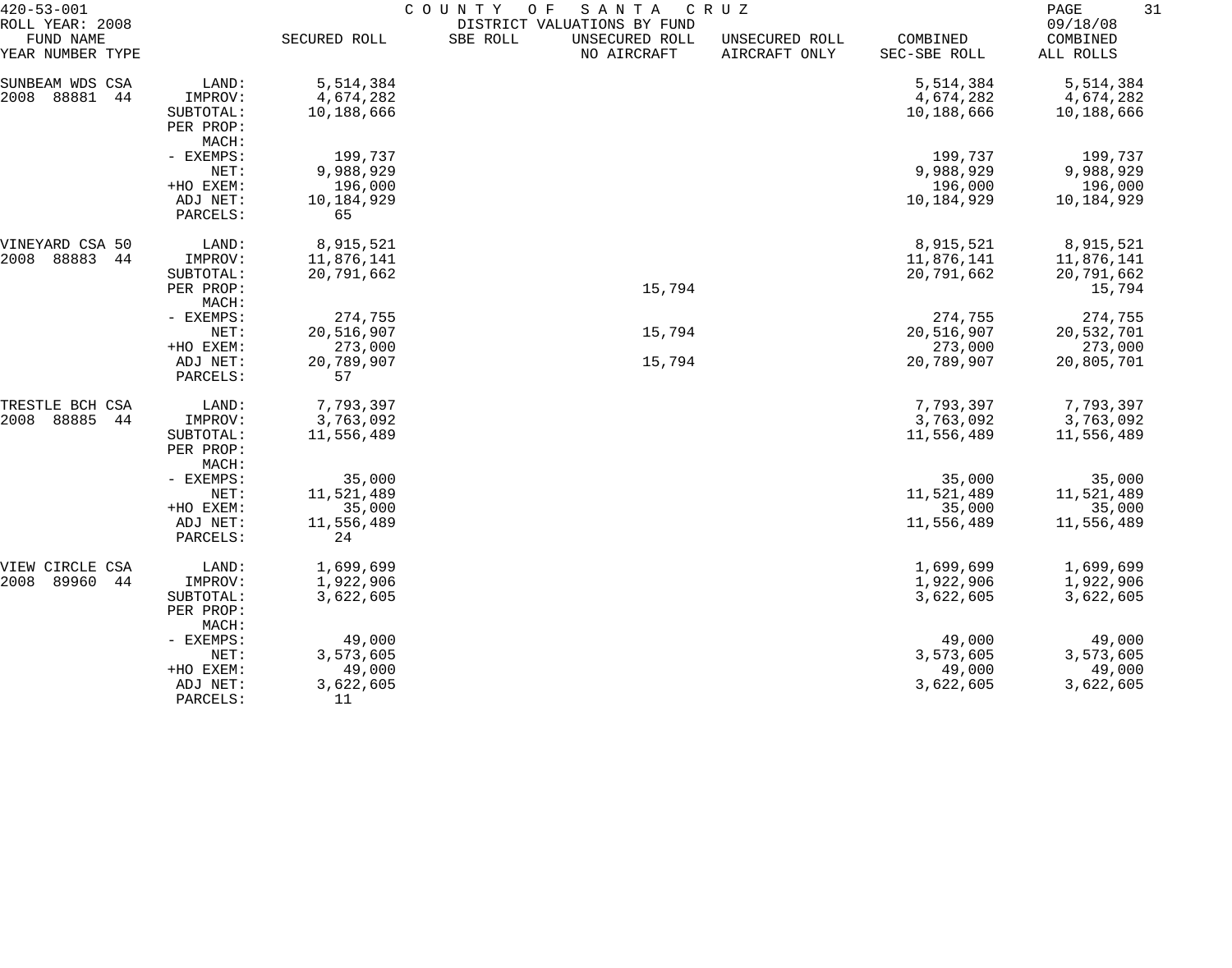| $420 - 53 - 001$<br>ROLL YEAR: 2008 |                                 | COUNTY<br>SANTA<br>O F<br>C R U Z<br>DISTRICT VALUATIONS BY FUND |                                           |                                 |                          |                                   |  |
|-------------------------------------|---------------------------------|------------------------------------------------------------------|-------------------------------------------|---------------------------------|--------------------------|-----------------------------------|--|
| FUND NAME<br>YEAR NUMBER TYPE       |                                 | SECURED ROLL                                                     | SBE ROLL<br>UNSECURED ROLL<br>NO AIRCRAFT | UNSECURED ROLL<br>AIRCRAFT ONLY | COMBINED<br>SEC-SBE ROLL | 09/18/08<br>COMBINED<br>ALL ROLLS |  |
| VIEW PNT RD CSA                     | LAND:                           | 16,043,702                                                       |                                           |                                 | 16,043,702               | 16,043,702                        |  |
| 89965<br>2008<br>44                 | IMPROV:<br>SUBTOTAL:            | 15,682,614<br>31,726,316                                         |                                           |                                 | 15,682,614<br>31,726,316 | 15,682,614<br>31,726,316          |  |
|                                     | PER PROP:<br>MACH:              |                                                                  | 47,147                                    |                                 |                          | 47,147                            |  |
|                                     | - EXEMPS:                       | 370,796                                                          |                                           |                                 | 370,796                  | 370,796                           |  |
|                                     | NET:                            | 31, 355, 520                                                     | 47,147                                    |                                 | 31, 355, 520             | 31,402,667                        |  |
|                                     | +HO EXEM:                       | 259,000                                                          |                                           |                                 | 259,000                  | 259,000                           |  |
|                                     | ADJ NET:<br>PARCELS:            | 31,614,520<br>56                                                 | 47,147                                    |                                 | 31,614,520               | 31,661,667                        |  |
| UPPR PLSNT VLY #                    | LAND:                           | 11,944,112                                                       |                                           |                                 | 11,944,112               | 11,944,112                        |  |
| 89971 44<br>2008                    | IMPROV:                         | 16,981,762                                                       |                                           |                                 | 16,981,762               | 16,981,762                        |  |
|                                     | SUBTOTAL:                       | 28,925,874                                                       | 153,674                                   |                                 | 28,925,874               | 28,925,874                        |  |
|                                     | PER PROP:<br>MACH:              |                                                                  |                                           |                                 |                          | 153,674                           |  |
|                                     | - EXEMPS:                       | 281,717                                                          |                                           |                                 | 281,717                  | 281,717                           |  |
|                                     | NET:                            | 28,644,157                                                       | 153,674                                   |                                 | 28,644,157               | 28,797,831                        |  |
|                                     | +HO EXEM:                       | 168,000                                                          |                                           |                                 | 168,000                  | 168,000                           |  |
|                                     | ADJ NET:<br>PARCELS:            | 28,812,157<br>49                                                 | 153,674                                   |                                 | 28,812,157               | 28,965,831                        |  |
| RIVERDALE PK CSA                    | LAND:                           | 6,294,191                                                        |                                           |                                 | 6,294,191                | 6,294,191                         |  |
| 89972<br>2008<br>44                 | IMPROV:                         | 3,550,287                                                        |                                           |                                 | 3,550,287                | 3,550,287                         |  |
|                                     | SUBTOTAL:<br>PER PROP:<br>MACH: | 9,844,478                                                        |                                           |                                 | 9,844,478                | 9,844,478                         |  |
|                                     | - EXEMPS:                       | 132,492                                                          |                                           |                                 | 132,492                  | 132,492                           |  |
|                                     | NET:                            | 9,711,986                                                        |                                           |                                 | 9,711,986                | 9,711,986                         |  |
|                                     | +HO EXEM:                       | 105,000                                                          |                                           |                                 | 105,000                  | 105,000                           |  |
|                                     | ADJ NET:                        | 9,816,986                                                        |                                           |                                 | 9,816,986                | 9,816,986                         |  |
|                                     | PARCELS:                        | 70                                                               |                                           |                                 |                          |                                   |  |
| WESTDALE CSA 21                     | LAND:                           | 7,174,283                                                        |                                           |                                 | 7,174,283                | 7,174,283                         |  |
| 2008 89973<br>44                    | IMPROV:                         | 7,553,265                                                        | 2,940                                     |                                 | 7,553,265                | 7,556,205                         |  |
|                                     | SUBTOTAL:                       | 14,727,548                                                       | 2,940                                     |                                 | 14,727,548               | 14,730,488                        |  |
|                                     | PER PROP:<br>MACH:              |                                                                  | 88,105                                    |                                 |                          | 88,105                            |  |
|                                     | - EXEMPS:                       | 173,600                                                          |                                           |                                 | 173,600                  | 173,600                           |  |
|                                     | NET:                            | 14,553,948                                                       | 91,045                                    |                                 | 14,553,948               | 14,644,993                        |  |
|                                     | +HO EXEM:                       | 173,600                                                          |                                           |                                 | 173,600                  | 173,600                           |  |
|                                     | ADJ NET:<br>PARCELS:            | 14,727,548<br>39                                                 | 91,045                                    |                                 | 14,727,548               | 14,818,593                        |  |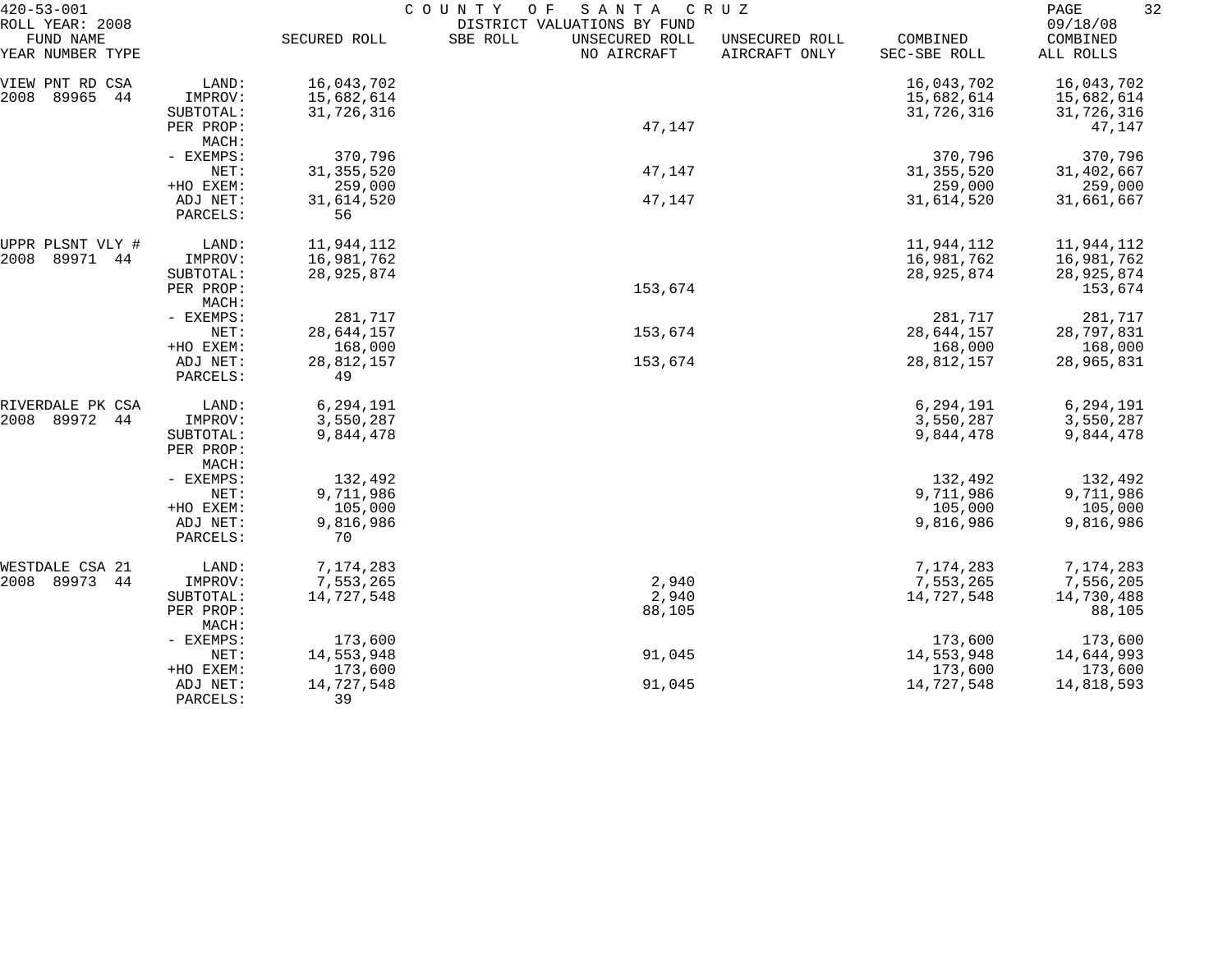| $420 - 53 - 001$                                 |                      | COUNTY<br>O F<br>SANTA<br>C R U Z<br>DISTRICT VALUATIONS BY FUND |          |                               |                                 |                          |                                   |
|--------------------------------------------------|----------------------|------------------------------------------------------------------|----------|-------------------------------|---------------------------------|--------------------------|-----------------------------------|
| ROLL YEAR: 2008<br>FUND NAME<br>YEAR NUMBER TYPE |                      | SECURED ROLL                                                     | SBE ROLL | UNSECURED ROLL<br>NO AIRCRAFT | UNSECURED ROLL<br>AIRCRAFT ONLY | COMBINED<br>SEC-SBE ROLL | 09/18/08<br>COMBINED<br>ALL ROLLS |
| GRAHAM HILL CSA                                  | LAND:                | 40,542,330                                                       |          | 102,757                       |                                 | 40,542,330               | 40,645,087                        |
| 2008<br>89975<br>44                              | IMPROV:              | 45,777,940                                                       |          | 102,757                       |                                 | 45,777,940               | 45,880,697                        |
|                                                  | SUBTOTAL:            | 86,320,270                                                       |          | 205,514                       |                                 | 86,320,270               | 86, 525, 784                      |
|                                                  | PER PROP:            |                                                                  |          | 11,166                        |                                 |                          | 11,166                            |
|                                                  | MACH:                |                                                                  |          |                               |                                 |                          |                                   |
|                                                  | - EXEMPS:            | 168,000                                                          |          |                               |                                 | 168,000                  | 168,000                           |
|                                                  | NET:                 | 86, 152, 270                                                     |          | 216,680                       |                                 | 86, 152, 270             | 86, 368, 950                      |
|                                                  | +HO EXEM:            | 168,000                                                          |          |                               |                                 | 168,000                  | 168,000                           |
|                                                  | ADJ NET:             | 86,320,270                                                       |          | 216,680                       |                                 | 86, 320, 270             | 86,536,950                        |
|                                                  | PARCELS:             | 68                                                               |          |                               |                                 |                          |                                   |
| WHTHS CYN RD CSA                                 | LAND:                | 5,446,503                                                        |          |                               |                                 | 5,446,503                | 5,446,503                         |
| 89982<br>2008<br>44                              | IMPROV:              | 3,079,292                                                        |          |                               |                                 | 3,079,292                | 3,079,292                         |
|                                                  | SUBTOTAL:            | 8,525,795                                                        |          |                               |                                 | 8,525,795                | 8,525,795                         |
|                                                  | PER PROP:<br>MACH:   | 99,923                                                           |          |                               |                                 | 99,923                   | 99,923                            |
|                                                  | - EXEMPS:            | 863,086                                                          |          |                               |                                 | 863,086                  | 863,086                           |
|                                                  | NET:                 | 7,762,632                                                        |          |                               |                                 | 7,762,632                | 7,762,632                         |
|                                                  | +HO EXEM:            | 77,000                                                           |          |                               |                                 | 77,000                   | 77,000                            |
|                                                  | ADJ NET:<br>PARCELS: | 7,839,632<br>64                                                  |          |                               |                                 | 7,839,632                | 7,839,632                         |
| ALBA REC & PARK                                  | LAND:                | 8,676,197                                                        |          |                               |                                 | 8,676,197                | 8,676,197                         |
| 2008<br>90004 44                                 | IMPROV:              | 6,605,273                                                        |          |                               |                                 | 6,605,273                | 6,605,273                         |
|                                                  | SUBTOTAL:            | 15,281,470                                                       |          |                               |                                 | 15,281,470               | 15,281,470                        |
|                                                  | PER PROP:            |                                                                  |          |                               |                                 |                          |                                   |
|                                                  | MACH:                |                                                                  |          |                               |                                 |                          |                                   |
|                                                  | - EXEMPS:            | 106,755                                                          |          |                               |                                 | 106,755                  | 106,755                           |
|                                                  | NET:                 | 15, 174, 715                                                     |          |                               |                                 | 15, 174, 715             | 15,174,715                        |
|                                                  | +HO EXEM:            | 105,000                                                          |          |                               |                                 | 105,000                  | 105,000                           |
|                                                  | ADJ NET:             | 15, 279, 715                                                     |          |                               |                                 | 15, 279, 715             | 15,279,715                        |
|                                                  | PARCELS:             | 46                                                               |          |                               |                                 |                          |                                   |
| APTOS LA SELVA F                                 | LAND:                | 3,100,398,101                                                    | 225,848  | 1,154,956                     |                                 | 3,100,623,949            | 3,101,778,905                     |
| 2008<br>90100 44                                 | IMPROV:              | 2, 275, 378, 631                                                 |          | 13, 152, 858                  |                                 | 2, 275, 378, 631         | 2,288,531,489                     |
|                                                  | SUBTOTAL:            | 5, 375, 776, 732                                                 | 225,848  | 14,307,814                    |                                 | 5,376,002,580            | 5,390,310,394                     |
|                                                  | PER PROP:            | 6,782,808                                                        |          | 24,026,073                    |                                 | 6,782,808                | 30,808,881                        |
|                                                  | MACH:                | 514,671                                                          |          |                               |                                 | 514,671                  | 514,671                           |
|                                                  | - EXEMPS:            | 76,532,380                                                       |          | 3,833,148                     |                                 | 76,532,380               | 80, 365, 528                      |
|                                                  | NET:                 | 5,306,541,831                                                    | 225,848  | 34,500,739                    |                                 | 5,306,767,679            | 5, 341, 268, 418                  |
|                                                  | +HO EXEM:            | 38,094,000                                                       |          |                               |                                 | 38,094,000               | 38,094,000                        |
|                                                  | ADJ NET:<br>PARCELS: | 5, 344, 635, 831<br>12,185                                       | 225,848  | 34,500,739                    |                                 | 5, 344, 861, 679         | 5, 379, 362, 418                  |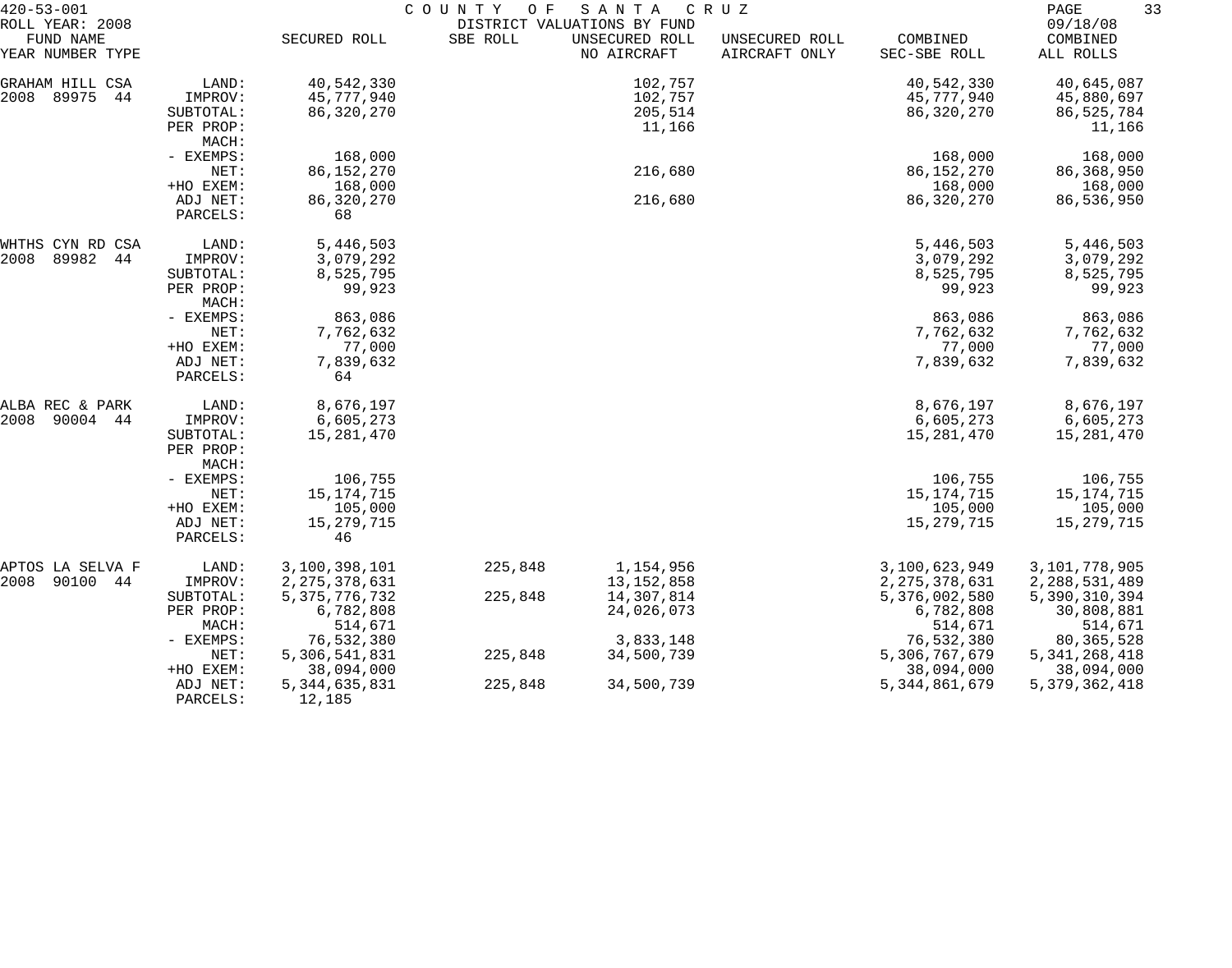| $420 - 53 - 001$                                 |                       |                            | COUNTY<br>O F<br>SANTA                                                   | C R U Z                         |                            | 34<br>PAGE                        |
|--------------------------------------------------|-----------------------|----------------------------|--------------------------------------------------------------------------|---------------------------------|----------------------------|-----------------------------------|
| ROLL YEAR: 2008<br>FUND NAME<br>YEAR NUMBER TYPE |                       | SECURED ROLL               | DISTRICT VALUATIONS BY FUND<br>SBE ROLL<br>UNSECURED ROLL<br>NO AIRCRAFT | UNSECURED ROLL<br>AIRCRAFT ONLY | COMBINED<br>SEC-SBE ROLL   | 09/18/08<br>COMBINED<br>ALL ROLLS |
|                                                  |                       |                            |                                                                          |                                 |                            |                                   |
| BEN LOMOND FPD                                   | LAND:                 | 316, 135, 756              | 14,983                                                                   |                                 | 316, 135, 756              | 316,150,739                       |
| 2008 91113 44                                    | IMPROV:<br>SUBTOTAL:  | 281,938,100<br>598,073,856 | 168,923<br>183,906                                                       |                                 | 281,938,100<br>598,073,856 | 282,107,023<br>598,257,762        |
|                                                  | PER PROP:             | 759,808                    | 1,746,542                                                                |                                 | 759,808                    | 2,506,350                         |
|                                                  | MACH:                 | 19,088                     |                                                                          |                                 | 19,088                     | 19,088                            |
|                                                  | - EXEMPS:             | 13,861,009                 | 61,877                                                                   |                                 | 13,861,009                 | 13,922,886                        |
|                                                  | NET:                  | 584,991,743                | 1,868,571                                                                |                                 | 584,991,743                | 586,860,314                       |
|                                                  | +HO EXEM:             | 7,604,800                  |                                                                          |                                 | 7,604,800                  | 7,604,800                         |
|                                                  | ADJ NET:              | 592,596,543                | 1,868,571                                                                |                                 | 592,596,543                | 594,465,114                       |
|                                                  | PARCELS:              | 2,655                      |                                                                          |                                 |                            |                                   |
| BOULDER CREEK FP                                 | LAND:                 | 654,597,929                |                                                                          |                                 | 654,597,929                | 654,597,929                       |
| 2008 91119 44                                    | IMPROV:               | 542, 224, 036              | 1,203,116                                                                |                                 | 542, 224, 036              | 543, 427, 152                     |
|                                                  | SUBTOTAL:             | 1,196,821,965              | 1,203,116                                                                |                                 | 1,196,821,965              | 1,198,025,081                     |
|                                                  | PER PROP:<br>MACH:    | 921,633                    | 4,463,299                                                                |                                 | 921,633                    | 5,384,932                         |
|                                                  | - EXEMPS:             | 27, 358, 449               |                                                                          |                                 | 27, 358, 449               | 27, 358, 449                      |
|                                                  | NET:                  | 1,170,385,149              | 5,666,415                                                                |                                 | 1,170,385,149              | 1,176,051,564                     |
|                                                  | +HO EXEM:             | 14,110,600                 |                                                                          |                                 | 14,110,600                 | 14,110,600                        |
|                                                  | ADJ NET:<br>PARCELS:  | 1, 184, 495, 749<br>6,577  | 5,666,415                                                                |                                 | 1,184,495,749              | 1,190,162,164                     |
| BOULDER CREEK RE                                 | LAND:                 | 654, 383, 634              |                                                                          |                                 | 654, 383, 634              | 654, 383, 634                     |
| 2008 91121 44                                    | IMPROV:               | 541,666,959                | 1,203,116                                                                |                                 | 541,666,959                | 542,870,075                       |
|                                                  | SUBTOTAL:             | 1,196,050,593              | 1,203,116                                                                |                                 | 1,196,050,593              | 1,197,253,709                     |
|                                                  | PER PROP:<br>MACH:    | 921,633                    | 4,384,260                                                                |                                 | 921,633                    | 5,305,893                         |
|                                                  | - EXEMPS:             | 27,387,921                 |                                                                          |                                 | 27,387,921                 | 27,387,921                        |
|                                                  | NET:                  | 1,169,584,305              | 5,587,376                                                                |                                 | 1,169,584,305              | 1, 175, 171, 681                  |
|                                                  | +HO EXEM:             | 14, 124, 600               |                                                                          |                                 | 14,124,600                 | 14,124,600                        |
|                                                  | ADJ NET:              | 1,183,708,905              | 5,587,376                                                                |                                 | 1,183,708,905              | 1,189,296,281                     |
|                                                  | PARCELS:              | 6,610                      |                                                                          |                                 |                            |                                   |
| BRANCIFORTE FPD                                  | LAND:                 | 156,626,913                |                                                                          |                                 | 156,626,913                | 156,626,913                       |
| 2008 91127<br>44                                 | IMPROV:               | 144,840,857                | 11,391                                                                   |                                 | 144,840,857                | 144,852,248                       |
|                                                  | SUBTOTAL:             | 301,467,770                | 11,391                                                                   |                                 | 301,467,770                | 301, 479, 161                     |
|                                                  | PER PROP:             | 476,976                    | 1,085,452                                                                |                                 | 476,976                    | 1,562,428                         |
|                                                  | MACH:                 | 62,342                     |                                                                          |                                 | 62,342                     | 62,342                            |
|                                                  | - EXEMPS:             | 4,390,520                  |                                                                          |                                 | 4,390,520                  | 4,390,520                         |
|                                                  | NET:                  | 297,616,568                | 1,096,843                                                                |                                 | 297,616,568                | 298,713,411                       |
|                                                  | +HO EXEM:<br>ADJ NET: | 2,664,200<br>300, 280, 768 | 1,096,843                                                                |                                 | 2,664,200<br>300,280,768   | 2,664,200<br>301, 377, 611        |
|                                                  | PARCELS:              | 749                        |                                                                          |                                 |                            |                                   |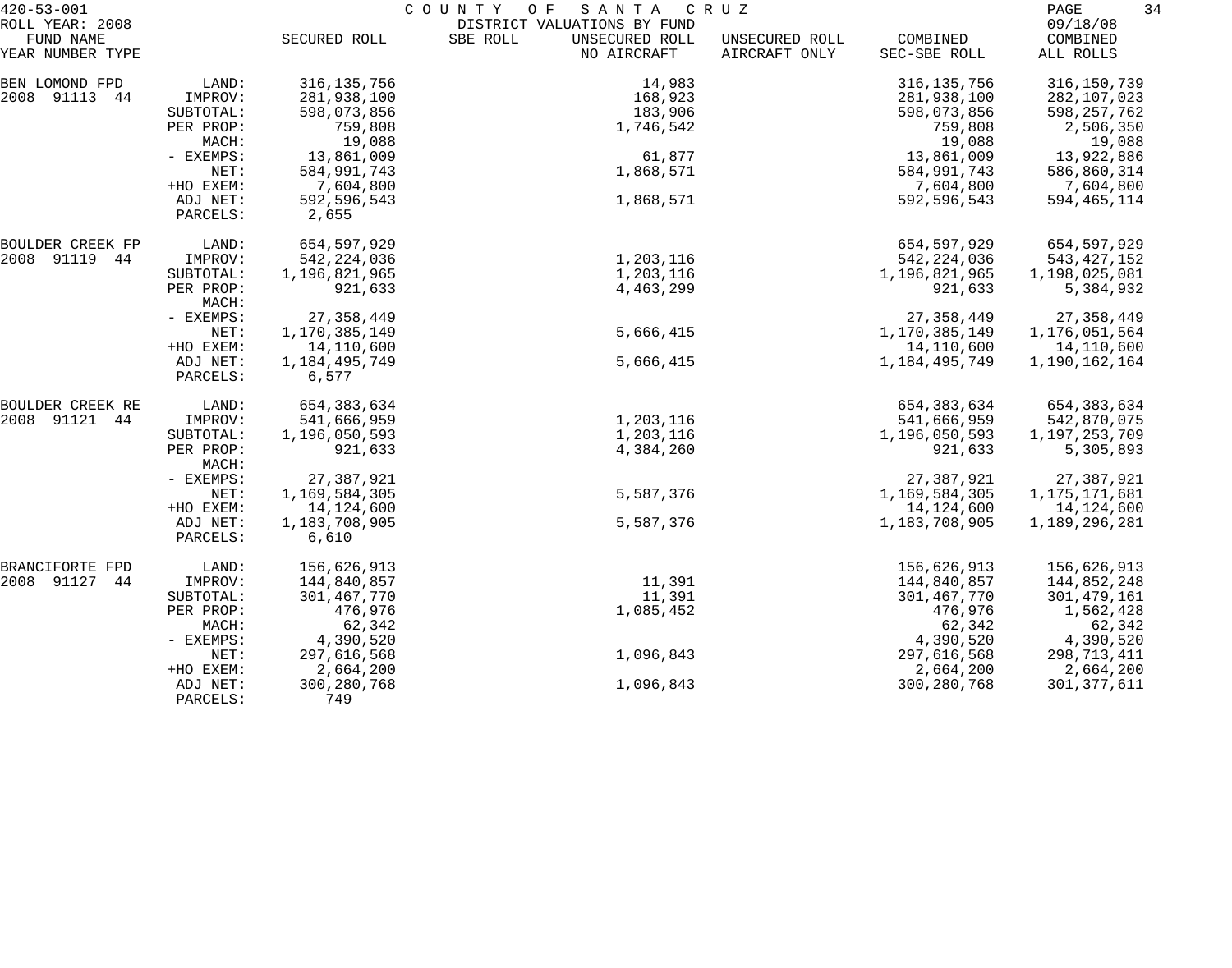| DISTRICT VALUATIONS BY FUND<br>FUND NAME<br>SBE ROLL<br>UNSECURED ROLL<br>COMBINED<br>SECURED ROLL<br>UNSECURED ROLL<br>COMBINED<br>YEAR NUMBER TYPE<br>NO AIRCRAFT<br>AIRCRAFT ONLY<br>SEC-SBE ROLL<br>ALL ROLLS<br>4,034,883,520<br>4,681,996<br>2,396,536<br>4,039,565,516<br>4,041,962,052<br>LAND:<br>2008 91129<br>3, 167, 126, 997<br>63,597,282<br>3, 167, 126, 997<br>44<br>IMPROV:<br>3, 230, 724, 279<br>7,202,010,517<br>65,993,818<br>7,206,692,513<br>7,272,686,331<br>SUBTOTAL:<br>4,681,996<br>47,835,083<br>PER PROP:<br>101,892,681<br>47,835,083<br>149,727,764<br>1,942,034<br>1,942,034<br>MACH:<br>1,942,034<br>275,006,393<br>9,421,522<br>- EXEMPS:<br>275,006,393<br>284, 427, 915<br>6,976,781,241<br>NET:<br>4,681,996<br>158,464,977<br>6,981,463,237<br>7,139,928,214<br>55,927,200<br>+HO EXEM:<br>55,927,200<br>55,927,200<br>7,032,708,441<br>7,037,390,437<br>ADJ NET:<br>4,681,996<br>158,464,977<br>7,195,855,414<br>18,198<br>PARCELS:<br>251,548,770<br>71,348<br>251,620,118<br>251,620,118<br>LAND:<br>CENTRAL WATER<br>2008 92201 44<br>243, 447, 138<br>IMPROV:<br>243, 447, 138<br>243, 447, 138<br>494,995,908<br>71,348<br>SUBTOTAL:<br>495,067,256<br>495,067,256<br>1,219,294<br>PER PROP:<br>454,684<br>1,673,978<br>454,684<br>MACH:<br>6,242,609<br>6,242,609<br>6,242,609<br>- EXEMPS:<br>71,348<br>489, 207, 983<br>1,219,294<br>489, 279, 331<br>NET:<br>490, 498, 625<br>+HO EXEM:<br>4,795,000<br>4,795,000<br>4,795,000<br>71,348<br>494,002,983<br>1,219,294<br>494,074,331<br>ADJ NET:<br>495, 293, 625<br>PARCELS:<br>1,096<br>612,295<br>387, 713, 166<br>387, 713, 166<br>LAND:<br>388, 325, 461<br>94347<br>349,158,792<br>5,768,460<br>44<br>IMPROV:<br>349,158,792<br>354,927,252<br>736,871,958<br>6,380,755<br>736,871,958<br>743,252,713<br>SUBTOTAL:<br>4,711,616<br>PER PROP:<br>6,763,800<br>4,711,616<br>11,475,416<br>92,080<br>MACH:<br>92,080<br>92,080<br>55,033,809<br>- EXEMPS:<br>55,033,809<br>55,033,809<br>13, 144, 555<br>NET:<br>686,641,845<br>686, 641, 845<br>699,786,400<br>+HO EXEM:<br>8,493,800<br>8,493,800<br>8,493,800<br>13, 144, 555<br>695, 135, 645<br>695, 135, 645<br>708,280,200<br>ADJ NET:<br>2,966<br>PARCELS:<br>LAND:<br>178,989,097<br>178,989,097<br>178,989,097<br>44<br>IMPROV:<br>137, 211, 099<br>52,189<br>137, 211, 099<br>137, 263, 288<br>316,200,196<br>52,189<br>316,200,196<br>316, 252, 385<br>SUBTOTAL:<br>3,900<br>501,522<br>3,900<br>505,422<br>PER PROP:<br>MACH:<br>4,830,343<br>4,830,343<br>4,830,343<br>- EXEMPS:<br>553,711<br>311, 373, 753<br>311, 373, 753<br>311,927,464<br>NET:<br>3,038,000<br>3,038,000<br>3,038,000<br>+HO EXEM:<br>314, 411, 753<br>553,711<br>314, 411, 753<br>314,965,464<br>ADJ NET:<br>834<br>PARCELS: | $420 - 53 - 001$ |  | SANTA | COUNTY OF<br>C R U Z |  |          |  |  |  |
|---------------------------------------------------------------------------------------------------------------------------------------------------------------------------------------------------------------------------------------------------------------------------------------------------------------------------------------------------------------------------------------------------------------------------------------------------------------------------------------------------------------------------------------------------------------------------------------------------------------------------------------------------------------------------------------------------------------------------------------------------------------------------------------------------------------------------------------------------------------------------------------------------------------------------------------------------------------------------------------------------------------------------------------------------------------------------------------------------------------------------------------------------------------------------------------------------------------------------------------------------------------------------------------------------------------------------------------------------------------------------------------------------------------------------------------------------------------------------------------------------------------------------------------------------------------------------------------------------------------------------------------------------------------------------------------------------------------------------------------------------------------------------------------------------------------------------------------------------------------------------------------------------------------------------------------------------------------------------------------------------------------------------------------------------------------------------------------------------------------------------------------------------------------------------------------------------------------------------------------------------------------------------------------------------------------------------------------------------------------------------------------------------------------------------------------------------------------------------------------------------------------------------------------------------------------------------------------------------------------------------------------------------------------------------------------------------------------------------------------------------------------------|------------------|--|-------|----------------------|--|----------|--|--|--|
|                                                                                                                                                                                                                                                                                                                                                                                                                                                                                                                                                                                                                                                                                                                                                                                                                                                                                                                                                                                                                                                                                                                                                                                                                                                                                                                                                                                                                                                                                                                                                                                                                                                                                                                                                                                                                                                                                                                                                                                                                                                                                                                                                                                                                                                                                                                                                                                                                                                                                                                                                                                                                                                                                                                                                                     | ROLL YEAR: 2008  |  |       |                      |  | 09/18/08 |  |  |  |
|                                                                                                                                                                                                                                                                                                                                                                                                                                                                                                                                                                                                                                                                                                                                                                                                                                                                                                                                                                                                                                                                                                                                                                                                                                                                                                                                                                                                                                                                                                                                                                                                                                                                                                                                                                                                                                                                                                                                                                                                                                                                                                                                                                                                                                                                                                                                                                                                                                                                                                                                                                                                                                                                                                                                                                     |                  |  |       |                      |  |          |  |  |  |
|                                                                                                                                                                                                                                                                                                                                                                                                                                                                                                                                                                                                                                                                                                                                                                                                                                                                                                                                                                                                                                                                                                                                                                                                                                                                                                                                                                                                                                                                                                                                                                                                                                                                                                                                                                                                                                                                                                                                                                                                                                                                                                                                                                                                                                                                                                                                                                                                                                                                                                                                                                                                                                                                                                                                                                     |                  |  |       |                      |  |          |  |  |  |
|                                                                                                                                                                                                                                                                                                                                                                                                                                                                                                                                                                                                                                                                                                                                                                                                                                                                                                                                                                                                                                                                                                                                                                                                                                                                                                                                                                                                                                                                                                                                                                                                                                                                                                                                                                                                                                                                                                                                                                                                                                                                                                                                                                                                                                                                                                                                                                                                                                                                                                                                                                                                                                                                                                                                                                     | CENTRAL FPD      |  |       |                      |  |          |  |  |  |
|                                                                                                                                                                                                                                                                                                                                                                                                                                                                                                                                                                                                                                                                                                                                                                                                                                                                                                                                                                                                                                                                                                                                                                                                                                                                                                                                                                                                                                                                                                                                                                                                                                                                                                                                                                                                                                                                                                                                                                                                                                                                                                                                                                                                                                                                                                                                                                                                                                                                                                                                                                                                                                                                                                                                                                     |                  |  |       |                      |  |          |  |  |  |
|                                                                                                                                                                                                                                                                                                                                                                                                                                                                                                                                                                                                                                                                                                                                                                                                                                                                                                                                                                                                                                                                                                                                                                                                                                                                                                                                                                                                                                                                                                                                                                                                                                                                                                                                                                                                                                                                                                                                                                                                                                                                                                                                                                                                                                                                                                                                                                                                                                                                                                                                                                                                                                                                                                                                                                     |                  |  |       |                      |  |          |  |  |  |
|                                                                                                                                                                                                                                                                                                                                                                                                                                                                                                                                                                                                                                                                                                                                                                                                                                                                                                                                                                                                                                                                                                                                                                                                                                                                                                                                                                                                                                                                                                                                                                                                                                                                                                                                                                                                                                                                                                                                                                                                                                                                                                                                                                                                                                                                                                                                                                                                                                                                                                                                                                                                                                                                                                                                                                     |                  |  |       |                      |  |          |  |  |  |
|                                                                                                                                                                                                                                                                                                                                                                                                                                                                                                                                                                                                                                                                                                                                                                                                                                                                                                                                                                                                                                                                                                                                                                                                                                                                                                                                                                                                                                                                                                                                                                                                                                                                                                                                                                                                                                                                                                                                                                                                                                                                                                                                                                                                                                                                                                                                                                                                                                                                                                                                                                                                                                                                                                                                                                     |                  |  |       |                      |  |          |  |  |  |
|                                                                                                                                                                                                                                                                                                                                                                                                                                                                                                                                                                                                                                                                                                                                                                                                                                                                                                                                                                                                                                                                                                                                                                                                                                                                                                                                                                                                                                                                                                                                                                                                                                                                                                                                                                                                                                                                                                                                                                                                                                                                                                                                                                                                                                                                                                                                                                                                                                                                                                                                                                                                                                                                                                                                                                     |                  |  |       |                      |  |          |  |  |  |
|                                                                                                                                                                                                                                                                                                                                                                                                                                                                                                                                                                                                                                                                                                                                                                                                                                                                                                                                                                                                                                                                                                                                                                                                                                                                                                                                                                                                                                                                                                                                                                                                                                                                                                                                                                                                                                                                                                                                                                                                                                                                                                                                                                                                                                                                                                                                                                                                                                                                                                                                                                                                                                                                                                                                                                     |                  |  |       |                      |  |          |  |  |  |
|                                                                                                                                                                                                                                                                                                                                                                                                                                                                                                                                                                                                                                                                                                                                                                                                                                                                                                                                                                                                                                                                                                                                                                                                                                                                                                                                                                                                                                                                                                                                                                                                                                                                                                                                                                                                                                                                                                                                                                                                                                                                                                                                                                                                                                                                                                                                                                                                                                                                                                                                                                                                                                                                                                                                                                     |                  |  |       |                      |  |          |  |  |  |
|                                                                                                                                                                                                                                                                                                                                                                                                                                                                                                                                                                                                                                                                                                                                                                                                                                                                                                                                                                                                                                                                                                                                                                                                                                                                                                                                                                                                                                                                                                                                                                                                                                                                                                                                                                                                                                                                                                                                                                                                                                                                                                                                                                                                                                                                                                                                                                                                                                                                                                                                                                                                                                                                                                                                                                     |                  |  |       |                      |  |          |  |  |  |
|                                                                                                                                                                                                                                                                                                                                                                                                                                                                                                                                                                                                                                                                                                                                                                                                                                                                                                                                                                                                                                                                                                                                                                                                                                                                                                                                                                                                                                                                                                                                                                                                                                                                                                                                                                                                                                                                                                                                                                                                                                                                                                                                                                                                                                                                                                                                                                                                                                                                                                                                                                                                                                                                                                                                                                     |                  |  |       |                      |  |          |  |  |  |
|                                                                                                                                                                                                                                                                                                                                                                                                                                                                                                                                                                                                                                                                                                                                                                                                                                                                                                                                                                                                                                                                                                                                                                                                                                                                                                                                                                                                                                                                                                                                                                                                                                                                                                                                                                                                                                                                                                                                                                                                                                                                                                                                                                                                                                                                                                                                                                                                                                                                                                                                                                                                                                                                                                                                                                     |                  |  |       |                      |  |          |  |  |  |
|                                                                                                                                                                                                                                                                                                                                                                                                                                                                                                                                                                                                                                                                                                                                                                                                                                                                                                                                                                                                                                                                                                                                                                                                                                                                                                                                                                                                                                                                                                                                                                                                                                                                                                                                                                                                                                                                                                                                                                                                                                                                                                                                                                                                                                                                                                                                                                                                                                                                                                                                                                                                                                                                                                                                                                     |                  |  |       |                      |  |          |  |  |  |
|                                                                                                                                                                                                                                                                                                                                                                                                                                                                                                                                                                                                                                                                                                                                                                                                                                                                                                                                                                                                                                                                                                                                                                                                                                                                                                                                                                                                                                                                                                                                                                                                                                                                                                                                                                                                                                                                                                                                                                                                                                                                                                                                                                                                                                                                                                                                                                                                                                                                                                                                                                                                                                                                                                                                                                     |                  |  |       |                      |  |          |  |  |  |
|                                                                                                                                                                                                                                                                                                                                                                                                                                                                                                                                                                                                                                                                                                                                                                                                                                                                                                                                                                                                                                                                                                                                                                                                                                                                                                                                                                                                                                                                                                                                                                                                                                                                                                                                                                                                                                                                                                                                                                                                                                                                                                                                                                                                                                                                                                                                                                                                                                                                                                                                                                                                                                                                                                                                                                     |                  |  |       |                      |  |          |  |  |  |
|                                                                                                                                                                                                                                                                                                                                                                                                                                                                                                                                                                                                                                                                                                                                                                                                                                                                                                                                                                                                                                                                                                                                                                                                                                                                                                                                                                                                                                                                                                                                                                                                                                                                                                                                                                                                                                                                                                                                                                                                                                                                                                                                                                                                                                                                                                                                                                                                                                                                                                                                                                                                                                                                                                                                                                     |                  |  |       |                      |  |          |  |  |  |
|                                                                                                                                                                                                                                                                                                                                                                                                                                                                                                                                                                                                                                                                                                                                                                                                                                                                                                                                                                                                                                                                                                                                                                                                                                                                                                                                                                                                                                                                                                                                                                                                                                                                                                                                                                                                                                                                                                                                                                                                                                                                                                                                                                                                                                                                                                                                                                                                                                                                                                                                                                                                                                                                                                                                                                     |                  |  |       |                      |  |          |  |  |  |
|                                                                                                                                                                                                                                                                                                                                                                                                                                                                                                                                                                                                                                                                                                                                                                                                                                                                                                                                                                                                                                                                                                                                                                                                                                                                                                                                                                                                                                                                                                                                                                                                                                                                                                                                                                                                                                                                                                                                                                                                                                                                                                                                                                                                                                                                                                                                                                                                                                                                                                                                                                                                                                                                                                                                                                     |                  |  |       |                      |  |          |  |  |  |
|                                                                                                                                                                                                                                                                                                                                                                                                                                                                                                                                                                                                                                                                                                                                                                                                                                                                                                                                                                                                                                                                                                                                                                                                                                                                                                                                                                                                                                                                                                                                                                                                                                                                                                                                                                                                                                                                                                                                                                                                                                                                                                                                                                                                                                                                                                                                                                                                                                                                                                                                                                                                                                                                                                                                                                     |                  |  |       |                      |  |          |  |  |  |
|                                                                                                                                                                                                                                                                                                                                                                                                                                                                                                                                                                                                                                                                                                                                                                                                                                                                                                                                                                                                                                                                                                                                                                                                                                                                                                                                                                                                                                                                                                                                                                                                                                                                                                                                                                                                                                                                                                                                                                                                                                                                                                                                                                                                                                                                                                                                                                                                                                                                                                                                                                                                                                                                                                                                                                     |                  |  |       |                      |  |          |  |  |  |
|                                                                                                                                                                                                                                                                                                                                                                                                                                                                                                                                                                                                                                                                                                                                                                                                                                                                                                                                                                                                                                                                                                                                                                                                                                                                                                                                                                                                                                                                                                                                                                                                                                                                                                                                                                                                                                                                                                                                                                                                                                                                                                                                                                                                                                                                                                                                                                                                                                                                                                                                                                                                                                                                                                                                                                     |                  |  |       |                      |  |          |  |  |  |
|                                                                                                                                                                                                                                                                                                                                                                                                                                                                                                                                                                                                                                                                                                                                                                                                                                                                                                                                                                                                                                                                                                                                                                                                                                                                                                                                                                                                                                                                                                                                                                                                                                                                                                                                                                                                                                                                                                                                                                                                                                                                                                                                                                                                                                                                                                                                                                                                                                                                                                                                                                                                                                                                                                                                                                     |                  |  |       |                      |  |          |  |  |  |
|                                                                                                                                                                                                                                                                                                                                                                                                                                                                                                                                                                                                                                                                                                                                                                                                                                                                                                                                                                                                                                                                                                                                                                                                                                                                                                                                                                                                                                                                                                                                                                                                                                                                                                                                                                                                                                                                                                                                                                                                                                                                                                                                                                                                                                                                                                                                                                                                                                                                                                                                                                                                                                                                                                                                                                     |                  |  |       |                      |  |          |  |  |  |
|                                                                                                                                                                                                                                                                                                                                                                                                                                                                                                                                                                                                                                                                                                                                                                                                                                                                                                                                                                                                                                                                                                                                                                                                                                                                                                                                                                                                                                                                                                                                                                                                                                                                                                                                                                                                                                                                                                                                                                                                                                                                                                                                                                                                                                                                                                                                                                                                                                                                                                                                                                                                                                                                                                                                                                     | FELTON FPD       |  |       |                      |  |          |  |  |  |
|                                                                                                                                                                                                                                                                                                                                                                                                                                                                                                                                                                                                                                                                                                                                                                                                                                                                                                                                                                                                                                                                                                                                                                                                                                                                                                                                                                                                                                                                                                                                                                                                                                                                                                                                                                                                                                                                                                                                                                                                                                                                                                                                                                                                                                                                                                                                                                                                                                                                                                                                                                                                                                                                                                                                                                     | 2008             |  |       |                      |  |          |  |  |  |
|                                                                                                                                                                                                                                                                                                                                                                                                                                                                                                                                                                                                                                                                                                                                                                                                                                                                                                                                                                                                                                                                                                                                                                                                                                                                                                                                                                                                                                                                                                                                                                                                                                                                                                                                                                                                                                                                                                                                                                                                                                                                                                                                                                                                                                                                                                                                                                                                                                                                                                                                                                                                                                                                                                                                                                     |                  |  |       |                      |  |          |  |  |  |
|                                                                                                                                                                                                                                                                                                                                                                                                                                                                                                                                                                                                                                                                                                                                                                                                                                                                                                                                                                                                                                                                                                                                                                                                                                                                                                                                                                                                                                                                                                                                                                                                                                                                                                                                                                                                                                                                                                                                                                                                                                                                                                                                                                                                                                                                                                                                                                                                                                                                                                                                                                                                                                                                                                                                                                     |                  |  |       |                      |  |          |  |  |  |
|                                                                                                                                                                                                                                                                                                                                                                                                                                                                                                                                                                                                                                                                                                                                                                                                                                                                                                                                                                                                                                                                                                                                                                                                                                                                                                                                                                                                                                                                                                                                                                                                                                                                                                                                                                                                                                                                                                                                                                                                                                                                                                                                                                                                                                                                                                                                                                                                                                                                                                                                                                                                                                                                                                                                                                     |                  |  |       |                      |  |          |  |  |  |
|                                                                                                                                                                                                                                                                                                                                                                                                                                                                                                                                                                                                                                                                                                                                                                                                                                                                                                                                                                                                                                                                                                                                                                                                                                                                                                                                                                                                                                                                                                                                                                                                                                                                                                                                                                                                                                                                                                                                                                                                                                                                                                                                                                                                                                                                                                                                                                                                                                                                                                                                                                                                                                                                                                                                                                     |                  |  |       |                      |  |          |  |  |  |
|                                                                                                                                                                                                                                                                                                                                                                                                                                                                                                                                                                                                                                                                                                                                                                                                                                                                                                                                                                                                                                                                                                                                                                                                                                                                                                                                                                                                                                                                                                                                                                                                                                                                                                                                                                                                                                                                                                                                                                                                                                                                                                                                                                                                                                                                                                                                                                                                                                                                                                                                                                                                                                                                                                                                                                     |                  |  |       |                      |  |          |  |  |  |
|                                                                                                                                                                                                                                                                                                                                                                                                                                                                                                                                                                                                                                                                                                                                                                                                                                                                                                                                                                                                                                                                                                                                                                                                                                                                                                                                                                                                                                                                                                                                                                                                                                                                                                                                                                                                                                                                                                                                                                                                                                                                                                                                                                                                                                                                                                                                                                                                                                                                                                                                                                                                                                                                                                                                                                     |                  |  |       |                      |  |          |  |  |  |
|                                                                                                                                                                                                                                                                                                                                                                                                                                                                                                                                                                                                                                                                                                                                                                                                                                                                                                                                                                                                                                                                                                                                                                                                                                                                                                                                                                                                                                                                                                                                                                                                                                                                                                                                                                                                                                                                                                                                                                                                                                                                                                                                                                                                                                                                                                                                                                                                                                                                                                                                                                                                                                                                                                                                                                     |                  |  |       |                      |  |          |  |  |  |
|                                                                                                                                                                                                                                                                                                                                                                                                                                                                                                                                                                                                                                                                                                                                                                                                                                                                                                                                                                                                                                                                                                                                                                                                                                                                                                                                                                                                                                                                                                                                                                                                                                                                                                                                                                                                                                                                                                                                                                                                                                                                                                                                                                                                                                                                                                                                                                                                                                                                                                                                                                                                                                                                                                                                                                     |                  |  |       |                      |  |          |  |  |  |
|                                                                                                                                                                                                                                                                                                                                                                                                                                                                                                                                                                                                                                                                                                                                                                                                                                                                                                                                                                                                                                                                                                                                                                                                                                                                                                                                                                                                                                                                                                                                                                                                                                                                                                                                                                                                                                                                                                                                                                                                                                                                                                                                                                                                                                                                                                                                                                                                                                                                                                                                                                                                                                                                                                                                                                     |                  |  |       |                      |  |          |  |  |  |
|                                                                                                                                                                                                                                                                                                                                                                                                                                                                                                                                                                                                                                                                                                                                                                                                                                                                                                                                                                                                                                                                                                                                                                                                                                                                                                                                                                                                                                                                                                                                                                                                                                                                                                                                                                                                                                                                                                                                                                                                                                                                                                                                                                                                                                                                                                                                                                                                                                                                                                                                                                                                                                                                                                                                                                     | LA SELVA REC     |  |       |                      |  |          |  |  |  |
|                                                                                                                                                                                                                                                                                                                                                                                                                                                                                                                                                                                                                                                                                                                                                                                                                                                                                                                                                                                                                                                                                                                                                                                                                                                                                                                                                                                                                                                                                                                                                                                                                                                                                                                                                                                                                                                                                                                                                                                                                                                                                                                                                                                                                                                                                                                                                                                                                                                                                                                                                                                                                                                                                                                                                                     | 2008 95504       |  |       |                      |  |          |  |  |  |
|                                                                                                                                                                                                                                                                                                                                                                                                                                                                                                                                                                                                                                                                                                                                                                                                                                                                                                                                                                                                                                                                                                                                                                                                                                                                                                                                                                                                                                                                                                                                                                                                                                                                                                                                                                                                                                                                                                                                                                                                                                                                                                                                                                                                                                                                                                                                                                                                                                                                                                                                                                                                                                                                                                                                                                     |                  |  |       |                      |  |          |  |  |  |
|                                                                                                                                                                                                                                                                                                                                                                                                                                                                                                                                                                                                                                                                                                                                                                                                                                                                                                                                                                                                                                                                                                                                                                                                                                                                                                                                                                                                                                                                                                                                                                                                                                                                                                                                                                                                                                                                                                                                                                                                                                                                                                                                                                                                                                                                                                                                                                                                                                                                                                                                                                                                                                                                                                                                                                     |                  |  |       |                      |  |          |  |  |  |
|                                                                                                                                                                                                                                                                                                                                                                                                                                                                                                                                                                                                                                                                                                                                                                                                                                                                                                                                                                                                                                                                                                                                                                                                                                                                                                                                                                                                                                                                                                                                                                                                                                                                                                                                                                                                                                                                                                                                                                                                                                                                                                                                                                                                                                                                                                                                                                                                                                                                                                                                                                                                                                                                                                                                                                     |                  |  |       |                      |  |          |  |  |  |
|                                                                                                                                                                                                                                                                                                                                                                                                                                                                                                                                                                                                                                                                                                                                                                                                                                                                                                                                                                                                                                                                                                                                                                                                                                                                                                                                                                                                                                                                                                                                                                                                                                                                                                                                                                                                                                                                                                                                                                                                                                                                                                                                                                                                                                                                                                                                                                                                                                                                                                                                                                                                                                                                                                                                                                     |                  |  |       |                      |  |          |  |  |  |
|                                                                                                                                                                                                                                                                                                                                                                                                                                                                                                                                                                                                                                                                                                                                                                                                                                                                                                                                                                                                                                                                                                                                                                                                                                                                                                                                                                                                                                                                                                                                                                                                                                                                                                                                                                                                                                                                                                                                                                                                                                                                                                                                                                                                                                                                                                                                                                                                                                                                                                                                                                                                                                                                                                                                                                     |                  |  |       |                      |  |          |  |  |  |
|                                                                                                                                                                                                                                                                                                                                                                                                                                                                                                                                                                                                                                                                                                                                                                                                                                                                                                                                                                                                                                                                                                                                                                                                                                                                                                                                                                                                                                                                                                                                                                                                                                                                                                                                                                                                                                                                                                                                                                                                                                                                                                                                                                                                                                                                                                                                                                                                                                                                                                                                                                                                                                                                                                                                                                     |                  |  |       |                      |  |          |  |  |  |
|                                                                                                                                                                                                                                                                                                                                                                                                                                                                                                                                                                                                                                                                                                                                                                                                                                                                                                                                                                                                                                                                                                                                                                                                                                                                                                                                                                                                                                                                                                                                                                                                                                                                                                                                                                                                                                                                                                                                                                                                                                                                                                                                                                                                                                                                                                                                                                                                                                                                                                                                                                                                                                                                                                                                                                     |                  |  |       |                      |  |          |  |  |  |
|                                                                                                                                                                                                                                                                                                                                                                                                                                                                                                                                                                                                                                                                                                                                                                                                                                                                                                                                                                                                                                                                                                                                                                                                                                                                                                                                                                                                                                                                                                                                                                                                                                                                                                                                                                                                                                                                                                                                                                                                                                                                                                                                                                                                                                                                                                                                                                                                                                                                                                                                                                                                                                                                                                                                                                     |                  |  |       |                      |  |          |  |  |  |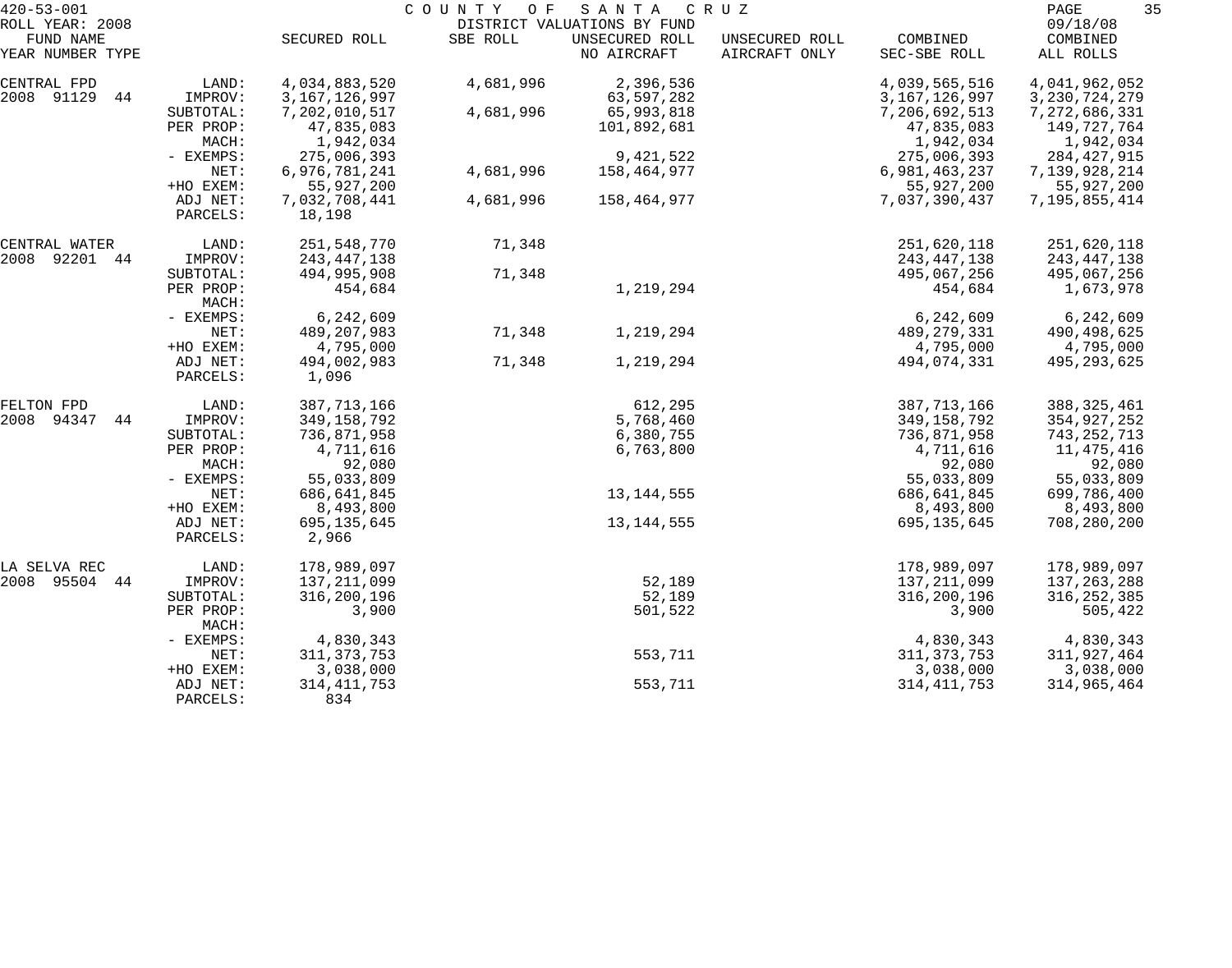| $420 - 53 - 001$              |                                 | COUNTY<br>SANTA<br>O F<br>C R U Z |          |                                               |                                 |                          |                       | 36 |
|-------------------------------|---------------------------------|-----------------------------------|----------|-----------------------------------------------|---------------------------------|--------------------------|-----------------------|----|
| ROLL YEAR: 2008               |                                 |                                   |          | DISTRICT VALUATIONS BY FUND<br>UNSECURED ROLL |                                 |                          | 09/18/08              |    |
| FUND NAME<br>YEAR NUMBER TYPE |                                 | SECURED ROLL                      | SBE ROLL | NO AIRCRAFT                                   | UNSECURED ROLL<br>AIRCRAFT ONLY | COMBINED<br>SEC-SBE ROLL | COMBINED<br>ALL ROLLS |    |
| LOMPICO WATER                 | LAND:                           | 67,687,588                        |          |                                               |                                 | 67,687,588               | 67,687,588            |    |
| 2008 96609 44                 | IMPROV:                         | 47, 314, 704                      |          | 4,068                                         |                                 | 47, 314, 704             | 47,318,772            |    |
|                               | SUBTOTAL:                       | 115,002,292                       |          | 4,068                                         |                                 | 115,002,292              | 115,006,360           |    |
|                               | PER PROP:<br>MACH:              |                                   |          | 229,532                                       |                                 |                          | 229,532               |    |
|                               | - EXEMPS:                       | 2,995,663                         |          |                                               |                                 | 2,995,663                | 2,995,663             |    |
|                               | NET:                            | 112,006,629                       |          | 233,600                                       |                                 | 112,006,629              | 112,240,229           |    |
|                               | +HO EXEM:                       | 1,740,200                         |          |                                               |                                 | 1,740,200                | 1,740,200             |    |
|                               | ADJ NET:<br>PARCELS:            | 113,746,829<br>1,616              |          | 233,600                                       |                                 | 113,746,829              | 113,980,429           |    |
| OPAL CLFS REC                 | LAND:                           | 133, 445, 162                     |          |                                               |                                 | 133, 445, 162            | 133,445,162           |    |
| 2008<br>96612 44              | IMPROV:                         | 65, 145, 529                      |          | 917,992                                       |                                 | 65,145,529               | 66,063,521            |    |
|                               | SUBTOTAL:                       | 198,590,691                       |          | 917,992                                       |                                 | 198,590,691              | 199,508,683           |    |
|                               | PER PROP:<br>MACH:<br>- EXEMPS: | 31,298                            |          | 1,032,440                                     |                                 | 31,298                   | 1,063,738             |    |
|                               |                                 | 1,321,388                         |          |                                               |                                 | 1,321,388                | 1,321,388             |    |
|                               | NET:                            | 197,300,601                       |          | 1,950,432                                     |                                 | 197,300,601              | 199,251,033           |    |
| +HO EXEM:<br>ADJ NET:         | 1,232,000                       |                                   |          |                                               | 1,232,000                       | 1,232,000                |                       |    |
|                               | PARCELS:                        | 198,532,601<br>379                |          | 1,950,432                                     |                                 | 198,532,601              | 200, 483, 033         |    |
| PV CEMETERY                   | LAND:                           | 3, 298, 304, 500                  | 589,541  | 5,842,885                                     |                                 | 3,298,894,041            | 3,304,736,926         |    |
| 2008 96615<br>44              | IMPROV:                         | 3, 154, 365, 464                  |          | 70,731,705                                    |                                 | 3, 154, 365, 464         | 3, 225, 097, 169      |    |
|                               | SUBTOTAL:                       | 6,452,669,964                     | 589,541  | 76,574,590                                    |                                 | 6, 453, 259, 505         | 6,529,834,095         |    |
|                               | PER PROP:                       | 67, 236, 107                      |          | 160,549,308                                   | 51,146,200                      | 67, 236, 107             | 278,931,615           |    |
|                               | MACH:                           | 20,675,417                        |          |                                               |                                 | 20,675,417               | 20,675,417            |    |
|                               | - EXEMPS:                       | 272, 215, 975                     |          | 2, 415, 655                                   | 231,800                         | 272, 215, 975            | 274,863,430           |    |
|                               | NET:                            | 6, 268, 365, 513                  | 589,541  | 234,708,243                                   | 50,914,400                      | 6,268,955,054            | 6,554,577,697         |    |
|                               | +HO EXEM:                       | 56,488,600                        |          |                                               |                                 | 56,488,600               | 56,488,600            |    |
|                               | ADJ NET:<br>PARCELS:            | 6, 324, 854, 113<br>18,457        | 589,541  | 234,708,243                                   | 50,914,400                      | 6, 325, 443, 654         | 6,611,066,297         |    |
| PAJARO VALLEY FP              | LAND:                           | 709,662,409                       |          | 186,944                                       |                                 | 709,662,409              | 709,849,353           |    |
| 2008<br>96619 44              | IMPROV:                         | 608,675,223                       |          | 8,028,134                                     |                                 | 608,675,223              | 616,703,357           |    |
|                               | SUBTOTAL:                       | 1,318,337,632                     |          | 8,215,078                                     |                                 | 1,318,337,632            | 1,326,552,710         |    |
|                               | PER PROP:                       | 11,220,055                        |          | 20,408,761                                    |                                 | 11,220,055               | 31,628,816            |    |
|                               | MACH:                           | 269,348                           |          |                                               |                                 | 269,348                  | 269,348               |    |
|                               | - EXEMPS:                       | 88, 347, 861                      |          | 507,245                                       |                                 | 88, 347, 861             | 88,855,106            |    |
|                               | NET:                            | 1, 241, 479, 174                  |          | 28, 116, 594                                  |                                 | 1, 241, 479, 174         | 1,269,595,768         |    |
|                               | +HO EXEM:                       | 14,999,600                        |          |                                               |                                 | 14,999,600               | 14,999,600            |    |
|                               | ADJ NET:<br>PARCELS:            | 1, 256, 478, 774<br>4,166         |          | 28, 116, 594                                  |                                 | 1,256,478,774            | 1,284,595,368         |    |
|                               |                                 |                                   |          |                                               |                                 |                          |                       |    |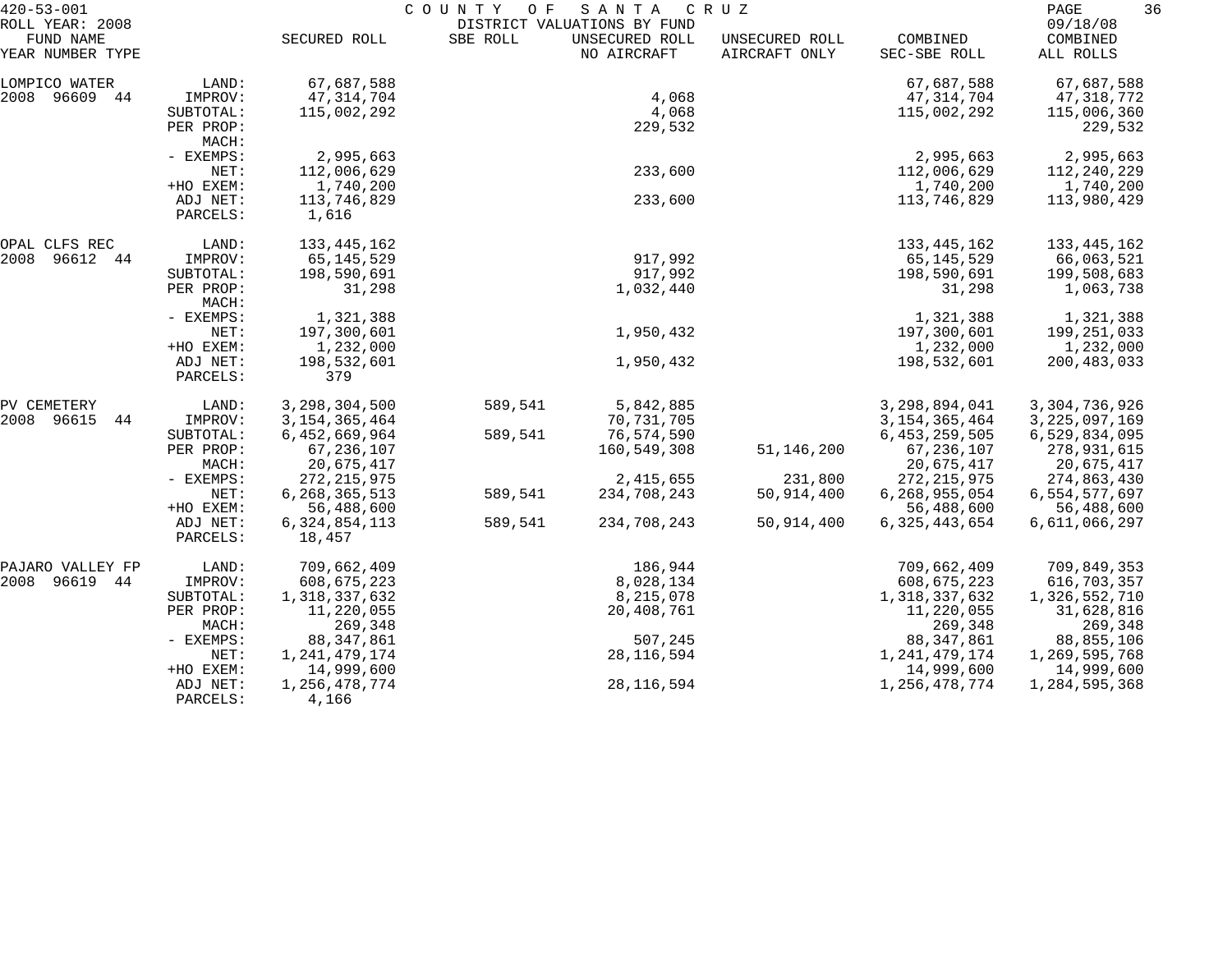| $420 - 53 - 001$              |                       |                                  | COUNTY<br>O F | SANTA                         | C R U Z                         |                                  | 37<br>PAGE                     |
|-------------------------------|-----------------------|----------------------------------|---------------|-------------------------------|---------------------------------|----------------------------------|--------------------------------|
| ROLL YEAR: 2008               |                       |                                  |               | DISTRICT VALUATIONS BY FUND   |                                 |                                  | 09/18/08                       |
| FUND NAME<br>YEAR NUMBER TYPE |                       | SECURED ROLL                     | SBE ROLL      | UNSECURED ROLL<br>NO AIRCRAFT | UNSECURED ROLL<br>AIRCRAFT ONLY | COMBINED<br>SEC-SBE ROLL         | COMBINED<br>ALL ROLLS          |
| SCOTTS VLY FPD                | LAND:                 | 1,653,489,173                    | 50,000        | 744,236                       |                                 | 1,653,539,173                    | 1,654,283,409                  |
| 2008 98861<br>44              | IMPROV:               | 1,724,429,769                    |               | 23,754,581                    |                                 | 1,724,429,769                    | 1,748,184,350                  |
|                               | SUBTOTAL:             | 3, 377, 918, 942                 | 50,000        | 24,498,817                    |                                 | 3, 377, 968, 942                 | 3, 402, 467, 759               |
|                               | PER PROP:             | 10,655,917                       |               | 82,569,776                    | 62,600                          | 10,655,917                       | 93,288,293                     |
|                               | MACH:                 | 2,149,057                        |               |                               |                                 | 2,149,057                        | 2,149,057                      |
|                               | - EXEMPS:<br>NET:     | 71,735,133<br>3, 318, 988, 783   | 50,000        | 646,380<br>106,422,213        | 62,600                          | 71,735,133<br>3, 319, 038, 783   | 72,381,513<br>3, 425, 523, 596 |
|                               | +HO EXEM:             | 26,875,800                       |               |                               |                                 | 26,875,800                       | 26,875,800                     |
|                               | ADJ NET:              | 3, 345, 864, 583                 | 50,000        | 106,422,213                   | 62,600                          | 3, 345, 914, 583                 | 3, 452, 399, 396               |
|                               | PARCELS:              | 7,523                            |               |                               |                                 |                                  |                                |
| SV FPD ZN A                   | LAND:                 | 212,766,597                      |               |                               |                                 | 212,766,597                      | 212,766,597                    |
| 2008<br>98862<br>44           | IMPROV:               | 183, 204, 119                    |               | 597,832                       |                                 | 183, 204, 119                    | 183,801,951                    |
|                               | SUBTOTAL:             | 395,970,716                      |               | 597,832                       |                                 | 395,970,716                      | 396,568,548                    |
|                               | PER PROP:             | 1,116,263                        |               | 341,548                       |                                 | 1,116,263                        | 1,457,811                      |
|                               | MACH:                 | 17,348                           |               |                               |                                 | 17,348                           | 17,348                         |
|                               | - EXEMPS:             | 3,804,287                        |               |                               |                                 | 3,804,287                        | 3,804,287                      |
|                               | NET:<br>+HO EXEM:     | 393,300,040                      |               | 939,380                       |                                 | 393,300,040                      | 394, 239, 420                  |
|                               | ADJ NET:              | 3,626,000<br>396,926,040         |               | 939,380                       |                                 | 3,626,000<br>396,926,040         | 3,626,000<br>397,865,420       |
|                               | PARCELS:              | 863                              |               |                               |                                 |                                  |                                |
| RESOURCE CONS                 | LAND:                 | 12,044,761,949                   | 5, 271, 884   | 5,880,559                     |                                 | 12,050,033,833                   | 12,055,914,392                 |
| 2008 98867<br>60              | IMPROV:               | 9,672,565,617                    |               | 117,949,595                   |                                 | 9,672,565,617                    | 9,790,515,212                  |
|                               | SUBTOTAL:             | 21, 717, 327, 566                | 5, 271, 884   | 123,830,154                   |                                 | 21,722,599,450                   | 21,846,429,604                 |
|                               | PER PROP:             | 90,903,128                       |               | 188,036,553                   | 5,800                           | 90,903,128                       | 278,945,481                    |
|                               | MACH:                 | 69,187,114                       |               |                               |                                 | 69,187,114                       | 69,187,114                     |
|                               | - EXEMPS:             | 660, 517, 237                    |               | 14,622,330                    |                                 | 660, 517, 237                    | 675,139,567                    |
|                               | NET:                  | 21, 216, 900, 571                | 5, 271, 884   | 297, 244, 377                 | 5,800                           | 21, 222, 172, 455                | 21,519,422,632                 |
|                               | +HO EXEM:<br>ADJ NET: | 184,860,200<br>21, 401, 760, 771 | 5, 271, 884   | 297, 244, 377                 | 5,800                           | 184,860,200<br>21, 407, 032, 655 | 184,860,200                    |
|                               | PARCELS:              | 64,727                           |               |                               |                                 |                                  | 21,704,282,832                 |
| SC CO<br>SAN                  | LAND:                 | 5,898,169,096                    | 4,836,496     | 3,514,627                     |                                 | 5,903,005,592                    | 5,906,520,219                  |
| 2008<br>98869<br>70           | IMPROV:               | 4,388,781,060                    |               | 73,167,930                    |                                 | 4,388,781,060                    | 4,461,948,990                  |
|                               | SUBTOTAL:             | 10,286,950,156                   | 4,836,496     | 76,682,557                    |                                 | 10,291,786,652                   | 10,368,469,209                 |
|                               | PER PROP:             | 53, 247, 823                     |               | 122,302,672                   |                                 | 53, 247, 823                     | 175,550,495                    |
|                               | MACH:                 | 2,456,705                        |               |                               |                                 | 2,456,705                        | 2,456,705                      |
|                               | - EXEMPS:             | 317,564,331                      |               | 13,092,096                    |                                 | 317,564,331                      | 330,656,427                    |
|                               | NET:                  | 10,025,090,353                   | 4,836,496     | 185,893,133                   |                                 | 10,029,926,849                   | 10, 215, 819, 982              |
|                               | +HO EXEM:             | 75,559,400                       |               |                               |                                 | 75,559,400                       | 75,559,400                     |
|                               | ADJ NET:<br>PARCELS:  | 10,100,649,753<br>25,058         | 4,836,496     | 185,893,133                   |                                 | 10, 105, 486, 249                | 10, 291, 379, 382              |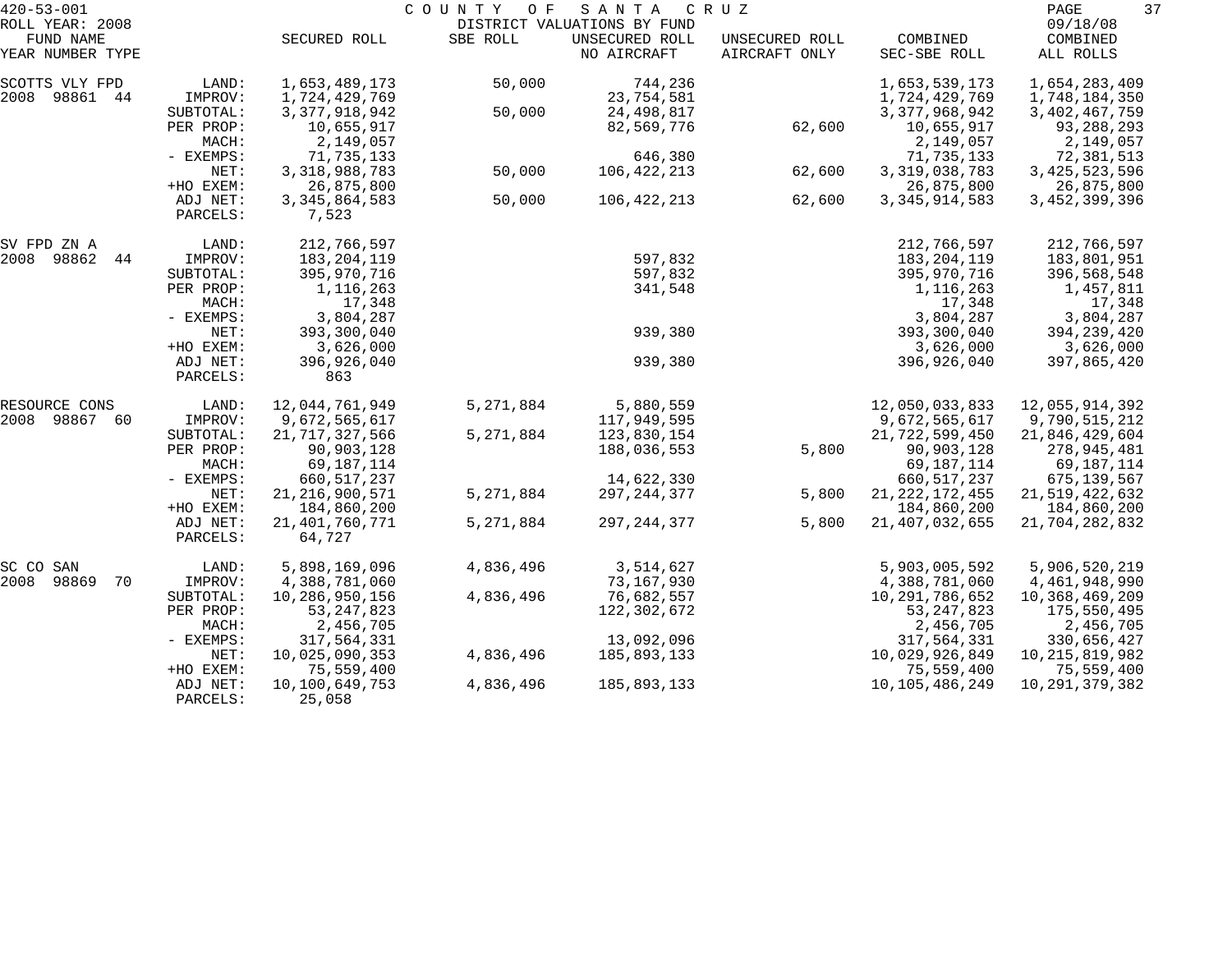| $420 - 53 - 001$<br>ROLL YEAR: 2008 |                      |                          | COUNTY<br>O F | SANTA                                                        | C R U Z                         |                          | PAGE<br>09/18/08      | 38 |
|-------------------------------------|----------------------|--------------------------|---------------|--------------------------------------------------------------|---------------------------------|--------------------------|-----------------------|----|
| FUND NAME<br>YEAR NUMBER TYPE       |                      | SECURED ROLL             | SBE ROLL      | DISTRICT VALUATIONS BY FUND<br>UNSECURED ROLL<br>NO AIRCRAFT | UNSECURED ROLL<br>AIRCRAFT ONLY | COMBINED<br>SEC-SBE ROLL | COMBINED<br>ALL ROLLS |    |
| SC CO SAN                           | LAND:                | 5,898,076,310            | 4,836,496     | 3,514,627                                                    |                                 | 5,902,912,806            | 5,906,427,433         |    |
| 2008 98885<br>44                    | IMPROV:              | 4,388,663,812            |               | 73,167,930                                                   |                                 | 4,388,663,812            | 4, 461, 831, 742      |    |
|                                     | SUBTOTAL:            | 10,286,740,122           | 4,836,496     | 76,682,557                                                   |                                 | 10, 291, 576, 618        | 10,368,259,175        |    |
|                                     | PER PROP:            | 53, 247, 823             |               | 122,302,672                                                  |                                 | 53, 247, 823             | 175,550,495           |    |
|                                     | MACH:                | 2,456,705                |               |                                                              |                                 | 2,456,705                | 2,456,705             |    |
|                                     | - EXEMPS:            | 317,557,331              |               | 13,092,096                                                   |                                 | 317,557,331              | 330,649,427           |    |
|                                     | NET:                 | 10,024,887,319           | 4,836,496     | 185,893,133                                                  |                                 | 10,029,723,815           | 10, 215, 616, 948     |    |
|                                     | +HO EXEM:            | 75,552,400               |               |                                                              |                                 | 75,552,400               | 75,552,400            |    |
|                                     | ADJ NET:<br>PARCELS: | 10,100,439,719<br>25,057 | 4,836,496     | 185,893,133                                                  |                                 | 10, 105, 276, 215        | 10, 291, 169, 348     |    |
| ZAYANTE FPD                         | LAND:                | 232,137,410              | 100,000       | 14,983                                                       |                                 | 232, 237, 410            | 232, 252, 393         |    |
| 2008 99350<br>44                    | IMPROV:              | 188,609,907              |               | 27,681                                                       |                                 | 188,609,907              | 188,637,588           |    |
|                                     | SUBTOTAL:            | 420,747,317              | 100,000       | 42,664                                                       |                                 | 420,847,317              | 420,889,981           |    |
|                                     | PER PROP:            | 554,418                  |               | 686,839                                                      |                                 | 554,418                  | 1,241,257             |    |
|                                     | MACH:                | 1,208,276                |               |                                                              |                                 | 1,208,276                | 1,208,276             |    |
|                                     | - EXEMPS:            | 10,169,327               |               |                                                              |                                 | 10,169,327               | 10,169,327            |    |
|                                     | NET:                 | 412,340,684              | 100,000       | 729,503                                                      |                                 | 412,440,684              | 413,170,187           |    |
|                                     | +HO EXEM:            | 5,411,000                |               |                                                              |                                 | 5,411,000                | 5,411,000             |    |
|                                     | ADJ NET:<br>PARCELS: | 417,751,684<br>3,915     | 100,000       | 729,503                                                      |                                 | 417,851,684              | 418,581,187           |    |
| AROMAS FPD                          | LAND:                | 8,554,151                |               |                                                              |                                 | 8,554,151                | 8,554,151             |    |
| 2008<br>99800<br>44                 | IMPROV:              | 4,330,875                |               | 81,894                                                       |                                 | 4,330,875                | 4,412,769             |    |
|                                     | SUBTOTAL:            | 12,885,026               |               | 81,894                                                       |                                 | 12,885,026               | 12,966,920            |    |
|                                     | PER PROP:<br>MACH:   | 91,475                   |               | 223,626                                                      |                                 | 91,475                   | 315,101               |    |
|                                     | - EXEMPS:            | 87,005                   |               |                                                              |                                 | 87,005                   | 87,005                |    |
|                                     | NET:                 | 12,889,496               |               | 305,520                                                      |                                 | 12,889,496               | 13,195,016            |    |
|                                     | +HO EXEM:            | 84,000                   |               |                                                              |                                 | 84,000                   | 84,000                |    |
|                                     | ADJ NET:<br>PARCELS: | 12,973,496<br>70         |               | 305,520                                                      |                                 | 12,973,496               | 13,279,016            |    |
| SC EASTSIDE RDA                     | LAND:                | 84, 139, 115             |               |                                                              |                                 | 84, 139, 115             | 84, 139, 115          |    |
| 2008 99801<br>44                    | IMPROV:              | 88,563,050               |               | 8,751,522                                                    |                                 | 88,563,050               | 97,314,572            |    |
|                                     | SUBTOTAL:            | 172,702,165              |               | 8,751,522                                                    |                                 | 172,702,165              | 181,453,687           |    |
|                                     | PER PROP:            | 1,999,949                |               | 29, 363, 116                                                 |                                 | 1,999,949                | 31,363,065            |    |
|                                     | MACH:                | 543,157                  |               |                                                              |                                 | 543,157                  | 543,157               |    |
|                                     | - EXEMPS:            | 30,480,366               |               | 16,572,013                                                   |                                 | 30,480,366               | 47,052,379            |    |
|                                     | NET:                 | 144,764,905              |               | 21,542,625                                                   |                                 | 144,764,905              | 166,307,530           |    |
|                                     | +HO EXEM:            | 70,000                   |               |                                                              |                                 | 70,000                   | 70,000                |    |
|                                     | ADJ NET:<br>PARCELS: | 144,834,905<br>253       |               | 21,542,625                                                   |                                 | 144,834,905              | 166,377,530           |    |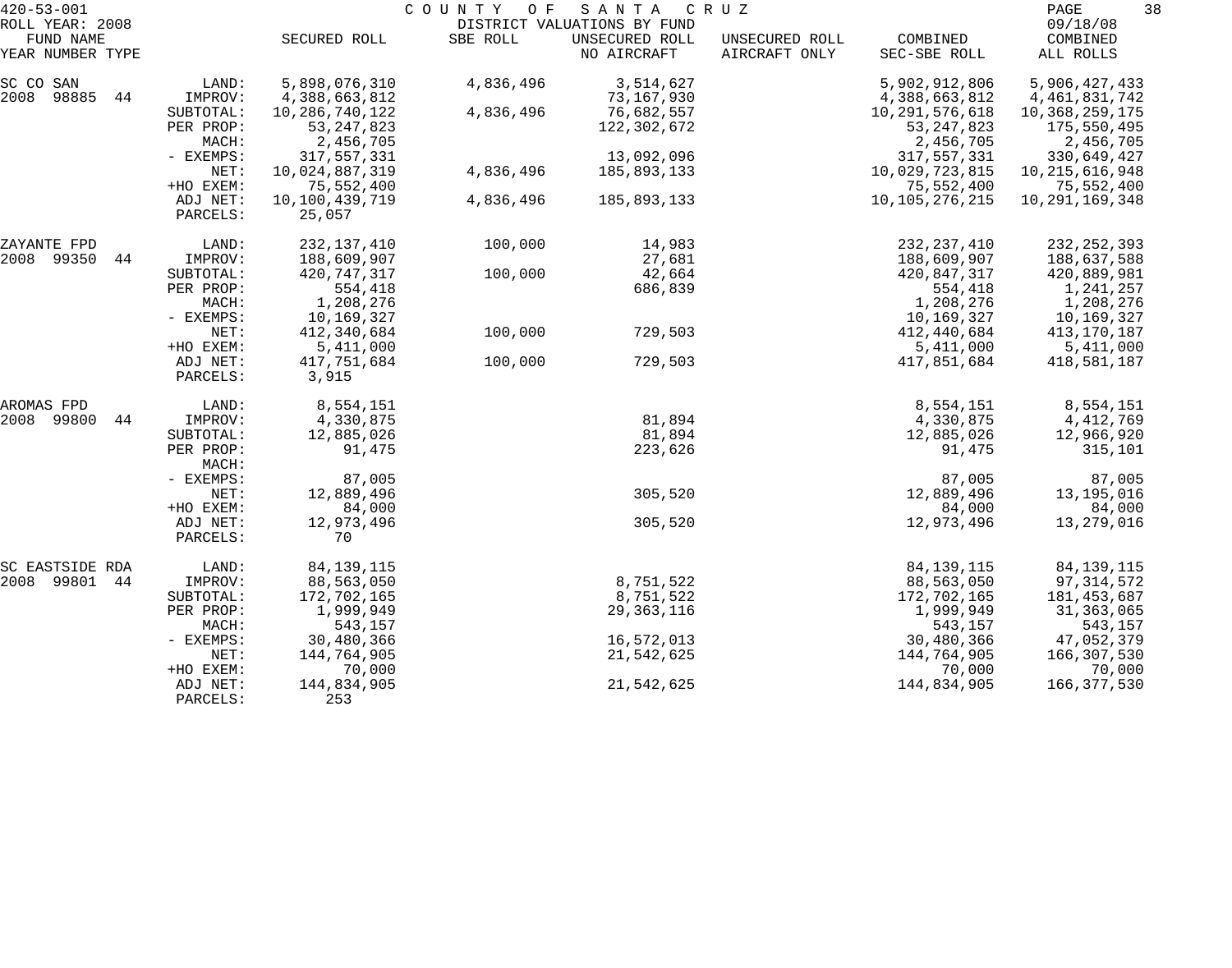| $420 - 53 - 001$              |           |               | COUNTY<br>O F | SANTA                         | C R U Z                         |                          | 39<br>PAGE            |
|-------------------------------|-----------|---------------|---------------|-------------------------------|---------------------------------|--------------------------|-----------------------|
| ROLL YEAR: 2008               |           |               |               | DISTRICT VALUATIONS BY FUND   |                                 |                          | 09/18/08              |
| FUND NAME<br>YEAR NUMBER TYPE |           | SECURED ROLL  | SBE ROLL      | UNSECURED ROLL<br>NO AIRCRAFT | UNSECURED ROLL<br>AIRCRAFT ONLY | COMBINED<br>SEC-SBE ROLL | COMBINED<br>ALL ROLLS |
| SL RIVER 1990 RD              | LAND:     | 370,053,070   | 374,208       | 2,227,943                     |                                 | 370, 427, 278            | 372,655,221           |
| 2008 99802<br>44              | IMPROV:   | 400,803,893   |               | 28,503,427                    |                                 | 400,803,893              | 429,307,320           |
|                               | SUBTOTAL: | 770,856,963   | 374,208       | 30,731,370                    |                                 | 771, 231, 171            | 801,962,541           |
|                               | PER PROP: | 23,487,011    |               | 55,007,344                    |                                 | 23,487,011               | 78,494,355            |
|                               | MACH:     | 16,006,683    |               |                               |                                 | 16,006,683               | 16,006,683            |
|                               | - EXEMPS: | 25,704,009    |               | 6,202,125                     |                                 | 25,704,009               | 31,906,134            |
|                               | NET:      | 784,646,648   | 374,208       | 79,536,589                    |                                 | 785,020,856              | 864, 557, 445         |
|                               | +HO EXEM: | 749,000       |               |                               |                                 | 749,000                  | 749,000               |
|                               | ADJ NET:  | 785, 395, 648 | 374,208       | 79,536,589                    |                                 | 785,769,856              | 865, 306, 445         |
|                               | PARCELS:  | 1,073         |               |                               |                                 |                          |                       |
| SC N MALL 1991 R              | LAND:     | 2,872,637     |               |                               |                                 | 2,872,637                | 2,872,637             |
| 2008<br>99803 44              | IMPROV:   | 8, 113, 399   |               | 457,642                       |                                 | 8, 113, 399              | 8,571,041             |
|                               | SUBTOTAL: | 10,986,036    |               | 457,642                       |                                 | 10,986,036               | 11,443,678            |
|                               | PER PROP: | 50,000        |               | 628,518                       |                                 | 50,000                   | 678,518               |
|                               | MACH:     |               |               |                               |                                 |                          |                       |
|                               | - EXEMPS: |               |               |                               |                                 |                          |                       |
|                               | NET:      | 11,036,036    |               | 1,086,160                     |                                 | 11,036,036               | 12,122,196            |
|                               | +HO EXEM: |               |               |                               |                                 |                          |                       |
|                               | ADJ NET:  | 11,036,036    |               | 1,086,160                     |                                 | 11,036,036               | 12,122,196            |
|                               | PARCELS:  | 5             |               |                               |                                 |                          |                       |
| SCOTTS VALLEY RD              | LAND:     | 416,129,038   |               | 271,701                       |                                 | 416,129,038              | 416,400,739           |
| 2008<br>99805<br>44           | IMPROV:   | 479,630,793   |               | 20,010,956                    |                                 | 479,630,793              | 499,641,749           |
|                               | SUBTOTAL: | 895,759,831   |               | 20, 282, 657                  |                                 | 895,759,831              | 916,042,488           |
|                               | PER PROP: | 7,224,279     |               | 60,330,399                    | 62,600                          | 7,224,279                | 67,617,278            |
|                               | MACH:     | 1,955,038     |               |                               |                                 | 1,955,038                | 1,955,038             |
|                               | - EXEMPS: | 20,584,522    |               | 503,563                       |                                 | 20,584,522               | 21,088,085            |
|                               | NET:      | 884, 354, 626 |               | 80,109,493                    | 62,600                          | 884, 354, 626            | 964,526,719           |
|                               | +HO EXEM: | 4,312,000     |               |                               |                                 | 4,312,000                | 4,312,000             |
|                               | ADJ NET:  | 888,666,626   |               | 80,109,493                    | 62,600                          | 888,666,626              | 968,838,719           |
|                               | PARCELS:  | 1,472         |               |                               |                                 |                          |                       |
| CAPITOLA RDA                  | LAND:     | 107,705,061   | 68,981        |                               |                                 | 107,774,042              | 107,774,042           |
| 2008 99810<br>44              | IMPROV:   | 121,186,050   |               | 21,786,776                    |                                 | 121,186,050              | 142,972,826           |
|                               | SUBTOTAL: | 228,891,111   | 68,981        | 21,786,776                    |                                 | 228,960,092              | 250,746,868           |
|                               | PER PROP: | 6,410,622     |               | 14,663,127                    |                                 | 6,410,622                | 21,073,749            |
|                               | MACH:     | 145,028       |               |                               |                                 | 145,028                  | 145,028               |
|                               | - EXEMPS: | 4,086,575     |               |                               |                                 | 4,086,575                | 4,086,575             |
|                               | NET:      | 231,360,186   | 68,981        | 36, 449, 903                  |                                 | 231, 429, 167            | 267,879,070           |
|                               | +HO EXEM: | 476,000       |               |                               |                                 | 476,000                  | 476,000               |
|                               | ADJ NET:  | 231,836,186   | 68,981        | 36, 449, 903                  |                                 | 231,905,167              | 268, 355, 070         |
|                               | PARCELS:  | 216           |               |                               |                                 |                          |                       |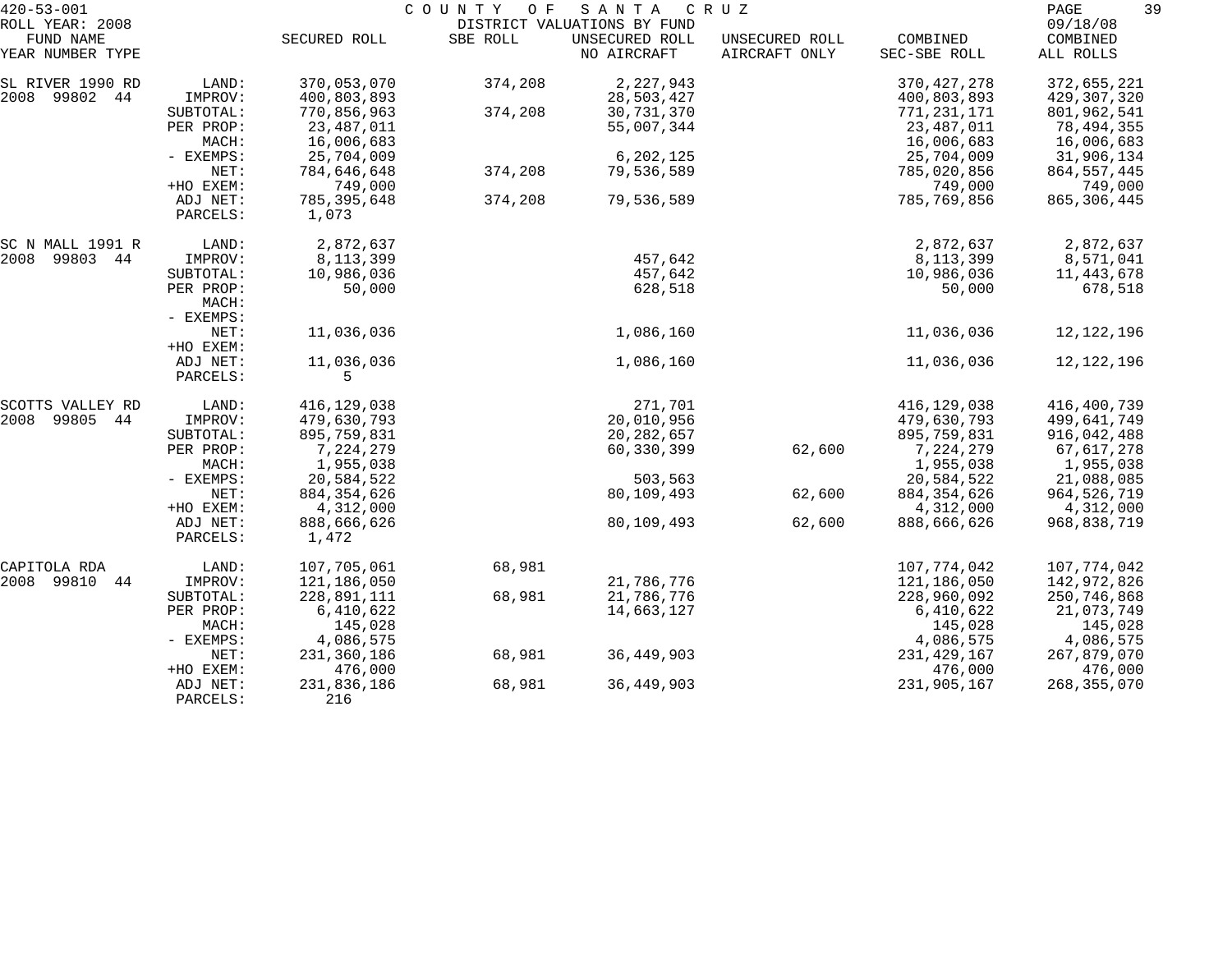| $420 - 53 - 001$             |                       |                                | C O U N T Y<br>O F | SANTA                                         | C R U Z        |                                | 40<br>PAGE                  |
|------------------------------|-----------------------|--------------------------------|--------------------|-----------------------------------------------|----------------|--------------------------------|-----------------------------|
| ROLL YEAR: 2008<br>FUND NAME |                       | SECURED ROLL                   | SBE ROLL           | DISTRICT VALUATIONS BY FUND<br>UNSECURED ROLL | UNSECURED ROLL | COMBINED                       | 09/18/08<br>COMBINED        |
| YEAR NUMBER TYPE             |                       |                                |                    | NO AIRCRAFT                                   | AIRCRAFT ONLY  | SEC-SBE ROLL                   | ALL ROLLS                   |
| SC N MALL RDA                | LAND:                 | 31,057,640                     |                    | 154,062                                       |                | 31,057,640                     | 31, 211, 702                |
| 2008<br>99811 44             | IMPROV:               | 86,972,526                     |                    | 13,362,976                                    |                | 86,972,526                     | 100,335,502                 |
|                              | SUBTOTAL:             | 118,030,166                    |                    | 13,517,038                                    |                | 118,030,166                    | 131,547,204                 |
|                              | PER PROP:<br>MACH:    | 99,840                         |                    | 10,738,994                                    |                | 99,840                         | 10,838,834                  |
|                              | - EXEMPS:             | 5,786,641                      |                    | 734,904                                       |                | 5,786,641                      | 6,521,545                   |
|                              | NET:<br>+HO EXEM:     | 112, 343, 365                  |                    | 23,521,128                                    |                | 112, 343, 365                  | 135,864,493                 |
|                              | ADJ NET:<br>PARCELS:  | 112, 343, 365<br>69            |                    | 23,521,128                                    |                | 112, 343, 365                  | 135,864,493                 |
| LIVE OAK RDA                 | LAND:                 | 2,596,143,013                  | 3,934,365          | 1,794,919                                     |                | 2,600,077,378                  | 2,601,872,297               |
| 2008 99812 44                | IMPROV:               | 2,007,011,294                  |                    | 23, 922, 524                                  |                | 2,007,011,294                  | 2,030,933,818               |
|                              | SUBTOTAL:             | 4,603,154,307                  | 3,934,365          | 25, 717, 443                                  |                | 4,607,088,672                  | 4,632,806,115               |
|                              | PER PROP:             | 33,910,716                     |                    | 62,675,604                                    |                | 33,910,716                     | 96,586,320                  |
|                              | MACH:                 | 671,101                        |                    |                                               |                | 671,101                        | 671,101                     |
|                              | - EXEMPS:             | 218,096,460                    |                    | 9,070,668                                     |                | 218,096,460                    | 227, 167, 128               |
|                              | NET:                  | 4, 419, 639, 664               | 3,934,365          | 79, 322, 379                                  |                | 4, 423, 574, 029               | 4,502,896,408               |
|                              | +HO EXEM:<br>ADJ NET: | 38,536,400<br>4, 458, 176, 064 | 3,934,365          | 79, 322, 379                                  |                | 38,536,400<br>4, 462, 110, 429 | 38,536,400<br>4,541,432,808 |
|                              | PARCELS:              | 12,104                         |                    |                                               |                |                                |                             |
| SL RIVER RDA                 | LAND:                 | 252, 411, 836                  |                    | 808,609                                       |                | 252, 411, 836                  | 253, 220, 445               |
| 2008 99813<br>44             | IMPROV:               | 276,535,569                    |                    | 8,382,098                                     |                | 276,535,569                    | 284,917,667                 |
|                              | SUBTOTAL:             | 528,947,405                    |                    | 9,190,707                                     |                | 528,947,405                    | 538, 138, 112               |
|                              | PER PROP:             | 1,533,615                      |                    | 11,712,759                                    |                | 1,533,615                      | 13,246,374                  |
|                              | MACH:                 | 2,827                          |                    |                                               |                | 2,827                          | 2,827                       |
|                              | - EXEMPS:             | 34,075,786                     |                    | 1,506,865                                     |                | 34,075,786                     | 35,582,651                  |
|                              | NET:                  | 496,408,061                    |                    | 19,396,601                                    |                | 496,408,061                    | 515,804,662                 |
|                              | +HO EXEM:             | 1,701,000                      |                    |                                               |                | 1,701,000                      | 1,701,000                   |
|                              | ADJ NET:<br>PARCELS:  | 498,109,061<br>1,140           |                    | 19,396,601                                    |                | 498,109,061                    | 517,505,662                 |
| SL RIVER 1990 RD             | LAND:                 | 80,028,267                     |                    |                                               |                | 80,028,267                     | 80,028,267                  |
| 2008 99814 44                | IMPROV:               | 84,711,325                     |                    | 47,978                                        |                | 84,711,325                     | 84,759,303                  |
|                              | SUBTOTAL:             | 164,739,592                    |                    | 47,978                                        |                | 164,739,592                    | 164,787,570                 |
|                              | PER PROP:<br>MACH:    | 271,283                        |                    | 276,676                                       |                | 271,283                        | 547,959                     |
|                              | - EXEMPS:             | 9,656,963                      |                    |                                               |                | 9,656,963                      | 9,656,963                   |
|                              | NET:                  | 155, 353, 912                  |                    | 324,654                                       |                | 155, 353, 912                  | 155,678,566                 |
|                              | +HO EXEM:             | 721,000                        |                    |                                               |                | 721,000                        | 721,000                     |
|                              | ADJ NET:<br>PARCELS:  | 156,074,912<br>326             |                    | 324,654                                       |                | 156,074,912                    | 156,399,566                 |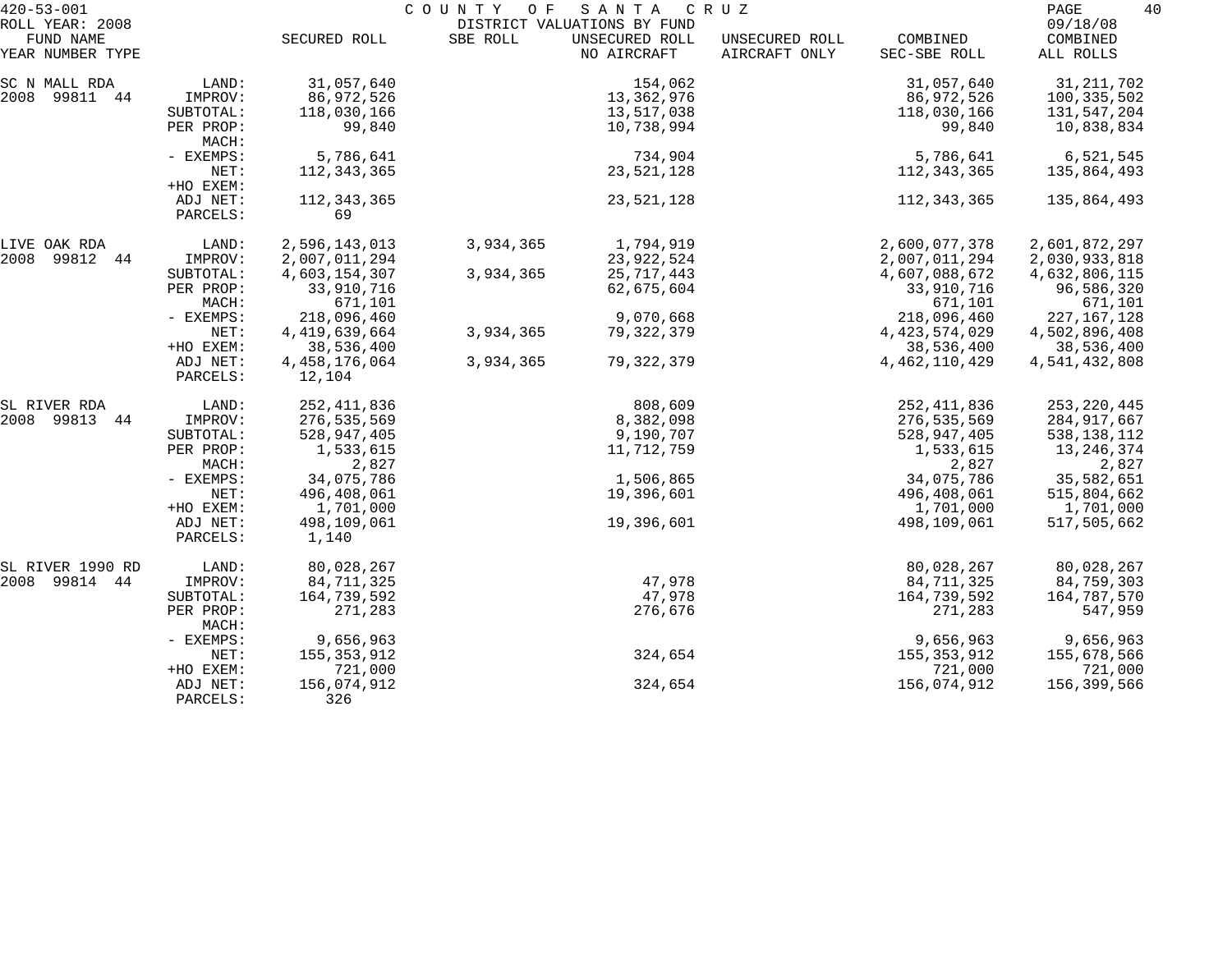| $420 - 53 - 001$              |                      |                         | COUNTY<br>O F | SANTA                         | C R U Z                         |                          | 41<br>PAGE            |
|-------------------------------|----------------------|-------------------------|---------------|-------------------------------|---------------------------------|--------------------------|-----------------------|
| ROLL YEAR: 2008               |                      |                         |               | DISTRICT VALUATIONS BY FUND   |                                 |                          | 09/18/08              |
| FUND NAME<br>YEAR NUMBER TYPE |                      | SECURED ROLL            | SBE ROLL      | UNSECURED ROLL<br>NO AIRCRAFT | UNSECURED ROLL<br>AIRCRAFT ONLY | COMBINED<br>SEC-SBE ROLL | COMBINED<br>ALL ROLLS |
| WTSV CITY - RTRM              | LAND:                | 1,642,048,771           | 589,541       | 5,607,723                     |                                 | 1,642,638,312            | 1,648,246,035         |
| 2008<br>99815<br>42           | IMPROV:              | 1,806,521,877           |               | 58,650,619                    |                                 | 1,806,521,877            | 1,865,172,496         |
|                               | SUBTOTAL:            | 3, 448, 570, 648        | 589,541       | 64, 258, 342                  |                                 | 3,449,160,189            | 3, 513, 418, 531      |
|                               | PER PROP:            | 54, 484, 478            |               | 128,328,473                   | 51,146,200                      | 54, 484, 478             | 233,959,151           |
|                               | MACH:                | 20, 212, 239            |               |                               |                                 | 20, 212, 239             | 20, 212, 239          |
|                               | - EXEMPS:            | 154,291,087             |               | 2,185,786                     | 231,800                         | 154,291,087              | 156,708,673           |
|                               | NET:                 | 3, 368, 976, 278        | 589,541       | 190,401,029                   | 50,914,400                      | 3,369,565,819            | 3,610,881,248         |
|                               | +HO EXEM:            | 29,260,000              |               |                               |                                 | 29,260,000               | 29,260,000            |
|                               | ADJ NET:             | 3, 398, 236, 278        | 589,541       | 190,401,029                   | 50,914,400                      | 3,398,825,819            | 3,640,141,248         |
|                               | PARCELS:             | 9,938                   |               |                               |                                 |                          |                       |
| WTSNVL CITY-DT S              | LAND:                | 1,541,996,032           | 375,053       | 5, 354, 179                   |                                 | 1,542,371,085            | 1,547,725,264         |
| 2008<br>99816 42              | IMPROV:              | 1,633,152,897           |               | 49,975,027                    |                                 | 1,633,152,897            | 1,683,127,924         |
|                               | SUBTOTAL:            | 3, 175, 148, 929        | 375,053       | 55, 329, 206                  |                                 | 3, 175, 523, 982         | 3, 230, 853, 188      |
|                               | PER PROP:            | 23,816,426              |               | 108,247,471                   | 51,146,200                      | 23,816,426               | 183,210,097           |
|                               | MACH:                | 3,947,727               |               |                               |                                 | 3,947,727                | 3,947,727             |
|                               | - EXEMPS:            | 134,547,431             |               | 2,135,710                     | 231,800                         | 134,547,431              | 136,914,941           |
|                               | NET:                 | 3,068,365,651           | 375,053       | 161,440,967                   | 50,914,400                      | 3,068,740,704            | 3,281,096,071         |
|                               | +HO EXEM:            | 28,924,000              |               |                               |                                 | 28,924,000               | 28,924,000            |
|                               | ADJ NET:<br>PARCELS: | 3,097,289,651<br>9,510  | 375,053       | 161,440,967                   | 50,914,400                      | 3,097,664,704            | 3,310,020,071         |
| WTSNVL CITY-PRK               | LAND:                | 13,481,422              |               | 189,469                       |                                 | 13,481,422               | 13,670,891            |
| 2008<br>99817<br>70           | IMPROV:              | 24,763,517              |               | 2,010,551                     |                                 | 24,763,517               | 26,774,068            |
|                               | SUBTOTAL:            | 38, 244, 939            |               | 2,200,020                     |                                 | 38, 244, 939             | 40,444,959            |
|                               | PER PROP:            | 431,680                 |               | 1,429,371                     |                                 | 431,680                  | 1,861,051             |
|                               | MACH:                | 27,680                  |               |                               |                                 | 27,680                   | 27,680                |
|                               | - EXEMPS:            | 5,135,666               |               | 29,126                        |                                 | 5,135,666                | 5, 164, 792           |
|                               | NET:                 | 33,568,633              |               | 3,600,265                     |                                 | 33,568,633               | 37,168,898            |
|                               | +HO EXEM:            | 14,000                  |               |                               |                                 | 14,000                   | 14,000                |
|                               | ADJ NET:             | 33,582,633              |               | 3,600,265                     |                                 | 33,582,633               | 37, 182, 898          |
|                               | PARCELS:             | 46                      |               |                               |                                 |                          |                       |
| S C CITY-LIBRY D              | LAND:                | 3,708,194,602           | 432,438       | 13, 476, 511                  |                                 | 3,708,627,040            | 3,722,103,551         |
| 2008<br>99819 42              | IMPROV:              | 3,140,923,340           |               | 76,295,314                    |                                 | 3, 140, 923, 340         | 3, 217, 218, 654      |
|                               | SUBTOTAL:            | 6,849,117,942           | 432,438       | 89,771,825                    |                                 | 6,849,550,380            | 6,939,322,205         |
|                               | PER PROP:            | 28,579,850              |               | 158,881,572                   |                                 | 28,579,850               | 187,461,422           |
|                               | MACH:                | 16,608,121              |               |                               |                                 | 16,608,121               | 16,608,121            |
|                               | $-$ EXEMPS:          | 210, 138, 833           |               | 28,918,929                    |                                 | 210, 138, 833            | 239,057,762           |
|                               | NET:                 | 6,684,167,080           | 432,438       | 219,734,468                   |                                 | 6,684,599,518            | 6,904,333,986         |
|                               | +HO EXEM:            | 53, 228, 000            |               | 117,482                       |                                 | 53, 228, 000             | 53, 345, 482          |
|                               | ADJ NET:<br>PARCELS: | 6,737,395,080<br>16,729 | 432,438       | 219,851,950                   |                                 | 6,737,827,518            | 6,957,679,468         |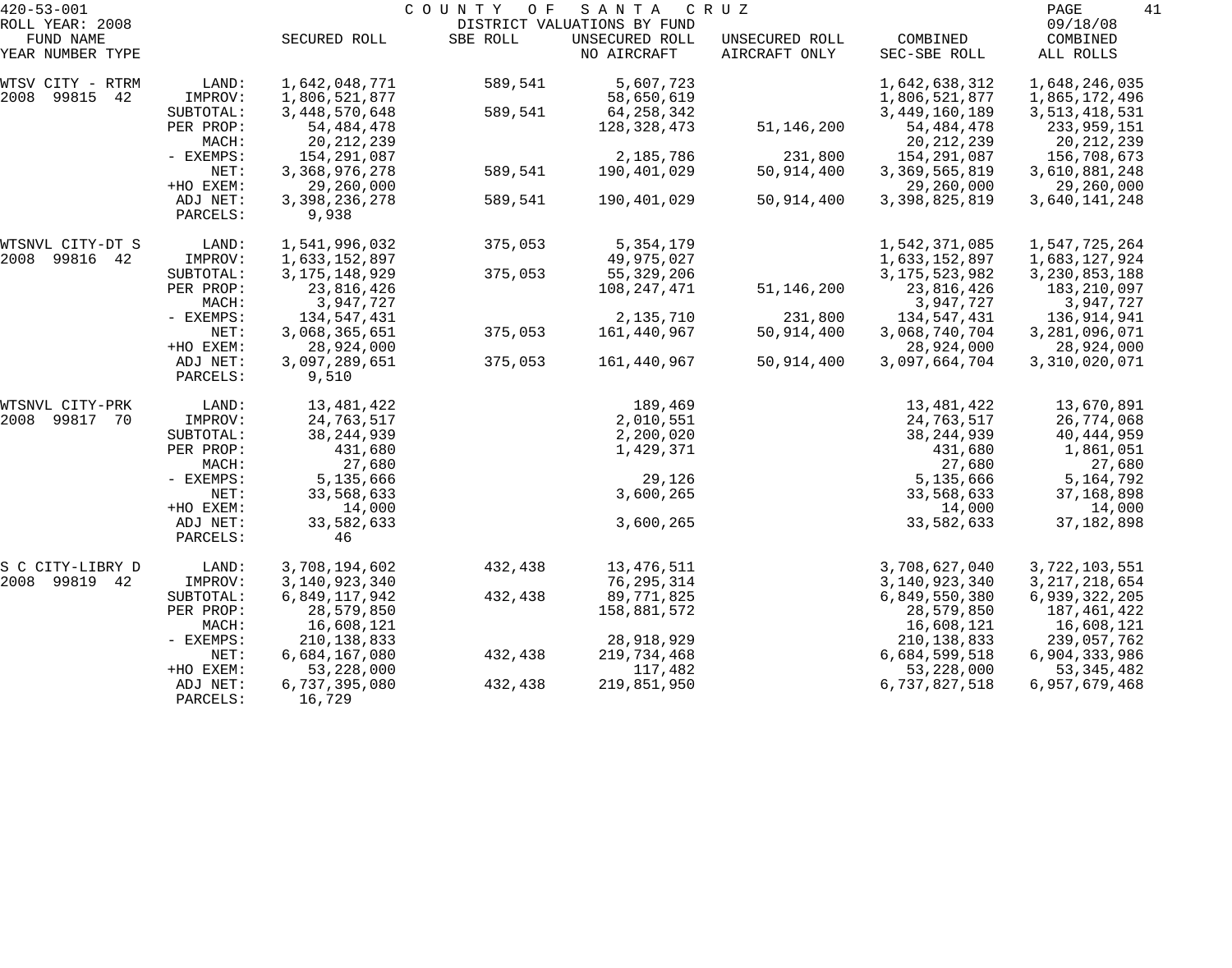| $420 - 53 - 001$              |                      |                           | COUNTY OF | SANTA                         | C R U Z                         |                          | 42<br>PAGE            |
|-------------------------------|----------------------|---------------------------|-----------|-------------------------------|---------------------------------|--------------------------|-----------------------|
| ROLL YEAR: 2008               |                      |                           |           | DISTRICT VALUATIONS BY FUND   |                                 |                          | 09/18/08              |
| FUND NAME<br>YEAR NUMBER TYPE |                      | SECURED ROLL              | SBE ROLL  | UNSECURED ROLL<br>NO AIRCRAFT | UNSECURED ROLL<br>AIRCRAFT ONLY | COMBINED<br>SEC-SBE ROLL | COMBINED<br>ALL ROLLS |
| CITY SC 99 DS GO              | LAND:                | 3,684,811,605             | 432,438   | 13, 476, 511                  |                                 | 3,685,244,043            | 3,698,720,554         |
| 99820 42<br>2008              | IMPROV:              | 3, 121, 699, 324          |           | 76, 295, 314                  |                                 | 3, 121, 699, 324         | 3, 197, 994, 638      |
|                               | SUBTOTAL:            | 6,806,510,929             | 432,438   | 89,771,825                    |                                 | 6,806,943,367            | 6,896,715,192         |
|                               | PER PROP:            | 28,579,850                |           | 158,867,334                   |                                 | 28,579,850               | 187,447,184           |
|                               | MACH:                | 16,608,121                |           |                               |                                 | 16,608,121               | 16,608,121            |
|                               | - EXEMPS:            | 209, 397, 569             |           | 28,918,929                    |                                 | 209, 397, 569            | 238, 316, 498         |
|                               | NET:                 | 6,642,301,331             | 432,438   | 219,720,230                   |                                 | 6,642,733,769            | 6,862,453,999         |
|                               | +HO EXEM:            | 52,871,000                |           | 117,482                       |                                 | 52,871,000               | 52,988,482            |
|                               | ADJ NET:<br>PARCELS: | 6,695,172,331<br>16,645   | 432,438   | 219,837,712                   |                                 | 6,695,604,769            | 6,915,442,481         |
| SANTA CRUZ CITY               | LAND:                | 3,684,811,605             | 432,438   | 13, 476, 511                  |                                 | 3,685,244,043            | 3,698,720,554         |
| 99821<br>2008<br>42           | IMPROV:              | 3, 121, 699, 324          |           | 76, 295, 314                  |                                 | 3, 121, 699, 324         | 3, 197, 994, 638      |
|                               | SUBTOTAL:            | 6,806,510,929             | 432,438   | 89,771,825                    |                                 | 6,806,943,367            | 6,896,715,192         |
|                               | PER PROP:            | 28,579,850                |           | 158,867,334                   |                                 | 28,579,850               | 187,447,184           |
|                               | MACH:                | 16,608,121                |           |                               |                                 | 16,608,121               | 16,608,121            |
|                               | - EXEMPS:            | 209, 397, 569             |           | 28,918,929                    |                                 | 209, 397, 569            | 238, 316, 498         |
|                               | NET:                 | 6,642,301,331             | 432,438   | 219,720,230                   |                                 | 6,642,733,769            | 6,862,453,999         |
|                               | +HO EXEM:            | 52,871,000                |           | 117,482                       |                                 | 52,871,000               | 52,988,482            |
|                               | ADJ NET:<br>PARCELS: | 6,695,172,331<br>16,645   | 432,438   | 219,837,712                   |                                 | 6,695,604,769            | 6,915,442,481         |
| WATSONVILLE CITY              | LAND:                | 1,642,048,771             | 589,541   | 5,607,723                     |                                 | 1,642,638,312            | 1,648,246,035         |
| 2008 99823<br>42              | IMPROV:              | 1,806,521,877             |           | 58,650,619                    |                                 | 1,806,521,877            | 1,865,172,496         |
|                               | SUBTOTAL:            | 3, 448, 570, 648          | 589,541   | 64, 258, 342                  |                                 | 3,449,160,189            | 3, 513, 418, 531      |
|                               | PER PROP:            | 54, 484, 478              |           | 128,328,473                   | 51,146,200                      | 54, 484, 478             | 233,959,151           |
|                               | MACH:                | 20, 212, 239              |           |                               |                                 | 20, 212, 239             | 20, 212, 239          |
|                               | - EXEMPS:            | 154,291,087               |           | 2,185,786                     | 231,800                         | 154, 291, 087            | 156,708,673           |
|                               | NET:                 | 3, 368, 976, 278          | 589,541   | 190,401,029                   | 50,914,400                      | 3,369,565,819            | 3,610,881,248         |
|                               | +HO EXEM:            | 29,260,000                |           |                               |                                 | 29,260,000               | 29,260,000            |
|                               | ADJ NET:<br>PARCELS: | 3, 398, 236, 278<br>9,938 | 589,541   | 190,401,029                   | 50,914,400                      | 3,398,825,819            | 3,640,141,248         |
| SCOTTS VLY CITY               | LAND:                | 999,086,156               |           | 628,641                       |                                 | 999,086,156              | 999,714,797           |
| 99824<br>2008<br>42           | IMPROV:              | 1,109,931,643             |           | 22,776,434                    |                                 | 1,109,931,643            | 1,132,708,077         |
|                               | SUBTOTAL:            | 2,109,017,799             |           | 23,405,075                    |                                 | 2,109,017,799            | 2, 132, 422, 874      |
|                               | PER PROP:            | 8,737,787                 |           | 80,550,345                    | 62,600                          | 8,737,787                | 89, 350, 732          |
|                               | MACH:                | 1,964,132                 |           |                               |                                 | 1,964,132                | 1,964,132             |
|                               | - EXEMPS:            | 49, 414, 814              |           | 636,442                       |                                 | 49, 414, 814             | 50,051,256            |
|                               | NET:                 | 2,070,304,904             |           | 103,318,978                   | 62,600                          | 2,070,304,904            | 2, 173, 686, 482      |
|                               | +HO EXEM:            | 15,701,000                |           |                               |                                 | 15,701,000               | 15,701,000            |
|                               | ADJ NET:<br>PARCELS: | 2,086,005,904<br>4,211    |           | 103, 318, 978                 | 62,600                          | 2,086,005,904            | 2,189,387,482         |
|                               |                      |                           |           |                               |                                 |                          |                       |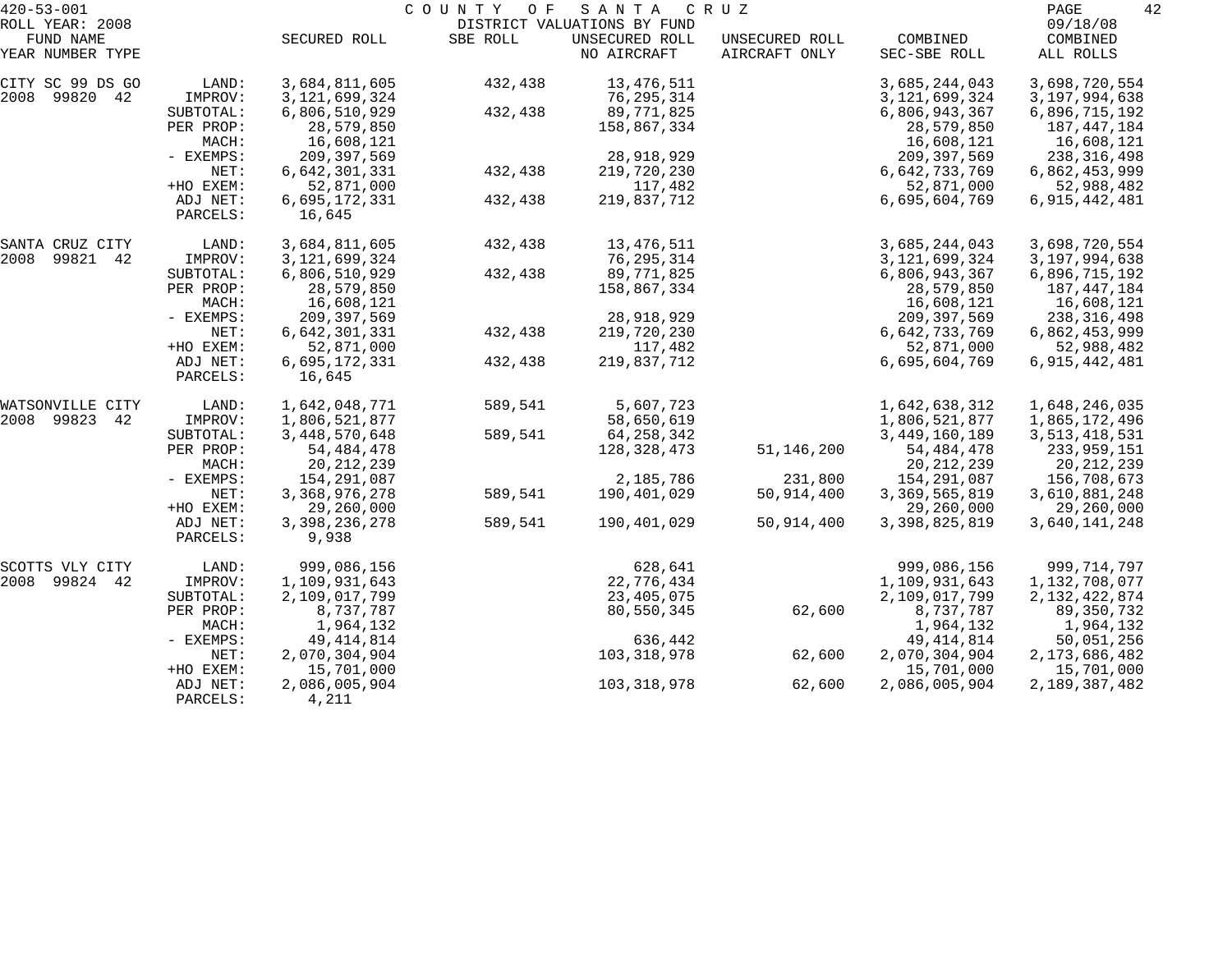| $420 - 53 - 001$                                 |                      | COUNTY<br>O F<br>SANTA<br>C R U Z |          |                                                              |                                 |                          |                                   | 43 |
|--------------------------------------------------|----------------------|-----------------------------------|----------|--------------------------------------------------------------|---------------------------------|--------------------------|-----------------------------------|----|
| ROLL YEAR: 2008<br>FUND NAME<br>YEAR NUMBER TYPE |                      | SECURED ROLL                      | SBE ROLL | DISTRICT VALUATIONS BY FUND<br>UNSECURED ROLL<br>NO AIRCRAFT | UNSECURED ROLL<br>AIRCRAFT ONLY | COMBINED<br>SEC-SBE ROLL | 09/18/08<br>COMBINED<br>ALL ROLLS |    |
|                                                  |                      |                                   |          |                                                              |                                 |                          |                                   |    |
| CAPITOLA CITY                                    | LAND:                | 960, 963, 737                     | 747,631  | 595,198                                                      |                                 | 961, 711, 368            | 962,306,566                       |    |
| 2008 99825 42                                    | IMPROV:              | 737,742,386                       |          | 36,567,592                                                   |                                 | 737,742,386              | 774,309,978                       |    |
|                                                  | SUBTOTAL:            | 1,698,706,123                     | 747,631  | 37, 162, 790                                                 |                                 | 1,699,453,754            | 1,736,616,544                     |    |
|                                                  | PER PROP:            | 8,241,786                         |          | 36, 382, 556                                                 |                                 | 8,241,786                | 44,624,342                        |    |
|                                                  | MACH:<br>- EXEMPS:   | 1,270,933<br>36,049,901           |          | 158,014                                                      |                                 | 1,270,933<br>36,049,901  | 1,270,933<br>36, 207, 915         |    |
|                                                  | NET:                 | 1,672,168,941                     | 747,631  | 73, 387, 332                                                 |                                 | 1,672,916,572            | 1,746,303,904                     |    |
|                                                  | +HO EXEM:            | 10,710,000                        |          |                                                              |                                 | 10,710,000               | 10,710,000                        |    |
|                                                  | ADJ NET:             | 1,682,878,941                     | 747,631  | 73, 387, 332                                                 |                                 | 1,683,626,572            | 1,757,013,904                     |    |
|                                                  | PARCELS:             | 4,304                             |          |                                                              |                                 |                          |                                   |    |
| LMA PRTA-ST SCH                                  | LAND:                | 383,082,151                       |          |                                                              |                                 | 383,082,151              | 383,082,151                       |    |
| 2008 99881 43                                    | IMPROV:              | 348,788,464                       |          | 491,129                                                      |                                 | 348,788,464              | 349, 279, 593                     |    |
|                                                  | SUBTOTAL:            | 731,870,615                       |          | 491,129                                                      |                                 | 731,870,615              | 732,361,744                       |    |
|                                                  | PER PROP:<br>MACH:   | 38,509                            |          | 1,045,253                                                    |                                 | 38,509                   | 1,083,762                         |    |
|                                                  | - EXEMPS:            | 7,346,221                         |          |                                                              |                                 | 7,346,221                | 7,346,221                         |    |
|                                                  | NET:                 | 724,562,903                       |          | 1,536,382                                                    |                                 | 724,562,903              | 726,099,285                       |    |
|                                                  | +HO EXEM:            | 6,071,800                         |          |                                                              |                                 | 6,071,800                | 6,071,800                         |    |
|                                                  | ADJ NET:<br>PARCELS: | 730,634,703<br>1,660              |          | 1,536,382                                                    |                                 | 730,634,703              | 732,171,085                       |    |
| LAKESIDE SCH ST                                  | LAND:                | 142,434,892                       |          | 55,969                                                       |                                 | 142,434,892              | 142,490,861                       |    |
| 2008 99882<br>43                                 | IMPROV:              | 127,561,589                       |          | 79,811                                                       |                                 | 127,561,589              | 127,641,400                       |    |
|                                                  | SUBTOTAL:            | 269,996,481                       |          | 135,780                                                      |                                 | 269,996,481              | 270, 132, 261                     |    |
|                                                  | PER PROP:<br>MACH:   | 1,645,430                         |          | 1,033,940                                                    |                                 | 1,645,430                | 2,679,370                         |    |
|                                                  | - EXEMPS:            | 3,327,766                         |          |                                                              |                                 | 3,327,766                | 3,327,766                         |    |
|                                                  | NET:                 | 268, 314, 145                     |          | 1,169,720                                                    |                                 | 268, 314, 145            | 269, 483, 865                     |    |
|                                                  | +HO EXEM:            | 2,109,800                         |          |                                                              |                                 | 2,109,800                | 2,109,800                         |    |
|                                                  | ADJ NET:<br>PARCELS: | 270, 423, 945<br>725              |          | 1,169,720                                                    |                                 | 270, 423, 945            | 271,593,665                       |    |
| LAKESIDE SCH                                     | LAND:                | 142,434,892                       |          | 55,969                                                       |                                 | 142,434,892              | 142,490,861                       |    |
| 2008 99883 43                                    | IMPROV:              | 127,561,589                       |          | 79,811                                                       |                                 | 127,561,589              | 127,641,400                       |    |
|                                                  | SUBTOTAL:            | 269,996,481                       |          | 135,780                                                      |                                 | 269,996,481              | 270, 132, 261                     |    |
|                                                  | PER PROP:<br>MACH:   | 1,645,430                         |          | 1,033,940                                                    |                                 | 1,645,430                | 2,679,370                         |    |
|                                                  | - EXEMPS:            | 3,327,766                         |          |                                                              |                                 | 3,327,766                | 3,327,766                         |    |
|                                                  | NET:                 | 268, 314, 145                     |          | 1,169,720                                                    |                                 | 268, 314, 145            | 269,483,865                       |    |
|                                                  | +HO EXEM:            | 2,109,800                         |          |                                                              |                                 | 2,109,800                | 2,109,800                         |    |
|                                                  | ADJ NET:<br>PARCELS: | 270, 423, 945<br>725              |          | 1,169,720                                                    |                                 | 270, 423, 945            | 271,593,665                       |    |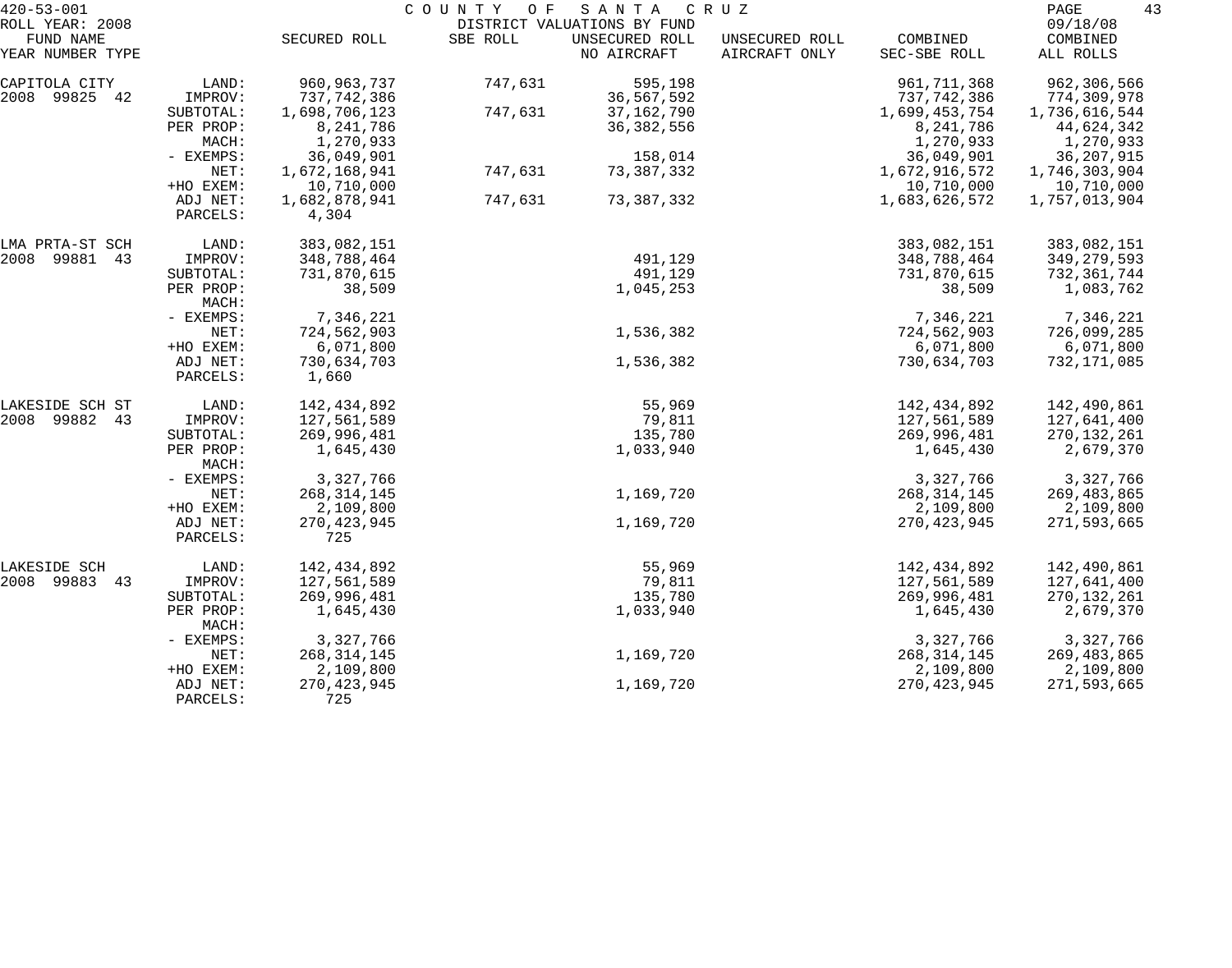| $420 - 53 - 001$             |                      |                        | COUNTY OF<br>SANTA                                        | C R U Z        |               | 44<br>PAGE           |
|------------------------------|----------------------|------------------------|-----------------------------------------------------------|----------------|---------------|----------------------|
| ROLL YEAR: 2008<br>FUND NAME |                      | SECURED ROLL           | DISTRICT VALUATIONS BY FUND<br>SBE ROLL<br>UNSECURED ROLL | UNSECURED ROLL | COMBINED      | 09/18/08<br>COMBINED |
| YEAR NUMBER TYPE             |                      |                        | NO AIRCRAFT                                               | AIRCRAFT ONLY  | SEC-SBE ROLL  | ALL ROLLS            |
| LOMA PRIETA SCH              | LAND:                | 383,082,151            |                                                           |                | 383,082,151   | 383,082,151          |
| 2008 99884 43                | IMPROV:              | 348,788,464            | 491,129                                                   |                | 348,788,464   | 349, 279, 593        |
|                              | SUBTOTAL:            | 731,870,615            | 491,129                                                   |                | 731,870,615   | 732,361,744          |
|                              | PER PROP:<br>MACH:   | 38,509                 | 1,045,253                                                 |                | 38,509        | 1,083,762            |
|                              | - EXEMPS:            | 7,346,221              |                                                           |                | 7,346,221     | 7,346,221            |
|                              | NET:                 | 724,562,903            | 1,536,382                                                 |                | 724,562,903   | 726,099,285          |
|                              | +HO EXEM:            | 6,071,800              |                                                           |                | 6,071,800     | 6,071,800            |
|                              | ADJ NET:<br>PARCELS: | 730,634,703<br>1,660   | 1,536,382                                                 |                | 730,634,703   | 732,171,085          |
| LOS GATOS HI                 | LAND:                | 525, 517, 043          | 55,969                                                    |                | 525, 517, 043 | 525, 573, 012        |
| 2008 99885 43                | IMPROV:              | 476,350,053            | 570,940                                                   |                | 476,350,053   | 476,920,993          |
|                              | SUBTOTAL:            | 1,001,867,096          | 626,909                                                   |                | 1,001,867,096 | 1,002,494,005        |
|                              | PER PROP:<br>MACH:   | 1,683,939              | 2,079,193                                                 |                | 1,683,939     | 3,763,132            |
|                              | - EXEMPS:            | 10,673,987             |                                                           |                | 10,673,987    | 10,673,987           |
|                              | NET:                 | 992,877,048            | 2,706,102                                                 |                | 992,877,048   | 995,583,150          |
|                              | +HO EXEM:            | 8,181,600              |                                                           |                | 8,181,600     | 8,181,600            |
|                              | ADJ NET:<br>PARCELS: | 1,001,058,648<br>2,385 | 2,706,102                                                 |                | 1,001,058,648 | 1,003,764,750        |
| LAKESIDE SC 98 S             | LAND:                | 142,434,892            | 55,969                                                    |                | 142,434,892   | 142,490,861          |
| 2008 99886 43                | IMPROV:              | 127,561,589            | 79,811                                                    |                | 127,561,589   | 127,641,400          |
|                              | SUBTOTAL:            | 269,996,481            | 135,780                                                   |                | 269,996,481   | 270, 132, 261        |
|                              | PER PROP:<br>MACH:   | 1,645,430              | 1,033,940                                                 |                | 1,645,430     | 2,679,370            |
|                              | - EXEMPS:            | 3,327,766              |                                                           |                | 3,327,766     | 3,327,766            |
|                              | NET:                 | 268, 314, 145          | 1,169,720                                                 |                | 268, 314, 145 | 269,483,865          |
|                              | +HO EXEM:            | 2,109,800              |                                                           |                | 2,109,800     | 2,109,800            |
|                              | ADJ NET:<br>PARCELS: | 270, 423, 945<br>725   | 1,169,720                                                 |                | 270, 423, 945 | 271,593,665          |
| LOMA PR SCH 2002             | LAND:                | 383,082,151            |                                                           |                | 383,082,151   | 383,082,151          |
| 2008<br>99887<br>43          | IMPROV:              | 348,788,464            | 491,129                                                   |                | 348,788,464   | 349, 279, 593        |
|                              | SUBTOTAL:            | 731,870,615            | 491,129                                                   |                | 731,870,615   | 732,361,744          |
|                              | PER PROP:<br>MACH:   | 38,509                 | 1,045,253                                                 |                | 38,509        | 1,083,762            |
|                              | - EXEMPS:            | 7,346,221              |                                                           |                | 7,346,221     | 7,346,221            |
|                              | NET:                 | 724,562,903            | 1,536,382                                                 |                | 724,562,903   | 726,099,285          |
|                              | +HO EXEM:            | 6,071,800              |                                                           |                | 6,071,800     | 6,071,800            |
|                              | ADJ NET:<br>PARCELS: | 730,634,703<br>1,660   | 1,536,382                                                 |                | 730,634,703   | 732,171,085          |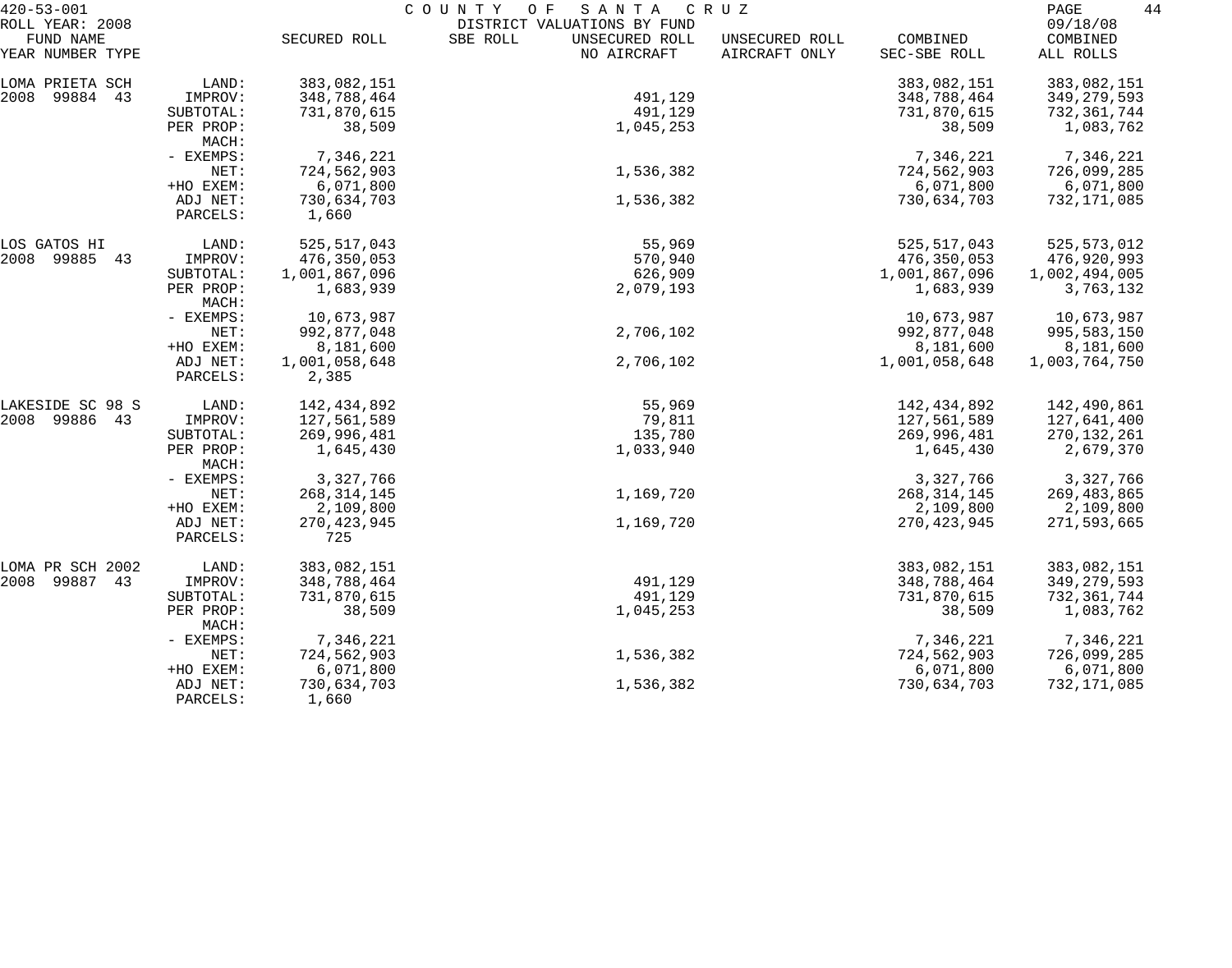| $420 - 53 - 001$                                 |                      | COUNTY<br>O F<br>SANTA<br>C R U Z |          |                                                              |                                 |                          |                                   |  |
|--------------------------------------------------|----------------------|-----------------------------------|----------|--------------------------------------------------------------|---------------------------------|--------------------------|-----------------------------------|--|
| ROLL YEAR: 2008<br>FUND NAME<br>YEAR NUMBER TYPE |                      | SECURED ROLL                      | SBE ROLL | DISTRICT VALUATIONS BY FUND<br>UNSECURED ROLL<br>NO AIRCRAFT | UNSECURED ROLL<br>AIRCRAFT ONLY | COMBINED<br>SEC-SBE ROLL | 09/18/08<br>COMBINED<br>ALL ROLLS |  |
|                                                  |                      |                                   |          |                                                              |                                 |                          |                                   |  |
| LOS GATOS HS 98S                                 | LAND:                | 525, 517, 043                     |          | 55,969                                                       |                                 | 525, 517, 043            | 525, 573, 012                     |  |
| 2008 99888 43                                    | IMPROV:              | 476, 350, 053                     |          | 570,940                                                      |                                 | 476,350,053              | 476,920,993                       |  |
|                                                  | SUBTOTAL:            | 1,001,867,096                     |          | 626,909                                                      |                                 | 1,001,867,096            | 1,002,494,005                     |  |
|                                                  | PER PROP:<br>MACH:   | 1,683,939                         |          | 2,079,193                                                    |                                 | 1,683,939                | 3,763,132                         |  |
|                                                  | - EXEMPS:            | 10,673,987                        |          |                                                              |                                 | 10,673,987               | 10,673,987                        |  |
|                                                  | NET:                 | 992,877,048                       |          | 2,706,102                                                    |                                 | 992,877,048              | 995,583,150                       |  |
|                                                  | +HO EXEM:            | 8,181,600                         |          |                                                              |                                 | 8,181,600                | 8,181,600                         |  |
|                                                  | ADJ NET:<br>PARCELS: | 1,001,058,648<br>2,385            |          | 2,706,102                                                    |                                 | 1,001,058,648            | 1,003,764,750                     |  |
| LOMA PRIETA DS 0                                 | LAND:                | 383,082,151                       |          |                                                              |                                 | 383,082,151              | 383,082,151                       |  |
| 2008<br>99890<br>43                              | IMPROV:              | 348,788,464                       |          | 491,129                                                      |                                 | 348,788,464              | 349, 279, 593                     |  |
|                                                  | SUBTOTAL:            | 731,870,615                       |          | 491,129                                                      |                                 | 731,870,615              | 732,361,744                       |  |
|                                                  | PER PROP:<br>MACH:   | 38,509                            |          | 1,045,253                                                    |                                 | 38,509                   | 1,083,762                         |  |
|                                                  | - EXEMPS:            | 7,346,221                         |          |                                                              |                                 | 7,346,221                | 7,346,221                         |  |
|                                                  | NET:                 | 724,562,903                       |          | 1,536,382                                                    |                                 | 724,562,903              | 726,099,285                       |  |
|                                                  | +HO EXEM:            | 6,071,800                         |          |                                                              |                                 | 6,071,800                | 6,071,800                         |  |
|                                                  | ADJ NET:<br>PARCELS: | 730,634,703<br>1,660              |          | 1,536,382                                                    |                                 | 730,634,703              | 732,171,085                       |  |
| PV WTR MGMT AGEN                                 | LAND:                | 3, 209, 254, 638                  | 607,671  | 5,952,153                                                    |                                 | 3,209,862,309            | 3, 215, 814, 462                  |  |
| 2008<br>99915<br>44                              | IMPROV:              | 3,044,883,692                     |          | 71,775,581                                                   |                                 | 3,044,883,692            | 3, 116, 659, 273                  |  |
|                                                  | SUBTOTAL:            | 6, 254, 138, 330                  | 607,671  | 77,727,734                                                   |                                 | 6,254,746,001            | 6, 332, 473, 735                  |  |
|                                                  | PER PROP:            | 69,067,708                        |          | 160,901,083                                                  | 51,146,200                      | 69,067,708               | 281, 114, 991                     |  |
|                                                  | MACH:                | 20,904,786                        |          |                                                              |                                 | 20,904,786               | 20,904,786                        |  |
|                                                  | - EXEMPS:            | 271,549,179                       |          | 2,262,622                                                    | 231,800                         | 271,549,179              | 274,043,601                       |  |
|                                                  | NET:                 | 6,072,561,645                     | 607,671  | 236,366,195                                                  | 50,914,400                      | 6,073,169,316            | 6,360,449,911                     |  |
|                                                  | +HO EXEM:            | 52,528,000                        |          |                                                              |                                 | 52,528,000               | 52,528,000                        |  |
|                                                  | ADJ NET:<br>PARCELS: | 6,125,089,645<br>17,343           | 607,671  | 236,366,195                                                  | 50,914,400                      | 6,125,697,316            | 6, 412, 977, 911                  |  |
| SC PARKING #1                                    | LAND:                | 86,805,151                        |          | 802,847                                                      |                                 | 86,805,151               | 87,607,998                        |  |
| 2008 99941 43                                    | IMPROV:              | 188,755,756                       |          | 19, 217, 580                                                 |                                 | 188,755,756              | 207,973,336                       |  |
|                                                  | SUBTOTAL:            | 275,560,907                       |          | 20,020,427                                                   |                                 | 275,560,907              | 295,581,334                       |  |
|                                                  | PER PROP:<br>MACH:   | 537,402                           |          | 17,806,511                                                   |                                 | 537,402                  | 18,343,913                        |  |
|                                                  | - EXEMPS:            | 24,853,065                        |          | 2,223,005                                                    |                                 | 24,853,065               | 27,076,070                        |  |
|                                                  | NET:                 | 251, 245, 244                     |          | 35,603,933                                                   |                                 | 251, 245, 244            | 286,849,177                       |  |
|                                                  | +HO EXEM:            | 21,000                            |          |                                                              |                                 | 21,000                   | 21,000                            |  |
|                                                  | ADJ NET:<br>PARCELS: | 251, 266, 244<br>227              |          | 35,603,933                                                   |                                 | 251, 266, 244            | 286,870,177                       |  |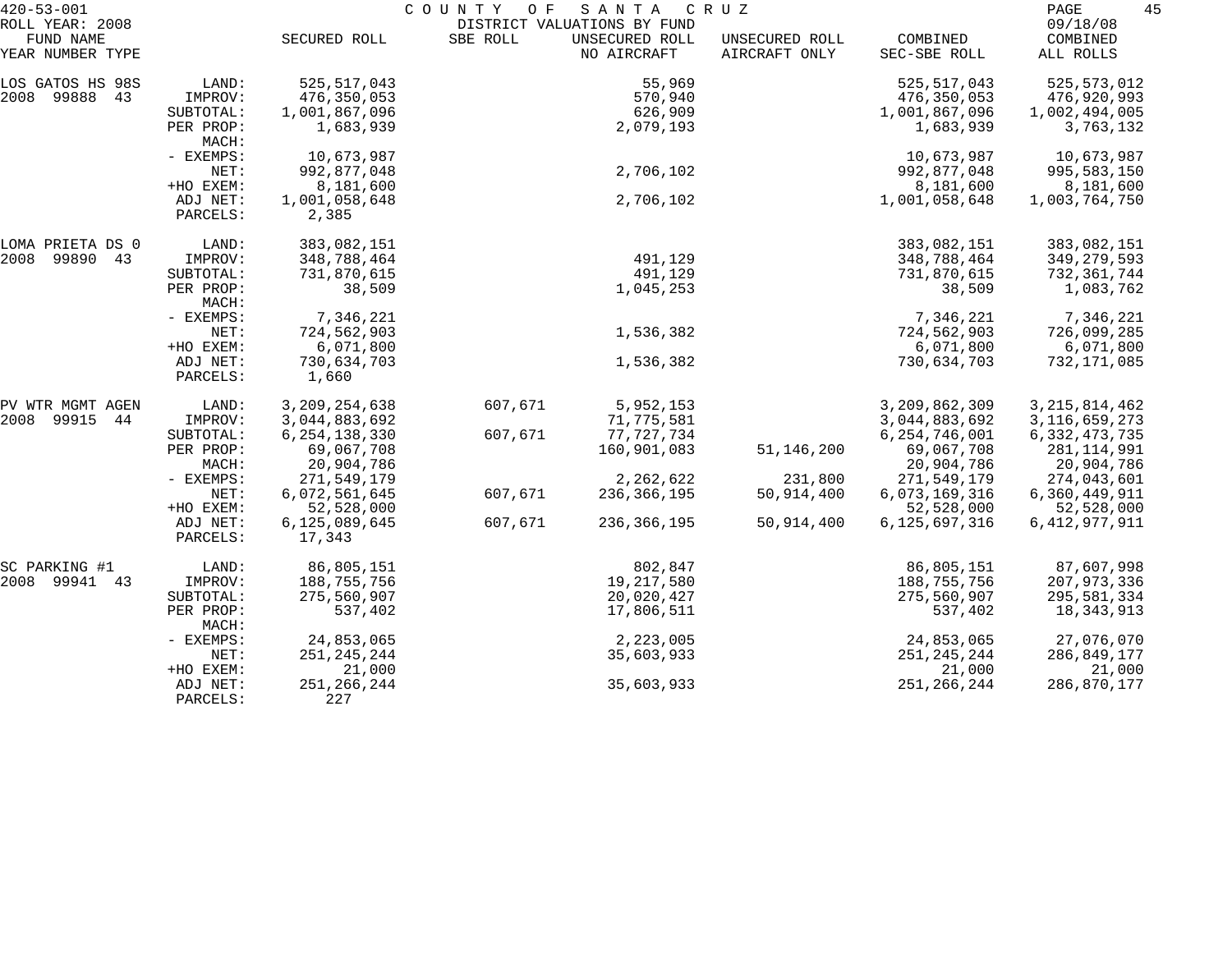| $420 - 53 - 001$             |                      |                             | COUNTY<br>O F | SANTA                                         | C R U Z        |                             | PAGE                        | 46 |
|------------------------------|----------------------|-----------------------------|---------------|-----------------------------------------------|----------------|-----------------------------|-----------------------------|----|
| ROLL YEAR: 2008<br>FUND NAME |                      | SECURED ROLL                | SBE ROLL      | DISTRICT VALUATIONS BY FUND<br>UNSECURED ROLL | UNSECURED ROLL | COMBINED                    | 09/18/08<br>COMBINED        |    |
| YEAR NUMBER TYPE             |                      |                             |               | NO AIRCRAFT                                   | AIRCRAFT ONLY  | SEC-SBE ROLL                | ALL ROLLS                   |    |
| SLV WTR DIST                 | LAND:                | 1,439,516,689               | 50,000        | 25,616                                        |                | 1,439,566,689               | 1,439,592,305               |    |
| 2008 99951 44                | IMPROV:              | 1,266,593,338               |               | 2,940,642                                     |                | 1,266,593,338               | 1,269,533,980               |    |
|                              | SUBTOTAL:            | 2,706,110,027               | 50,000        | 2,966,258                                     |                | 2,706,160,027<br>5,429,767  | 2,709,126,285               |    |
|                              | PER PROP:<br>MACH:   | 5,429,767<br>111,168        |               | 12,005,950                                    |                | 111,168                     | 17,435,717<br>111,168       |    |
|                              | - EXEMPS:            | 68,694,408                  |               | 114,609                                       |                | 68,694,408                  | 68,809,017                  |    |
|                              | NET:                 | 2,642,956,554               | 50,000        | 14,857,599                                    |                | 2,643,006,554               | 2,657,864,153               |    |
|                              | +HO EXEM:            | 32,516,400                  |               |                                               |                | 32,516,400                  | 32,516,400                  |    |
|                              | ADJ NET:<br>PARCELS: | 2,675,472,954<br>12,997     | 50,000        | 14,857,599                                    |                | 2,675,522,954               | 2,690,380,553               |    |
| SC PORT DIST                 | LAND:                | 6,721,541,927               | 4,366,803     | 13,305,064                                    |                | 6,725,908,730               | 6,739,213,794               |    |
| 2008 99952<br>44             | IMPROV:              | 5,510,252,152               |               | 97,970,770                                    |                | 5,510,252,152               | 5,608,222,922               |    |
|                              | SUBTOTAL:            | 12, 231, 794, 079           | 4,366,803     | 111, 275, 834                                 |                | 12, 236, 160, 882           | 12,347,436,716              |    |
|                              | PER PROP:            | 64,020,433                  |               | 221,905,400                                   |                | 64,020,433                  | 285,925,833                 |    |
|                              | MACH:                | 17,296,570                  |               |                                               |                | 17,296,570                  | 17,296,570                  |    |
|                              | - EXEMPS:            | 440,798,190                 |               | 37,994,597                                    |                | 440,798,190                 | 478,792,787                 |    |
|                              | NET:                 | 11,872,312,892              | 4,366,803     | 295,186,637                                   |                | 11,876,679,695              | 12, 171, 866, 332           |    |
|                              | +HO EXEM:            | 97,850,200                  |               | 117,482                                       |                | 97,850,200                  | 97,967,682                  |    |
|                              | ADJ NET:<br>PARCELS: | 11,970,163,092<br>30,734    | 4,366,803     | 295,304,119                                   |                | 11,974,529,895              | 12, 269, 834, 014           |    |
| SV WTR DIST                  | LAND:                | 929,673,705                 |               | 628,641                                       |                | 929,673,705                 | 930, 302, 346               |    |
| 2008<br>99953<br>44          | IMPROV:              | 1,003,007,169               |               | 22,776,434                                    |                | 1,003,007,169               | 1,025,783,603               |    |
|                              | SUBTOTAL:            | 1,932,680,874               |               | 23,405,075                                    |                | 1,932,680,874               | 1,956,085,949               |    |
|                              | PER PROP:            | 8,706,976                   |               | 80,112,687                                    | 62,600         | 8,706,976                   | 88,882,263                  |    |
|                              | MACH:                | 1,964,132                   |               |                                               |                | 1,964,132                   | 1,964,132                   |    |
|                              | - EXEMPS:<br>NET:    | 46,902,155                  |               | 636,442                                       |                | 46,902,155                  | 47,538,597                  |    |
|                              | +HO EXEM:            | 1,896,449,827<br>13,587,000 |               | 102,881,320                                   | 62,600         | 1,896,449,827<br>13,587,000 | 1,999,393,747<br>13,587,000 |    |
|                              | ADJ NET:             | 1,910,036,827               |               | 102,881,320                                   | 62,600         | 1,910,036,827               | 2,012,980,747               |    |
|                              | PARCELS:             | 3,796                       |               |                                               |                |                             |                             |    |
| S CLARA SPEC SCH             | LAND:                | 525, 517, 043               |               | 55,969                                        |                | 525, 517, 043               | 525,573,012                 |    |
| 99957<br>2008<br>43          | IMPROV:              | 476,350,053                 |               | 570,940                                       |                | 476,350,053                 | 476,920,993                 |    |
|                              | SUBTOTAL:            | 1,001,867,096               |               | 626,909                                       |                | 1,001,867,096               | 1,002,494,005               |    |
|                              | PER PROP:<br>MACH:   | 1,683,939                   |               | 2,079,193                                     |                | 1,683,939                   | 3,763,132                   |    |
|                              | - EXEMPS:            | 10,673,987                  |               |                                               |                | 10,673,987                  | 10,673,987                  |    |
|                              | NET:                 | 992,877,048                 |               | 2,706,102                                     |                | 992,877,048                 | 995,583,150                 |    |
|                              | +HO EXEM:            | 8,181,600                   |               |                                               |                | 8,181,600                   | 8,181,600                   |    |
|                              | ADJ NET:<br>PARCELS: | 1,001,058,648<br>2,385      |               | 2,706,102                                     |                | 1,001,058,648               | 1,003,764,750               |    |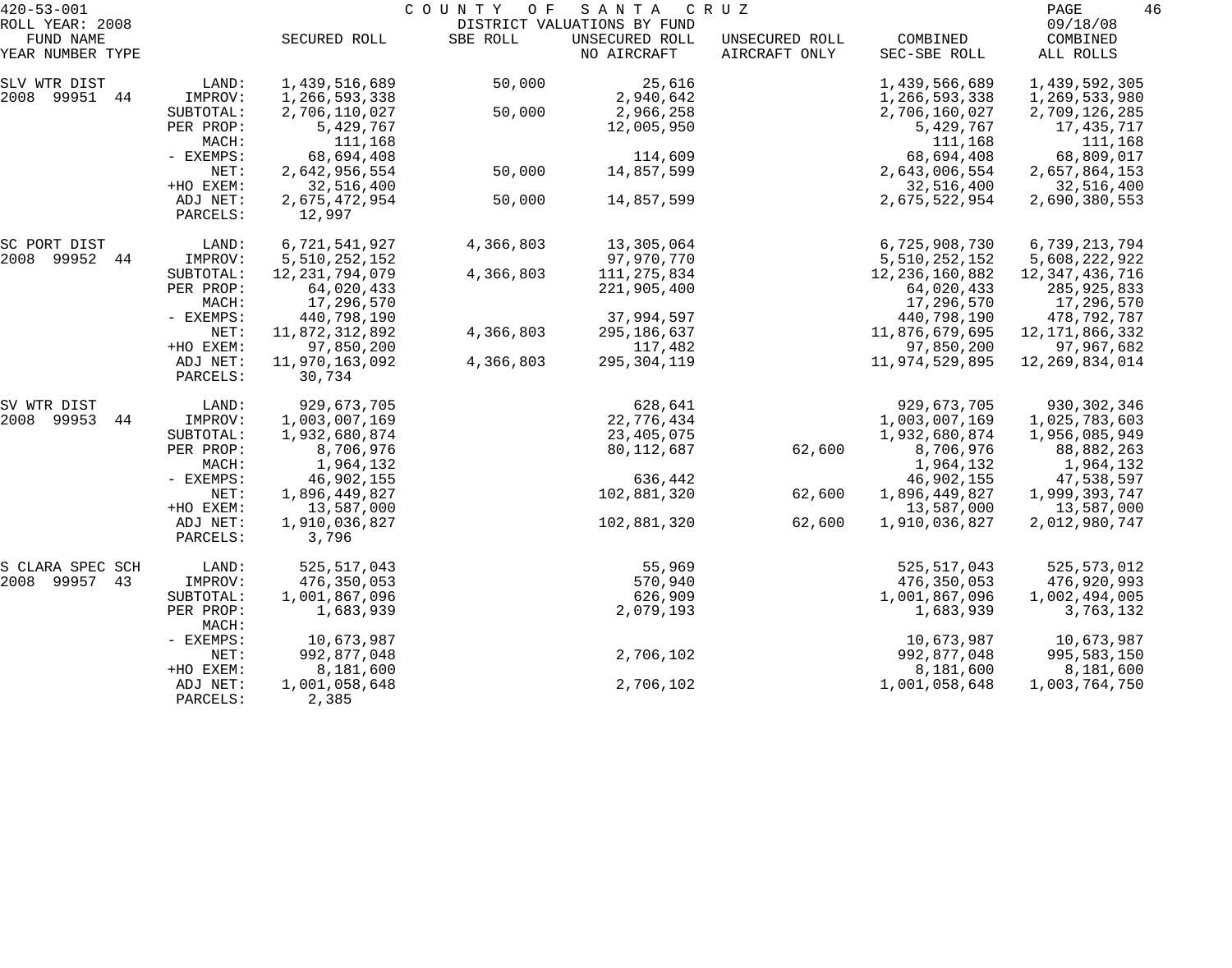| $420 - 53 - 001$    |                      |                        | COUNTY OF<br>SANTA          | C R U Z        |               | 47<br>PAGE    |
|---------------------|----------------------|------------------------|-----------------------------|----------------|---------------|---------------|
| ROLL YEAR: 2008     |                      |                        | DISTRICT VALUATIONS BY FUND |                |               | 09/18/08      |
| FUND NAME           |                      | SECURED ROLL           | SBE ROLL<br>UNSECURED ROLL  | UNSECURED ROLL | COMBINED      | COMBINED      |
| YEAR NUMBER TYPE    |                      |                        | NO AIRCRAFT                 | AIRCRAFT ONLY  | SEC-SBE ROLL  | ALL ROLLS     |
| S CLARA INST TAX    | LAND:                | 525, 517, 043          | 55,969                      |                | 525, 517, 043 | 525, 573, 012 |
| 2008 99958<br>43    | IMPROV:              | 476,350,053            | 570,940                     |                | 476,350,053   | 476,920,993   |
|                     | SUBTOTAL:            | 1,001,867,096          | 626,909                     |                | 1,001,867,096 | 1,002,494,005 |
|                     | PER PROP:<br>MACH:   | 1,683,939              | 2,079,193                   |                | 1,683,939     | 3,763,132     |
|                     | - EXEMPS:            | 10,673,987             |                             |                | 10,673,987    | 10,673,987    |
|                     | NET:                 | 992,877,048            | 2,706,102                   |                | 992,877,048   | 995,583,150   |
|                     | +HO EXEM:            | 8,181,600              |                             |                | 8,181,600     | 8,181,600     |
|                     | ADJ NET:             | 1,001,058,648          | 2,706,102                   |                | 1,001,058,648 | 1,003,764,750 |
|                     | PARCELS:             | 2,385                  |                             |                |               |               |
| S CLARA DEV CTR     | LAND:                | 525, 517, 043          | 55,969                      |                | 525, 517, 043 | 525, 573, 012 |
| 2008<br>99959<br>43 | IMPROV:              | 476,350,053            | 570,940                     |                | 476,350,053   | 476,920,993   |
|                     | SUBTOTAL:            | 1,001,867,096          | 626,909                     |                | 1,001,867,096 | 1,002,494,005 |
|                     | PER PROP:<br>MACH:   | 1,683,939              | 2,079,193                   |                | 1,683,939     | 3,763,132     |
|                     | - EXEMPS:            | 10,673,987             |                             |                | 10,673,987    | 10,673,987    |
|                     | NET:                 | 992,877,048            | 2,706,102                   |                | 992,877,048   | 995,583,150   |
|                     | +HO EXEM:            | 8,181,600              |                             |                | 8,181,600     | 8,181,600     |
|                     | ADJ NET:<br>PARCELS: | 1,001,058,648<br>2,385 | 2,706,102                   |                | 1,001,058,648 | 1,003,764,750 |
| S CLARA PHYS HND    | LAND:                | 525, 517, 043          | 55,969                      |                | 525, 517, 043 | 525, 573, 012 |
| 99960<br>2008<br>43 | IMPROV:              | 476,350,053            | 570,940                     |                | 476,350,053   | 476,920,993   |
|                     | SUBTOTAL:            | 1,001,867,096          | 626,909                     |                | 1,001,867,096 | 1,002,494,005 |
|                     | PER PROP:<br>MACH:   | 1,683,939              | 2,079,193                   |                | 1,683,939     | 3,763,132     |
|                     | - EXEMPS:            | 10,673,987             |                             |                | 10,673,987    | 10,673,987    |
|                     | NET:                 | 992,877,048            | 2,706,102                   |                | 992,877,048   | 995,583,150   |
|                     | +HO EXEM:            | 8,181,600              |                             |                | 8,181,600     | 8,181,600     |
|                     | ADJ NET:             | 1,001,058,648          | 2,706,102                   |                | 1,001,058,648 | 1,003,764,750 |
|                     | PARCELS:             | 2,385                  |                             |                |               |               |
| S CLARA CO SCH S    | LAND:                | 525, 517, 043          | 55,969                      |                | 525, 517, 043 | 525, 573, 012 |
| 2008 99961<br>43    | IMPROV:              | 476,350,053            | 570,940                     |                | 476,350,053   | 476,920,993   |
|                     | SUBTOTAL:            | 1,001,867,096          | 626,909                     |                | 1,001,867,096 | 1,002,494,005 |
|                     | PER PROP:<br>MACH:   | 1,683,939              | 2,079,193                   |                | 1,683,939     | 3,763,132     |
|                     | - EXEMPS:            | 10,673,987             |                             |                | 10,673,987    | 10,673,987    |
|                     | NET:                 | 992,877,048            | 2,706,102                   |                | 992,877,048   | 995,583,150   |
|                     | +HO EXEM:            | 8,181,600              |                             |                | 8,181,600     | 8,181,600     |
|                     | ADJ NET:<br>PARCELS: | 1,001,058,648<br>2,385 | 2,706,102                   |                | 1,001,058,648 | 1,003,764,750 |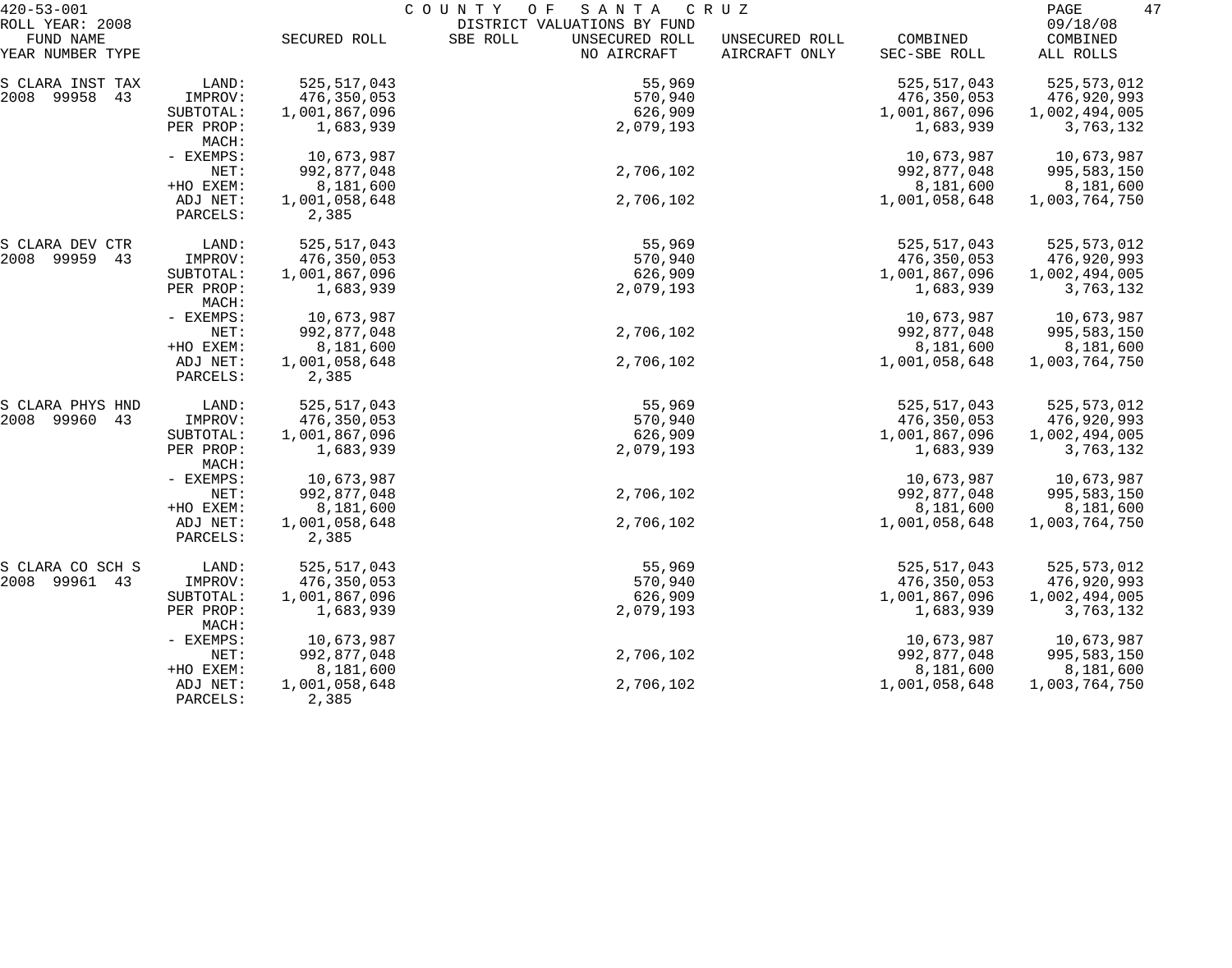| $420 - 53 - 001$             |                      |                        | COUNTY OF<br>SANTA                                        | C R U Z        |               | 48<br>PAGE           |
|------------------------------|----------------------|------------------------|-----------------------------------------------------------|----------------|---------------|----------------------|
| ROLL YEAR: 2008<br>FUND NAME |                      | SECURED ROLL           | DISTRICT VALUATIONS BY FUND<br>SBE ROLL<br>UNSECURED ROLL | UNSECURED ROLL | COMBINED      | 09/18/08<br>COMBINED |
| YEAR NUMBER TYPE             |                      |                        | NO AIRCRAFT                                               | AIRCRAFT ONLY  | SEC-SBE ROLL  | ALL ROLLS            |
| LOMA PRTA AREAWI             | LAND:                | 383,082,151            |                                                           |                | 383,082,151   | 383,082,151          |
| 2008 99962 43                | IMPROV:              | 348,788,464            | 491,129                                                   |                | 348,788,464   | 349,279,593          |
|                              | SUBTOTAL:            | 731,870,615            | 491,129                                                   |                | 731,870,615   | 732,361,744          |
|                              | PER PROP:<br>MACH:   | 38,509                 | 1,045,253                                                 |                | 38,509        | 1,083,762            |
|                              | - EXEMPS:            | 7,346,221              |                                                           |                | 7,346,221     | 7,346,221            |
|                              | NET:                 | 724,562,903            | 1,536,382                                                 |                | 724,562,903   | 726,099,285          |
|                              | +HO EXEM:            | 6,071,800              |                                                           |                | 6,071,800     | 6,071,800            |
|                              | ADJ NET:             | 730,634,703            | 1,536,382                                                 |                | 730,634,703   | 732,171,085          |
|                              | PARCELS:             | 1,660                  |                                                           |                |               |                      |
| S CLARA ALL CAP              | LAND:                | 525, 517, 043          | 55,969                                                    |                | 525, 517, 043 | 525, 573, 012        |
| 2008 99964 43                | IMPROV:              | 476,350,053            | 570,940                                                   |                | 476,350,053   | 476,920,993          |
|                              | SUBTOTAL:            | 1,001,867,096          | 626,909                                                   |                | 1,001,867,096 | 1,002,494,005        |
|                              | PER PROP:<br>MACH:   | 1,683,939              | 2,079,193                                                 |                | 1,683,939     | 3,763,132            |
|                              | - EXEMPS:            | 10,673,987             |                                                           |                | 10,673,987    | 10,673,987           |
|                              | NET:                 | 992,877,048            | 2,706,102                                                 |                | 992,877,048   | 995,583,150          |
|                              | +HO EXEM:            | 8,181,600              |                                                           |                | 8,181,600     | 8,181,600            |
|                              | ADJ NET:<br>PARCELS: | 1,001,058,648<br>2,385 | 2,706,102                                                 |                | 1,001,058,648 | 1,003,764,750        |
| S CLARA EQU AID              | LAND:                | 525, 517, 043          | 55,969                                                    |                | 525, 517, 043 | 525, 573, 012        |
| 2008 99965<br>43             | IMPROV:              | 476,350,053            | 570,940                                                   |                | 476,350,053   | 476,920,993          |
|                              | SUBTOTAL:            | 1,001,867,096          | 626,909                                                   |                | 1,001,867,096 | 1,002,494,005        |
|                              | PER PROP:<br>MACH:   | 1,683,939              | 2,079,193                                                 |                | 1,683,939     | 3,763,132            |
|                              | - EXEMPS:            | 10,673,987             |                                                           |                | 10,673,987    | 10,673,987           |
|                              | NET:                 | 992,877,048            | 2,706,102                                                 |                | 992,877,048   | 995,583,150          |
|                              | +HO EXEM:            | 8,181,600              |                                                           |                | 8,181,600     | 8,181,600            |
|                              | ADJ NET:             | 1,001,058,648          | 2,706,102                                                 |                | 1,001,058,648 | 1,003,764,750        |
|                              | PARCELS:             | 2,385                  |                                                           |                |               |                      |
| S CLARA JUV HALL             | LAND:                | 525,517,043            | 55,969                                                    |                | 525, 517, 043 | 525, 573, 012        |
| 2008 99966<br>43             | IMPROV:              | 476,350,053            | 570,940                                                   |                | 476,350,053   | 476,920,993          |
|                              | SUBTOTAL:            | 1,001,867,096          | 626,909                                                   |                | 1,001,867,096 | 1,002,494,005        |
|                              | PER PROP:<br>MACH:   | 1,683,939              | 2,079,193                                                 |                | 1,683,939     | 3,763,132            |
|                              | - EXEMPS:            | 10,673,987             |                                                           |                | 10,673,987    | 10,673,987           |
|                              | NET:                 | 992,877,048            | 2,706,102                                                 |                | 992,877,048   | 995,583,150          |
|                              | +HO EXEM:            | 8,181,600              |                                                           |                | 8,181,600     | 8,181,600            |
|                              | ADJ NET:<br>PARCELS: | 1,001,058,648<br>2,385 | 2,706,102                                                 |                | 1,001,058,648 | 1,003,764,750        |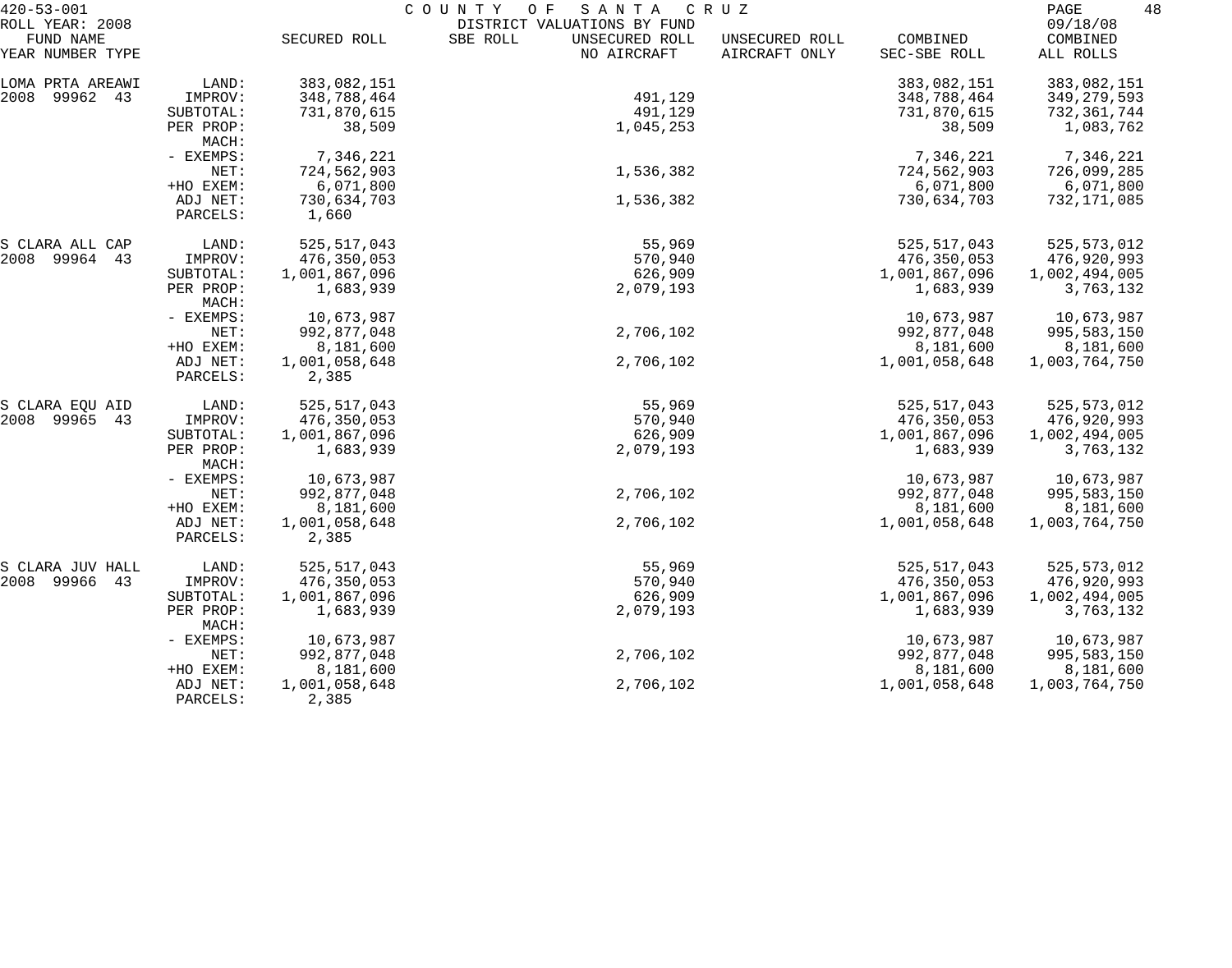| $420 - 53 - 001$              | COUNTY<br>SANTA<br>O F<br>C R U Z |                      |          |                               |                                 |                          | 49<br>PAGE            |
|-------------------------------|-----------------------------------|----------------------|----------|-------------------------------|---------------------------------|--------------------------|-----------------------|
| ROLL YEAR: 2008               |                                   |                      |          | DISTRICT VALUATIONS BY FUND   |                                 |                          | 09/18/08              |
| FUND NAME<br>YEAR NUMBER TYPE |                                   | SECURED ROLL         | SBE ROLL | UNSECURED ROLL<br>NO AIRCRAFT | UNSECURED ROLL<br>AIRCRAFT ONLY | COMBINED<br>SEC-SBE ROLL | COMBINED<br>ALL ROLLS |
| LAKESIDE AREAWID              | LAND:                             | 142,434,892          |          | 55,969                        |                                 | 142,434,892              | 142,490,861           |
| 2008 99967 43                 | IMPROV:                           | 127,561,589          |          | 79,811                        |                                 | 127,561,589              | 127,641,400           |
|                               | SUBTOTAL:                         | 269,996,481          |          | 135,780                       |                                 | 269,996,481              | 270, 132, 261         |
|                               | PER PROP:<br>MACH:                | 1,645,430            |          | 1,033,940                     |                                 | 1,645,430                | 2,679,370             |
|                               | - EXEMPS:                         | 3,327,766            |          |                               |                                 | 3,327,766                | 3,327,766             |
|                               | NET:                              | 268, 314, 145        |          | 1,169,720                     |                                 | 268, 314, 145            | 269,483,865           |
|                               | +HO EXEM:                         | 2,109,800            |          |                               |                                 | 2,109,800                | 2,109,800             |
|                               | ADJ NET:<br>PARCELS:              | 270, 423, 945<br>725 |          | 1,169,720                     |                                 | 270, 423, 945            | 271,593,665           |
| WATS RDA-CENTRAL              | LAND:                             | 57,667,824           |          | 253,544                       |                                 | 57,667,824               | 57,921,368            |
| 2008<br>99971 43              | IMPROV:                           | 76,805,181           |          | 3,326,520                     |                                 | 76,805,181               | 80,131,701            |
|                               | SUBTOTAL:                         | 134,473,005          |          | 3,580,064                     |                                 | 134,473,005              | 138,053,069           |
|                               | PER PROP:                         | 898,622              |          | 4,281,919                     |                                 | 898,622                  | 5,180,541             |
|                               | MACH:                             | 321,618              |          |                               |                                 | 321,618                  | 321,618               |
|                               | - EXEMPS:                         | 16,439,121           |          | 50,076                        |                                 | 16,439,121               | 16,489,197            |
|                               | NET:                              | 119,254,124          |          | 7,811,907                     |                                 | 119,254,124              | 127,066,031           |
|                               | +HO EXEM:                         | 308,000              |          |                               |                                 | 308,000                  | 308,000               |
|                               | ADJ NET:<br>PARCELS:              | 119,562,124<br>295   |          | 7,811,907                     |                                 | 119,562,124              | 127,374,031           |
| WATS RDA-WESTSID              | LAND:                             | 42,370,580           | 214,488  |                               |                                 | 42,585,068               | 42,585,068            |
| 2008 99972 43                 | IMPROV:                           | 96,563,799           |          | 5,349,072                     |                                 | 96,563,799               | 101,912,871           |
|                               | SUBTOTAL:                         | 138,934,379          | 214,488  | 5,349,072                     |                                 | 139,148,867              | 144,497,939           |
|                               | PER PROP:                         | 29,769,430           |          | 15,799,083                    |                                 | 29,769,430               | 45,568,513            |
|                               | MACH:                             | 15,942,894           |          |                               |                                 | 15,942,894               | 15,942,894            |
|                               | - EXEMPS:                         | 3,304,535            |          |                               |                                 | 3,304,535                | 3,304,535             |
|                               | NET:                              | 181,342,168          | 214,488  | 21, 148, 155                  |                                 | 181,556,656              | 202,704,811           |
|                               | +HO EXEM:                         | 28,000               |          |                               |                                 | 28,000                   | 28,000                |
|                               | ADJ NET:<br>PARCELS:              | 181,370,168<br>132   | 214,488  | 21, 148, 155                  |                                 | 181,584,656              | 202, 732, 811         |
| WATS RDA CNTL 19              | LAND:                             | 2,983,014            |          |                               |                                 | 2,983,014                | 2,983,014             |
| 2008 99973 43                 | IMPROV:                           | 6,737,525            |          | 2,541                         |                                 | 6,737,525                | 6,740,066             |
|                               | SUBTOTAL:                         | 9,720,539            |          | 2,541                         |                                 | 9,720,539                | 9,723,080             |
|                               | PER PROP:<br>MACH:                | 659,256              |          | 50,844                        |                                 | 659,256                  | 710,100               |
|                               | - EXEMPS:                         | 1,010,263            |          |                               |                                 | 1,010,263                | 1,010,263             |
|                               | NET:<br>+HO EXEM:                 | 9,369,532            |          | 53,385                        |                                 | 9,369,532                | 9,422,917             |
|                               | ADJ NET:<br>PARCELS:              | 9,369,532<br>16      |          | 53,385                        |                                 | 9,369,532                | 9,422,917             |